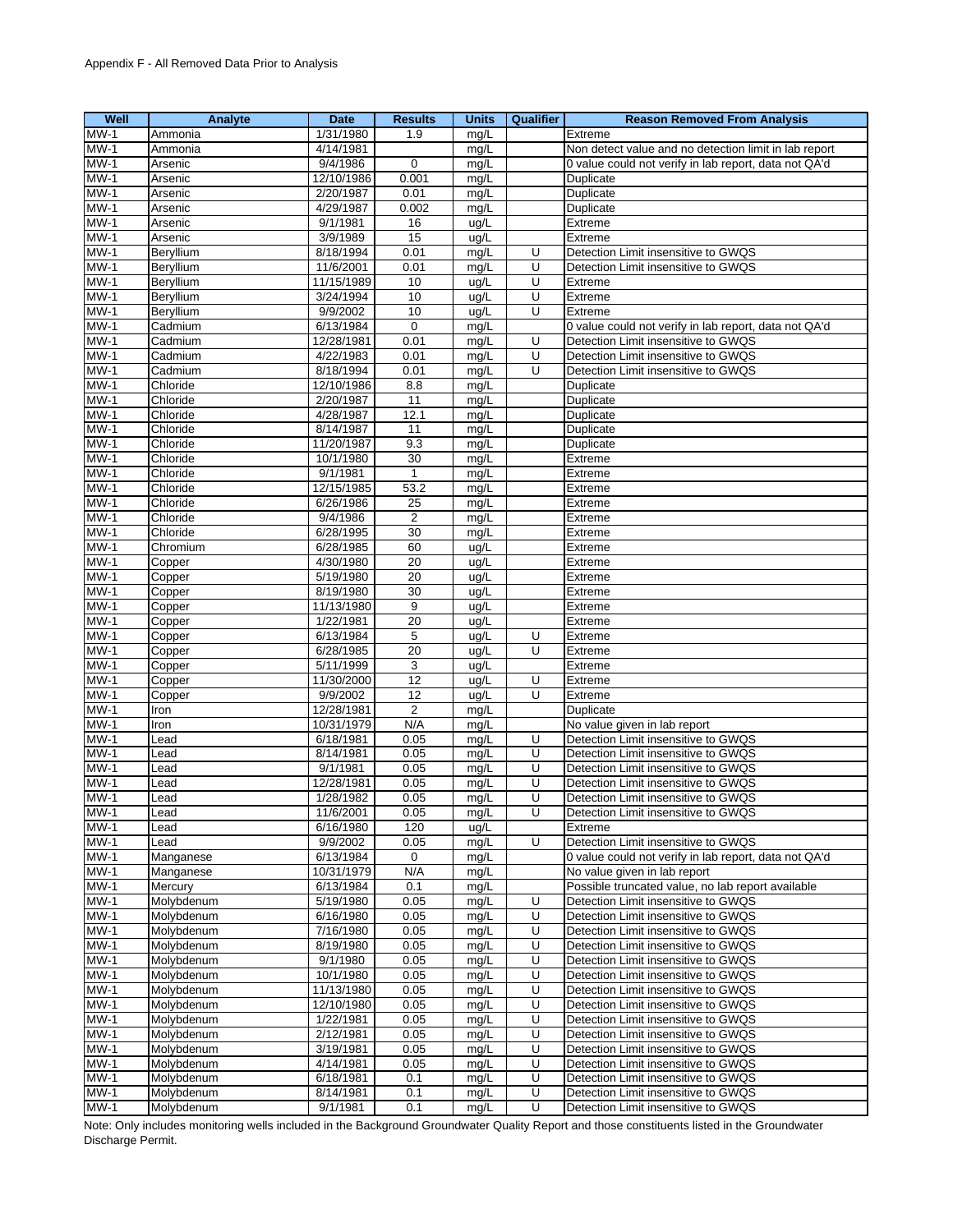| Well                     | Analyte              | Date       | <b>Results</b> | <b>Units</b> | <b>Qualifier</b> | <b>Reason Removed From Analysis</b>                   |
|--------------------------|----------------------|------------|----------------|--------------|------------------|-------------------------------------------------------|
| $MW-1$                   | Molybdenum           | 12/28/1981 | 0.1            | mg/L         | U                | Detection Limit insensitive to GWQS                   |
| $MW-1$                   | Molybdenum           | 1/28/1982  | 0.1            | mg/L         | U                | Detection Limit insensitive to GWQS                   |
| $MW-1$                   | Molybdenum           | 4/22/1983  | 0.1            | mg/L         | U                | Detection Limit insensitive to GWQS                   |
| $MW-1$                   | Molybdenum           | 8/18/1994  | 0.1            | mq/L         | U                | Detection Limit insensitive to GWQS                   |
| $MW-1$                   | Molybdenum           | 11/6/2001  | 0.1            | mg/L         | U                | Detection Limit insensitive to GWQS                   |
| $MW-1$                   | Molybdenum           | 4/30/1980  | 190            | ug/L         |                  | Extreme                                               |
| $MW-1$                   | Molybdenum           | 6/28/1985  | 100            | ug/L         |                  | Extreme                                               |
| $MW-1$                   | Molybdenum           | 9/9/2002   | 0.1            | mg/L         | U                | Detection Limit insensitive to GWQS                   |
| $MW-1$                   | Nickel               | 11/13/1980 |                | mg/L         |                  | No value given in lab report                          |
| $MW-1$                   | Nickel               | 12/10/1980 |                | mg/L         |                  | No value given in lab report                          |
| $MW-1$                   | Nickel               | 1/22/1981  |                | mg/L         |                  | No value given in lab report                          |
| $MW-1$                   | Nickel               | 2/11/1981  |                | pCi/L        |                  | No value given in lab report                          |
| $MW-1$                   | Nickel               | 4/24/1981  |                | mg/L         |                  | No value given in lab report                          |
| $MW-1$                   | Nitrate              | 5/19/1980  | 0.05           | mg/L         |                  | Only using NO3 + NO2 with results for both            |
| $MW-1$                   | Nitrate              | 8/19/1980  | 0.05           | mg/L         |                  | Only using NO3 + NO2 with results for both            |
| $MW-1$                   | Nitrate              | 10/1/1980  | 0.05           | mg/L         |                  | Only using NO3 + NO2 with results for both            |
| $MW-1$                   | Nitrate              | 11/13/1980 | 0.05           | mg/L         |                  | Only using NO3 + NO2 with results for both            |
| $\overline{\text{MW-1}}$ | Nitrate              | 12/10/1980 | 0.05           | mg/L         |                  | Only using NO3 + NO2 with results for both            |
| $MW-1$                   | Nitrate              | 1/22/1981  | 0.5            | mg/L         |                  | Only using NO3 + NO2 with results for both            |
| $MW-1$                   | Nitrate              | 2/12/1981  | 0.05           | mg/L         |                  | Only using NO3 + NO2 with results for both            |
| $MW-1$                   |                      | 3/19/1981  | 0.1            |              |                  |                                                       |
| $MW-1$                   | Nitrate              |            |                | mg/L         |                  | Only using NO3 + NO2 with results for both            |
| $MW-1$                   | Nitrate              | 4/14/1981  | 0.05           | mg/L         |                  | Only using NO3 + NO2 with results for both            |
|                          | Nitrate              | 6/18/1981  | 0.05           | mq/L         |                  | Only using NO3 + NO2 with results for both            |
| $MW-1$                   | Nitrate              | 8/14/1981  | 0.05           | mg/L         |                  | Only using NO3 + NO2 with results for both            |
| $MW-1$                   | Nitrate              | 9/1/1981   | 0.1            | mg/L         |                  | Only using NO3 + NO2 with results for both            |
| $MW-1$                   | Nitrate              | 1/28/1982  | 0.05           | mg/L         |                  | Only using NO3 + NO2 with results for both            |
| $MW-1$                   | Nitrate              | 6/16/1980  | 0.06           | mg/L         |                  | Only using NO3 + NO2 with results for both            |
| $MW-1$                   | <b>Nitrate</b>       | 7/16/1980  | 0.1            | mg/L         |                  | Only using NO3 + NO2 with results for both            |
| $MW-1$                   | <b>Nitrate</b>       | 10/31/1979 | 0.1            | mg/L         |                  | Only using NO3 + NO2 with results for both            |
| $MW-1$                   | Nitrate              | 1/31/1980  | 0.1            | mg/L         |                  | Only using NO3 + NO2 with results for both            |
| $MW-1$                   | Nitrate              | 4/30/1980  | 0.01           | mg/L         |                  | Only using NO3 + NO2 with results for both            |
| $MW-1$                   | Nitrate              | 9/1/1980   | 0.05           | mg/L         |                  | Only using NO3 + NO2 with results for both            |
| $MW-1$                   | Nitrate              | 12/28/1981 | 0.1            | mg/L         |                  | Only using NO3 + NO2 with results for both            |
| $MW-1$                   | Nitrate              | 9/9/2002   | 0.1            | mg/L         |                  | Only using NO3 + NO2 with results for both            |
| $MW-1$                   | Nitrate+Nitrite as N | 6/16/1980  | 0.067          | mg/L         |                  | Extreme                                               |
| $MW-1$                   | Nitrate+Nitrite as N | 7/16/1980  | 0.125          | mg/L         |                  | Extreme                                               |
| $MW-1$                   | <b>Nitrite</b>       | 9/1/1980   |                | mg/L         |                  | No value given in lab report                          |
| $MW-1$                   | Nitrite              | 5/19/1980  | 0.001          | mg/L         |                  | Only using NO3 + NO2 with results for both            |
| $MW-1$                   | <b>Nitrite</b>       | 8/19/1980  | 0.001          | mg/L         |                  | Only using NO3 + NO2 with results for both            |
| $MW-1$                   | Nitrite              | 10/1/1980  | 0.001          | mg/L         |                  | Only using NO3 + NO2 with results for both            |
| $MW-1$                   | <b>Nitrite</b>       | 11/13/1980 | 0.001          | mg/L         |                  | Only using NO3 + NO2 with results for both            |
| $MW-1$                   | Nitrite              | 12/10/1980 | 0.001          | mg/L         |                  | Only using NO3 + NO2 with results for both            |
| $MW-1$                   | Nitrite              | 1/22/1981  | 0.001          | mg/L         |                  | Only using NO3 + NO2 with results for both            |
| $\overline{\text{MW-1}}$ | Nitrite              | 2/12/1981  | 0.001          | mg/L         |                  | Only using NO3 + NO2 with results for both            |
| $MW-1$                   | <b>Nitrite</b>       | 3/19/1981  | 0.001          | mg/L         |                  | Only using NO3 + NO2 with results for both            |
| $MW-1$                   | Nitrite              | 4/14/1981  | 0.01           | mg/L         |                  | Only using NO3 + NO2 with results for both            |
| <b>MW-1</b>              | Nitrite              | 6/18/1981  | 0.001          | mg/L         |                  | Only using NO3 + NO2 with results for both            |
| $MW-1$                   | Nitrite              | 8/14/1981  | 0.001          | mg/L         |                  | Only using NO3 + NO2 with results for both            |
| $MW-1$                   | Nitrite              | 9/1/1981   | 0.001          | mg/L         |                  | Only using NO3 + NO2 with results for both            |
| $MW-1$                   | Nitrite              | 1/28/1982  | 0.001          | mg/L         |                  | Only using NO3 + NO2 with results for both            |
| $MW-1$                   | Nitrite              | 6/16/1980  | 0.007          | mg/L         |                  | Only using NO3 + NO2 with results for both            |
| $MW-1$                   | Nitrite              | 7/16/1980  | 0.025          | mg/L         |                  | Only using NO3 + NO2 with results for both            |
| $MW-1$                   | Selenium             | 9/4/1986   | 0              | mg/L         |                  | 0 value could not verify in lab report, data not QA'd |
| $MW-1$                   | Selenium             | 12/10/1986 | 0.002          | mg/L         |                  | Duplicate                                             |
| $MW-1$                   | Selenium             | 2/20/1987  | 0.001          | mg/L         |                  | Duplicate                                             |
| $MW-1$                   | Selenium             | 4/29/1987  | 0.001          | mg/L         |                  | Duplicate                                             |
| $MW-1$                   | Selenium             | 7/23/1985  | 37             | ug/L         |                  | Extreme                                               |
| $MW-1$                   | Selenium             | 12/11/1995 | 30             | ug/L         |                  | Extreme                                               |
| $MW-1$                   | Selenium             | 11/30/2000 | 52             | ug/L         |                  | Extreme                                               |
| $MW-1$                   | Silver               | 5/19/1980  |                | mg/L         |                  | Non detect value and no detection limit in lab report |
| $MW-1$                   | Silver               | 11/13/1980 |                | mg/L         |                  | Non detect value and no detection limit in lab report |
| $MW-1$                   | Silver               | 12/10/1980 |                | mg/L         |                  | Non detect value and no detection limit in lab report |
| $MW-1$                   | Silver               | 1/22/1981  |                | mg/L         |                  | Non detect value and no detection limit in lab report |
| $MW-1$                   | Sulfate              | 12/10/1986 | 680            | mg/L         |                  | Duplicate                                             |
| $MW-1$                   | Sulfate              | 2/20/1987  | 657            | mg/L         |                  | Duplicate                                             |
| $MW-1$                   | Sulfate              | 4/28/1987  | 664            | mg/L         |                  | Duplicate                                             |
| $MW-1$                   | Sulfate              | 8/14/1987  | 691            | mg/L         |                  | Duplicate                                             |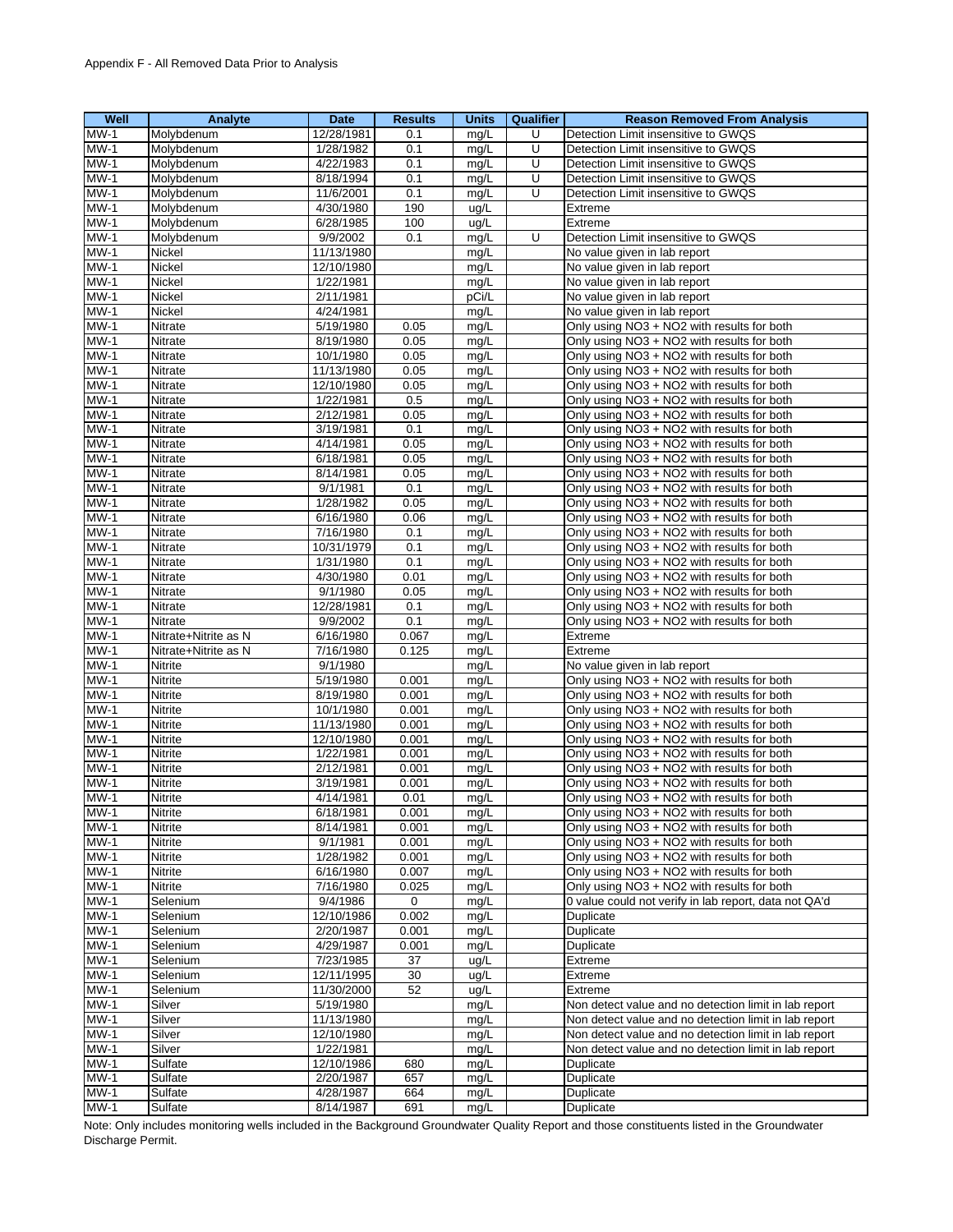| Well         | Analyte            | <b>Date</b> | <b>Results</b>  | <b>Units</b> | <b>Qualifier</b> | <b>Reason Removed From Analysis</b>                   |
|--------------|--------------------|-------------|-----------------|--------------|------------------|-------------------------------------------------------|
| $MW-1$       | Sulfate            | 11/20/1987  | 697             | mg/L         |                  | Duplicate                                             |
| $MW-1$       | Sulfate            | 12/15/1985  | 1080            | mg/L         |                  | Extreme                                               |
| $MW-1$       | Sulfate            | 6/28/1995   | 1038            | mg/L         |                  | Extreme                                               |
| $MW-1$       | Sulfate            | 9/9/2002    | 4410            | mg/L         |                  | Extreme                                               |
| $MW-1$       | Sulfate            | 9/1/1981    | 38              | mg/L         |                  | Removed because of TDS calculation inconsistencies    |
| $MW-1$       | Sulfate            | 10/31/1979  | 220             | mg/L         |                  | Removed due to charge balance inconsistencies         |
| $MW-1$       | <b>TDS @ 180 C</b> | 12/10/1986  | 1270            | mg/L         |                  | Duplicate                                             |
| $MW-1$       | TDS @ 180 C        | 2/20/1987   | 1270            | mg/L         |                  | Duplicate                                             |
| $MW-1$       | TDS @ 180 C        | 4/28/1987   | 1270            | mg/L         |                  | Duplicate                                             |
| $MW-1$       | TDS @ 180 C        | 8/14/1987   | 1280            | mg/L         |                  | Duplicate                                             |
| $MW-1$       | TDS @ 180 C        | 11/20/1987  | 1330            | mg/L         |                  | Duplicate                                             |
| $MW-1$       | TDS @ 180 C        | 10/31/1979  | 627             | mg/L         |                  | Extreme                                               |
| $MW-1$       | <b>TDS @ 180 C</b> | 1/31/1980   | 882             | mg/L         |                  | Extreme                                               |
| $MW-1$       | <b>TDS @ 180 C</b> | 9/1/1981    | 246             | mg/L         |                  | Extreme                                               |
| $MW-1$       | TDS @ 180 C        | 12/15/1985  | 4000            | mg/L         |                  | Extreme                                               |
| $MW-1$       | TDS @ 180 C        | 12/14/1993  | 1692            | mg/L         |                  | Extreme                                               |
| $MW-1$       | Thallium           | 11/15/1989  | 0.01            | mg/L         | U                | Detection Limit insensitive to GWQS                   |
| $MW-1$       | Thallium           | 11/6/2001   | 0.01            | mg/L         | U                | Detection Limit insensitive to GWQS                   |
| $MW-1$       | Thallium           | 9/9/2002    | 0.01            | mg/L         | U                | Detection Limit insensitive to GWQS                   |
| $MW-1$       | Uranium            | 1/31/1980   | 39.6            | ug/L         |                  | Extreme                                               |
| $MW-1$       | Uranium            | 4/29/1987   |                 | mg/L         |                  | No value given in lab report                          |
| $MW-1$       | Uranium            | 8/19/1980   | 6               | ppb          |                  | Not using U3O8                                        |
| $MW-1$       | Uranium            | 9/1/1980    | 5               | ppb          |                  | Not using U3O8                                        |
| $MW-1$       | Uranium            | 10/1/1980   | $\overline{5}$  | ppb          |                  | Not using U3O8                                        |
| $MW-1$       | Uranium            | 12/10/1980  | $\overline{22}$ | ppb          |                  | Not using U3O8                                        |
| $MW-1$       | Uranium            | 1/22/1981   | 5               | ppb          |                  | Not using U3O8                                        |
| $MW-1$       | Uranium            | 2/12/1981   | $\mathbf{1}$    | ppb          |                  | Not using U3O8                                        |
| $MW-1$       | Uranium            | 3/19/1981   | 4               | ppb          |                  | Not using U3O8                                        |
| $MW-1$       | Uranium            | 4/14/1981   | $\mathbf{1}$    | ppb          |                  | Not using U3O8                                        |
| $MW-1$       | Uranium            | 9/1/1981    | 1               | ppb          |                  | Not using U3O8                                        |
| $MW-1$       | Uranium            | 4/13/1982   | $\overline{2}$  | ug/L         |                  | Not using U3O8                                        |
| $MW-1$       | Uranium            | 8/4/1982    | $\mathbf{1}$    | ug/L         |                  | Not using U3O8                                        |
| $MW-1$       | Uranium            | 9/9/2002    | $\mathbf{1}$    | ug/L         |                  | Split, Duplicate, or Spike                            |
| $MW-1$       | Uranium            | 4/29/1987   | 1.5             | pCi/L        |                  | Duplicate                                             |
| $MW-1$       | Uranium            | 8/19/1987   | $2.4E - 09$     | pCi/L        |                  | Duplicate                                             |
| $MW-1$       | Uranium            | 12/10/1986  | 2.9             | pCi/L        |                  | Duplicate                                             |
| $MW-1$       | Uranium            | 2/20/1987   | 0.2             | pCi/L        |                  | Duplicate                                             |
| $MW-1$       | Uranium            | 1/28/1982   | $\mathbf{1}$    | ug/L         |                  | Duplicate                                             |
| $MW-1$       | Uranium            | 8/23/1988   | 107.46          | ug/L         |                  | Extreme                                               |
| $MW-1$       | Uranium            | 8/18/1994   | 50.15           | ug/L         |                  | Extreme                                               |
| $MW-1$       | Uranium            | 3/24/1994   |                 | pCi/L        |                  | Non detect value and no detection limit in lab report |
| $MW-1$       | Uranium            | 5/19/1980   | 5               | mg/L         |                  | Not using U3O8                                        |
| $MW-1$       | Uranium            | 6/16/1980   | $\mathbf{1}$    | mg/L         |                  | Not using U3O8                                        |
| $MW-1$       | Uranium            | 7/16/1980   | 1               | ppm          |                  | Not using U3O8                                        |
| $MW-1$       | Uranium            | 1/28/1982   | 1               | ppb          |                  | Not using U3O8                                        |
| $MW-1$       | Uranium            | 1/28/1982   | $\mathbf{1}$    | ppb          |                  | Not using U3O8                                        |
| $MW-1$       | Uranium            | 4/13/1982   | 2               | uq/L         |                  | Not using U3O8                                        |
| $MW-1$       | Uranium            | 8/4/1982    | $\mathbf{1}$    | ug/L         |                  | Not using U3O8                                        |
| $MW-1$       | Uranium            | 12/10/1982  | 0.001           | mg/L         |                  | Not using U3O8                                        |
| $MW-1$       | Uranium            | 4/22/1983   | 0.001           | ug/L         |                  | Not using U3O8                                        |
| $MW-1$       | Uranium            | 10/26/1983  | 0.003           | mg/L         |                  | Not using U3O8                                        |
| $MW-1$       | Uranium            | 3/24/1994   | 4.06E-10        | uCi/ml       |                  | Split, Duplicate, or Spike                            |
| $MW-1$       | Uranium            | 9/9/2002    | 0.001           | mg/L         |                  | Split, Duplicate, or Spike                            |
| $MW-1$       | Vanadium           | 6/13/1984   | 0               | mg/L         |                  | 0 value could not verify in lab report, data not QA'd |
| $MW-1$       | Vanadium           | 6/18/1981   | 0.1             | mg/L         | U                | Detection Limit insensitive to GWQS                   |
| $MW-1$       | Vanadium           | 8/14/1981   | 0.1             | mg/L         | U                | Detection Limit insensitive to GWQS                   |
| $MW-1$       | Vanadium           | 9/1/1981    | 0.1             | mg/L         | $\overline{U}$   | Detection Limit insensitive to GWQS                   |
| $MW-1$       | Vanadium           | 1/28/1982   | 0.1             | mq/L         | U                | Detection Limit insensitive to GWQS                   |
| $MW-1$       | Vanadium           | 4/22/1983   | 0.1             | mg/L         | U                | Detection Limit insensitive to GWQS                   |
| $MW-1$       | Vanadium           | 11/6/2001   | 0.1             | mg/L         | U                | Detection Limit insensitive to GWQS                   |
| $MW-1$       | Vanadium           | 6/28/1985   | 0.2             | mg/L         | U                | Detection Limit insensitive to GWQS                   |
| $MW-1$       | Vanadium           | 12/28/1981  | 0.5             | mg/L         | U                | Detection Limit insensitive to GWQS                   |
| $MW-1$       | Vanadium           | 9/9/2002    | 0.1             | mg/L         | U                | Detection Limit insensitive to GWQS                   |
| <b>MW-1</b>  | Zinc               | 6/13/1984   | 0               | mg/L         |                  | 0 value could not verify in lab report, data not QA'd |
| $MW-1$       | Zinc               | 3/19/1981   | 26000           | ug/L         |                  | Extreme                                               |
| $MW-1$       | Zinc               | 8/14/1981   | 450             | ug/L         |                  | Extreme                                               |
| <b>MW-11</b> | Ammonia            | 11/27/2000  | 0.05            | mg/L         | U                | Extreme                                               |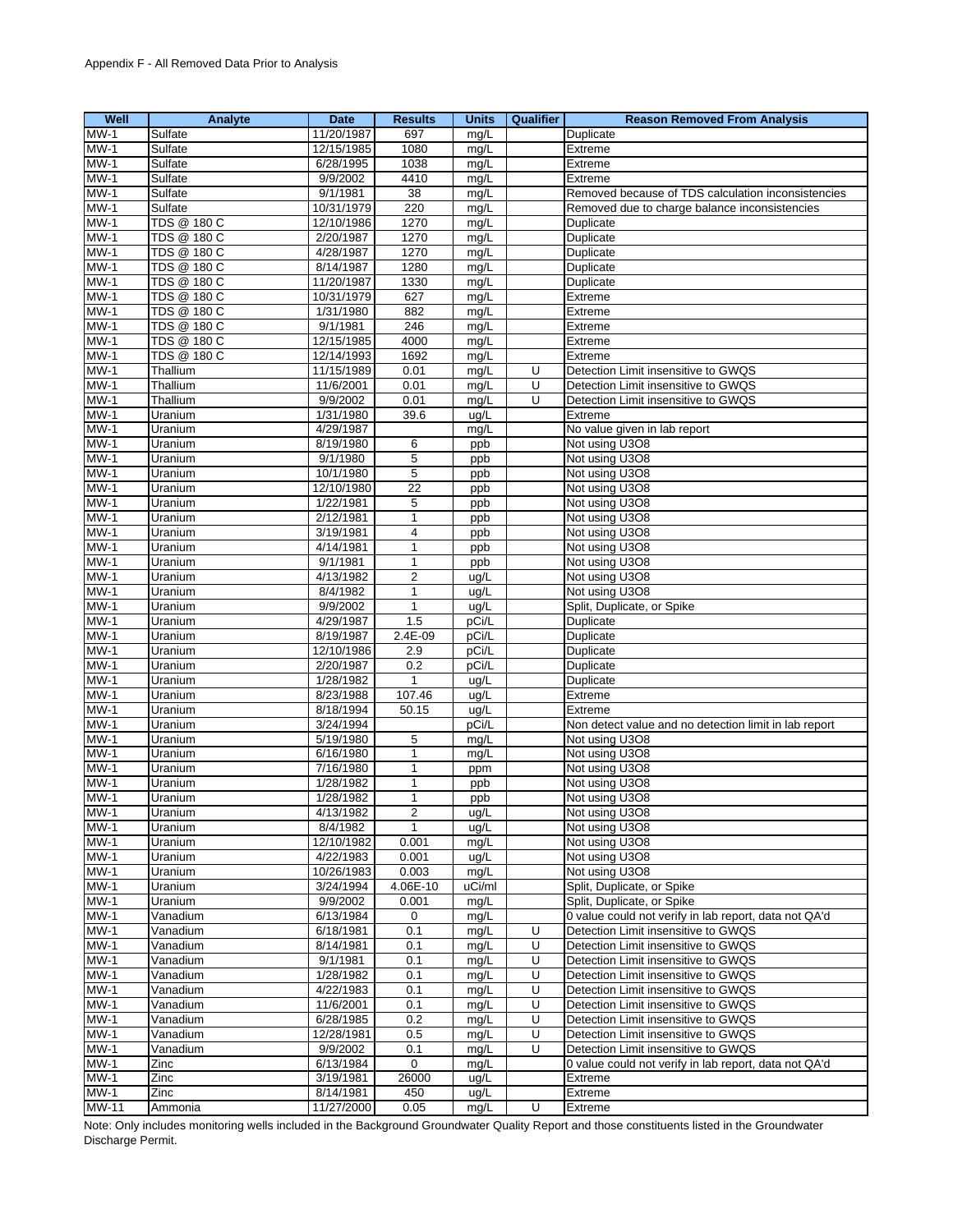| Well                         | Analyte              | <b>Date</b>            | <b>Results</b>    | <b>Units</b> | <b>Qualifier</b>    | <b>Reason Removed From Analysis</b>                              |
|------------------------------|----------------------|------------------------|-------------------|--------------|---------------------|------------------------------------------------------------------|
| <b>MW-11</b>                 | Arsenic              | 9/4/1986               | $\mathbf 0$       | mq/L         |                     | 0 value could not verify in lab report, data not QA'd            |
| <b>MW-11</b>                 | Arsenic              | 12/10/1986             | 0.003             | mg/L         |                     | Duplicate                                                        |
| <b>MW-11</b>                 | Arsenic              | 2/20/1987              | 0.001             | mg/L         |                     | Duplicate                                                        |
| MW-11                        | Arsenic              | 4/29/1987              | 0.002             | mg/L         |                     | Duplicate                                                        |
| MW-11                        | Beryllium            | 12/15/1989             | 0.01              | mg/L         | U                   | Detection Limit insensitive to GWQS                              |
| <b>MW-11</b>                 | Beryllium            | 8/23/1994              | 0.01              | mg/L         | U                   | Detection Limit insensitive to GWQS                              |
| MW-11                        | Beryllium            | 11/6/2001              | 0.01              | mg/L         | U                   | Detection Limit insensitive to GWQS                              |
| <b>MW-11</b>                 | Beryllium            | 11/1/1989              | 0.01              | mg/L         |                     | Duplicate                                                        |
| MW-11                        | Beryllium            | 11/17/1989             | 10                | ug/L         | U                   | Extreme                                                          |
| <b>MW-11</b>                 | Beryllium            | 3/30/1994<br>9/10/2002 | 10                | ug/L         | $\overline{U}$<br>U | Extreme                                                          |
| MW-11<br>MW-11               | Beryllium<br>Cadmium | 6/12/1984              | 10<br>$\mathbf 0$ | ug/L<br>mg/L |                     | Extreme<br>0 value could not verify in lab report, data not QA'd |
| <b>MW-11</b>                 | Cadmium              | 5/24/1983              | 0.01              | mg/L         | U                   | Detection Limit insensitive to GWQS                              |
| MW-11                        | Cadmium              | 8/23/1994              | 0.01              | mg/L         | U                   | Detection Limit insensitive to GWQS                              |
| <b>MW-11</b>                 | Cadmium              | 11/1/1989              | 0.005             | mg/L         |                     | Duplicate                                                        |
| MW-11                        | Cadmium              | 11/17/1989             | 5                 | ug/L         | U                   | Extreme                                                          |
| MW-11                        | Cadmium              | 12/15/1989             | $\overline{7}$    | ug/L         |                     | Extreme                                                          |
| MW-11                        | Cadmium              | 1/24/1990              | 7                 | ug/L         |                     | Extreme                                                          |
| MW-11                        | Cadmium              | 3/30/1994              | 5                 | ug/L         | U                   | Extreme                                                          |
| <b>MW-11</b>                 | Cadmium              | 11/6/2001              | 5                 | ug/L         | U                   | Extreme                                                          |
| <b>MW-11</b>                 | Cadmium              | 9/10/2002              | 5                 | ug/L         | U                   | Extreme                                                          |
| <b>MW-11</b>                 | Chloride             | 12/10/1986             | 33                | mg/L         |                     | Duplicate                                                        |
| MW-11                        | Chloride             | 2/20/1987              | 32                | mq/L         |                     | Duplicate                                                        |
| <b>MW-11</b>                 | Chloride             | 4/28/1987              | 43.2              | mg/L         |                     | Duplicate                                                        |
| <b>MW-11</b>                 | Chloride             | 8/14/1987              | 33                | mg/L         |                     | Duplicate                                                        |
| MW-11                        | Chloride             | 11/20/1987             | 31.9              | mg/L         |                     | Duplicate                                                        |
| <b>MW-11</b>                 | Chloride             | 12/15/1985             | 71                | mg/L         |                     | Extreme                                                          |
| <b>MW-11</b>                 | Chloride             | 6/26/1986              | 70                | mg/L         |                     | Extreme                                                          |
| <b>MW-11</b>                 | Chloride             | 3/15/2007              | 0.031             | mg/L         |                     | Extreme                                                          |
| MW-11                        | Chloride             | 11/27/2000             | 44.3              | mg/L         |                     | Duplicate                                                        |
| <b>MW-11</b><br><b>MW-11</b> | Chromium<br>Copper   | 11/1/1989<br>6/12/1984 | 0.01<br>5         | mg/L<br>ug/L | U                   | Duplicate<br>Extreme                                             |
| MW-11                        | Copper               | 6/28/1985              | 20                | ug/L         | U                   | Extreme                                                          |
| <b>MW-11</b>                 | Copper               | 5/11/1999              | 3                 | ug/L         |                     | Extreme                                                          |
| <b>MW-11</b>                 | Copper               | 9/10/2002              | $\overline{12}$   | ug/L         | U                   | Extreme                                                          |
| MW-11                        | Copper               | 3/30/2005              | 17                | ug/L         |                     | Extreme                                                          |
| <b>MW-11</b>                 | Fluoride             | 9/10/2002              | 0                 | mg/L         |                     | Could not locate F in lab report / UDEQ data                     |
| MW-11                        | Iron                 | 5/24/1983              | 0.85              | ug/L         |                     | Extreme                                                          |
| <b>MW-11</b>                 | Iron                 | 5/24/1983              | 1.09              | ug/L         |                     | Extreme                                                          |
| MW-11                        | Iron                 | 9/10/2002              | 164               | ug/L         |                     | Extreme                                                          |
| <b>MW-11</b>                 | Iron                 | 3/30/2005              | 3190              | ug/L         |                     | Extreme                                                          |
| <b>MW-11</b>                 | Iron                 | 6/20/2006              | 127               | ug/L         |                     | Extreme                                                          |
| MW-11                        | Lead                 | 2/18/1999              | 0.05              | mg/L         | U                   | Detection Limit insensitive to GWQS                              |
| MW-11                        | Lead                 | 11/6/2001              | 0.05              | mg/L         | U                   | Detection Limit insensitive to GWQS                              |
| MW-11                        | Lead                 | 5/24/1983              | 20                | ug/L         |                     | Extreme                                                          |
| <b>MW-11</b>                 | Lead                 | 6/12/1984              | 5                 | ug/L         | U                   | Extreme                                                          |
| <b>MW-11</b>                 | Lead                 | 9/10/2002              | 3                 | ug/L         | U                   | Extreme                                                          |
| <b>MW-11</b><br>MW-11        | Lead<br>Lead         | 3/30/2005<br>6/20/2006 | 29<br>1.5         | ug/L<br>ug/L |                     | Extreme<br>Extreme                                               |
| MW-11                        | Lead                 | 9/10/2002              | 0.05              | mg/L         | U                   | Detection Limit insensitive to GWQS                              |
| <b>MW-11</b>                 | Manganese            | 6/12/1984              | 0                 | mg/L         |                     | 0 value could not verify in lab report, data not QA'd            |
| <b>MW-11</b>                 | Mercury              | 11/1/1989              | 0.0002            | mg/L         |                     | Duplicate                                                        |
| <b>MW-11</b>                 | Mercury              | 6/12/1984              | 0.1               | mg/L         |                     | Possible truncated value, no lab report available                |
| MW-11                        | Molvbdenum           | 5/24/1983              | 0.1               | mg/L         | U                   | Detection Limit insensitive to GWQS                              |
| MW-11                        | Molybdenum           | 8/23/1994              | 0.1               | mg/L         | U                   | Detection Limit insensitive to GWQS                              |
| <b>MW-11</b>                 | Molybdenum           | 11/6/2001              | 0.1               | mg/L         | U                   | Detection Limit insensitive to GWQS                              |
| MW-11                        | Molybdenum           | 11/1/1989              | 0.01              | mg/L         |                     | Duplicate                                                        |
| MW-11                        | Molybdenum           | 6/28/1985              | 100               | ug/L         |                     | Extreme                                                          |
| MW-11                        | Molybdenum           | 9/10/2002              | 0.1               | mg/L         | U                   | Detection Limit insensitive to GWQS                              |
| <b>MW-11</b>                 | Nickel               | 11/1/1989              | 0.01              | mg/L         |                     | Duplicate                                                        |
| MW-11                        | Nickel               | 11/27/2000             | 0.05              | mg/L         | U                   | Duplicate                                                        |
| MW-11                        | Nitrate              | 5/24/1983              | 0.1               |              |                     | Only using NO3 + NO2 with results for both                       |
| MW-11                        | Nitrate              | 9/10/2002              | 0.1               | mg/L         |                     | Only using NO3 + NO2 with results for both                       |
| MW-11                        | Nitrate+Nitrite as N | 5/11/1999              | 0.12              | mg/L         |                     | Extreme                                                          |
| MW-11<br>MW-11               | Selenium<br>Selenium | 9/4/1986<br>12/10/1986 | 0                 | mg/L         |                     | 0 value could not verify in lab report, data not QA'd            |
| <b>MW-11</b>                 | Selenium             | 2/20/1987              | 0.002<br>0.003    | mg/L<br>mg/L |                     | Duplicate<br>Duplicate                                           |
|                              |                      |                        |                   |              |                     |                                                                  |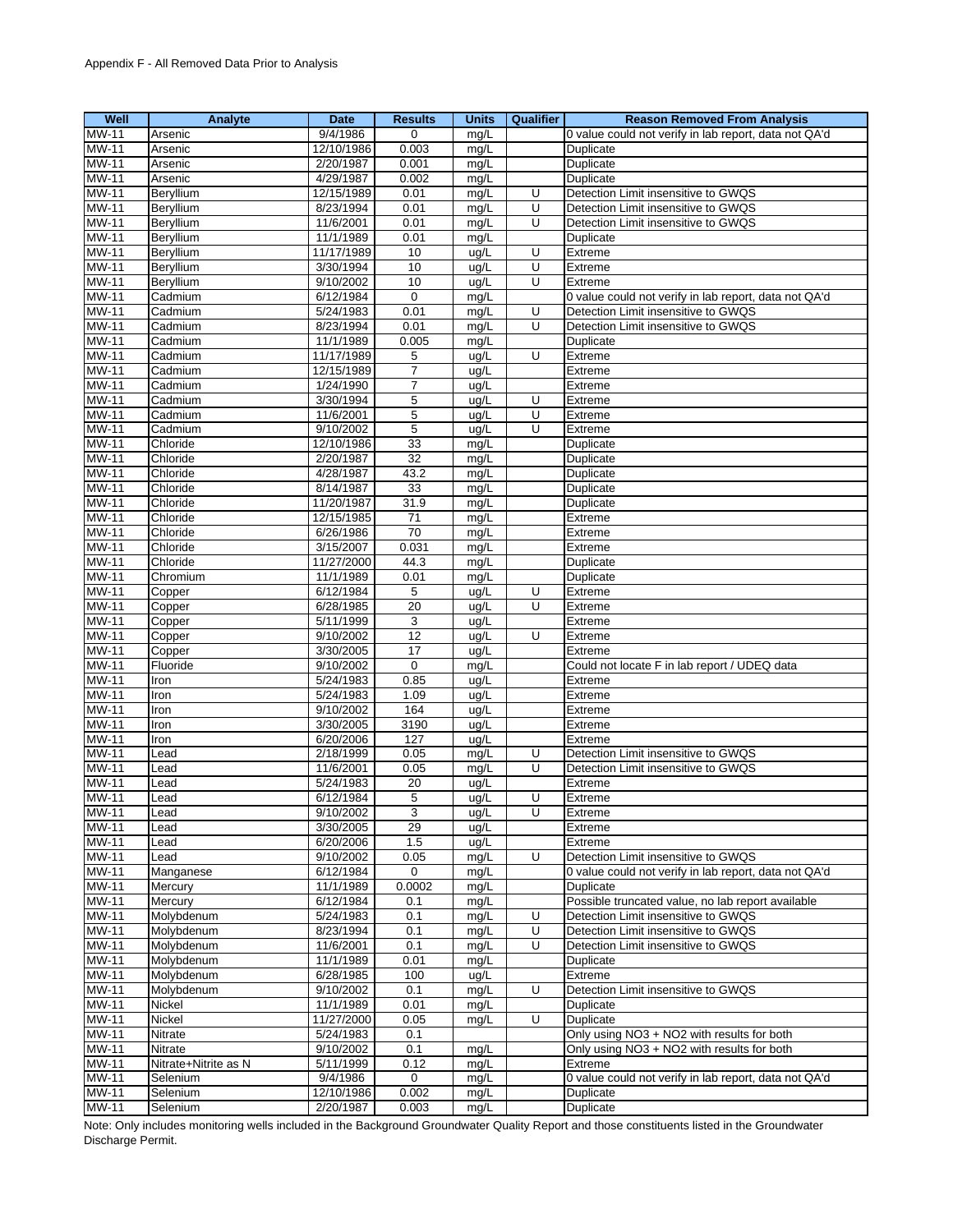| Well                       | Analyte            | <b>Date</b> | <b>Results</b>      | <b>Units</b> | Qualifier | <b>Reason Removed From Analysis</b>                   |
|----------------------------|--------------------|-------------|---------------------|--------------|-----------|-------------------------------------------------------|
| $MW-11$                    | Selenium           | 4/29/1987   | 0.001               | mg/L         |           | Duplicate                                             |
| <b>MW-11</b>               | Selenium           | 11/20/1987  | 20                  | ug/L         |           | Extreme                                               |
| <b>MW-11</b>               | Selenium           | 11/2/1988   | 29                  | ug/L         |           | Extreme                                               |
| MW-11                      | Selenium           | 11/17/1989  | 20                  | ug/L         |           | Extreme                                               |
| MW-11                      | Silver             | 5/24/1983   | 0.01                | ug/L         | U         | Extreme                                               |
| MW-11                      | Silver             | 5/11/1999   |                     | ug/L         | Ū         | Extreme                                               |
|                            | Silver             |             | 1<br>$\overline{2}$ |              | U         |                                                       |
| <b>MW-11</b>               |                    | 9/10/2002   |                     | ug/L         |           | Extreme                                               |
| MW-11                      | Sulfate            | 12/10/1986  | 911                 | mg/L         |           | Duplicate                                             |
| MW-11                      | Sulfate            | 2/20/1987   | 895                 | mg/L         |           | Duplicate                                             |
| <b>MW-11</b>               | Sulfate            | 4/28/1987   | 1020                | mg/L         |           | Duplicate                                             |
| MW-11                      | Sulfate            | 8/14/1987   | 951                 | mg/L         |           | Duplicate                                             |
| <b>MW-11</b>               | Sulfate            | 11/1/1989   | 986                 | mg/L         |           | Duplicate                                             |
| <b>MW-11</b>               | Sulfate            | 2/15/1984   | 2250                | mg/L         |           | Extreme                                               |
| <b>MW-11</b>               | Sulfate            | 12/15/1985  | 79                  | mg/L         |           | Extreme                                               |
| MW-11                      | Sulfate            | 11/12/1992  | 1507                | mg/L         |           | Extreme                                               |
| MW-11                      | TDS @ 180 C        | 12/10/1986  | 1710                | mg/L         |           | Duplicate                                             |
| <b>MW-11</b>               | <b>TDS @ 180 C</b> | 2/20/1987   | 1710                | mg/L         |           | Duplicate                                             |
| MW-11                      | TDS @ 180 C        | 4/28/1987   | 1880                | mg/L         |           | Duplicate                                             |
| <b>MW-11</b>               | TDS @ 180 C        |             | 5100                |              |           |                                                       |
|                            |                    | 12/15/1985  |                     | mg/L         |           | Extreme                                               |
| <b>MW-11</b>               | TDS @ 180 C        | 11/12/1992  | 2850                | mg/L         |           | Extreme                                               |
| <b>MW-11</b>               | Thallium           | 12/15/1989  | 0.01                | mg/L         | U         | Detection Limit insensitive to GWQS                   |
| MW-11                      | Thallium           | 11/6/2001   | 0.01                | mg/L         | U         | Detection Limit insensitive to GWQS                   |
| MW-11                      | Thallium           | 9/10/2002   | 0.01                | mg/L         | U         | Detection Limit insensitive to GWQS                   |
| MW-11                      | Thallium           | 11/1/1989   | 0.01                | mg/L         |           | Duplicate                                             |
| MW-11                      | Thallium           | 11/17/1989  | 10                  | ug/L         | Ū         | Extreme                                               |
| <b>MW-11</b>               | Uranium            | 2/15/1984   | 11.12               | ug/L         |           | Extreme                                               |
| MW-11                      | Uranium            | 2/15/1984   | 11                  | ug/L         |           | Extreme                                               |
| MW-11                      | Uranium            | 12/4/1984   | 6.33                | ug/L         |           | Extreme                                               |
| <b>MW-11</b>               | Uranium            | 4/29/1987   |                     | mg/L         |           | No value given in lab report                          |
| MW-11                      | Uranium            | 9/10/2002   | 1.3                 | ug/L         |           | Split, Duplicate, or Spike                            |
| <b>MW-11</b>               | Uranium            | 4/29/1987   | 0.3                 | pCi/L        |           | Duplicate                                             |
| MW-11                      | Uranium            | 8/19/1987   | 7E-10               | pCi/L        |           | Duplicate                                             |
| <b>MW-11</b>               |                    |             |                     |              |           |                                                       |
|                            | Uranium            | 12/10/1986  | 0.2                 | pCi/L        |           | Duplicate                                             |
| MW-11                      | Uranium            | 2/20/1987   | 0.2                 | pCi/L        |           | Duplicate                                             |
| MW-11                      | Uranium            | 9/27/1985   | 19.40               | ug/L         |           | Extreme                                               |
| MW-11                      | Uranium            | 4/8/1986    | 10.30               | ug/L         |           | Extreme                                               |
| MW-11                      | Uranium            | 9/15/1992   | 5.06                | ug/L         |           | Extreme                                               |
| <b>MW-11</b>               | Uranium            | 11/12/1992  | 4.75                | ug/L         |           | Extreme                                               |
| <b>MW-11</b>               | Uranium            | 3/14/2002   | 5.1                 | ug/L         |           | Extreme                                               |
| MW-11                      | Uranium            | 3/17/1992   | 4.03                | ug/L         |           | Extreme                                               |
| MW-11                      | Uranium            | 12/16/1982  | 0.001               | ug/L         |           | Not using U3O8                                        |
| MW-11                      | Uranium            | 10/26/1983  | 0.001               | mg/L         |           | Not using U3O8                                        |
| <b>MW-11</b>               | Uranium            | 3/30/1994   | 4.74E-10            | uCi/ml       |           | Split, Duplicate, or Spike                            |
| <b>MW-11</b>               | Uranium            | 3/30/1994   | 0.2                 | pCi/L        |           | Split, Duplicate, or Spike                            |
| <b>MW-11</b>               | Uranium            | 9/17/1996   | 8.6                 | pCi/L        |           | Split, Duplicate, or Spike                            |
| MW-11                      | Uranium            | 11/27/2000  | 0.0023              | mg/L         |           | Split, Duplicate, or Spike                            |
| <b>MW-11</b>               |                    | 9/10/2002   | 0.001               |              |           | Split, Duplicate, or Spike                            |
|                            | Uranium            |             |                     | mg/L         |           |                                                       |
| $\overline{\text{MW}}$ -11 | Uranium            | 9/10/2002   | 1                   | ug/L         |           | Split, Duplicate, or Spike                            |
| <b>MW-11</b>               | Vanadium           | 6/12/1984   | 0                   | mg/L         |           | 0 value could not verify in lab report, data not QA'd |
| MW-11                      | Vanadium           | 5/24/1983   | 0.1                 | mg/L         | U         | Detection Limit insensitive to GWQS                   |
| MW-11                      | Vanadium           | 11/6/2001   | 0.1                 | mg/L         | U         | Detection Limit insensitive to GWQS                   |
| MW-11                      | Vanadium           | 6/28/1985   | 0.2                 | mg/L         | U         | Detection Limit insensitive to GWQS                   |
| <b>MW-11</b>               | Vanadium           | 11/1/1989   | 0.01                | mg/L         |           | Duplicate                                             |
| MW-11                      | Vanadium           | 9/10/2002   | 0.1                 | mg/L         | U         | Detection Limit insensitive to GWQS                   |
| MW-11                      | Zinc               | 6/12/1984   | 0                   | mg/L         |           | 0 value could not verify in lab report, data not QA'd |
| MW-11                      | Zinc               | 6/28/1985   | 20                  | ug/L         |           | Extreme                                               |
| MW-11                      | Zinc               | 5/11/1999   | 5                   | ug/L         |           | Extreme                                               |
| MW-11                      | Zinc               | 9/10/2002   | 30                  | ug/L         | U         | Extreme                                               |
| MW-11                      | Zinc               | 3/30/2005   | 12                  | ug/L         |           | Extreme                                               |
| <b>MW-12</b>               | Ammonia            | 11/1/1989   | 0                   | mg/L         |           | 0 value could not verify in lab report, data not QA'd |
|                            |                    |             |                     |              |           |                                                       |
| MW-12                      | Ammonia            | 6/12/1984   | 1                   | mg/L         |           | Extreme                                               |
| MW-12                      | Arsenic            | 9/4/1986    | $\mathbf 0$         | mg/L         |           | 0 value could not verify in lab report, data not QA'd |
| MW-12                      | Arsenic            | 12/10/1986  | 0.003               | mg/L         |           | Duplicate                                             |
| MW-12                      | Arsenic            | 4/29/1987   | 0.003               | mg/L         |           | Duplicate                                             |
| $MW-12$                    | Arsenic            | 2/19/1987   | 0.002               | mg/L         |           | Duplicate                                             |
| $\overline{\text{MW}}$ -12 | Arsenic            | 3/9/1989    | 36                  | ug/L         |           | Extreme                                               |
| $MW-12$                    | Arsenic            | 6/22/1989   | 21                  | ug/L         |           | Extreme                                               |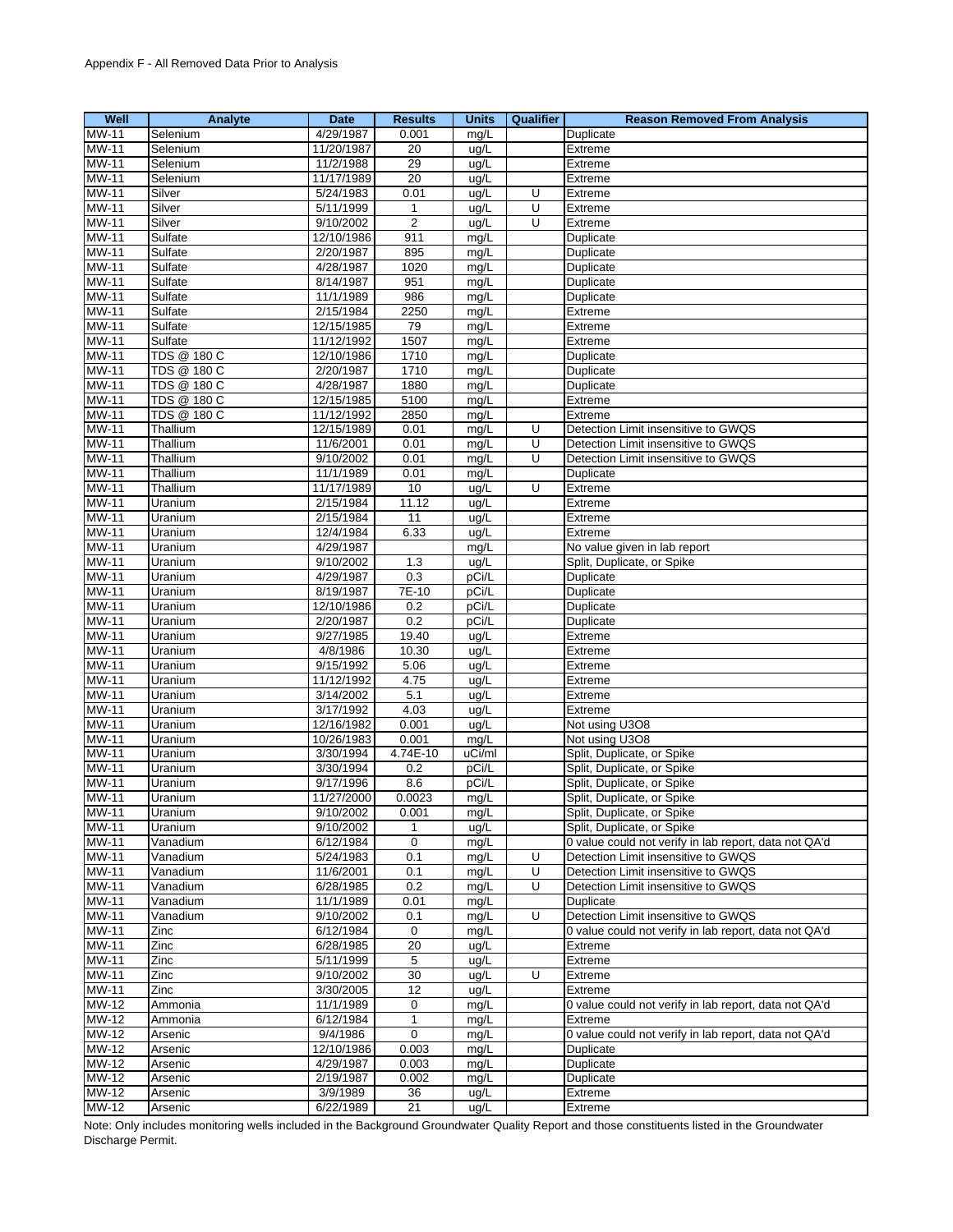| Well         | Analyte              | Date       | <b>Results</b>  | <b>Units</b> | <b>Qualifier</b> | <b>Reason Removed From Analysis</b>                                        |
|--------------|----------------------|------------|-----------------|--------------|------------------|----------------------------------------------------------------------------|
| <b>MW-12</b> | Beryllium            | 12/18/1989 | 0.01            | mq/L         | U                | Detection Limit insensitive to GWQS                                        |
| MW-12        | Beryllium            | 8/24/1994  | 0.01            | mg/L         | U                | Detection Limit insensitive to GWQS                                        |
| $MW-12$      | Beryllium            | 11/28/2000 | 0.01            | mg/L         | U                | Detection Limit insensitive to GWQS                                        |
| MW-12        | Beryllium            | 11/6/2001  | 0.01            | mg/L         | U                | Detection Limit insensitive to GWQS                                        |
| MW-12        | Beryllium            | 11/1/1989  | 0.01            | mg/L         |                  | Duplicate                                                                  |
| <b>MW-12</b> | Beryllium            | 11/16/1989 | 10              | ug/L         | Ū                | Extreme                                                                    |
| MW-12        | Beryllium            | 2/28/1991  | $\overline{4}$  | ug/L         |                  | Extreme                                                                    |
| <b>MW-12</b> | Beryllium            | 3/30/1994  | 10              | ug/L         | $\overline{U}$   | Extreme                                                                    |
| MW-12        | Beryllium            | 9/10/2002  | 10              | ug/L         | U                | Extreme                                                                    |
| <b>MW-12</b> | Cadmium              | 6/12/1984  | $\mathbf 0$     | mg/L         |                  | 0 value could not verify in lab report, data not QA'd                      |
| MW-12        | Cadmium              | 11/1/1989  | $\mathbf 0$     | mg/L         |                  | 0 value could not verify in lab report, data not QA'd                      |
| MW-12        | Cadmium              | 8/24/1994  | 0.01            | mg/L         | U                | Detection Limit insensitive to GWQS                                        |
| <b>MW-12</b> | Chloride             | 12/10/1986 | 64              | mg/L         |                  | Duplicate                                                                  |
| MW-12        | Chloride             | 4/28/1987  | 62.7            | mg/L         |                  | Duplicate                                                                  |
| MW-12        | Chloride             | 8/14/1987  | 61              | mg/L         |                  | Duplicate                                                                  |
| MW-12        | Chloride             | 11/20/1987 | 61.2            | mg/L         |                  | Duplicate                                                                  |
| $MW-12$      | Chloride             | 2/19/1987  | 63              | mg/L         |                  | Duplicate                                                                  |
| MW-12        | Chloride             | 6/26/1986  | 150             | mg/L         |                  | Extreme                                                                    |
| MW-12        | Chloride             | 2/18/1999  | 28.1            | mg/L         |                  | Extreme                                                                    |
| $MW-12$      | Chloride             | 11/28/2000 | 64.4            | mg/L         |                  | Duplicate                                                                  |
| MW-12        | Chromium             | 6/12/1984  | 0               | mg/L         |                  | 0 value could not verify in lab report, data not QA'd                      |
| $MW-12$      | Chromium             | 11/1/1989  | $\mathbf 0$     | mg/L         |                  | 0 value could not verify in lab report, data not QA'd                      |
| MW-12        | Copper               | 6/12/1984  | $\mathbf 0$     | mg/L         |                  | 0 value could not verify in lab report, data not QA'd                      |
| <b>MW-12</b> | Copper               | 6/28/1985  | $\overline{20}$ | ug/L         | U                | Extreme                                                                    |
| $MW-12$      | Copper               | 5/12/1999  | 3               | ug/L         |                  | Extreme                                                                    |
| MW-12        | Copper               | 9/10/2002  | 12              | ug/L         | U                | Extreme                                                                    |
| MW-12        | Fluoride             | 9/10/2002  | $\mathbf 0$     | mg/L         |                  | Could not locate F in lab report / UDEQ data                               |
| MW-12        | Fluoride             | 6/22/2005  | 0.3             | mg/L         |                  | Duplicate                                                                  |
| MW-12        | Iron                 | 9/10/2002  | 182             | ug/L         |                  | Extreme                                                                    |
| MW-12        | Iron                 | 6/22/2005  | 266             | ug/L         |                  | Extreme                                                                    |
| <b>MW-12</b> | Lead                 | 2/18/1999  | 0.05            |              | U                |                                                                            |
| <b>MW-12</b> | Lead                 | 11/28/2000 | 0.05            | mg/L<br>mg/L | U                | Detection Limit insensitive to GWQS<br>Detection Limit insensitive to GWQS |
| MW-12        | Lead                 | 11/6/2001  | 0.05            | mg/L         | U                | Detection Limit insensitive to GWQS                                        |
| MW-12        | Lead                 | 6/12/1984  | 5               | ug/L         | U                | Extreme                                                                    |
| <b>MW-12</b> | Lead                 | 9/10/2002  | 3               | ug/L         | Ū                | Extreme                                                                    |
| MW-12        | Lead                 | 9/10/2002  | 0.05            | mg/L         | U                | Detection Limit insensitive to GWQS                                        |
| <b>MW-12</b> | Mercury              | 11/1/1989  | 0               | mg/L         |                  | 0 value could not verify in lab report, data not QA'd                      |
| MW-12        | Mercury              | 6/12/1984  | 0.1             | mg/L         |                  | Possible truncated value, no lab report available                          |
| $MW-12$      | Molybdenum           | 11/1/1989  | 0               | mg/L         |                  | 0 value could not verify in lab report, data not QA'd                      |
| MW-12        | Molybdenum           | 5/4/1983   | 0.1             | mg/L         | U                | Detection Limit insensitive to GWQS                                        |
| MW-12        | Molybdenum           | 8/24/1994  | 0.1             | mg/L         | $\overline{U}$   | Detection Limit insensitive to GWQS                                        |
| <b>MW-12</b> | Molybdenum           | 11/28/2000 | 0.1             | mg/L         | U                | Detection Limit insensitive to GWQS                                        |
| <b>MW-12</b> | Molybdenum           | 11/6/2001  | 0.1             | mg/L         | U                | Detection Limit insensitive to GWQS                                        |
| MW-12        | Molybdenum           | 6/28/1985  | 100             | ug/L         |                  | Extreme                                                                    |
| MW-12        | Molybdenum           | 9/10/2002  | 0.1             | mg/L         | U                | Detection Limit insensitive to GWQS                                        |
| <b>MW-12</b> | Nickel               | 11/1/1989  | $\mathbf 0$     | mg/L         |                  | 0 value could not verify in lab report, data not QA'd                      |
| MW-12        | Nickel               | 11/28/2000 | 0.05            | mg/L         | U                | Duplicate                                                                  |
| MW-12        | Nitrate              | 9/10/2002  | 0.1             | mg/L         |                  | Only using NO3 + NO2 with results for both                                 |
| MW-12        | Nitrate+Nitrite as N | 5/12/1999  | 0.15            | mg/L         |                  | Extreme                                                                    |
| <b>MW-12</b> | Selenium             | 9/4/1986   | 0               | mg/L         |                  | 0 value could not verify in lab report, data not QA'd                      |
| <b>MW-12</b> | Selenium             | 12/10/1986 | 0.002           | mg/L         |                  | Duplicate                                                                  |
| $MW-12$      | Selenium             | 4/29/1987  | 0.001           | mg/L         |                  | Duplicate                                                                  |
| MW-12        | Selenium             | 2/19/1987  | 0.001           | mg/L         |                  | Duplicate                                                                  |
| MW-12        | Sulfate              | 12/10/1986 | 2370            | mg/L         |                  | Duplicate                                                                  |
| MW-12        | Sulfate              | 4/28/1987  | 2300            | mg/L         |                  | Duplicate                                                                  |
| $MW-12$      | Sulfate              | 2/19/1987  | 2100            | mg/L         |                  | Duplicate                                                                  |
| MW-12        | Sulfate              | 8/14/1987  | 2430            | mg/L         |                  | Duplicate                                                                  |
| MW-12        | Sulfate              | 3/27/1986  | 2530            | mg/L         |                  | Duplicate                                                                  |
| MW-12        | Sulfate              | 12/15/1985 | 7820            | mg/L         |                  | Extreme                                                                    |
| MW-12        | TDS @ 180 C          | 12/10/1986 | 4110            | mg/L         |                  | Duplicate                                                                  |
| MW-12        | TDS @ 180 C          | 2/20/1987  | 4120            | mg/L         |                  | Duplicate                                                                  |
| MW-12        | TDS @ 180 C          | 4/28/1987  | 4120            | mg/L         |                  | Duplicate                                                                  |
| MW-12        | TDS @ 180 C          | 8/14/1987  | 3990            | mg/L         |                  | Duplicate                                                                  |
| MW-12        | TDS @ 180 C          | 11/20/1987 | 4130            | mg/L         |                  | Duplicate                                                                  |
| MW-12        | TDS @ 180 C          | 12/15/1985 | 5100            | mg/L         |                  | Extreme                                                                    |
| MW-12        | Thallium             | 11/1/1989  | 0               | mg/L         |                  | 0 value could not verify in lab report, data not QA'd                      |
| MW-12        | Thallium             | 12/18/1989 | 0.01            | mg/L         | U                | Detection Limit insensitive to GWQS                                        |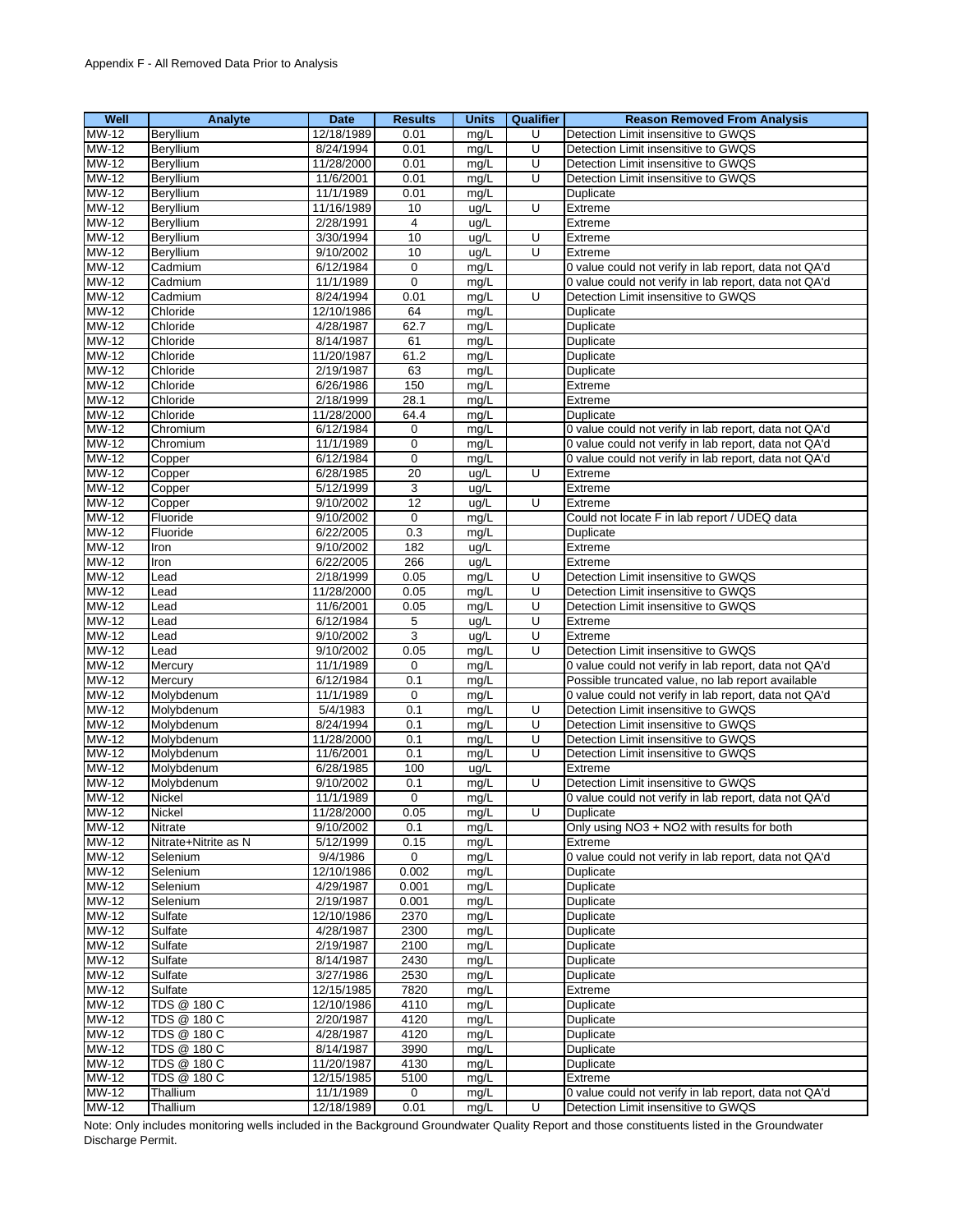| Well          | Analyte             | Date       | <b>Results</b> | <b>Units</b> | Qualifier | <b>Reason Removed From Analysis</b>                   |
|---------------|---------------------|------------|----------------|--------------|-----------|-------------------------------------------------------|
| <b>MW-12</b>  | Thallium            | 11/6/2001  | 0.01           | mq/L         | U         | Detection Limit insensitive to GWQS                   |
| MW-12         | Thallium            | 9/10/2002  | 0.01           | mg/L         | U         | Detection Limit insensitive to GWQS                   |
| $MW-12$       | Thallium            | 11/16/1989 | 10             | ug/L         | U         | Extreme                                               |
| MW-12         | Uranium             | 2/15/1984  | 43             | ug/L         |           | Extreme                                               |
| MW-12         | Uranium             | 3/27/2006  | 0.3            | ug/L         | U         | Extreme                                               |
| <b>MW-12</b>  | Uranium             | 4/29/1987  |                | mg/L         |           | No value given in lab report                          |
| <b>MW-12</b>  | Uranium             | 11/28/2000 | 0.0198         | mg/L         |           | Split, Duplicate, or Spike                            |
| <b>MW-12</b>  | Uranium             | 9/10/2002  | 15.7           | ug/L         |           | Split, Duplicate, or Spike                            |
| MW-12         | Uranium             | 4/29/1987  | 10.5           | pCi/L        |           | Duplicate                                             |
| <b>MW-12</b>  | Uranium             | 8/19/1987  | 0.000000009    | pCi/L        |           | Duplicate                                             |
| MW-12         | Uranium             | 12/10/1986 | 12.9           | pCi/L        |           | Duplicate                                             |
| MW-12         | Uranium             | 2/20/1987  | 9.1            | pCi/L        |           | Duplicate                                             |
| <b>MW-12</b>  | Uranium             | 11/3/1988  | 177            | ug/L         |           | Extreme                                               |
| MW-12         | Uranium             | 12/8/1994  | 139.25         | ug/L         |           | Extreme                                               |
|               |                     |            |                |              |           |                                                       |
| MW-12         | Uranium             | 6/27/1995  | 45.52<br>41.49 | ug/L         |           | Extreme                                               |
| MW-12         | Uranium             | 9/19/1995  |                | ug/L         |           | Extreme                                               |
| MW-12         | Uranium             | 10/27/1983 | 0.015          | mg/L         |           | Not using U3O8                                        |
| MW-12         | Uranium             | 3/30/1994  | 9.48E-09       | uCi/ml       |           | Split, Duplicate, or Spike                            |
| MW-12         | Uranium             | 3/30/1994  | 8.9            | pCi/L        |           | Split, Duplicate, or Spike                            |
| $MW-12$       | Uranium             | 9/10/2002  | 18             | ug/L         |           | Split, Duplicate, or Spike                            |
| <b>MW-12</b>  | Uranium             | 9/10/2002  | 0.019          | mg/L         |           | Split, Duplicate, or Spike                            |
| MW-12         | Vanadium            | 6/12/1984  | $\mathbf 0$    | mg/L         |           | 0 value could not verify in lab report, data not QA'd |
| MW-12         | Vanadium            | 11/1/1989  | $\mathbf 0$    | mg/L         |           | 0 value could not verify in lab report, data not QA'd |
| <b>MW-12</b>  | Vanadium            | 5/4/1983   | 0.1            | mg/L         | U         | Detection Limit insensitive to GWQS                   |
| $MW-12$       | Vanadium            | 11/28/2000 | 0.1            | mg/L         | U         | Detection Limit insensitive to GWQS                   |
| MW-12         | Vanadium            | 11/6/2001  | 0.1            | mg/L         | U         | Detection Limit insensitive to GWQS                   |
| $MW-12$       | Vanadium            | 6/28/1985  | 0.2            | mg/L         | U         | Detection Limit insensitive to GWQS                   |
| <b>MW-12</b>  | Vanadium            | 9/10/2002  | 0.1            | mg/L         | U         | Detection Limit insensitive to GWQS                   |
| MW-12         | Zinc                | 6/12/1984  | $\mathbf 0$    | mg/L         |           | 0 value could not verify in lab report, data not QA'd |
| MW-12         | Zinc                | 6/28/1985  | 89             | ug/L         |           | Extreme                                               |
| <b>MW-13</b>  | Arsenic             | 12/10/1986 | 0.003          | mg/L         |           | Duplicate                                             |
| <b>MW-13</b>  | Arsenic             | 2/20/1987  | 0.001          | mg/L         |           | Duplicate                                             |
| MW-13         | Arsenic             | 4/29/1987  | 0.002          | mg/L         |           | Duplicate                                             |
| MW-13         | Chloride            | 1/8/1998   | 59.8           | mg/L         |           | Duplicate                                             |
| <b>MW-13</b>  | Chloride            | 9/24/1998  | 39.5           | mg/L         |           | Duplicate                                             |
| MW-13         | Chloride            | 9/3/2000   | 66.2           | mg/L         |           | Duplicate                                             |
| <b>MW-13</b>  | Chloride            | 11/28/2001 | 44.1           | mg/L         |           | Duplicate                                             |
| MW-13         | Chloride            | 12/10/1986 | 50             | mg/L         |           | Duplicate                                             |
| <b>MW-13</b>  | Chloride            | 2/20/1987  | 48             | mg/L         |           | Duplicate                                             |
| <b>MW-13</b>  | Chloride            | 4/28/1987  | 48.7           | mg/L         |           | Duplicate                                             |
| MW-13         | Chloride            | 11/20/1987 | 49.2           | mg/L         |           | Duplicate                                             |
| <b>MW-13</b>  | Chloride            | 8/14/1987  | 51             | mg/L         |           | Duplicate                                             |
| <b>MW-13</b>  | Nickel              | 1/8/1998   | 0.05           | mg/L         | U         | Duplicate                                             |
| MW-13         | Nickel              | 9/24/1998  | 0.05           | mg/L         | U         | Duplicate                                             |
| MW-13         | Nickel              | 9/3/2000   | 0.05           | mg/L         | U         | Duplicate                                             |
| <b>MW-13</b>  | Nickel              | 11/28/2001 | 0.05           | mg/L         | U         | Duplicate                                             |
| MW-13         | рH                  | 1/8/1998   | 7.75           | s.u.         |           | Duplicate                                             |
| MW-13         | pH                  | 9/24/1998  | 7.1            | s.u.         |           | Duplicate                                             |
| MW-13         | рH                  | 9/3/2000   | 3.77           | s.u.         |           | Duplicate                                             |
| MW-13         | Selenium            | 12/10/1986 | 0.002          | mg/L         |           | Duplicate                                             |
| MW-13         | Selenium            | 2/20/1987  | 0.007          | mg/L         |           | Duplicate                                             |
| MW-13         |                     | 4/29/1987  | 0.001          |              |           |                                                       |
| MW-13         | Selenium<br>Sulfate | 12/10/1986 | 2240           | mg/L         |           | Duplicate                                             |
|               |                     | 2/20/1987  |                | mg/L         |           | Duplicate<br>Duplicate                                |
| MW-13         | Sulfate             |            | 1990           | mg/L         |           |                                                       |
| MW-13         | Sulfate             | 4/28/1987  | 2270           | mg/L         |           | Duplicate                                             |
| <b>MW-13</b>  | Sulfate             | 8/14/1987  | 2380           | mg/L         |           | Duplicate                                             |
| MW-13         | TDS @ 180 C         | 12/10/1986 | 3820           | mg/L         |           | Duplicate                                             |
| MW-13         | TDS @ 180 C         | 2/20/1987  | 3780           | mg/L         |           | Duplicate                                             |
| MW-13         | TDS @ 180 C         | 4/28/1987  | 3810           | mg/L         |           | Duplicate                                             |
| MW-13         | Uranium             | 9/3/2000   | 0.0154         | mg/L         |           | Split, Duplicate, or Spike                            |
| MW-13         | Uranium             | 11/28/2001 | 0.047          | mg/L         |           | Split, Duplicate, or Spike                            |
| MW-13         | Uranium             | 1/8/1998   | 0.015          | mg/L         |           | Split, Duplicate, or Spike                            |
| MW-13         | Uranium             | 9/24/1998  | 0.0502         | mg/L         |           | Split, Duplicate, or Spike                            |
| <b>MW-13A</b> | Ammonia             | 9/10/2002  | 0.64           | mg/L         |           | Duplicate                                             |
| <b>MW-13A</b> | Arsenic             | 11/13/1990 | 0.001          | mg/L         | U         | Duplicate                                             |
| <b>MW-13A</b> | Arsenic             | 9/10/2002  | 0.001          | mg/L         | U         | Duplicate                                             |
| <b>MW-13A</b> | Beryllium           | 9/10/2002  | 0.01           | mg/L         | U         | Duplicate                                             |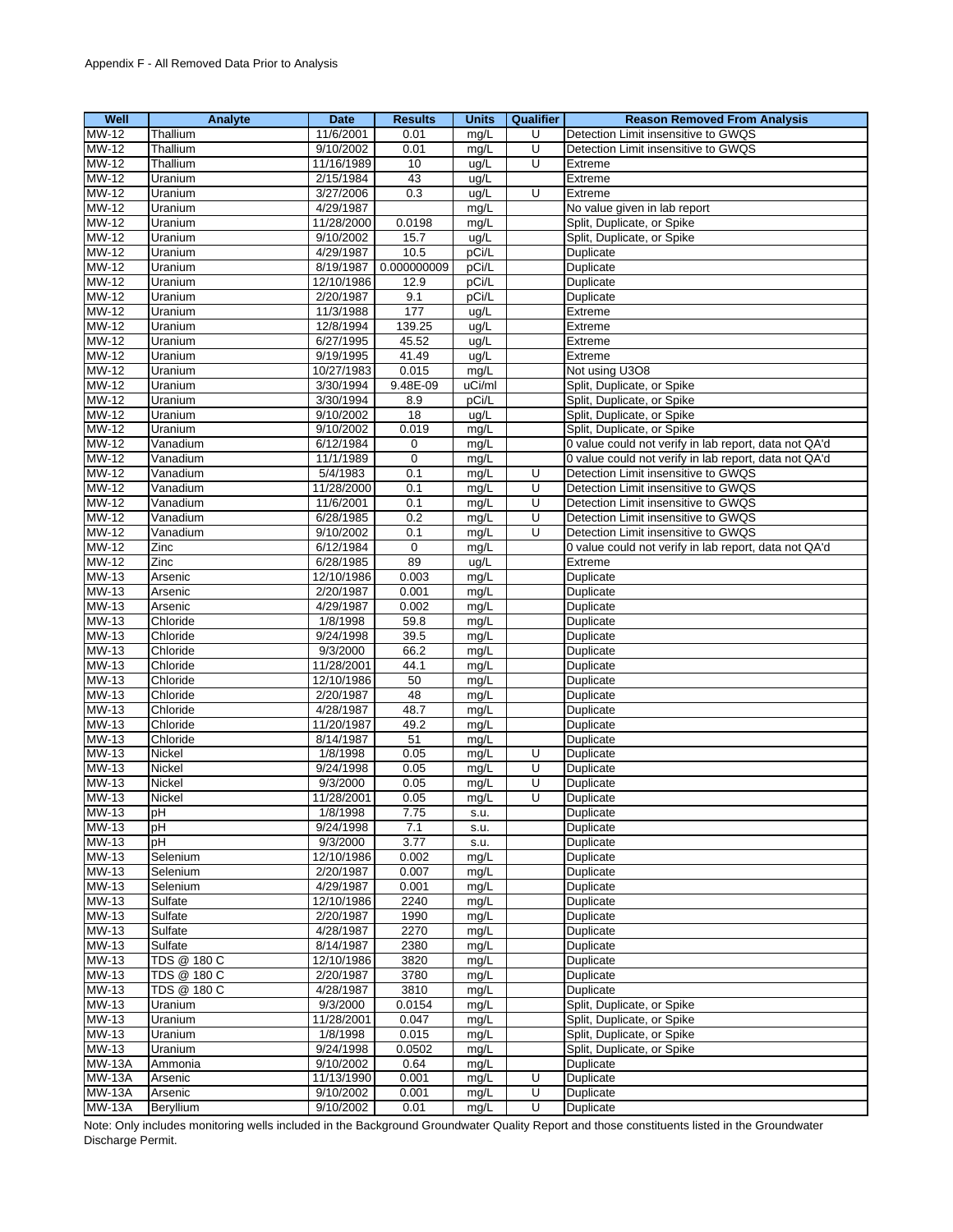| Well                           | Analyte             | <b>Date</b>             | <b>Results</b> | <b>Units</b>  | Qualifier      | <b>Reason Removed From Analysis</b>                      |
|--------------------------------|---------------------|-------------------------|----------------|---------------|----------------|----------------------------------------------------------|
| $MW-13A$                       | Cadmium             | 9/10/2002               | 0.005          | mg/L          | U              | Duplicate                                                |
| <b>MW-13A</b>                  | Chloride            | 11/13/1990              | 63             | mg/L          |                | Duplicate                                                |
| <b>MW-13A</b>                  | Chloride            | 3/23/2001               | 35.3           | mg/L          |                | Duplicate                                                |
| <b>MW-13A</b>                  | Chloride            | 6/12/2001               | 36             | mg/L          |                | Duplicate                                                |
| <b>MW-13A</b>                  | Chloride            | 3/14/2002               | 29.8           | mg/L          |                | Duplicate                                                |
| <b>MW-13A</b>                  | Chloride            | 5/20/2002               | 36.3           | mg/L          |                | Duplicate                                                |
| <b>MW-13A</b>                  | Chloride            | 11/21/2002              | 21             | mg/L          |                | Duplicate                                                |
| <b>MW-13A</b>                  | Chloride            | 3/20/2003               | 33             | mg/L          |                | Duplicate                                                |
| <b>MW-13A</b>                  | Chloride            | 6/27/2003               | 30.4           | mg/L          |                | Duplicate                                                |
| <b>MW-13A</b>                  | Chloride            | 9/24/2003               | 33             | mg/L          |                | Duplicate                                                |
| <b>MW-13A</b>                  | Chloride            | 3/19/2004               | 35.2           | mg/L          |                | Duplicate                                                |
| <b>MW-13A</b>                  | Chloride            | 5/27/2004               | 36             | mg/L          |                | Duplicate                                                |
| <b>MW-13A</b>                  | Chloride            | 9/14/2004               | 33.3           | mg/L          |                | Duplicate                                                |
| <b>MW-13A</b>                  | Chloride            | 11/9/2004               | 20.1           | mg/L          |                | Duplicate                                                |
| <b>MW-13A</b>                  | Chloride            | 9/10/2002               | 31100          | ug/L          |                | Duplicate                                                |
| <b>MW-13A</b>                  | Chloride            | 9/10/2002               | 33             | mg/L          |                | Duplicate                                                |
| <b>MW-13A</b>                  | Chromium            | 9/10/2002               | 0.05           | mg/L          | U              | Duplicate                                                |
| <b>MW-13A</b>                  | Copper              | 9/10/2002               | 0.01           | mg/L          | U              | Duplicate                                                |
| <b>MW-13A</b>                  | Fluoride            | 9/10/2002               | 0.5            | mg/L          |                | Duplicate                                                |
| <b>MW-13A</b>                  | Lead                | 9/10/2002               | 0.05           | mg/L          | U              | Duplicate                                                |
| <b>MW-13A</b>                  | Manganese           | 9/10/2002               | 0.1            | mg/L          |                | Duplicate                                                |
| <b>MW-13A</b>                  | Mercury             | 9/10/2002               | 0.001          | mg/L          | U              | Duplicate                                                |
| <b>MW-13A</b>                  | Molybdenum          | 9/10/2002               | 0.1            | mg/L          | U              | Duplicate                                                |
| <b>MW-13A</b>                  | <b>Nickel</b>       | 3/23/2001               | 0.05           | mg/L          | U              | Duplicate                                                |
| <b>MW-13A</b>                  | Nickel              | 6/12/2001               | 0.05           | mg/L          | U              | Duplicate                                                |
| <b>MW-13A</b>                  | Nickel              | 3/14/2002               | 0.05           | mg/L          | U              | Duplicate                                                |
| <b>MW-13A</b>                  | Nickel              | 5/20/2002               | 0.05           | mg/L          | U              | Duplicate                                                |
| <b>MW-13A</b>                  | Nickel              | 11/21/2002              | 0.05           | mg/L          | U              | Duplicate                                                |
| <b>MW-13A</b>                  | Nickel              | 3/20/2003               | 0.05           | mg/L          | $\overline{U}$ | Duplicate                                                |
| <b>MW-13A</b>                  | Nickel              | 6/27/2003               | 0.05           | mg/L          | U              | Duplicate                                                |
| <b>MW-13A</b>                  | Nickel              | 9/24/2003               | 0.05           | mg/L          | U              | Duplicate                                                |
| <b>MW-13A</b>                  | Nickel              | 3/19/2004               | 0.05           | mg/L          | U              | Duplicate                                                |
| <b>MW-13A</b>                  | Nickel              | 5/27/2004               | 0.05           | mg/L          | U              | Duplicate                                                |
| <b>MW-13A</b>                  | Nickel              | 9/14/2004               | 0.05           | mg/L          | U              | Duplicate                                                |
| <b>MW-13A</b>                  | Nickel              | 11/9/2004               | 0.001          | mg/L          | U              | Duplicate                                                |
| <b>MW-13A</b>                  | Nickel              | 9/10/2002               | 50             | ug/L          | U              | Duplicate                                                |
| <b>MW-13A</b>                  | Nickel              | 9/10/2002               | 0.05           | mg/L          | U              | Duplicate                                                |
| <b>MW-13A</b>                  | pH                  | 11/13/1990              | 7.49           | S.U.          |                | Duplicate                                                |
| <b>MW-13A</b>                  | pH                  | 3/23/2001               | 7.52           | s.u.          |                | Duplicate                                                |
| <b>MW-13A</b>                  | рH                  | 6/12/2001               | 7.98           | s.u.          |                | Duplicate                                                |
| <b>MW-13A</b>                  | pH                  | 3/14/2002               | 7.8            | s.u.          |                | Duplicate                                                |
| <b>MW-13A</b>                  | pH                  | 3/20/2003               | 8.23           | S.U.          |                | Duplicate                                                |
| <b>MW-13A</b>                  | рH                  | 9/10/2002               | 8.25           | s.u.          |                | Duplicate                                                |
| <b>MW-13A</b>                  | Selenium            | 11/13/1990              | 0.001          | mg/L          | U              | Duplicate                                                |
| <b>MW-13A</b>                  | Selenium            | 9/10/2002               | 0.002          | mg/L          |                | Duplicate                                                |
| <b>MW-13A</b>                  | Silver              | 9/10/2002               | 0.01           | mg/L          | U              | Duplicate                                                |
| <b>MW-13A</b>                  | Sulfate             | 11/13/1990              | 2420           | mg/L          |                | Duplicate                                                |
| $MW-13A$                       | Sulfate             | 9/10/2002               | 1160           | mg/L          |                | Duplicate                                                |
| <b>MW-13A</b>                  | TDS @ 180 C         | 11/13/1990              | 3810           | mg/L          |                | Duplicate                                                |
| <b>MW-13A</b>                  | TDS @ 180 C         | 9/10/2002               | 2130           | mg/L          |                | Duplicate                                                |
| <b>MW-13A</b>                  | TDS @ 180 C         | 9/10/2002<br>9/10/2002  | 2130           | mg/L          |                | Duplicate                                                |
| <b>MW-13A</b><br><b>MW-13A</b> | Thallium<br>Uranium |                         | 0.01<br>1.3    | mg/L          | U              | Duplicate                                                |
| <b>MW-13A</b>                  |                     | 9/10/2002<br>11/13/1990 | 9.6            | ug/L          |                | Split, Duplicate, or Spike<br>Split, Duplicate, or Spike |
| <b>MW-13A</b>                  | Uranium<br>Uranium  | 3/23/2001               | 0.0032         | pCi/L<br>mg/L |                | Split, Duplicate, or Spike                               |
| <b>MW-13A</b>                  | Uranium             | 6/12/2001               | 0.0026         | mg/L          |                | Split, Duplicate, or Spike                               |
| <b>MW-13A</b>                  | Uranium             | 3/14/2002               | 0.0016         | mg/L          |                | Split, Duplicate, or Spike                               |
| <b>MW-13A</b>                  | Uranium             | 5/20/2002               | 0.0011         | mg/L          |                | Split, Duplicate, or Spike                               |
| <b>MW-13A</b>                  | Uranium             | 9/10/2002               | 1              | ug/L          |                | Split, Duplicate, or Spike                               |
| <b>MW-13A</b>                  | Uranium             | 9/10/2002               | 0.001          | mg/L          |                | Split, Duplicate, or Spike                               |
| <b>MW-13A</b>                  | Uranium             | 11/21/2002              | 0.0009         | mg/L          |                | Split, Duplicate, or Spike                               |
| <b>MW-13A</b>                  | Uranium             | 3/20/2003               | 1.1            | ug/L          |                | Split, Duplicate, or Spike                               |
| <b>MW-13A</b>                  | Uranium             | 6/27/2003               | 1.3            | ug/L          |                | Split, Duplicate, or Spike                               |
| <b>MW-13A</b>                  | Uranium             | 9/24/2003               | 1              | ug/L          |                | Split, Duplicate, or Spike                               |
| <b>MW-13A</b>                  | Uranium             | 3/19/2004               | $\mathbf{1}$   | ug/L          |                | Split, Duplicate, or Spike                               |
| <b>MW-13A</b>                  | Uranium             | 5/27/2004               | $\mathbf{1}$   | ug/L          |                | Split, Duplicate, or Spike                               |
| <b>MW-13A</b>                  | Uranium             | 9/14/2004               | $\mathbf{1}$   | ug/L          |                | Split, Duplicate, or Spike                               |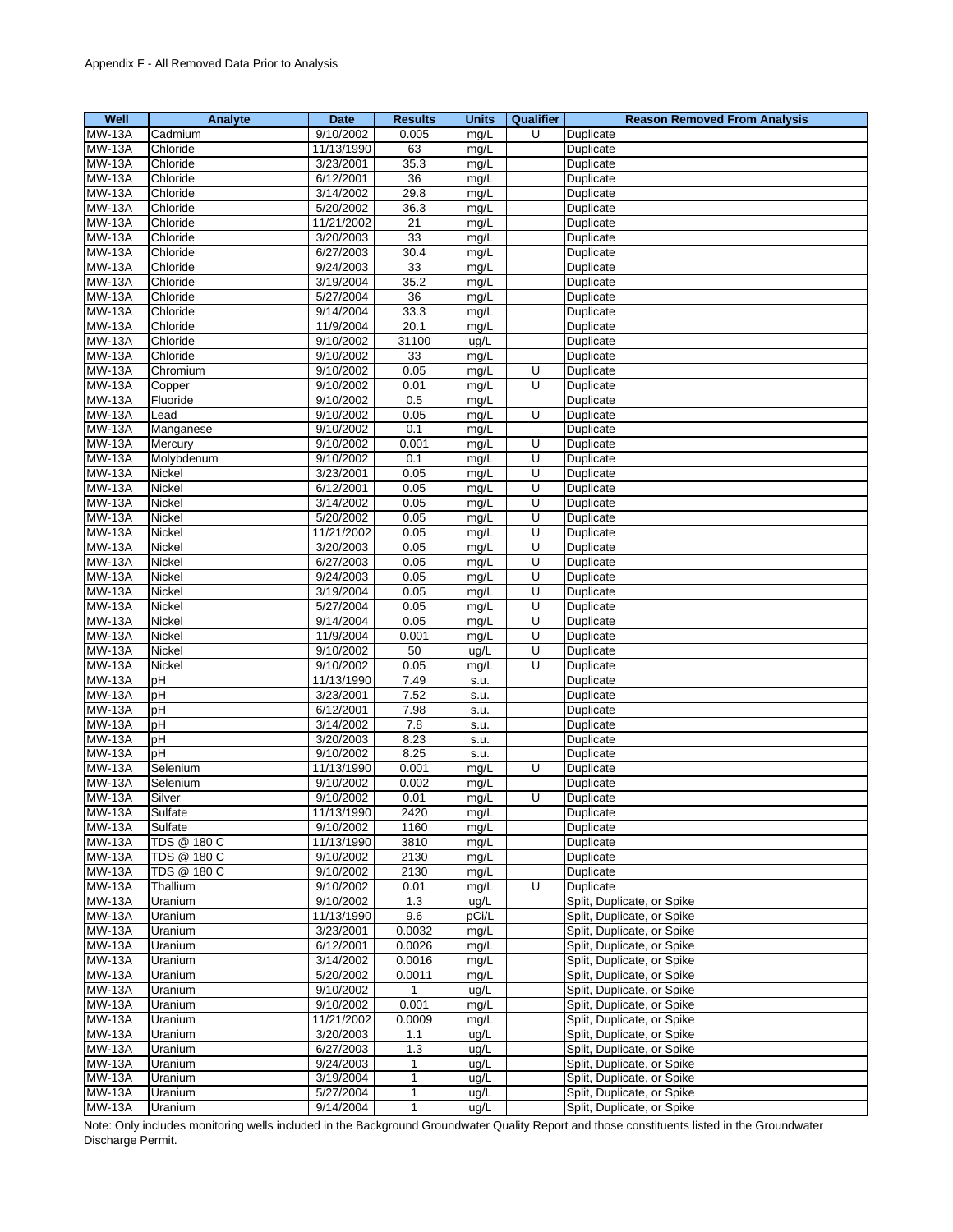| Well          | Analyte                  | <b>Date</b> | <b>Results</b>  | <b>Units</b> | Qualifier | <b>Reason Removed From Analysis</b>        |
|---------------|--------------------------|-------------|-----------------|--------------|-----------|--------------------------------------------|
| <b>MW-13A</b> | Uranium                  | 11/9/2004   | 1               | ug/L         |           | Split, Duplicate, or Spike                 |
| <b>MW-13A</b> | Vanadium                 | 9/10/2002   | 0.1             | mg/L         | U         | Duplicate                                  |
| <b>MW-13A</b> | Zinc                     | 9/10/2002   | 0.01            | mg/L         | U         | Duplicate                                  |
| <b>MW-14</b>  | Ammonia                  | 11/1/1989   | 0.1             | mg/L         |           | Duplicate                                  |
| <b>MW-14</b>  | Beryllium                | 12/18/1989  | 0.01            | mg/L         | U         | Detection Limit insensitive to GWQS        |
| <b>MW-14</b>  | Beryllium                | 8/24/1994   | 0.01            | mg/L         | U         | Detection Limit insensitive to GWQS        |
| MW-14         | Beryllium                | 11/28/2000  | 0.01            | mg/L         | U         | Detection Limit insensitive to GWQS        |
| <b>MW-14</b>  | Beryllium                | 11/6/2001   | 0.01            | mg/L         | U         | Detection Limit insensitive to GWQS        |
| MW-14         | Beryllium                | 11/1/1989   | 0.01            | mg/L         |           | Duplicate                                  |
| <b>MW-14</b>  | Beryllium                | 11/17/1989  | 10              | ug/L         | Ū         | Extreme                                    |
| MW-14         | Beryllium                | 3/4/1991    | 3               | ug/L         |           | Extreme                                    |
| MW-14         | Beryllium                | 3/30/1994   | 10              | ug/L         | U         | Extreme                                    |
| <b>MW-14</b>  | Beryllium                | 9/10/2002   | 10              | ug/L         | U         | Extreme                                    |
| MW-14         | Cadmium                  | 8/24/1994   | 0.01            | mg/L         | U         | Detection Limit insensitive to GWQS        |
| <b>MW-14</b>  | Cadmium                  | 11/1/1989   | 0.005           | mg/L         |           | Duplicate                                  |
| MW-14         | Chloride                 | 5/11/1999   | 8.9             | mg/L         |           | Extreme                                    |
| MW-14         | Chloride                 | 5/11/1999   | 33.6            | mg/L         |           | Extreme                                    |
| MW-14         | Chloride                 | 11/27/2000  | 24.8            | mg/L         |           | Duplicate                                  |
| MW-14         | Chromium                 | 11/1/1989   | 0.01            | mg/L         |           | Duplicate                                  |
| <b>MW-14</b>  | Copper                   | 5/11/1999   | $\overline{4}$  | ug/L         | Ū         | Extreme                                    |
| <b>MW-14</b>  | Copper                   | 9/10/2002   | $\overline{12}$ | ug/L         | U         | Extreme                                    |
| <b>MW-14</b>  | Fluoride                 | 5/11/1999   | 0.18            | mg/L         |           | Extreme                                    |
| MW-14         | Fluoride                 | 9/10/2002   | 0.1             | mg/L         |           | Extreme                                    |
| $MW-14$       | Fluoride                 | 10/25/2006  | 0.3             | mg/L         |           | Extreme                                    |
| <b>MW-14</b>  | Gross Alpha minus Rn & U | 12/13/2005  | 1.3             | pCi/L        |           | Extreme                                    |
| MW-14         | Iron                     | 5/11/1999   | 1110            | ug/L         |           | Extreme                                    |
| $MW-14$       | Iron                     | 11/6/2001   | 50              | ug/L         | U         | Extreme                                    |
| <b>MW-14</b>  | Iron                     | 9/10/2002   | 20              | ug/L         | U         | Extreme                                    |
| MW-14         | Iron                     | 3/30/2005   | 83              | ug/L         |           | Extreme                                    |
| <b>MW-14</b>  | Lead                     | 2/18/1999   | 0.05            | mg/L         | U         | Detection Limit insensitive to GWQS        |
| MW-14         | Lead                     | 11/28/2000  | 0.05            | mg/L         | U         | Detection Limit insensitive to GWQS        |
| <b>MW-14</b>  | Lead                     | 11/6/2001   | 0.05            | mg/L         | U         | Detection Limit insensitive to GWQS        |
| MW-14         | Lead                     | 9/10/2002   | 3               | ug/L         | U         | Extreme                                    |
| <b>MW-14</b>  | Lead                     | 9/10/2002   | 0.05            | mg/L         | U         | Detection Limit insensitive to GWQS        |
| <b>MW-14</b>  | Mercury                  | 11/1/1989   | 0.0002          | mg/L         |           | Duplicate                                  |
| <b>MW-14</b>  | Mercury                  | 11/17/1989  | 0.2             | ug/L         | U         | Extreme                                    |
| MW-14         | Mercury                  | 12/18/1989  | 0.2             | ug/L         | U         | Extreme                                    |
| <b>MW-14</b>  | Mercury                  | 1/25/1990   | 0.2             | ug/L         | U         | Extreme                                    |
| MW-14         | Mercury                  | 5/11/1999   | $\mathbf{1}$    | ug/L         | U         | Extreme                                    |
| MW-14         | Mercury                  | 11/28/2000  | $\mathbf{1}$    | ug/L         | U         | Extreme                                    |
| MW-14         | Mercury                  | 11/6/2001   | $\mathbf{1}$    | ug/L         | U         | Extreme                                    |
| <b>MW-14</b>  | Mercury                  | 9/10/2002   | 0.2             | ug/L         | U         | Extreme                                    |
| MW-14         | Mercury                  | 9/10/2002   | $\mathbf{1}$    | ug/L         | U         | Extreme                                    |
| MW-14         | Molybdenum               | 8/24/1994   | 0.1             | mg/L         | U         | Detection Limit insensitive to GWQS        |
| MW-14         | Molybdenum               | 11/28/2000  | 0.1             | mg/L         | U         | Detection Limit insensitive to GWQS        |
| <b>MW-14</b>  | Molybdenum               | 11/6/2001   | 0.1             | mg/L         | U         | Detection Limit insensitive to GWQS        |
| MW-14         | Molybdenum               | 11/1/1989   | 0.02            | mg/L         |           | Duplicate                                  |
| <b>MW-14</b>  | Molybdenum               | 9/10/2002   | 0.1             | mg/L         | U         | Detection Limit insensitive to GWQS        |
| $MW-14$       | <b>Nickel</b>            | 11/1/1989   | 0.03            | mg/L         |           | Duplicate                                  |
| <b>MW-14</b>  | Nickel                   | 11/27/2000  | 0.05            | mg/L         | U         | Duplicate                                  |
| <b>MW-14</b>  | <b>Nitrate</b>           | 9/10/2002   | 0.1             | mg/L         |           | Only using NO3 + NO2 with results for both |
| MW-14         | Nitrate+Nitrite as N     | 5/11/1999   | 0.25            | mg/L         |           | Extreme                                    |
| MW-14         | рH                       | 11/28/2000  | 7.96            | s.u.         |           | Extreme                                    |
| MW-14         | pH                       | 11/9/2001   | 6               | s.u.         |           | Extreme                                    |
| <b>MW-14</b>  | pH                       | 9/10/2002   | 7.82            | s.u.         |           | Extreme                                    |
| $MW-14$       | pH                       | 6/27/2003   | 8.21            | s.u.         |           | Extreme                                    |
| MW-14         | Silver                   | 5/11/1999   | 1               | ug/L         | U         | Extreme                                    |
| <b>MW-14</b>  | Silver                   | 9/10/2002   | $\overline{2}$  | ug/L         | U         | Extreme                                    |
| MW-14         | Sulfate                  | 12/18/1989  | 1160            | mg/L         |           | Extreme                                    |
| <b>MW-14</b>  | Sulfate                  | 5/8/1990    | 1160            | mg/L         |           | Extreme                                    |
| <b>MW-14</b>  | TDS @ 180 C              | 3/4/1991    | 2684            | mg/L         |           | Extreme                                    |
| <b>MW-14</b>  | Thallium                 | 12/18/1989  | 0.01            | mg/L         | U         | Detection Limit insensitive to GWQS        |
| $MW-14$       | Thallium                 | 11/6/2001   | 0.01            | mg/L         | U         | Detection Limit insensitive to GWQS        |
| MW-14         | Thallium                 | 9/10/2002   | 0.01            | mg/L         | U         | Detection Limit insensitive to GWQS        |
| <b>MW-14</b>  | Thallium                 | 11/1/1989   | 0.01            | mg/L         |           | Duplicate                                  |
| MW-14         | Thallium                 | 11/17/1989  | 10              | ug/L         | U         | Extreme<br>Split, Duplicate, or Spike      |
| MW-14         | Uranium                  | 9/10/2002   | 56.7            | ug/L         |           |                                            |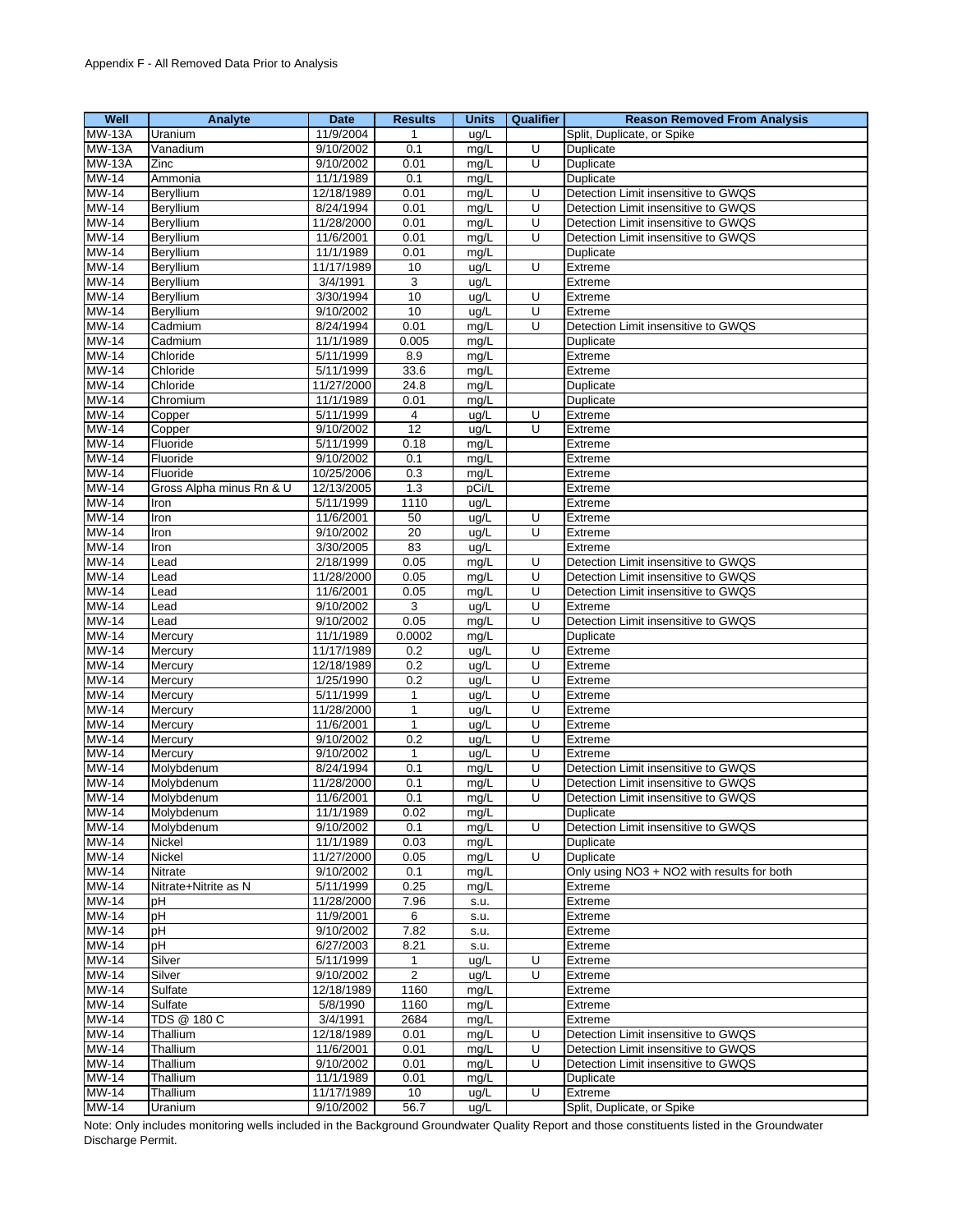| Well                           | Analyte              | Date                  | <b>Results</b> | <b>Units</b> | Qualifier | <b>Reason Removed From Analysis</b> |
|--------------------------------|----------------------|-----------------------|----------------|--------------|-----------|-------------------------------------|
| <b>MW-14</b>                   | Uranium              | 12/8/1994             | 6.03E-08       | uCi/ml       | U         | Detection Limit insensitive to GWQS |
| <b>MW-14</b>                   | Uranium              | 9/19/1995             | 150.75         | ug/L         |           | Extreme                             |
| <b>MW-14</b>                   | Uranium              | 3/30/1994             | 3.18E-08       | uCi/ml       |           | Split, Duplicate, or Spike          |
| MW-14                          | Uranium              | 3/30/1994             | 33             | pCi/L        |           | Split, Duplicate, or Spike          |
| <b>MW-14</b>                   | Uranium              | 6/7/1996              | 34.5           | pCi/L        |           | Split, Duplicate, or Spike          |
| MW-14                          | Uranium              | 11/27/2000            | 0.0602         | mg/L         |           | Split, Duplicate, or Spike          |
| MW-14                          | Uranium              | 9/10/2002             | 66             | ug/L         |           | Split, Duplicate, or Spike          |
| MW-14                          | Uranium              | 9/10/2002             | 0.072          | mg/L         |           | Split, Duplicate, or Spike          |
| MW-14                          | Vanadium             | 11/28/2000            | 0.1            | mg/L         | U         | Detection Limit insensitive to GWQS |
| <b>MW-14</b>                   | Vanadium             | 11/6/2001             | 0.1            | mg/L         | U         | Detection Limit insensitive to GWQS |
| MW-14                          | Vanadium             | 11/1/1989             | 0.01           | mg/L         |           | Duplicate                           |
| <b>MW-14</b>                   | Vanadium             | 9/10/2002             | 0.1            | mg/L         | U         | Detection Limit insensitive to GWQS |
| <b>MW-14A</b>                  | Arsenic              | 9/24/1991             | 0.001          | mg/L         | U         | Duplicate                           |
| <b>MW-14A</b>                  | Arsenic              | 3/18/1992             | 0.002          | mg/L         |           | Duplicate                           |
| <b>MW-14A</b>                  | Arsenic              | 9/15/1992             | 0.004          | mg/L         |           | Duplicate                           |
| <b>MW-14A</b>                  | Arsenic              | 3/24/1993             | 0.001          | mg/L         | U         | Duplicate                           |
| <b>MW-14A</b>                  | Arsenic              | 9/23/1993             | 0.001          | mg/L         | U         | Duplicate                           |
| <b>MW-14A</b>                  | Arsenic              | 8/18/1994             | 0.001          | mg/L         | U         | Duplicate                           |
| <b>MW-14A</b>                  | Arsenic              | 8/18/1994             | 0.001          | mg/L         | U         | Duplicate                           |
| <b>MW-14A</b>                  | Arsenic              | 3/16/1995             | 0.001          | mg/L         | U         | Duplicate                           |
| <b>MW-14A</b>                  | Arsenic              | 6/27/1995             | 0.001          | mg/L         | U         | Duplicate                           |
| <b>MW-14A</b>                  | Arsenic              | 6/27/1995             | 0.001          | mg/L         | U         | Duplicate                           |
| <b>MW-14A</b>                  | Arsenic              | 12/7/1995             | 0.001          | mg/L         | U         | Duplicate                           |
| <b>MW-14A</b>                  | Arsenic              | 12/7/1995             | 0.001          | mg/L         | U         | Duplicate                           |
| <b>MW-14A</b>                  | Arsenic              | 6/5/1996              | 0.001          | mg/L         | U         | Duplicate                           |
| <b>MW-14A</b>                  | Arsenic              | 11/22/1996            | 0.001          | mg/L         | U         | Duplicate                           |
| <b>MW-14A</b>                  | Arsenic              | 3/24/1994             | 0.001          | mg/L         | U         | Duplicate                           |
| <b>MW-14A</b>                  | Arsenic              | 3/24/1994             | 0.001          | mg/L         |           | Duplicate                           |
| <b>MW-14A</b>                  | Beryllium            | 9/24/1991             | 0.001          | mg/L         | U         | Duplicate                           |
| <b>MW-14A</b>                  | Beryllium            | 3/18/1992             | 0.001          | mg/L         | U         | Duplicate                           |
| <b>MW-14A</b>                  | Beryllium            | 9/15/1992             | 0.001          | mg/L         | U         | Duplicate                           |
| <b>MW-14A</b>                  | Beryllium            | 3/24/1993             | 0.001          | mg/L         | U         | Duplicate                           |
| <b>MW-14A</b>                  | Beryllium            | 9/23/1993             | 0.0002         | mg/L         | U         | Duplicate                           |
| <b>MW-14A</b>                  | Beryllium            | 8/18/1994             | 0.0002         | mg/L         | U         | Duplicate                           |
| <b>MW-14A</b>                  | Beryllium            | 8/18/1994             | 0.01           | mg/L         | U         | Duplicate                           |
| <b>MW-14A</b>                  | Beryllium            | 3/24/1994             | 0.0002         | mg/L         | U         | Duplicate                           |
| <b>MW-14A</b>                  | Beryllium            | 3/24/1994             | 0.01           | mg/L         | U         | Duplicate                           |
| <b>MW-14A</b>                  | Cadmium              | 9/24/1991             | 0.001          | mg/L         | U         | Duplicate                           |
| <b>MW-14A</b>                  | Cadmium              | 3/18/1992             | 0.001          | mg/L         | U         | Duplicate                           |
| <b>MW-14A</b>                  | Cadmium              | 9/15/1992             | 0.001          | mg/L         | U         | Duplicate                           |
| <b>MW-14A</b>                  | Cadmium              | 3/24/1993             | 0.001          | mg/L         | U         | Duplicate                           |
| <b>MW-14A</b>                  | Cadmium              | 9/23/1993             | 0.0001         | mg/L         |           | Duplicate                           |
| <b>MW-14A</b>                  | Cadmium              | 8/18/1994             | 0.0001         | mg/L         | U         | Duplicate                           |
| <b>MW-14A</b>                  | Cadmium              | 8/18/1994             | 0.01           | mg/L         | U         | Duplicate                           |
| <b>MW-14A</b>                  | Cadmium              | 3/24/1994             | 0.0001         | mg/L         | U         | Duplicate                           |
| <b>MW-14A</b>                  | Cadmium              | 3/24/1994             | 0.005          | mg/L         | U         | Duplicate                           |
| MW-14A                         | Chloride             | 5/21/1991             | 8              | mg/L         |           | Duplicate                           |
| <b>MW-14A</b>                  | Chloride             | 9/24/1991             | 14             | mg/L         |           | Duplicate                           |
| <b>MW-14A</b>                  | Chloride             | 12/4/1991             | 46             | mg/L         |           | Duplicate                           |
| <b>MW-14A</b>                  | Chloride             | 3/18/1992             | 62             | mg/L         |           | Duplicate                           |
| <b>MW-14A</b>                  | Chloride             | 6/12/1992             | 5              | mg/L         |           | Duplicate                           |
| <b>MW-14A</b>                  | Chloride             | 9/15/1992             | 46             | mg/L         |           | Duplicate                           |
| <b>MW-14A</b>                  | Chloride             | 12/9/1992             | 71             | mg/L         |           | Duplicate                           |
| <b>MW-14A</b><br><b>MW-14A</b> | Chloride<br>Chloride | 3/24/1993<br>6/9/1993 | 34<br>6        | mg/L         |           | Duplicate                           |
| <b>MW-14A</b>                  | Chloride             | 9/23/1993             | 93             | mg/L<br>mg/L |           | Duplicate<br>Duplicate              |
| <b>MW-14A</b>                  | Chloride             | 8/18/1994             | 14.4           |              |           | Duplicate                           |
| <b>MW-14A</b>                  | Chloride             | 8/18/1994             |                | mg/L         |           |                                     |
| <b>MW-14A</b>                  | Chloride             | 12/7/1994             | 16<br>49       | mg/L<br>mg/L |           | Duplicate<br>Duplicate              |
| <b>MW-14A</b>                  | Chloride             | 12/7/1994             | 56.8           | mg/L         |           | Duplicate                           |
| $MW-14A$                       | Chloride             | 3/16/1995             | 39             | mg/L         |           | Duplicate                           |
| <b>MW-14A</b>                  | Chloride             | 6/27/1995             | $30\,$         | mg/L         |           | Duplicate                           |
| <b>MW-14A</b>                  | Chloride             | 6/27/1995             | 35             | mg/L         |           | Duplicate                           |
| <b>MW-14A</b>                  | Chloride             | 3/27/1996             | 21.6           | mg/L         |           | Duplicate                           |
| <b>MW-14A</b>                  | Chloride             | 6/5/1996              | 176            | mg/L         |           | Duplicate                           |
| <b>MW-14A</b>                  | Chloride             | 9/12/1996             | 37             | mg/L         |           | Duplicate                           |
| <b>MW-14A</b>                  | Chloride             | 11/22/1996            | 27.2           | mg/L         |           | Duplicate                           |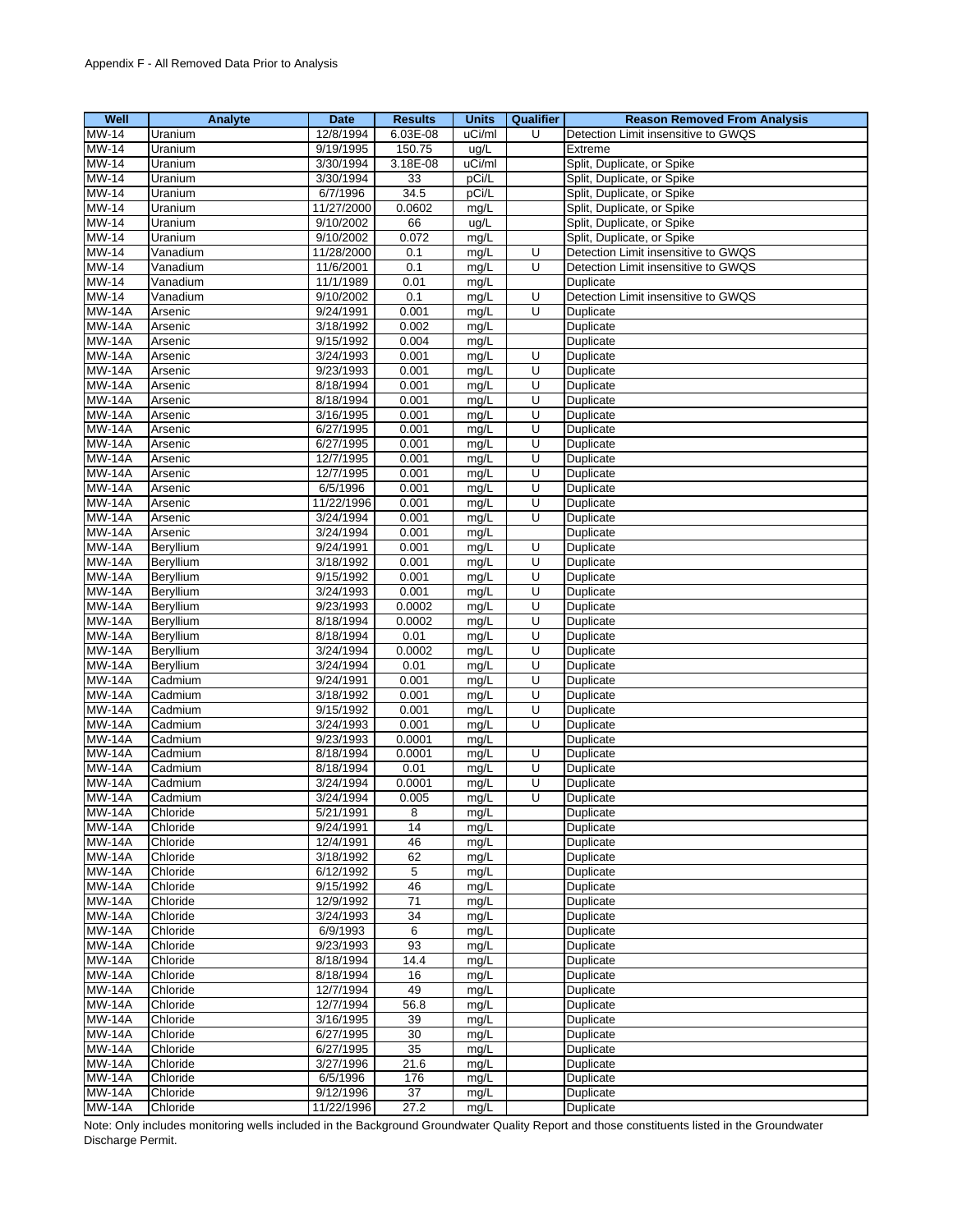| Well                | Analyte       | <b>Date</b> | <b>Results</b> | <b>Units</b> | <b>Qualifier</b> | <b>Reason Removed From Analysis</b> |
|---------------------|---------------|-------------|----------------|--------------|------------------|-------------------------------------|
| $\overline{M}W-14A$ | Chloride      | 3/19/1997   | 29.8           | mg/L         |                  | Duplicate                           |
| <b>MW-14A</b>       | Chloride      | 6/11/1997   | 29.4           | mg/L         |                  | Duplicate                           |
| <b>MW-14A</b>       | Chloride      | 9/30/1997   | 51.8           | mg/L         |                  | <b>Duplicate</b>                    |
| <b>MW-14A</b>       | Chloride      | 3/16/1998   | 48             | mg/L         |                  | Duplicate                           |
| <b>MW-14A</b>       | Chloride      | 5/12/1998   | 58             | mg/L         |                  | Duplicate                           |
| <b>MW-14A</b>       | Chloride      | 9/24/1998   | 47             | mg/L         |                  | Duplicate                           |
| <b>MW-14A</b>       | Chloride      | 11/3/1998   | 49.5           | mg/L         |                  | Duplicate                           |
| <b>MW-14A</b>       | Chloride      | 2/18/1999   | 49.5           | mg/L         |                  | Duplicate                           |
| <b>MW-14A</b>       | Chloride      | 5/12/1999   | 46.8           | mg/L         |                  | Duplicate                           |
| <b>MW-14A</b>       | Chloride      | 9/30/1999   | 33             | mg/L         |                  | Duplicate                           |
| <b>MW-14A</b>       | Chloride      | 12/9/1999   | 27.1           | mg/L         |                  | Duplicate                           |
| <b>MW-14A</b>       | Chloride      | 6/7/2000    | 54.1           | mg/L         |                  | Duplicate                           |
| <b>MW-14A</b>       | Chloride      | 3/24/1994   | 1060           | mg/L         |                  | Duplicate                           |
| <b>MW-14A</b>       | Chloride      | 3/24/1994   | 1108           | mg/L         |                  | Duplicate                           |
| <b>MW-14A</b>       | Lead          | 2/18/1999   | 0.05           | mg/L         | U                | Duplicate                           |
| <b>MW-14A</b>       | Molybdenum    | 9/24/1991   | 0.001          | mg/L         |                  | Duplicate                           |
| <b>MW-14A</b>       | Molybdenum    | 3/18/1992   | 0.002          | mg/L         |                  | Duplicate                           |
| <b>MW-14A</b>       | Molybdenum    | 9/15/1992   | 0.001          | mg/L         | U                | Duplicate                           |
| <b>MW-14A</b>       | Molybdenum    | 3/24/1993   | 0.001          | mg/L         | U                | Duplicate                           |
| <b>MW-14A</b>       | Molybdenum    | 9/23/1993   | 0.004          | mg/L         |                  | Duplicate                           |
| <b>MW-14A</b>       | Molybdenum    | 8/18/1994   | 0.001          | mg/L         | U                | Duplicate                           |
| <b>MW-14A</b>       | Molybdenum    | 8/18/1994   | 0.1            | mg/L         | $\overline{U}$   | Duplicate                           |
| <b>MW-14A</b>       | Molybdenum    | 3/24/1994   | 0.001          | mg/L         | U                | Duplicate                           |
| <b>MW-14A</b>       | Molybdenum    | 3/24/1994   | 0.01           | mg/L         | U                | Duplicate                           |
| <b>MW-14A</b>       | Nickel        | 9/24/1991   | 0.01           | mg/L         | U                | <b>Duplicate</b>                    |
|                     |               | 3/18/1992   |                |              |                  |                                     |
| <b>MW-14A</b>       | Nickel        | 9/15/1992   | 0.01<br>0.001  | mg/L         | U<br>U           | Duplicate<br>Duplicate              |
| <b>MW-14A</b>       | Nickel        |             | 0.005          | mg/L         |                  |                                     |
| <b>MW-14A</b>       | Nickel        | 3/24/1993   |                | mg/L         |                  | Duplicate                           |
| <b>MW-14A</b>       | Nickel        | 9/23/1993   | 0.001          | mg/L         | U                | Duplicate                           |
| <b>MW-14A</b>       | Nickel        | 8/18/1994   | 0.001          | mg/L         | U                | Duplicate                           |
| <b>MW-14A</b>       | Nickel        | 8/18/1994   | 0.05           | mg/L         | Ū                | Duplicate                           |
| <b>MW-14A</b>       | Nickel        | 6/27/1995   | 0.02           | mg/L         |                  | Duplicate                           |
| <b>MW-14A</b>       | Nickel        | 6/27/1995   | 0.05           | mg/L         | U                | Duplicate                           |
| <b>MW-14A</b>       | Nickel        | 12/7/1995   | 0.02           | mg/L         |                  | Duplicate                           |
| <b>MW-14A</b>       | Nickel        | 12/7/1995   | 0.05           | mg/L         | U                | Duplicate                           |
| <b>MW-14A</b>       | Nickel        | 3/27/1996   | 0.05           | mg/L         | U                | Duplicate                           |
| <b>MW-14A</b>       | Nickel        | 6/5/1996    | 0.05           | mg/L         | U                | Duplicate                           |
| <b>MW-14A</b>       | Nickel        | 9/12/1996   | 0.05           | mg/L         | U                | Duplicate                           |
| <b>MW-14A</b>       | Nickel        | 11/22/1996  | 0.05           | mg/L         | U                | Duplicate                           |
| <b>MW-14A</b>       | Nickel        | 3/19/1997   | 0.05           | mg/L         | U                | Duplicate                           |
| <b>MW-14A</b>       | Nickel        | 6/11/1997   | 0.05           | mg/L         | U                | Duplicate                           |
| <b>MW-14A</b>       | Nickel        | 9/30/1997   | 0.05           | mg/L         | Ū                | Duplicate                           |
| <b>MW-14A</b>       | Nickel        | 3/16/1998   | 0.05           | mg/L         | U                | Duplicate                           |
| <b>MW-14A</b>       | Nickel        | 5/12/1998   | 0.05           | mg/L         | U                | Duplicate                           |
| <b>MW-14A</b>       | Nickel        | 9/24/1998   | 6              | ug/L         |                  | Duplicate                           |
| <b>MW-14A</b>       | Nickel        | 11/3/1998   | 0.05           | mg/L         | U                | Duplicate                           |
| <b>MW-14A</b>       | Nickel        | 2/18/1999   | 0.05           | mg/L         | U                | Duplicate                           |
| <b>MW-14A</b>       | <b>Nickel</b> | 5/12/1999   | 0.05           | mg/L         | U                | Duplicate                           |
| <b>MW-14A</b>       | Nickel        | 9/30/1999   | 0.05           | mg/L         | U                | Duplicate                           |
| <b>MW-14A</b>       | Nickel        | 12/9/1999   | 0.05           | mg/L         | U                | Duplicate                           |
| <b>MW-14A</b>       | Nickel        | 3/17/2000   | 0.05           | mg/L         | U                | Duplicate                           |
| <b>MW-14A</b>       | Nickel        | 6/7/2000    | 0.05           | mg/L         | U                | Duplicate                           |
| $\overline{M}W-14A$ | Nickel        | 3/24/1994   | 0.001          | mg/L         | U                | Duplicate                           |
| <b>MW-14A</b>       | Nickel        | 3/24/1994   | 0.01           | mg/L         | U                | Duplicate                           |
| <b>MW-14A</b>       | pH            | 3/24/1993   | 6.82           | s.u.         |                  | Duplicate                           |
| <b>MW-14A</b>       | pH            | 6/9/1993    | 7.26           | S.U.         |                  | Duplicate                           |
| <b>MW-14A</b>       | рH            | 8/18/1994   | 7.26           | s.u.         |                  | Duplicate                           |
| <b>MW-14A</b>       | pH            | 12/7/1994   | 7.63           | s.u.         |                  | Duplicate                           |
| <b>MW-14A</b>       | pH            | 3/16/1995   | 7.1            | s.u.         |                  | Duplicate                           |
| <b>MW-14A</b>       | pH            | 6/27/1995   | 7.91           | S.U.         |                  | Duplicate                           |
| <b>MW-14A</b>       | pH            | 12/7/1995   | 7.09           | s.u.         |                  | Duplicate                           |
| <b>MW-14A</b>       | pH            | 3/27/1996   | 6.97           | s.u.         |                  | Duplicate                           |
| <b>MW-14A</b>       | pH            | 6/5/1996    | 6.76           | s.u.         |                  | Duplicate                           |
| <b>MW-14A</b>       | рH            | 9/12/1996   | 6.87           | s.u.         |                  | Duplicate                           |
| <b>MW-14A</b>       | pH            | 11/22/1996  | 7.24           | s.u.         |                  | Duplicate                           |
| <b>MW-14A</b>       | рH            | 3/19/1997   | 7.72           | s.u.         |                  | Duplicate                           |
| <b>MW-14A</b>       | pH            | 6/11/1997   | 7.9            | s.u.         |                  | Duplicate                           |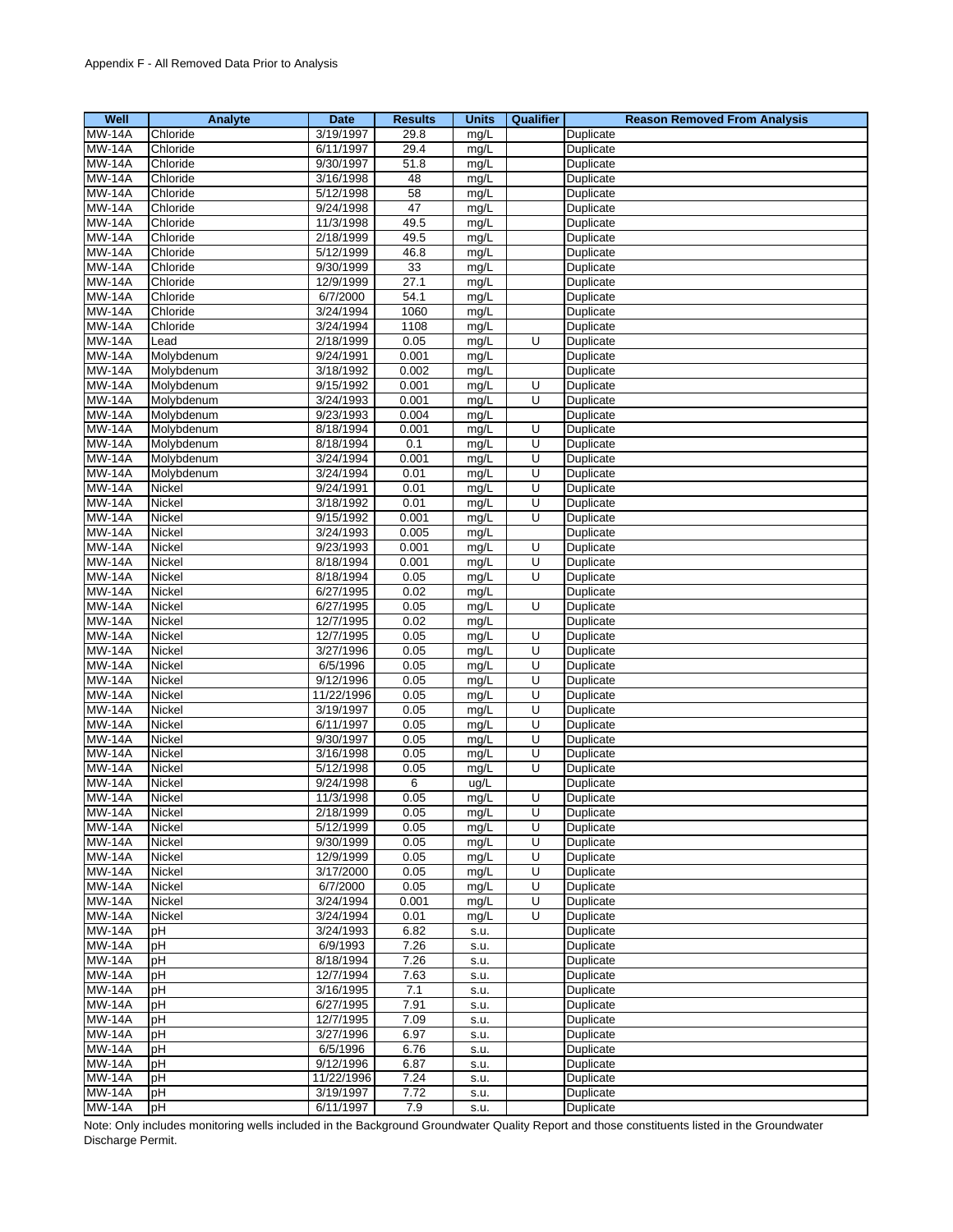| Well                           | Analyte                    | Date                   | <b>Results</b> | <b>Units</b> | Qualifier | <b>Reason Removed From Analysis</b> |
|--------------------------------|----------------------------|------------------------|----------------|--------------|-----------|-------------------------------------|
| <b>MW-14A</b>                  | pH                         | 9/30/1997              | 7.7            | S.U.         |           | Duplicate                           |
| <b>MW-14A</b>                  | рH                         | 3/16/1998              | 7.51           | S.U.         |           | Duplicate                           |
| <b>MW-14A</b>                  | pH                         | 5/12/1998              | 8.1            | s.u.         |           | Duplicate                           |
| <b>MW-14A</b>                  | pH                         | 9/24/1998              | 6.8            | S.U.         |           | Duplicate                           |
| <b>MW-14A</b>                  | pH                         | 11/3/1998              | 5.88           | S.U.         |           | Duplicate                           |
| <b>MW-14A</b>                  | pH                         | 2/18/1999              | 7.43           | s.u.         |           | Duplicate                           |
| <b>MW-14A</b>                  | pH                         | 5/12/1999              | 7              | S.U.         |           | Duplicate                           |
| <b>MW-14A</b>                  | pH                         | 9/30/1999              | 6.85           | s.u.         |           | Duplicate                           |
| <b>MW-14A</b>                  | pH                         | 12/9/1999              | 6.7            | S.U.         |           | Duplicate                           |
| <b>MW-14A</b>                  | pH                         | 6/7/2000               | 7.54           | s.u.         |           | Duplicate                           |
| <b>MW-14A</b>                  | Selenium                   | 9/24/1991              | 0.002          | mg/L         | U         | Duplicate                           |
| <b>MW-14A</b>                  | Selenium                   | 3/18/1992              | 0.002          | mg/L         | U         | Duplicate                           |
| <b>MW-14A</b>                  | Selenium                   | 9/15/1992              | 0.002          | mg/L         | U         | Duplicate                           |
| <b>MW-14A</b>                  | Selenium                   | 3/24/1993              | 0.002          | mg/L         |           | Duplicate                           |
| <b>MW-14A</b>                  | Selenium                   | 9/23/1993              | 0.002          | mg/L         | U         | Duplicate                           |
| <b>MW-14A</b>                  | Selenium                   | 8/18/1994              | 0.001          | mg/L         | U         | Duplicate                           |
| <b>MW-14A</b>                  | Selenium                   | 8/18/1994              | 0.002          | mg/L         | U         | Duplicate                           |
| <b>MW-14A</b>                  | Selenium                   | 3/16/1995              | 0.004          | mg/L         |           | Duplicate                           |
| <b>MW-14A</b>                  | Selenium                   | 6/27/1995              | 0.001          | mg/L         |           | Duplicate                           |
| <b>MW-14A</b>                  | Selenium                   | 6/27/1995              | 0.01           | mg/L         | Ū         | Duplicate                           |
| <b>MW-14A</b>                  | Selenium                   | 12/7/1995              | 0.004          | mg/L         |           | Duplicate                           |
| <b>MW-14A</b>                  | Selenium                   | 12/7/1995              | 0.005          | mg/L         |           | Duplicate                           |
| <b>MW-14A</b>                  | Selenium                   | 6/5/1996               | 0.032          | mg/L         |           | Duplicate                           |
| <b>MW-14A</b>                  | Selenium                   | 11/22/1996             | 0.001          | mg/L         | U         | Duplicate                           |
| <b>MW-14A</b>                  | Selenium                   | 3/24/1994              | 0.002          | mg/L         | U         | Duplicate                           |
| <b>MW-14A</b>                  | Selenium                   | 3/24/1994              | 0.002          | mg/L         | U         | Duplicate                           |
| <b>MW-14A</b>                  | Sulfate                    | 5/21/1991              | 1877           | mg/L         |           | Duplicate                           |
| <b>MW-14A</b>                  | Sulfate                    | 9/24/1991              | 665            | mg/L         |           | Duplicate                           |
| <b>MW-14A</b>                  | Sulfate                    | 12/4/1991              | 1916           | mg/L         |           | Duplicate                           |
| <b>MW-14A</b>                  | Sulfate                    | 3/18/1992              | 2337           | mg/L         |           | Duplicate                           |
| <b>MW-14A</b>                  | Sulfate                    | 6/12/1992              | 1867           | mg/L         |           | Duplicate                           |
| <b>MW-14A</b>                  | Sulfate                    | 9/15/1992              | 1055           | mg/L         |           | Duplicate                           |
| <b>MW-14A</b>                  | Sulfate                    | 12/9/1992              | 2339           | mg/L         |           | Duplicate                           |
| <b>MW-14A</b>                  | Sulfate                    | 3/24/1993              | 1371           | mg/L         |           | Duplicate                           |
| <b>MW-14A</b>                  | Sulfate                    | 6/9/1993               | 1768           | mg/L         |           | Duplicate                           |
| <b>MW-14A</b>                  | Sulfate                    | 9/23/1993              | 1816           | mg/L         |           | Duplicate                           |
| <b>MW-14A</b>                  | Sulfate                    | 8/18/1994              | 678            | mg/L         |           | Duplicate                           |
| <b>MW-14A</b>                  | Sulfate                    | 8/18/1994              | 700            | mg/L         |           | Duplicate                           |
| <b>MW-14A</b>                  | Sulfate                    | 12/7/1994              | 1036           | mg/L         |           | Duplicate                           |
| <b>MW-14A</b>                  | Sulfate                    | 12/7/1994              | 1085           | mg/L         |           | Duplicate                           |
| <b>MW-14A</b>                  | Sulfate                    | 3/16/1995              | 2282           | mg/L         |           | Duplicate                           |
| <b>MW-14A</b>                  | Sulfate                    | 6/27/1995              | 707            | mg/L         |           | Duplicate                           |
| <b>MW-14A</b>                  | Sulfate                    | 6/27/1995              | 1014           | mg/L         |           | Duplicate                           |
| <b>MW-14A</b>                  | Sulfate                    | 3/27/1996              | 2092           | mg/L         |           | Duplicate                           |
| <b>MW-14A</b>                  | Sulfate                    | 6/5/1996               | 2108           | mg/L         |           | Duplicate                           |
| <b>MW-14A</b>                  | Sulfate                    | 9/12/1996              | 2299           | mg/L         |           | Duplicate                           |
| <b>MW-14A</b>                  | Sulfate                    | 11/22/1996             | 2500           | mg/L         |           | Duplicate                           |
| <b>MW-14A</b>                  | Sulfate                    | 3/19/1997              | 986            | mg/L         |           | Duplicate                           |
| <b>MW-14A</b>                  | Sulfate                    | 3/24/1994              | 661            | mg/L         |           | Duplicate                           |
| <b>MW-14A</b>                  | Sulfate                    | 3/24/1994              | 3570           | mg/L         |           | Duplicate                           |
| <b>MW-14A</b>                  | TDS @ 180 C                | 5/21/1991              | 3157           | mg/L         |           | Duplicate                           |
| <b>MW-14A</b>                  | TDS @ 180 C                | 9/24/1991              | 1299           | mg/L         |           | Duplicate                           |
| <b>MW-14A</b>                  | TDS @ 180 C                | 12/4/1991              | 3525           | mg/L         |           | Duplicate                           |
| <b>MW-14A</b>                  | TDS @ 180 C                | 3/18/1992              | 3919           | mg/L         |           | Duplicate                           |
| <b>MW-14A</b>                  | TDS @ 180 C                | 6/12/1992              | 3040           | mg/L         |           | Duplicate                           |
| <b>MW-14A</b>                  | TDS @ 180 C                | $\overline{9/15/1992}$ | 2213           | mg/L         |           | Duplicate                           |
| <b>MW-14A</b>                  | TDS @ 180 C                | 12/9/1992              | 4323           | mg/L         |           | Duplicate                           |
| <b>MW-14A</b>                  | TDS @ 180 C                | 3/24/1993              | 2620           | mg/L         |           | Duplicate                           |
| <b>MW-14A</b><br><b>MW-14A</b> | TDS @ 180 C<br>TDS @ 180 C | 6/9/1993<br>9/23/1993  | 3300<br>3208   | mg/L         |           | Duplicate                           |
|                                |                            |                        |                | mg/L         |           | Duplicate                           |
| <b>MW-14A</b>                  | TDS @ 180 C<br>TDS @ 180 C | 8/18/1994<br>8/18/1994 | 1319<br>1371   | mg/L         |           | Duplicate<br>Duplicate              |
| <b>MW-14A</b><br><b>MW-14A</b> | TDS @ 180 C                | 12/7/1994              | 1945           | mg/L<br>mg/L |           | Duplicate                           |
| <b>MW-14A</b>                  | TDS @ 180 C                | 12/7/1994              | 1981           | mg/L         |           | Duplicate                           |
| <b>MW-14A</b>                  | TDS @ 180 C                | 3/16/1995              | 3820           | mg/L         |           | Duplicate                           |
| <b>MW-14A</b>                  | TDS @ 180 C                | 6/27/1995              | 1885           | mg/L         |           | Duplicate                           |
| <b>MW-14A</b>                  | TDS @ 180 C                | 6/27/1995              | 2059           | mg/L         |           | Duplicate                           |
|                                |                            |                        |                |              |           |                                     |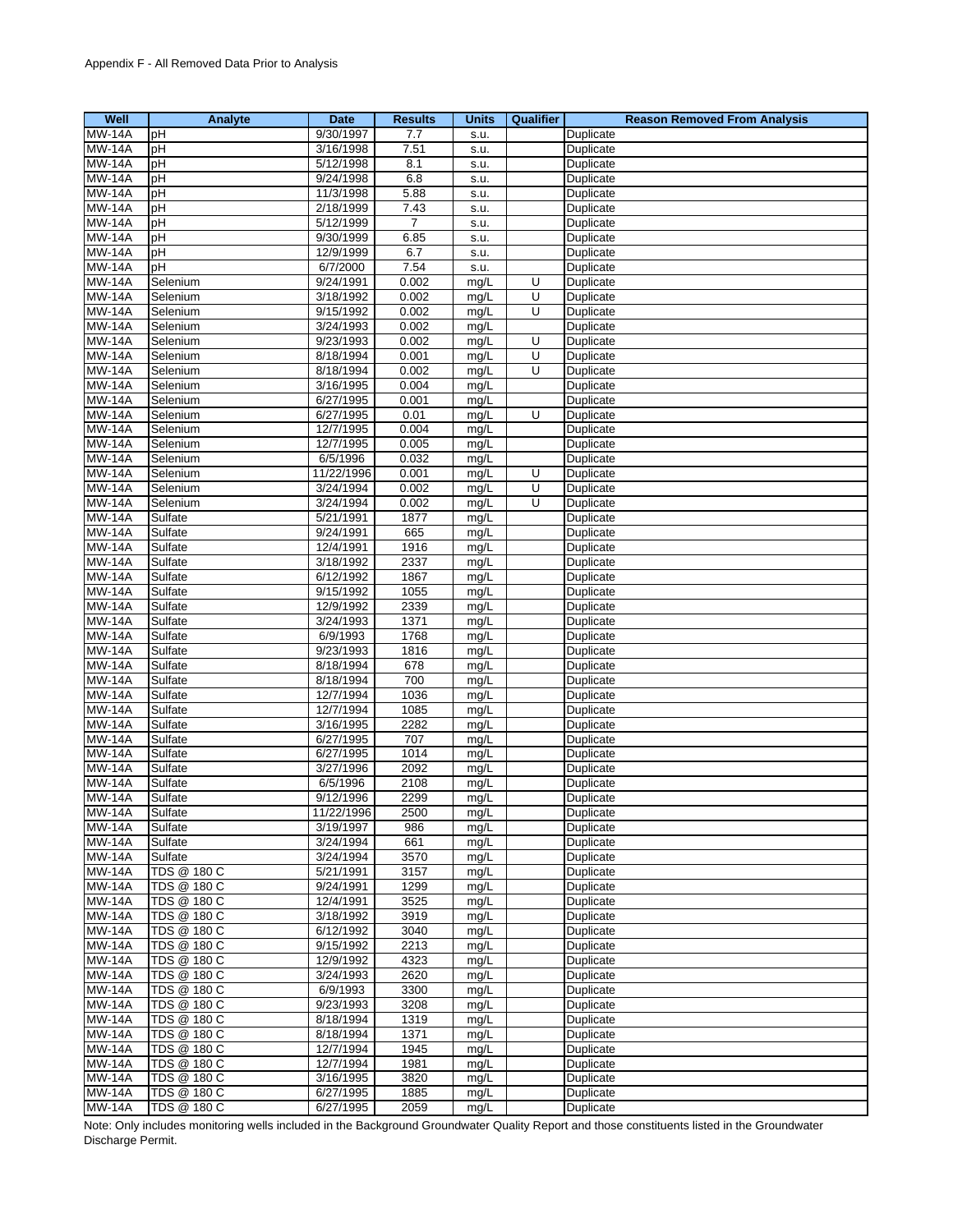| Well                  | Analyte              | Date                   | <b>Results</b> | <b>Units</b> | Qualifier | <b>Reason Removed From Analysis</b>                     |
|-----------------------|----------------------|------------------------|----------------|--------------|-----------|---------------------------------------------------------|
| <b>MW-14A</b>         | TDS @ 180 C          | 3/27/1996              | 3698           | mg/L         |           | Duplicate                                               |
| <b>MW-14A</b>         | TDS @ 180 C          | 6/5/1996               | 3590           | mg/L         |           | Duplicate                                               |
| <b>MW-14A</b>         | TDS @ 180 C          | 9/12/1996              | 3870           | mg/L         |           | Duplicate                                               |
| <b>MW-14A</b>         | TDS @ 180 C          | 11/22/1996             | 4220           | mg/L         |           | Duplicate                                               |
| <b>MW-14A</b>         | TDS @ 180 C          | 3/19/1997              | 1880           | mg/L         |           | Duplicate                                               |
| <b>MW-14A</b>         | TDS @ 180 C          | 3/24/1994              | 1233           | mg/L         |           | Duplicate                                               |
| <b>MW-14A</b>         | TDS @ 180 C          | 3/24/1994              | 1250           | mg/L         |           | Duplicate                                               |
| <b>MW-14A</b>         | Uranium              | 9/24/1991              | 1.1            | pCi/L        |           | Split, Duplicate, or Spike                              |
| <b>MW-14A</b>         | Uranium              | 12/4/1991              | 0.62           | pCi/L        |           | Split, Duplicate, or Spike                              |
| <b>MW-14A</b>         | Uranium              | 3/18/1992              | 8.52           | pCi/L        |           | Split, Duplicate, or Spike                              |
| <b>MW-14A</b>         | Uranium              | 6/12/1992              | 2.6            | pCi/L        |           | Split, Duplicate, or Spike                              |
| <b>MW-14A</b>         | Uranium              | 3/27/1996              | 0.069          | mg/L         |           | Split, Duplicate, or Spike                              |
| <b>MW-14A</b>         | Uranium              | 6/5/1996               | 0.016          | mg/L         |           | Split, Duplicate, or Spike                              |
| <b>MW-14A</b>         | Uranium              | 9/12/1996              | 0.38           | mg/L         |           | Split, Duplicate, or Spike                              |
| <b>MW-14A</b>         | Uranium              | 11/22/1996             | 0.021          | mg/L         |           | Split, Duplicate, or Spike                              |
| <b>MW-14A</b>         | Uranium              | 3/19/1997              | 0.0003         | mg/L         |           | Split, Duplicate, or Spike                              |
| <b>MW-14A</b>         | Uranium              | 6/11/1997              | 0.001          | mg/L         |           | Split, Duplicate, or Spike                              |
| <b>MW-14A</b>         | Uranium              | 9/30/1997              | 0.001          | mg/L         |           | Split, Duplicate, or Spike                              |
| <b>MW-14A</b>         | Uranium              | 5/12/1999              | 0.049          | mg/L         |           | Split, Duplicate, or Spike                              |
| <b>MW-14A</b>         | Uranium              | 3/17/2000              | 0.0343         | mg/L         |           | Split, Duplicate, or Spike                              |
| <b>MW-14A</b>         | Uranium              | 6/7/2000               | 0.0004         | mg/L         |           | Split, Duplicate, or Spike                              |
| <b>MW-14A</b>         | Uranium              | 5/21/1991              | 47             | pCi/L        |           | Split, Duplicate, or Spike                              |
| <b>MW-14A</b>         | Uranium              | 9/15/1992              | 3.39           | pCi/L        |           | Split, Duplicate, or Spike                              |
| <b>MW-14A</b>         | Uranium              | 12/9/1992              | 14.6           | pCi/L        |           | Split, Duplicate, or Spike                              |
| <b>MW-14A</b>         | Uranium              | 3/24/1993              | 12.2           | pCi/L        |           | Split, Duplicate, or Spike                              |
| <b>MW-14A</b>         | Uranium              | 6/9/1993               | 0.014          | mg/L         |           | Split, Duplicate, or Spike                              |
| <b>MW-14A</b>         | Uranium              | 9/23/1993              | 8.12           | pCi/L        |           | Split, Duplicate, or Spike                              |
| <b>MW-14A</b>         | Uranium              | 3/24/1994              | 4.74E-10       | uCi/ml       |           | Split, Duplicate, or Spike                              |
| <b>MW-14A</b>         | Uranium              | 3/24/1994              | 0.2            | pCi/L        |           | Split, Duplicate, or Spike                              |
| <b>MW-14A</b>         | Uranium              | 8/18/1994              | 2E-10          | uCi/ml       |           | Split, Duplicate, or Spike                              |
| <b>MW-14A</b>         | Uranium              | 8/18/1994              | 3.33E-08       | mg/L         |           | Split, Duplicate, or Spike                              |
| <b>MW-14A</b>         | Uranium              | 12/7/1994              | 2E-10          | uCi/ml       |           | Split, Duplicate, or Spike                              |
| <b>MW-14A</b>         | Uranium              | 12/8/1994              | 0.002          | mg/L         |           | Split, Duplicate, or Spike                              |
| <b>MW-14A</b>         | Uranium              | 3/16/1995              | 2.38E-08       | uCi/ml       |           | Split, Duplicate, or Spike                              |
| <b>MW-14A</b>         | Uranium              | 6/27/1995              | 2E-10          | uCi/ml       |           | Split, Duplicate, or Spike                              |
| <b>MW-14A</b>         | Uranium              | 6/27/1995              | 0.0003         | mg/L         |           | Split, Duplicate, or Spike                              |
| <b>MW-14A</b>         | Uranium              | 3/16/1998              | 0.0006         | mg/L         |           | Split, Duplicate, or Spike                              |
| <b>MW-14A</b>         | Uranium              | 5/12/1998              | 0.0006         | mg/L         |           | Split, Duplicate, or Spike                              |
| <b>MW-14A</b>         | Uranium              | 11/3/1998              | 0.0003         | mg/L         |           | Split, Duplicate, or Spike                              |
| <b>MW-14A</b>         | Uranium              | 2/18/1999              | 0.0007         | mg/L         |           | Split, Duplicate, or Spike                              |
| <b>MW-14A</b>         | Uranium              | 9/30/1999              | 0.0363         | mg/L         |           | Split, Duplicate, or Spike                              |
| <b>MW-14A</b>         | Uranium              | 12/9/1999              | 0.0352         | mg/L         |           | Split, Duplicate, or Spike                              |
| <b>MW-15</b>          | Beryllium            | 11/28/1989             | 0.01           | mg/L         | U         | Detection Limit insensitive to GWQS                     |
| MW-15                 | Beryllium            | 12/18/1989             | 0.01           | mg/L         | U         | Detection Limit insensitive to GWQS                     |
| MW-15                 | Beryllium            | 8/24/1994              | 0.01           | mg/L         | U         | Detection Limit insensitive to GWQS                     |
| <b>MW-15</b>          | Beryllium            | 11/6/2001              | 0.01           | mg/L         | U         | Detection Limit insensitive to GWQS                     |
| MW-15                 | Beryllium            | 11/1/1989              | 0.01           | mg/L         |           | Duplicate                                               |
| MW-15                 | Beryllium            | 3/4/1991               | 4              | ug/L         |           | Extreme                                                 |
| $MW-15$               | Beryllium            | 3/30/1994              | 10             | ug/L         | U         | Extreme                                                 |
| <b>MW-15</b>          | Beryllium            | 9/10/2002              | 10             | ug/L         | U         | Extreme                                                 |
| <b>MW-15</b>          | Cadmium              | 8/24/1994              | 0.01           | mg/L         | U         | Detection Limit insensitive to GWQS                     |
| <b>MW-15</b>          | Cadmium              | 11/1/1989              | 0.005          | mg/L         |           | Duplicate                                               |
| MW-15                 | Chromium             | 11/1/1989              | 0.01           | mg/L         |           | Duplicate                                               |
| MW-15                 | Copper               | 5/11/1999              | 5              | ug/L         |           | Extreme                                                 |
| MW-15                 | Copper               | 9/10/2002              | 12             | ug/L         | U         | Extreme                                                 |
| <b>MW-15</b>          | Lead                 | 11/6/2001              | 0.05           | mg/L         | U         | Detection Limit insensitive to GWQS                     |
| $MW-15$               | Lead                 | 9/10/2002              | 3              | ug/L         | U         | Extreme                                                 |
| MW-15                 | Lead                 | 9/10/2002              | 0.05           | mg/L         | U         | Detection Limit insensitive to GWQS                     |
| MW-15                 | Manganese            | 3/4/1991               | 950            | ug/L         |           | Extreme                                                 |
| MW-15                 | Mercury              | 11/1/1989              | 0.0002         | mg/L         |           | Duplicate                                               |
| MW-15                 | Molybdenum           | 8/24/1994              | 0.1            | mg/L         | U         | Detection Limit insensitive to GWQS                     |
| MW-15                 | Molybdenum           | 11/6/2001              | 0.1            | mg/L         | U         | Detection Limit insensitive to GWQS                     |
| $MW-15$               | Molybdenum           | 11/1/1989              | 40             | ug/L         |           | Extreme                                                 |
| MW-15<br><b>MW-15</b> | Molybdenum           | 9/10/2002              | 0.1            | mg/L         | U         | Detection Limit insensitive to GWQS                     |
| MW-15                 | Nickel<br>Nitrate    | 11/6/2001<br>9/10/2002 | 0.05<br>2.07   | mg/L         |           | Duplicate<br>Only using NO3 + NO2 with results for both |
| MW-15                 | Nitrate+Nitrite as N | 6/23/2005              | 0.1            | mg/L<br>mg/L | U         | Extreme                                                 |
|                       |                      |                        |                |              |           |                                                         |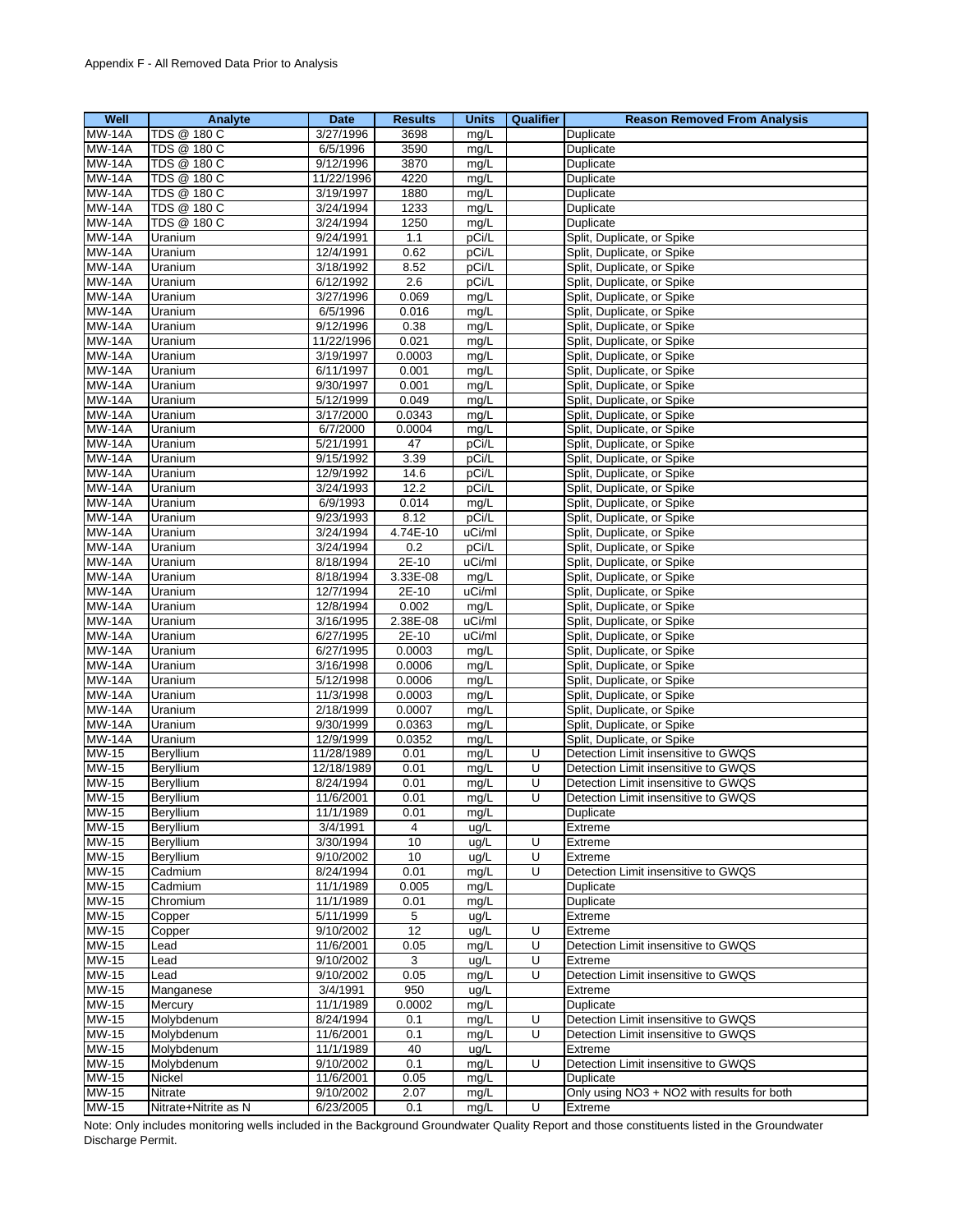| Well          | Analyte              | <b>Date</b> | <b>Results</b> | <b>Units</b> | Qualifier               | <b>Reason Removed From Analysis</b> |
|---------------|----------------------|-------------|----------------|--------------|-------------------------|-------------------------------------|
| <b>MW-15</b>  | Nitrate+Nitrite as N | 12/13/2005  | $\mathbf{1}$   | mg/L         |                         | Extreme                             |
| MW-15         | Nitrate+Nitrite as N | 6/21/2006   | 0.1            | mg/L         | U                       | Extreme                             |
| <b>MW-15</b>  | Nitrate+Nitrite as N | 10/25/2006  | 0.1            | mg/L         |                         | Extreme                             |
| MW-15         | pН                   | 11/3/1998   | 5.88           | s.u.         |                         | Extreme                             |
| MW-15         | pH                   | 9/10/2002   | 8.08           | s.u.         |                         | Extreme                             |
| MW-15         | рH                   | 6/27/2003   | 8.34           | s.u.         |                         | Extreme                             |
|               | Silver               |             |                |              |                         |                                     |
| MW-15         |                      | 5/11/1999   | $\mathbf{1}$   | ug/L         | U                       | Extreme                             |
| MW-15         | Silver               | 9/10/2002   | $\mathbf 2$    | ug/L         | U                       | Extreme                             |
| MW-15         | Sulfate              | 11/1/1989   | 2600           | mg/L         |                         | Duplicate                           |
| <b>MW-15</b>  | Sulfate              | 12/18/1989  | 1250           | mg/L         |                         | Extreme                             |
| MW-15         | Sulfate              | 5/9/1990    | 1260           | mg/L         |                         | Extreme                             |
| MW-15         | TDS @ 180 C          | 3/30/1994   | 3120           | mg/L         |                         | Extreme                             |
| <b>MW-15</b>  | TDS @ 180 C          | 9/10/2002   | 3170           | mg/L         |                         | Extreme                             |
| MW-15         | Thallium             | 11/28/1989  | 0.01           | mg/L         | U                       | Detection Limit insensitive to GWQS |
| MW-15         | Thallium             | 12/18/1989  | 0.01           | mg/L         | U                       | Detection Limit insensitive to GWQS |
| MW-15         | Thallium             | 11/6/2001   | 0.01           | mg/L         | U                       | Detection Limit insensitive to GWQS |
| <b>MW-15</b>  | Thallium             | 9/10/2002   | 0.01           | mg/L         | U                       | Detection Limit insensitive to GWQS |
| MW-15         | Thallium             | 11/1/1989   | 0.01           | mg/L         |                         | Duplicate                           |
| <b>MW-15</b>  | Uranium              | 9/10/2002   | 37.8           | ug/L         |                         | Split, Duplicate, or Spike          |
| MW-15         | Uranium              | 6/27/1995   | 95.82          | ug/L         |                         | Extreme                             |
| MW-15         |                      | 9/19/1995   | 116.42         | ug/L         |                         |                                     |
|               | Uranium              |             |                |              |                         | Extreme                             |
| MW-15         | Uranium              | 3/30/1994   | 2.76E-08       | uCi/ml       |                         | Split, Duplicate, or Spike          |
| MW-15         | Uranium              | 3/30/1994   | 26             | pCi/L        |                         | Split, Duplicate, or Spike          |
| MW-15         | Uranium              | 6/7/1996    | 23             | pCi/L        |                         | Split, Duplicate, or Spike          |
| MW-15         | Uranium              | 9/17/1996   | 33.6           | pCi/L        |                         | Split, Duplicate, or Spike          |
| <b>MW-15</b>  | Uranium              | 11/22/1996  | 37.9           | pCi/L        |                         | Split, Duplicate, or Spike          |
| <b>MW-15</b>  | Uranium              | 11/28/2000  | 0.0474         | mg/L         |                         | Split, Duplicate, or Spike          |
| <b>MW-15</b>  | Uranium              | 9/10/2002   | 0.049          | mg/L         |                         | Split, Duplicate, or Spike          |
| <b>MW-15</b>  | Uranium              | 9/10/2002   | 50             | ug/L         |                         | Split, Duplicate, or Spike          |
| MW-15         | Vanadium             | 11/6/2001   | 0.1            | mg/L         | U                       | Detection Limit insensitive to GWQS |
| $MW-15$       | Vanadium             | 9/10/2002   | 0.1            | mg/L         | U                       | Detection Limit insensitive to GWQS |
| MW-15         | Zinc                 | 5/11/1999   | 3              | ug/L         |                         | Extreme                             |
| MW-15         | Zinc                 | 9/10/2002   | 30             | ug/L         | U                       | Extreme                             |
| <b>MW-15A</b> | Ammonia              | 11/1/1989   | 0.1            | mg/L         | U                       | Duplicate                           |
| <b>MW-15A</b> | Ammonia              | 11/28/1989  | 0.2            |              |                         |                                     |
|               |                      |             |                | mg/L         |                         | Duplicate                           |
| <b>MW-15A</b> | Ammonia              | 12/18/1989  | 0.1            | mg/L         |                         | Duplicate                           |
| <b>MW-15A</b> | Ammonia              | 1/25/1990   | 0.1            | mg/L         | U                       | Duplicate                           |
| <b>MW-15A</b> | Ammonia              | 11/6/2001   | 0.05           | mg/L         | $\overline{\mathsf{U}}$ | Duplicate                           |
| <b>MW-15A</b> | Arsenic              | 11/1/1989   | 0.006          | mg/L         |                         | Duplicate                           |
| <b>MW-15A</b> | Arsenic              | 11/28/1989  | 0.005          | mg/L         |                         | Duplicate                           |
| $MW-15A$      | Arsenic              | 12/18/1989  | 0.002          | mg/L         |                         | Duplicate                           |
| <b>MW-15A</b> | Arsenic              | 5/9/1990    | 0.002          | mg/L         |                         | Duplicate                           |
| <b>MW-15A</b> | Arsenic              | 2/28/1991   | 0.001          | mg/L         | U                       | Duplicate                           |
| <b>MW-15A</b> | Arsenic              | 3/18/1992   | 0.002          | mg/L         |                         | Duplicate                           |
| <b>MW-15A</b> | Arsenic              | 9/15/1992   | 0.001          | mg/L         | U                       | Duplicate                           |
| <b>MW-15A</b> | Arsenic              | 3/31/1993   | 0.007          | mg/L         |                         | Duplicate                           |
| <b>MW-15A</b> | Arsenic              | 9/22/1993   | 0.001          | mg/L         | U                       | Duplicate                           |
| <b>MW-15A</b> | Arsenic              | 8/23/1994   | 0.001          | mg/L         | U                       | Duplicate                           |
| <b>MW-15A</b> | Arsenic              | 8/23/1994   | 0.001          | mg/L         | U                       | Duplicate                           |
| <b>MW-15A</b> | Arsenic              | 3/16/1995   | 0.001          | mg/L         | U                       | Duplicate                           |
| <b>MW-15A</b> | Arsenic              | 6/27/1995   | 0.001          | mg/L         | U                       | Duplicate                           |
|               |                      |             |                |              |                         |                                     |
| <b>MW-15A</b> | Arsenic              | 6/27/1995   | 0.001          | mg/L         | U                       | Duplicate                           |
| <b>MW-15A</b> | Arsenic              | 12/8/1995   | 0.001          | mg/L         | Ū                       | Duplicate                           |
| <b>MW-15A</b> | Arsenic              | 6/6/1996    | 0.001          | mg/L         | U                       | Duplicate                           |
| <b>MW-15A</b> | Arsenic              | 11/6/2001   | 0.001          | mg/L         | U                       | Duplicate                           |
| <b>MW-15A</b> | Arsenic              | 3/24/1994   | 0.001          | mg/L         | U                       | Duplicate                           |
| <b>MW-15A</b> | Arsenic              | 3/24/1994   | 0.002          | mg/L         |                         | Duplicate                           |
| <b>MW-15A</b> | Beryllium            | 11/28/1989  | 0.01           | mg/L         | U                       | Duplicate                           |
| <b>MW-15A</b> | Beryllium            | 12/18/1989  | 0.01           | mg/L         | U                       | Duplicate                           |
| <b>MW-15A</b> | Beryllium            | 2/28/1991   | 0.003          | mg/L         |                         | Duplicate                           |
| <b>MW-15A</b> | Beryllium            | 3/18/1992   | 0.001          | mg/L         | U                       | Duplicate                           |
| <b>MW-15A</b> | Beryllium            | 9/15/1992   | 0.001          | mg/L         | U                       | Duplicate                           |
| <b>MW-15A</b> | Beryllium            | 3/31/1993   | 0.001          | mg/L         | U                       | Duplicate                           |
| <b>MW-15A</b> | Beryllium            | 9/22/1993   | 0.0002         | mg/L         | U                       | Duplicate                           |
| <b>MW-15A</b> | Beryllium            | 8/23/1994   | 0.0002         | mg/L         | U                       | Duplicate                           |
| <b>MW-15A</b> | Beryllium            | 8/23/1994   | 0.01           | mg/L         | U                       | Duplicate                           |
|               |                      |             |                |              |                         |                                     |
| <b>MW-15A</b> | Beryllium            | 11/6/2001   | 0.01           | mg/L         | U                       | Duplicate                           |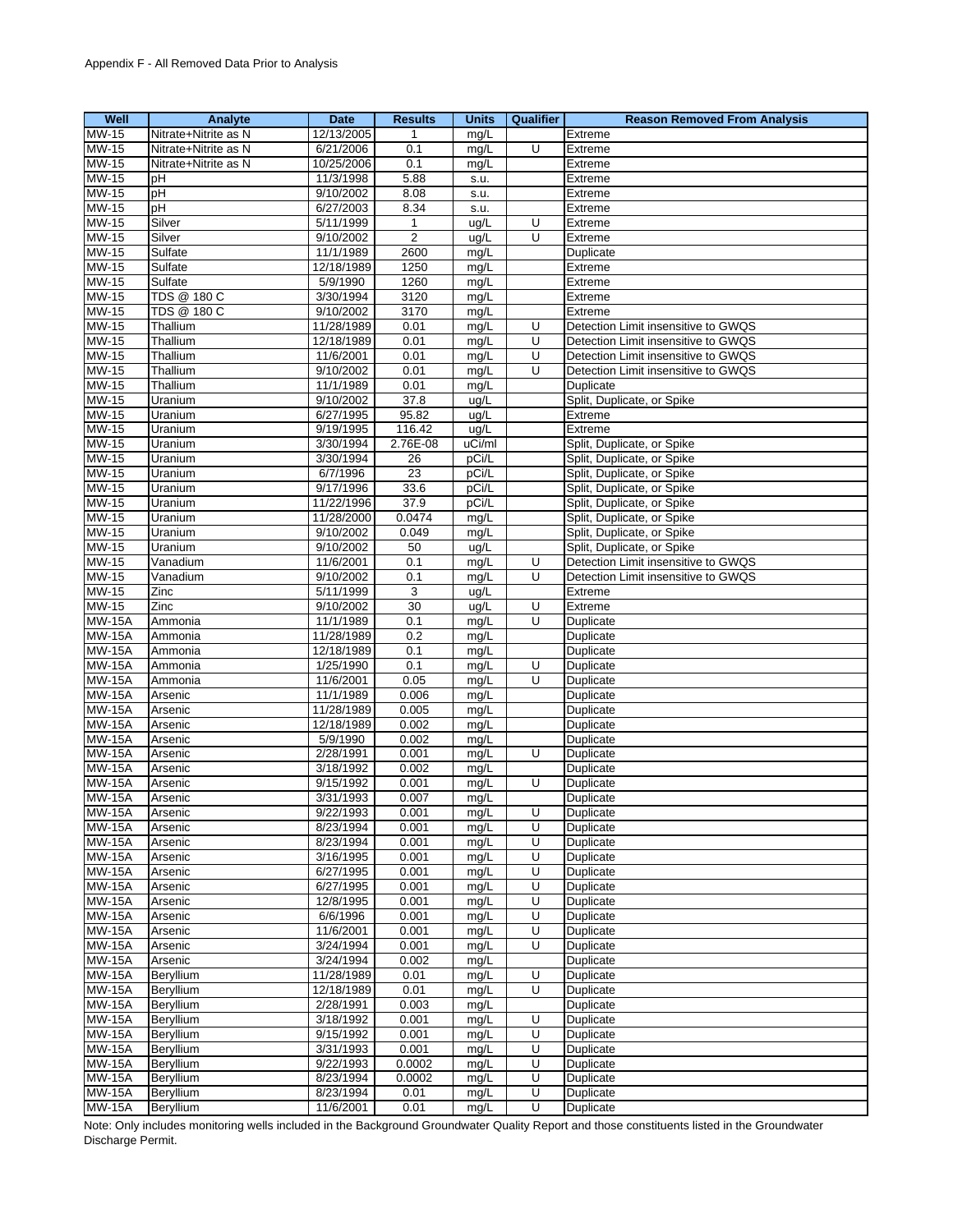| Well          | Analyte    | Date       | <b>Results</b>  | <b>Units</b> | Qualifier | <b>Reason Removed From Analysis</b> |
|---------------|------------|------------|-----------------|--------------|-----------|-------------------------------------|
| <b>MW-15A</b> | Beryllium  | 3/24/1994  | 0.0002          | mg/L         | U         | Duplicate                           |
| <b>MW-15A</b> | Beryllium  | 3/24/1994  | 0.01            | mg/L         | U         | Duplicate                           |
| <b>MW-15A</b> | Beryllium  | 11/1/1989  | 0.01            | mg/L         |           | Duplicate                           |
| <b>MW-15A</b> | Cadmium    | 11/28/1989 | 0.005           | mg/L         | U         | Duplicate                           |
| <b>MW-15A</b> | Cadmium    | 12/18/1989 | 0.005           | mg/L         | U         | Duplicate                           |
| <b>MW-15A</b> | Cadmium    | 1/25/1990  | 0.005           | mg/L         | U         | <b>Duplicate</b>                    |
| <b>MW-15A</b> | Cadmium    | 3/18/1992  | 0.001           | mg/L         | U         | Duplicate                           |
| <b>MW-15A</b> | Cadmium    | 9/15/1992  | 0.001           | mg/L         | U         | Duplicate                           |
| <b>MW-15A</b> | Cadmium    | 3/31/1993  | 0.001           | mg/L         | U         | Duplicate                           |
| <b>MW-15A</b> | Cadmium    | 9/22/1993  | 0.0002          | mg/L         |           | Duplicate                           |
| <b>MW-15A</b> | Cadmium    | 8/23/1994  | 0.0001          | mg/L         | U         | Duplicate                           |
| <b>MW-15A</b> | Cadmium    | 8/23/1994  | 0.01            | mg/L         | U         | Duplicate                           |
| <b>MW-15A</b> | Cadmium    | 11/6/2001  | 0.005           | mg/L         | U         | Duplicate                           |
| <b>MW-15A</b> | Cadmium    | 3/24/1994  | 0.0001          | mg/L         | U         | Duplicate                           |
| <b>MW-15A</b> | Cadmium    | 3/24/1994  | 0.005           | mg/L         | U         | Duplicate                           |
| <b>MW-15A</b> | Cadmium    | 11/1/1989  | 0.005           | mg/L         |           | Duplicate                           |
| <b>MW-15A</b> | Chloride   | 6/21/1994  | 24              | mg/L         |           | Duplicate                           |
| <b>MW-15A</b> | Chloride   | 11/28/1989 | 49              | mg/L         |           | Duplicate                           |
| <b>MW-15A</b> | Chloride   | 12/18/1989 | 26              | mg/L         |           | Duplicate                           |
| <b>MW-15A</b> | Chloride   | 2/20/1990  | 46              | mg/L         |           | Duplicate                           |
| <b>MW-15A</b> | Chloride   | 5/9/1990   | 6               | mg/L         |           | Duplicate                           |
| <b>MW-15A</b> | Chloride   | 8/7/1990   | 33              | mg/L         |           | Duplicate                           |
| <b>MW-15A</b> | Chloride   | 2/28/1991  | 50              | mg/L         |           | Duplicate                           |
| <b>MW-15A</b> | Chloride   | 5/22/1991  | 31              | mg/L         |           | Duplicate                           |
| <b>MW-15A</b> | Chloride   | 12/5/1991  | 64              | mg/L         |           | Duplicate                           |
| <b>MW-15A</b> | Chloride   | 3/18/1992  | 21              | mg/L         |           | Duplicate                           |
| <b>MW-15A</b> | Chloride   | 6/12/1992  | 29              | mg/L         |           | Duplicate                           |
| <b>MW-15A</b> | Chloride   | 9/15/1992  | $\overline{37}$ | mg/L         |           | Duplicate                           |
| <b>MW-15A</b> | Chloride   | 12/9/1992  | 13              | mg/L         |           | Duplicate                           |
| <b>MW-15A</b> | Chloride   | 3/31/1993  | 29              | mg/L         |           | Duplicate                           |
| <b>MW-15A</b> | Chloride   | 6/9/1993   | 44              | mg/L         |           | Duplicate                           |
| <b>MW-15A</b> | Chloride   | 9/22/1993  | $\overline{33}$ | mg/L         |           | Duplicate                           |
| <b>MW-15A</b> | Chloride   | 12/15/1993 | 32              | mg/L         |           | Duplicate                           |
| <b>MW-15A</b> | Chloride   | 8/23/1994  | 46.7            | mg/L         |           | Duplicate                           |
| <b>MW-15A</b> | Chloride   | 8/23/1994  | 47              | mg/L         |           | Duplicate                           |
| <b>MW-15A</b> | Chloride   | 12/8/1994  | 61              | mg/L         |           | Duplicate                           |
| <b>MW-15A</b> | Chloride   | 12/8/1994  | 72.7            | mg/L         |           | Duplicate                           |
| <b>MW-15A</b> | Chloride   | 3/16/1995  | 20              | mg/L         |           | Duplicate                           |
| <b>MW-15A</b> | Chloride   | 6/27/1995  | 30              | mg/L         |           | Duplicate                           |
| <b>MW-15A</b> | Chloride   | 6/27/1995  | 65              | mg/L         |           | Duplicate                           |
| <b>MW-15A</b> | Chloride   | 9/14/1995  | 7.5             | mg/L         |           | Duplicate                           |
| <b>MW-15A</b> | Chloride   | 9/14/1995  | 10              | mg/L         |           | Duplicate                           |
| <b>MW-15A</b> | Chloride   | 3/27/1996  | 39.1            | mg/L         |           | Duplicate                           |
| <b>MW-15A</b> | Chloride   | 6/6/1996   | 38              | mg/L         |           | Duplicate                           |
| <b>MW-15A</b> | Chloride   | 9/16/1996  | 12              | mg/L         |           | Duplicate                           |
| <b>MW-15A</b> | Chloride   | 3/20/1997  | 38.9            | mg/L         |           | Duplicate                           |
| <b>MW-15A</b> | Chloride   | 11/6/2001  | 50.2            | mg/L         |           | Duplicate                           |
| <b>MW-15A</b> | Chloride   | 3/24/1994  | 33              | mg/L         |           | Duplicate                           |
| <b>MW-15A</b> | Chloride   | 3/24/1994  | 36              | mg/L         |           | Duplicate                           |
| <b>MW-15A</b> | Chloride   | 11/1/1989  | 50              | mg/L         |           | Duplicate                           |
| <b>MW-15A</b> | Chromium   | 11/28/1989 | 0.01            | mg/L         | U         | Duplicate                           |
| <b>MW-15A</b> | Chromium   | 12/18/1989 | 0.01            | mg/L         | U         | Duplicate                           |
| <b>MW-15A</b> | Chromium   | 1/25/1990  | 0.01            | mg/L         | U         | Duplicate                           |
| <b>MW-15A</b> | Chromium   | 11/6/2001  | 0.05            | mg/L         | U         | Duplicate                           |
| <b>MW-15A</b> | Chromium   | 11/1/1989  | 0.01            | mg/L         |           | Duplicate                           |
| <b>MW-15A</b> | Copper     | 11/6/2001  | 0.01            | mg/L         | U         | Duplicate                           |
| <b>MW-15A</b> | Fluoride   | 11/6/2001  | 0.3             | mg/L         |           | Duplicate                           |
| <b>MW-15A</b> | Iron       | 11/6/2001  | 0.05            | mg/L         | U         | Duplicate                           |
| <b>MW-15A</b> | Lead       | 11/6/2001  | 0.05            | mg/L         | U         | Duplicate                           |
| <b>MW-15A</b> | Manganese  | 2/28/1991  | 0.28            | mg/L         |           | Duplicate                           |
| <b>MW-15A</b> | Manganese  | 11/6/2001  | 0.08            | mg/L         |           | Duplicate                           |
| <b>MW-15A</b> | Mercury    | 11/28/1989 | 0.0002          | mg/L         | U         | Duplicate                           |
| <b>MW-15A</b> | Mercury    | 12/18/1989 | 0.0002          | mg/L         |           | Duplicate                           |
| <b>MW-15A</b> | Mercury    | 1/25/1990  | 0.0002          | mg/L         | U         | Duplicate                           |
| <b>MW-15A</b> | Mercury    | 11/6/2001  | 0.001           | mg/L         | U         | Duplicate                           |
| <b>MW-15A</b> | Mercury    | 11/1/1989  | 0.0002          | mg/L         |           | Duplicate                           |
| <b>MW-15A</b> | Molybdenum | 11/1/1989  | 0.05            | mg/L         |           | Duplicate                           |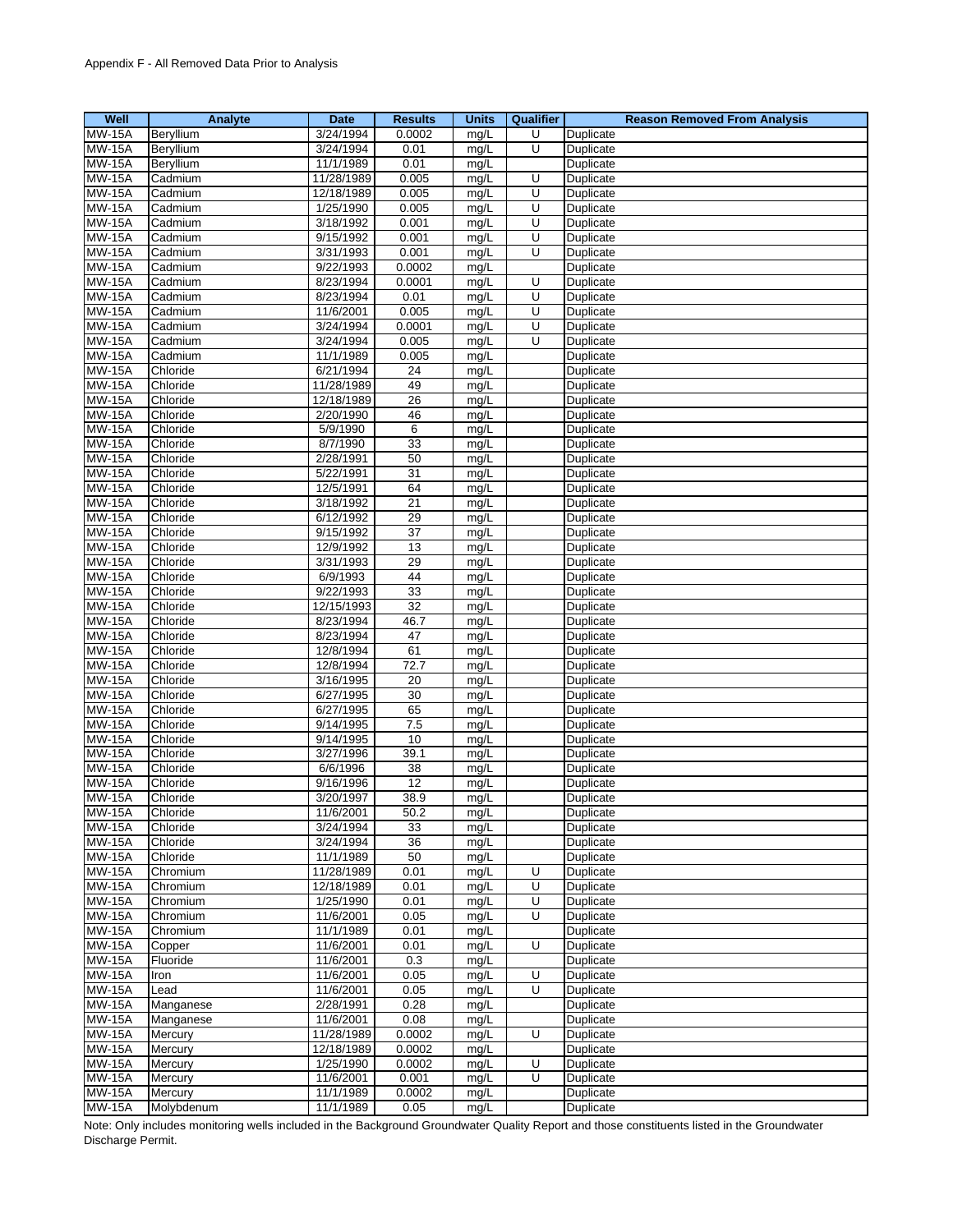| Well                      | Analyte              | Date                   | <b>Results</b> | <b>Units</b> | <b>Qualifier</b> | <b>Reason Removed From Analysis</b> |
|---------------------------|----------------------|------------------------|----------------|--------------|------------------|-------------------------------------|
| $MW-15A$                  | Molybdenum           | 11/28/1989             | 0.04           | mg/L         |                  | Duplicate                           |
| <b>MW-15A</b>             | Molybdenum           | 12/18/1989             | 0.05           | mg/L         |                  | Duplicate                           |
| <b>MW-15A</b>             | Molybdenum           | 1/25/1990              | 0.01           | mg/L         |                  | Duplicate                           |
| <b>MW-15A</b>             | Molybdenum           | 3/18/1992              | 0.004          | mg/L         |                  | Duplicate                           |
| <b>MW-15A</b>             | Molybdenum           | 9/15/1992              | 0.001          | mg/L         |                  | Duplicate                           |
| <b>MW-15A</b>             | Molybdenum           | 3/31/1993              | 0.001          | mg/L         | U                | Duplicate                           |
| <b>MW-15A</b>             | Molybdenum           | 9/22/1993              | 0.001          | mg/L         | U                | Duplicate                           |
| <b>MW-15A</b>             | Molybdenum           | 8/23/1994              | 0.001          | mg/L         | U                | Duplicate                           |
| <b>MW-15A</b>             | Molybdenum           | 8/23/1994              | 0.1            | mg/L         | U                | Duplicate                           |
| <b>MW-15A</b>             | Molybdenum           | 11/6/2001              | 0.1            | mg/L         | U                | Duplicate                           |
| <b>MW-15A</b>             | Molybdenum           | 3/24/1994              | 0.001          | mg/L         | U                | Duplicate                           |
| <b>MW-15A</b>             | Molybdenum           | 3/24/1994              | 0.01           | mg/L         | U                | Duplicate                           |
| <b>MW-15A</b>             | Nickel               | 11/1/1989              | 0.02           | mg/L         |                  | Duplicate                           |
| <b>MW-15A</b>             | Nickel               | 11/28/1989             | 0.02           | mg/L         |                  | Duplicate                           |
| <b>MW-15A</b>             | Nickel               | 12/18/1989             | 0.03           | mg/L         |                  | Duplicate                           |
| <b>MW-15A</b>             | Nickel               | 1/25/1990              | 0.02           | mg/L         |                  | Duplicate                           |
| <b>MW-15A</b>             | Nickel               | 2/28/1991              | 0.04           | mg/L         |                  | Duplicate                           |
| <b>MW-15A</b>             | Nickel               | 3/18/1992              | 0.01           | mg/L         | U                | Duplicate                           |
| <b>MW-15A</b>             | Nickel               | 9/15/1992              | 0.001          | mg/L         | U                | Duplicate                           |
| <b>MW-15A</b>             | Nickel               | 3/31/1993              | 0.001          | mg/L         | U                | Duplicate                           |
| <b>MW-15A</b>             | Nickel               | 9/22/1993              | 0.001          | mg/L         | U                | Duplicate                           |
| <b>MW-15A</b>             | Nickel               | 8/23/1994              | 0.004          | mg/L         |                  | Duplicate                           |
| <b>MW-15A</b>             | Nickel               | 8/23/1994              | 0.05           | mg/L         | U                | Duplicate                           |
| <b>MW-15A</b>             | Nickel               | 6/27/1995              | 0.05           | mg/L         | U                | Duplicate                           |
| <b>MW-15A</b>             | Nickel               | 6/27/1995              | 0.05           | mg/L         |                  | Duplicate                           |
| <b>MW-15A</b>             | Nickel               | 9/14/1995              | 0.003          | mg/L         |                  | Duplicate                           |
| <b>MW-15A</b>             | Nickel               | 9/14/1995              | 0.05           | mg/L         | U                | Duplicate                           |
| <b>MW-15A</b>             | Nickel               | 12/8/1995              | 0.05           | mg/L         | U                | Duplicate                           |
| <b>MW-15A</b>             | Nickel               | 3/27/1996              | 0.05           | mg/L         | U                | Duplicate                           |
| <b>MW-15A</b>             | Nickel               | 6/6/1996               | 0.05           | mg/L         | U                | Duplicate                           |
| <b>MW-15A</b>             | Nickel               | 9/16/1996              | 0.05           | mg/L         | U                | Duplicate                           |
| <b>MW-15A</b>             | Nickel               | 3/20/1997              | 0.05           | mg/L         | U                | Duplicate                           |
| <b>MW-15A</b>             | Nickel               | 11/6/2001              | 0.05           | mg/L         | U                | Duplicate                           |
| <b>MW-15A</b>             | Nickel               | 3/24/1994              | 0.001          | mg/L         | U                | Duplicate                           |
| <b>MW-15A</b>             | Nickel               | 3/24/1994              | 0.02           | mg/L         |                  | Duplicate                           |
| <b>MW-15A</b>             | Nitrate+Nitrite as N | 11/6/2001              | 0.2            | mg/L         |                  | Duplicate                           |
| <b>MW-15A</b>             | pH                   | 6/21/1994              | 6.88           | s.u.         |                  | Duplicate                           |
| <b>MW-15A</b>             | pH                   | 2/20/1990              | 7.02           | s.u.         |                  | Duplicate                           |
| <b>MW-15A</b>             | pH                   | 8/7/1990               | 7.44           | s.u.         |                  | Duplicate                           |
| <b>MW-15A</b>             | рH                   | 3/31/1993              | $\overline{7}$ | s.u.         |                  | Duplicate                           |
| <b>MW-15A</b>             | pH                   | 6/9/1993               | 7.08           | s.u.         |                  | Duplicate                           |
| <b>MW-15A</b>             | pH                   | 9/22/1993              | 6.94           | s.u.         |                  | Duplicate                           |
| <b>MW-15A</b>             | pH                   | 12/15/1993             | 7.87           | S.U.         |                  | Duplicate                           |
| <b>MW-15A</b>             | pH                   | 8/23/1994              | 7.05           | s.u.         |                  | Duplicate                           |
| <b>MW-15A</b>             | pH                   | 12/8/1994              | 6.82           | s.u.         |                  | Duplicate                           |
| <b>MW-15A</b>             | pH                   | 3/16/1995              | 6.85           | s.u.         |                  | Duplicate                           |
| <b>MW-15A</b><br>$MW-15A$ | pH                   | 6/27/1995<br>9/14/1995 | 6.74<br>7.38   | s.u.         |                  | Duplicate                           |
| <b>MW-15A</b>             | pH                   | 12/8/1995              | 7.74           | s.u.         |                  | Duplicate                           |
| <b>MW-15A</b>             | рH<br>pH             | 3/27/1996              |                | S.U.         |                  | Duplicate<br>Duplicate              |
| <b>MW-15A</b>             | pH                   | 6/6/1996               | 7.09<br>7.37   | S.U.         |                  | Duplicate                           |
| <b>MW-15A</b>             | pH                   | 9/16/1996              | 7.37           | s.u.<br>S.U. |                  | Duplicate                           |
| <b>MW-15A</b>             | pH                   | 3/20/1997              | 7              | S.U.         |                  | Duplicate                           |
| <b>MW-15A</b>             | Selenium             | 11/28/1989             | 0.019          | mg/L         |                  | Duplicate                           |
| <b>MW-15A</b>             | Selenium             | 5/9/1990               | 0.001          | mg/L         | U                | Duplicate                           |
| <b>MW-15A</b>             | Selenium             | 2/28/1991              | 0.002          | mg/L         | U                | Duplicate                           |
| <b>MW-15A</b>             | Selenium             | 3/18/1992              | 0.002          | mg/L         | U                | Duplicate                           |
| <b>MW-15A</b>             | Selenium             | 9/15/1992              | 0.021          | mg/L         |                  | Duplicate                           |
| <b>MW-15A</b>             | Selenium             | 3/31/1993              | 0.002          | mg/L         | U                | Duplicate                           |
| <b>MW-15A</b>             | Selenium             | 9/22/1993              | 0.002          | mg/L         | U                | Duplicate                           |
| <b>MW-15A</b>             | Selenium             | 8/23/1994              | 0.001          | mg/L         | U                | Duplicate                           |
| <b>MW-15A</b>             | Selenium             | 8/23/1994              | 0.002          | mg/L         | U                | Duplicate                           |
| <b>MW-15A</b>             | Selenium             | 3/16/1995              | 0.002          | mg/L         | U                | Duplicate                           |
| <b>MW-15A</b>             | Selenium             | 6/27/1995              | 0.01           | mg/L         | U                | Duplicate                           |
| <b>MW-15A</b>             | Selenium             | 6/27/1995              | 0.021          | mg/L         |                  | Duplicate                           |
| <b>MW-15A</b>             | Selenium             | 12/8/1995              | 0.001          | mg/L         | U                | Duplicate                           |
| <b>MW-15A</b>             | Selenium             | 6/6/1996               | 0.005          | mg/L         |                  | Duplicate                           |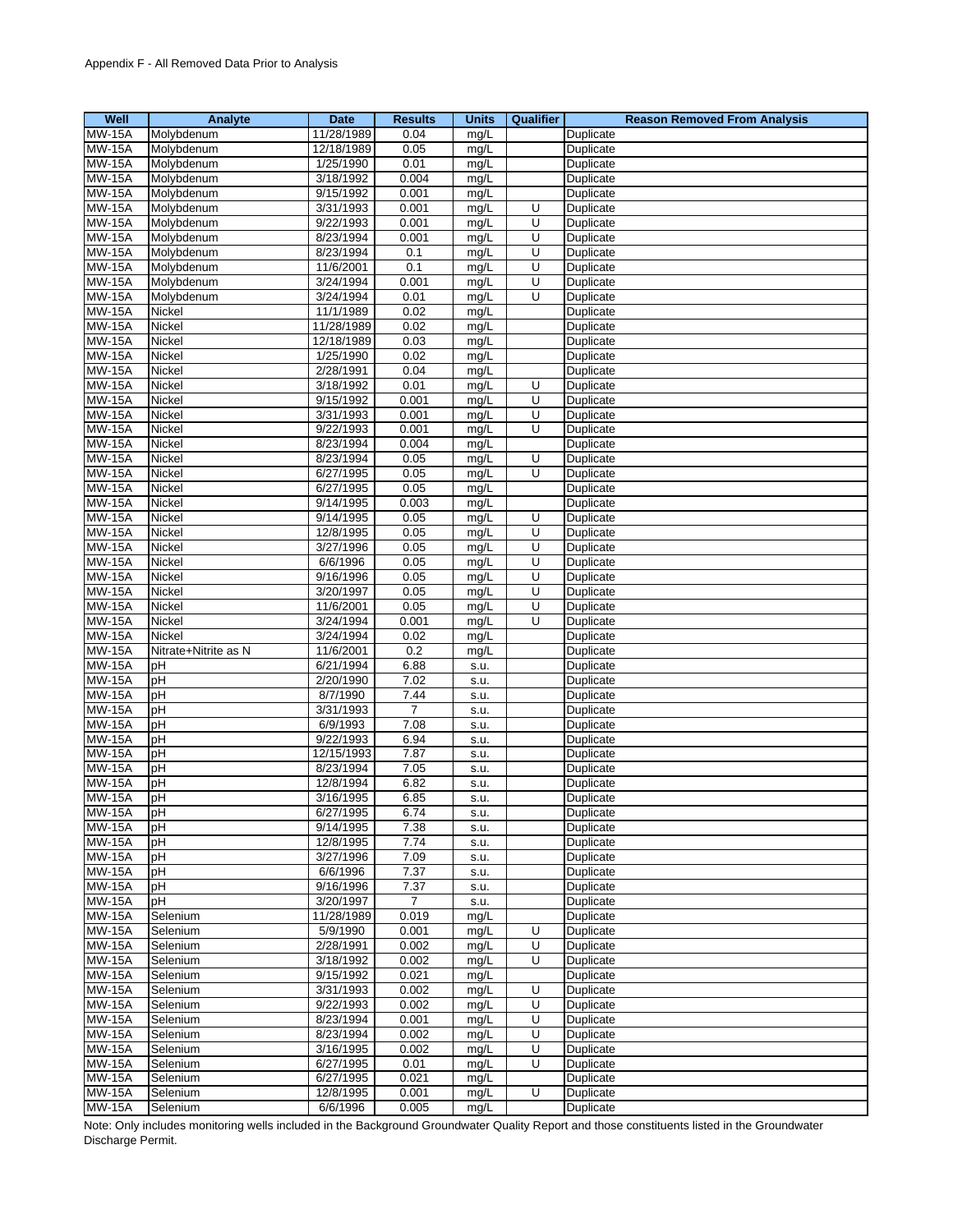| Well          | Analyte     | Date       | <b>Results</b> | <b>Units</b> | Qualifier | <b>Reason Removed From Analysis</b> |
|---------------|-------------|------------|----------------|--------------|-----------|-------------------------------------|
| <b>MW-15A</b> | Selenium    | 11/6/2001  | 0.094          | mg/L         | U         | Duplicate                           |
| <b>MW-15A</b> | Selenium    | 3/24/1994  | 0.002          | mg/L         | U         | Duplicate                           |
| <b>MW-15A</b> | Selenium    | 3/24/1994  | 0.002          | mg/L         | U         | Duplicate                           |
|               |             |            |                |              |           |                                     |
| <b>MW-15A</b> | Silver      | 11/6/2001  | 0.01           | mg/L         | U         | Duplicate                           |
| <b>MW-15A</b> | Sulfate     | 6/21/1994  | 1392           | mg/L         |           | Duplicate                           |
| <b>MW-15A</b> | Sulfate     | 11/1/1989  | 2600           | mg/L         |           | Duplicate                           |
| <b>MW-15A</b> | Sulfate     | 11/28/1989 | 2530           | mg/L         |           | Duplicate                           |
| <b>MW-15A</b> | Sulfate     | 12/18/1989 | 1160           | mg/L         |           | Duplicate                           |
| <b>MW-15A</b> | Sulfate     | 2/20/1990  | 2130           | mg/L         |           | Duplicate                           |
| <b>MW-15A</b> | Sulfate     | 5/9/1990   | 1020           | mg/L         |           | Duplicate                           |
| <b>MW-15A</b> | Sulfate     | 8/7/1990   | 958            | mg/L         |           | Duplicate                           |
| <b>MW-15A</b> | Sulfate     | 2/28/1991  | 950            | mg/L         |           | Duplicate                           |
| <b>MW-15A</b> | Sulfate     | 5/22/1991  | 957            | mg/L         |           | Duplicate                           |
| <b>MW-15A</b> | Sulfate     | 12/5/1991  | 2220           | mg/L         |           | Duplicate                           |
| <b>MW-15A</b> | Sulfate     | 3/18/1992  | 1711           | mg/L         |           | Duplicate                           |
|               |             |            |                |              |           |                                     |
| <b>MW-15A</b> | Sulfate     | 6/12/1992  | 980            | mg/L         |           | Duplicate                           |
| <b>MW-15A</b> | Sulfate     | 9/15/1992  | 2367           | mg/L         |           | Duplicate                           |
| <b>MW-15A</b> | Sulfate     | 12/9/1992  | 674            | mg/L         |           | Duplicate                           |
| <b>MW-15A</b> | Sulfate     | 3/31/1993  | 1902           | mg/L         |           | Duplicate                           |
| <b>MW-15A</b> | Sulfate     | 6/9/1993   | 1878           | mg/L         |           | Duplicate                           |
| <b>MW-15A</b> | Sulfate     | 9/22/1993  | 1450           | mg/L         |           | Duplicate                           |
| <b>MW-15A</b> | Sulfate     | 12/15/1993 | 1042           | mg/L         |           | Duplicate                           |
| <b>MW-15A</b> | Sulfate     | 8/23/1994  | 1930           | mg/L         |           | Duplicate                           |
| <b>MW-15A</b> | Sulfate     | 8/23/1994  | 1962           | mg/L         |           | Duplicate                           |
| <b>MW-15A</b> | Sulfate     | 12/8/1994  | 2307           | mg/L         |           | Duplicate                           |
| <b>MW-15A</b> | Sulfate     | 12/8/1994  | 2452           | mg/L         |           | Duplicate                           |
| <b>MW-15A</b> | Sulfate     | 3/16/1995  | 2115           | mg/L         |           | Duplicate                           |
| <b>MW-15A</b> | Sulfate     | 6/27/1995  | 928            | mg/L         |           | Duplicate                           |
| <b>MW-15A</b> | Sulfate     | 6/27/1995  | 3334           | mg/L         |           |                                     |
| <b>MW-15A</b> |             |            | 1892           |              |           | Duplicate                           |
|               | Sulfate     | 9/14/1995  |                | mg/L         |           | Duplicate                           |
| <b>MW-15A</b> | Sulfate     | 9/14/1995  | 1983           | mg/L         |           | Duplicate                           |
| <b>MW-15A</b> | Sulfate     | 3/27/1996  | 2228           | mg/L         |           | Duplicate                           |
| <b>MW-15A</b> | Sulfate     | 6/6/1996   | 1063           | mg/L         |           | Duplicate                           |
| <b>MW-15A</b> | Sulfate     | 9/16/1996  | 673            | mg/L         |           | Duplicate                           |
| <b>MW-15A</b> | Sulfate     | 3/20/1997  | 2220           | mg/L         |           | Duplicate                           |
| <b>MW-15A</b> | Sulfate     | 11/6/2001  | 2260           | mg/L         |           | Duplicate                           |
| <b>MW-15A</b> | Sulfate     | 3/24/1994  | 1420           | mg/L         |           | Duplicate                           |
| <b>MW-15A</b> | Sulfate     | 3/24/1994  | 1464           | mg/L         |           | Duplicate                           |
| <b>MW-15A</b> | TDS @ 180 C | 6/21/1994  | 3573           | mg/L         |           | Duplicate                           |
| <b>MW-15A</b> | TDS @ 180 C | 11/28/1989 | 3950           | mg/L         |           | Duplicate                           |
| <b>MW-15A</b> | TDS @ 180 C | 12/18/1989 | 3520           | mg/L         |           | Duplicate                           |
| <b>MW-15A</b> | TDS @ 180 C | 2/20/1990  | 3510           | mg/L         |           | Duplicate                           |
| <b>MW-15A</b> | TDS @ 180 C | 5/9/1990   | 3070           | mg/L         |           | Duplicate                           |
| <b>MW-15A</b> | TDS @ 180 C | 8/7/1990   | 1670           | mg/L         |           | Duplicate                           |
| <b>MW-15A</b> | TDS @ 180 C | 2/28/1991  | 1808           | mg/L         |           | Duplicate                           |
| <b>MW-15A</b> | TDS @ 180 C | 5/22/1991  | 1761           | mg/L         |           | Duplicate                           |
|               |             |            |                |              |           |                                     |
| <b>MW-15A</b> | TDS @ 180 C | 12/5/1991  | 5251           | mg/L         |           | Duplicate                           |
| <b>MW-15A</b> | TDS @ 180 C | 3/18/1992  | 3022           | mg/L         |           | Duplicate                           |
| <b>MW-15A</b> | TDS @ 180 C | 6/12/1992  | 1750           | mg/L         |           | Duplicate                           |
| <b>MW-15A</b> | TDS @ 180 C | 9/15/1992  | 2677           | mg/L         |           | Duplicate                           |
| <b>MW-15A</b> | TDS @ 180 C | 12/9/1992  | 1470           | mg/L         |           | Duplicate                           |
| <b>MW-15A</b> | TDS @ 180 C | 3/31/1993  | 4615           | mg/L         |           | Duplicate                           |
| <b>MW-15A</b> | TDS @ 180 C | 6/9/1993   | 3600           | mg/L         |           | Duplicate                           |
| <b>MW-15A</b> | TDS @ 180 C | 9/22/1993  | 2656           | mg/L         |           | Duplicate                           |
| <b>MW-15A</b> | TDS @ 180 C | 12/15/1993 | 2566           | mg/L         |           | Duplicate                           |
| <b>MW-15A</b> | TDS @ 180 C | 8/23/1994  | 3382           | mg/L         |           | Duplicate                           |
| <b>MW-15A</b> | TDS @ 180 C | 8/23/1994  | 3501           | mg/L         |           | Duplicate                           |
| <b>MW-15A</b> | TDS @ 180 C | 12/8/1994  | 4069           | mg/L         |           | Duplicate                           |
| <b>MW-15A</b> | TDS @ 180 C | 12/8/1994  | 4087           | mg/L         |           | Duplicate                           |
| <b>MW-15A</b> | TDS @ 180 C | 3/16/1995  | 3601           | mg/L         |           | Duplicate                           |
| <b>MW-15A</b> | TDS @ 180 C | 6/27/1995  |                |              |           | Duplicate                           |
|               |             |            | 5136           | mg/L         |           |                                     |
| <b>MW-15A</b> | TDS @ 180 C | 6/27/1995  | 5421           | mg/L         |           | Duplicate                           |
| <b>MW-15A</b> | TDS @ 180 C | 9/14/1995  | 2699           | mg/L         |           | Duplicate                           |
| <b>MW-15A</b> | TDS @ 180 C | 9/14/1995  | 3037           | mg/L         |           | Duplicate                           |
| <b>MW-15A</b> | TDS @ 180 C | 3/27/1996  | 3929           | mg/L         |           | Duplicate                           |
| <b>MW-15A</b> | TDS @ 180 C | 6/6/1996   | 1908           | mg/L         |           | Duplicate                           |
| <b>MW-15A</b> | TDS @ 180 C | 9/16/1996  | 1230           | mg/L         |           | Duplicate                           |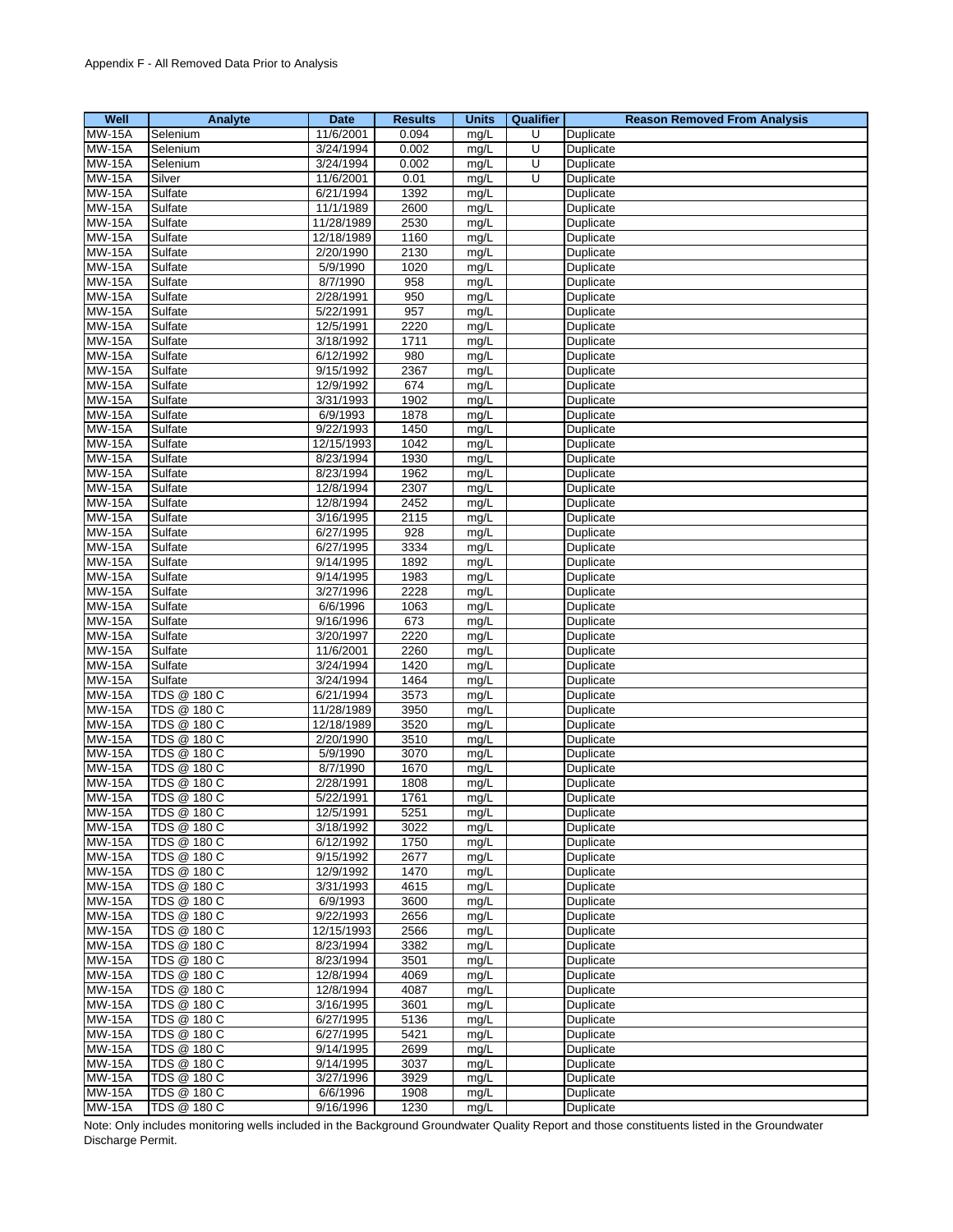| Well                           | Analyte     | Date                   | <b>Results</b>  | <b>Units</b>  | Qualifier | <b>Reason Removed From Analysis</b>            |
|--------------------------------|-------------|------------------------|-----------------|---------------|-----------|------------------------------------------------|
| <b>MW-15A</b>                  | TDS @ 180 C | 3/20/1997              | 3960            | mg/L          |           | Duplicate                                      |
| <b>MW-15A</b>                  | TDS @ 180 C | 11/6/2001              | 3930            | mg/L          | н         | Duplicate                                      |
| <b>MW-15A</b>                  | TDS @ 180 C | 3/24/1994              | 2400            | mg/L          |           | Duplicate                                      |
| <b>MW-15A</b>                  | TDS @ 180 C | 3/24/1994              | 2464            | mg/L          |           | Duplicate                                      |
| <b>MW-15A</b>                  | TDS @ 180 C | 11/1/1989              | 3930            | mg/L          |           | Duplicate                                      |
| <b>MW-15A</b>                  | Thallium    | 11/1/1989              | 0.01            | mg/L          | U         | Duplicate                                      |
| <b>MW-15A</b>                  | Thallium    | 11/28/1989             | 0.01            | mg/L          | U         | Duplicate                                      |
| <b>MW-15A</b>                  | Thallium    | 12/18/1989             | 0.01            | mg/L          | U         | Duplicate                                      |
| <b>MW-15A</b>                  | Thallium    | 11/6/2001              | 0.01            | mg/L          | U         | Duplicate                                      |
| <b>MW-15A</b>                  | Uranium     | 8/7/1990               | 0.534           | pCi/L         |           | Split, Duplicate, or Spike                     |
| <b>MW-15A</b>                  | Uranium     | 12/5/1991              | 8.8             | pCi/L         |           | Split, Duplicate, or Spike                     |
| <b>MW-15A</b>                  | Uranium     | 3/27/1996              | 0.051           | mg/L          |           | Split, Duplicate, or Spike                     |
| <b>MW-15A</b>                  | Uranium     | 6/6/1996               | 0.0004          | mg/L          |           | Split, Duplicate, or Spike                     |
| <b>MW-15A</b>                  | Uranium     | 9/12/1996              | 0.0018          | mg/L          |           | Split, Duplicate, or Spike                     |
|                                |             |                        |                 |               |           |                                                |
| <b>MW-15A</b>                  | Uranium     | 3/20/1997              | 0.046           | mg/L<br>pCi/L |           | Split, Duplicate, or Spike                     |
| <b>MW-15A</b>                  | Uranium     | 11/28/1989             | 39              |               |           | Split, Duplicate, or Spike                     |
| <b>MW-15A</b>                  | Uranium     | 12/18/1989             | 39              | pCi/L         |           | Split, Duplicate, or Spike                     |
| <b>MW-15A</b>                  | Uranium     | 1/25/1990              | 36              | pCi/L         |           | Split, Duplicate, or Spike                     |
| <b>MW-15A</b>                  | Uranium     | 2/20/1990              | 1.2             | pCi/L         |           | Split, Duplicate, or Spike                     |
| <b>MW-15A</b>                  | Uranium     | 5/9/1990               | 7.3             | pCi/L         |           | Split, Duplicate, or Spike                     |
| <b>MW-15A</b>                  | Uranium     | 5/22/1991              | 0.31            | pCi/L         |           | Split, Duplicate, or Spike                     |
| <b>MW-15A</b>                  | Uranium     | 3/18/1992              | 34.1            | pCi/L         |           | Split, Duplicate, or Spike                     |
| <b>MW-15A</b>                  | Uranium     | 6/12/1992              | 0.2             | pCi/L         |           | Split, Duplicate, or Spike                     |
| <b>MW-15A</b>                  | Uranium     | 9/15/1992              | $\overline{25}$ | pCi/L         |           | Split, Duplicate, or Spike                     |
| <b>MW-15A</b>                  | Uranium     | 12/9/1992              | 0.203           | pCi/L         |           | Split, Duplicate, or Spike                     |
| <b>MW-15A</b>                  | Uranium     | 3/31/1993              | 18.9            | pCi/L         |           | Split, Duplicate, or Spike                     |
| <b>MW-15A</b>                  | Uranium     | 6/9/1993               | 0.004           | mg/L          |           | Split, Duplicate, or Spike                     |
| <b>MW-15A</b>                  | Uranium     | 9/22/1993              | 8.8             | pCi/L         |           | Split, Duplicate, or Spike                     |
| <b>MW-15A</b>                  | Uranium     | 12/15/1993             | 0.2             | pCi/L         |           | Split, Duplicate, or Spike                     |
| <b>MW-15A</b>                  | Uranium     | 3/24/1994              | 0.000000009     | uCi/ml        |           | Split, Duplicate, or Spike                     |
| <b>MW-15A</b>                  | Uranium     | 3/24/1994              | 9.8             | pCi/L         |           | Split, Duplicate, or Spike                     |
| <b>MW-15A</b>                  | Uranium     | 8/23/1994              | 0.000000002     | uCi/ml        |           | Split, Duplicate, or Spike                     |
| <b>MW-15A</b>                  | Uranium     | 8/23/1994              | 2.64E-09        | mg/L          |           | Split, Duplicate, or Spike                     |
| <b>MW-15A</b>                  | Uranium     | 12/8/1994              | 2E-10           | uCi/ml        |           | Split, Duplicate, or Spike                     |
| <b>MW-15A</b>                  | Uranium     | 12/8/1994              | 0.019           | mg/L          |           | Split, Duplicate, or Spike                     |
| <b>MW-15A</b>                  | Uranium     | 3/16/1995              | 0.000000028     | uCi/ml        |           | Split, Duplicate, or Spike                     |
| <b>MW-15A</b>                  | Uranium     | 6/27/1995              | 2.57E-08        | uCi/ml        |           | Split, Duplicate, or Spike                     |
| <b>MW-15A</b>                  | Uranium     | 6/27/1995              | 0.028           | mg/L          |           | Split, Duplicate, or Spike                     |
| <b>MW-15A</b>                  | Uranium     | 9/14/1995              | 0.011           | mg/L          |           | Split, Duplicate, or Spike                     |
| <b>MW-15A</b>                  | Uranium     | 9/14/1995              | 1.56E-09        | uCi/ml        |           | Split, Duplicate, or Spike                     |
| <b>MW-15A</b>                  | Uranium     | 12/8/1995              | 0.0033          | mg/L          |           | Split, Duplicate, or Spike                     |
| <b>MW-15A</b>                  | Uranium     | 11/6/2001              | 0.0504          | mg/L          |           | Split, Duplicate, or Spike                     |
| <b>MW-15A</b>                  | Vanadium    | 11/1/1989              | 0.04            | mg/L          |           | Duplicate                                      |
| <b>MW-15A</b>                  | Vanadium    | 11/28/1989             | 0.04            | mg/L          |           | Duplicate                                      |
| <b>MW-15A</b>                  | Vanadium    | 12/18/1989             | 0.04            | mg/L          |           | Duplicate                                      |
| <b>MW-15A</b>                  | Vanadium    | 1/25/1990              | 0.01            | mg/L          | U         | Duplicate                                      |
|                                | Vanadium    |                        |                 |               | U         | Duplicate                                      |
| <b>MW-15A</b><br><b>MW-15A</b> | Zinc        | 11/6/2001<br>11/6/2001 | 0.1<br>0.01     | mg/L<br>mg/L  | U         | Duplicate                                      |
| <b>MW-17</b>                   | Beryllium   | 8/24/1994              | 0.01            | mg/L          | U         | Detection Limit insensitive to GWQS            |
|                                |             |                        |                 |               | U         |                                                |
| <b>MW-17</b><br><b>MW-17</b>   | Beryllium   | 11/6/2001              | 0.01            | mg/L          | U         | Detection Limit insensitive to GWQS<br>Extreme |
| <b>MW-17</b>                   | Beryllium   | 3/24/1994<br>9/10/2002 | 10              | ug/L          |           |                                                |
| <b>MW-17</b>                   | Beryllium   |                        | 10              | ug/L          | U<br>U    | Extreme                                        |
|                                | Cadmium     | 8/24/1994              | 0.01            | mg/L          |           | Detection Limit insensitive to GWQS            |
| <b>MW-17</b>                   | Cadmium     | 3/24/1994              | 5               | ug/L          | U         | Extreme                                        |
| <b>MW-17</b>                   | Cadmium     | 11/6/2001              | 5               | ug/L          | U         | Extreme                                        |
| <b>MW-17</b>                   | Cadmium     | 9/10/2002              | 5               | ug/L          | U         | Extreme                                        |
| <b>MW-17</b>                   | Chloride    | 9/17/1996              | 51              | mg/L          |           | Extreme                                        |
| <b>MW-17</b>                   | Copper      | 5/12/1999              | 5               | ug/L          |           | Extreme                                        |
| <b>MW-17</b>                   | Copper      | 11/30/2000             | 12              | ug/L          | U         | Extreme                                        |
| <b>MW-17</b>                   | Copper      | 9/10/2002              | $\overline{12}$ | ug/L          | U         | Extreme                                        |
| <b>MW-17</b>                   | Fluoride    | 9/10/2002              | 0               | mg/L          |           | Could not locate F in lab report / UDEQ data   |
| <b>MW-17</b>                   | Iron        | 6/23/2006              | 140             | ug/L          |           | Extreme                                        |
| <b>MW-17</b>                   | Lead        | 11/6/2001              | 0.05            | mg/L          | U         | Detection Limit insensitive to GWQS            |
| <b>MW-17</b>                   | Lead        | 11/30/2000             | 3               | ug/L          | U         | Extreme                                        |
| <b>MW-17</b>                   | Lead        | 9/10/2002              | 3               | ug/L          | U         | Extreme                                        |
| <b>MW-17</b>                   | Lead        | 9/10/2002              | 0.05            | mg/L          | U         | Detection Limit insensitive to GWQS            |
| <b>MW-17</b>                   | Molybdenum  | 8/24/1994              | 0.1             | mg/L          | U         | Detection Limit insensitive to GWQS            |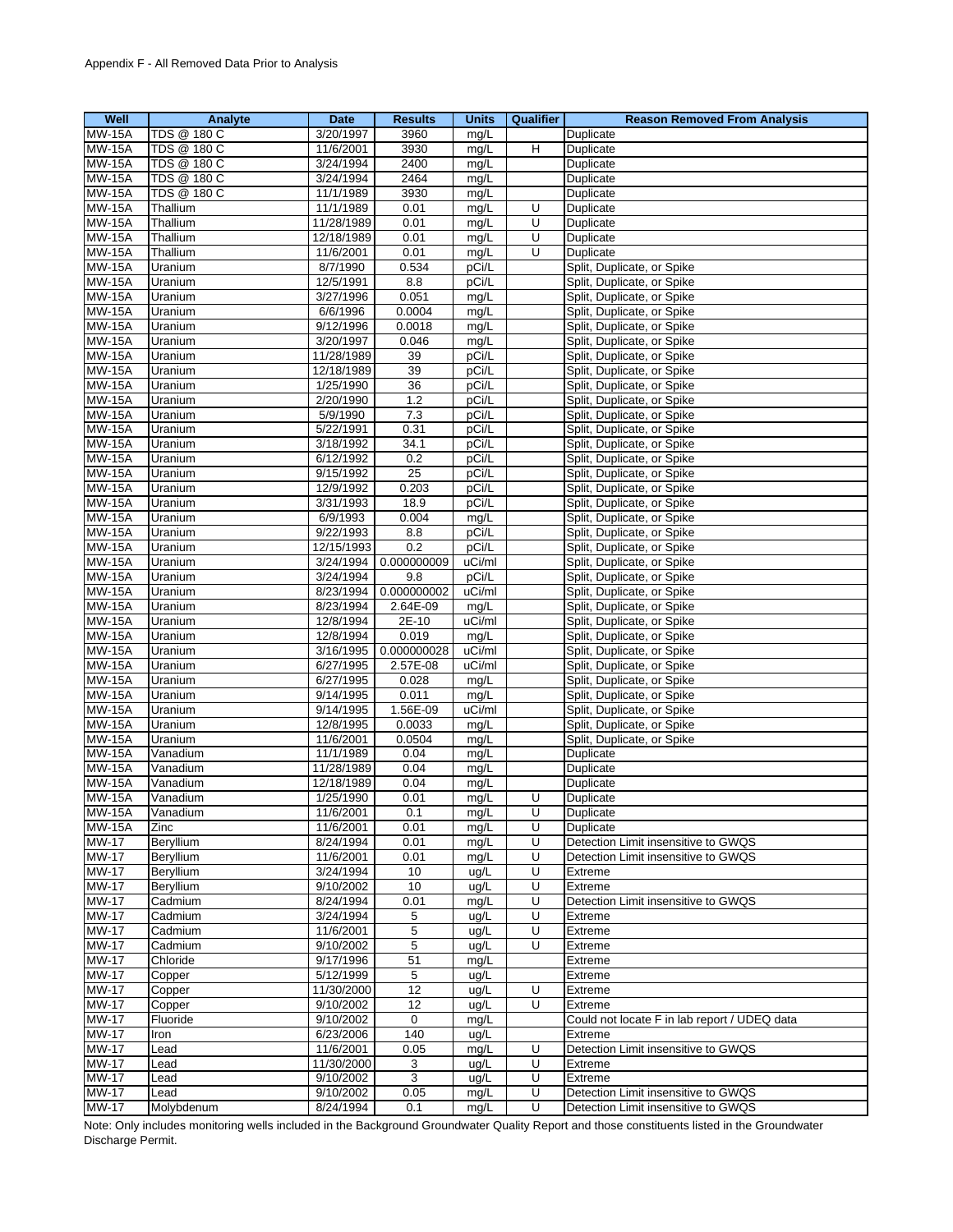| Well                         | Analyte                | Date                   | <b>Results</b>  | <b>Units</b> | <b>Qualifier</b>        | <b>Reason Removed From Analysis</b>                                        |
|------------------------------|------------------------|------------------------|-----------------|--------------|-------------------------|----------------------------------------------------------------------------|
| <b>MW-17</b>                 | Molybdenum             | 11/6/2001              | 0.1             | mg/L         | U                       | Detection Limit insensitive to GWQS                                        |
| <b>MW-17</b>                 | Molybdenum             | 9/10/2002              | 0.1             | mg/L         | U                       | Detection Limit insensitive to GWQS                                        |
| <b>MW-17</b>                 | <b>Nitrate</b>         | 9/10/2002              | 0.1             | mg/L         |                         | Only using NO3 + NO2 with results for both                                 |
| <b>MW-17</b>                 | Nitrate+Nitrite as N   | 10/26/2006             | 0.2             | mg/L         |                         | Extreme                                                                    |
| <b>MW-17</b>                 | Nitrate+Nitrite as N   | 6/20/2007              | 0.3             | mg/L         |                         | Extreme                                                                    |
| <b>MW-17</b>                 | pН                     | 3/24/1994              | 14              | s.u.         |                         | Extreme                                                                    |
| <b>MW-17</b>                 | Selenium               | 11/22/1996             | $\overline{20}$ | ug/L         |                         | Extreme                                                                    |
| <b>MW-17</b>                 | Selenium               | 11/30/2000             | 55              | ug/L         |                         | Extreme                                                                    |
| <b>MW-17</b>                 | Sulfate                | 3/24/1994              | 1400            | mg/L         |                         | Extreme                                                                    |
| <b>MW-17</b>                 | Sulfate                | 9/17/1996              | 662             | mg/L         |                         | Extreme                                                                    |
| <b>MW-17</b>                 | TDS @ 180 C            | 3/24/1994              | 2426            | mg/L         |                         | Extreme                                                                    |
| <b>MW-17</b>                 | <b>TDS @ 180 C</b>     | 3/24/1994              | 2460            | mg/L         |                         | Extreme                                                                    |
| <b>MW-17</b>                 | <b>TDS @ 180 C</b>     | 9/17/1996              | 1031            | mg/L         |                         | Extreme                                                                    |
| <b>MW-17</b>                 | Thallium               | 11/6/2001              | 0.01            | mg/L         | U                       | Detection Limit insensitive to GWQS                                        |
| <b>MW-17</b>                 | Thallium               | 9/10/2002              | 0.01            | mg/L         | U                       | Detection Limit insensitive to GWQS                                        |
| <b>MW-17</b>                 | Uranium                | 9/10/2002              | 29.9            | ug/L         |                         | Split, Duplicate, or Spike                                                 |
| <b>MW-17</b>                 | Uranium                | 9/10/2002              | 29.9            | ug/L         |                         | Split, Duplicate, or Spike                                                 |
| <b>MW-17</b>                 | Uranium                | 3/18/2004              | 27              | ug/L         |                         | Duplicate                                                                  |
| <b>MW-17</b>                 | Uranium                | 3/24/1994              | 8.94E-09        | uCi/ml       |                         | Split, Duplicate, or Spike                                                 |
| <b>MW-17</b>                 | Uranium                | 3/24/1994              | 9.6             | pCi/L        |                         | Split, Duplicate, or Spike                                                 |
| <b>MW-17</b>                 | Uranium                | 9/17/1996              | 0.0000021       | uCi/ml       |                         | Split, Duplicate, or Spike                                                 |
| <b>MW-17</b>                 | Uranium                | 11/22/1996             | 19.6            | pCi/L        |                         | Split, Duplicate, or Spike                                                 |
| <b>MW-17</b>                 | Uranium                | 9/10/2002              | 0.04            | mg/L         |                         | Split, Duplicate, or Spike                                                 |
| <b>MW-17</b>                 | Uranium                | 9/10/2002              | 41              | ug/L         |                         | Split, Duplicate, or Spike                                                 |
| <b>MW-17</b>                 | Vanadium               | 11/6/2001              | 0.1             | mg/L         | U                       | Detection Limit insensitive to GWQS                                        |
| <b>MW-17</b>                 | Vanadium               | 5/12/1999              | $\mathbf{1}$    | ug/L         | U                       | Extreme                                                                    |
| <b>MW-17</b>                 | Vanadium               | 11/30/2000             | 30              | ug/L         | U                       | Extreme                                                                    |
| <b>MW-17</b>                 | Vanadium               | 9/10/2002              | 30              | ug/L         | U                       | Extreme                                                                    |
| <b>MW-17</b>                 | Vanadium               | 9/10/2002              | 0.1             | mg/L         | U                       | Detection Limit insensitive to GWQS                                        |
| <b>MW-17</b>                 | Zinc                   | 11/30/2000             | 30              | ug/L         | U                       | Extreme                                                                    |
| <b>MW-17</b>                 | Zinc                   | 9/10/2002              | 30              | ug/L         | U                       | Extreme                                                                    |
| <b>MW-18</b>                 | Beryllium              | 8/19/1994              | 0.01            | mg/L         | U                       | Detection Limit insensitive to GWQS                                        |
| <b>MW-18</b>                 | Beryllium              | 11/6/2001              | 0.01            | mg/L         | U                       | Detection Limit insensitive to GWQS                                        |
| <b>MW-18</b>                 | Beryllium              | 3/29/1994              | 10              | ug/L         | U                       | Extreme                                                                    |
| <b>MW-18</b>                 | Beryllium              | 9/9/2002               | 10              | ug/L         | U                       | Extreme                                                                    |
| MW-18                        | Cadmium                | 8/19/1994              | 0.01            | mg/L         | U                       | Detection Limit insensitive to GWQS                                        |
| <b>MW-18</b>                 | Cadmium                | 3/29/1994              | 5               | ug/L         | U                       | Extreme                                                                    |
| <b>MW-18</b>                 | Cadmium                | 11/6/2001              | 5               | ug/L         | U                       | Extreme                                                                    |
| <b>MW-18</b>                 | Cadmium                | 9/9/2002               | 5               | ug/L         | U                       | Extreme                                                                    |
| MW-18                        | Copper                 | 5/12/1999              | 4               | ug/L         |                         | Extreme                                                                    |
| <b>MW-18</b>                 | Copper                 | 12/1/2000              | 12              | ug/L         | $\overline{U}$          | Extreme                                                                    |
| <b>MW-18</b>                 | Fluoride               | 9/9/2002               | 0               | mg/L         |                         | Could not locate F in lab report / UDEQ data                               |
| <b>MW-18</b>                 | Lead                   | 11/6/2001              | 0.05            | mg/L         | U                       | Detection Limit insensitive to GWQS                                        |
| MW-18                        | Lead                   | 12/1/2000              | 3               | ug/L         | U                       | Extreme                                                                    |
| <b>MW-18</b>                 | Lead                   | 9/9/2002               | 3               | ug/L         | U                       | Extreme                                                                    |
| <b>MW-18</b>                 | _ead                   | 9/9/2002               | 0.05            | mg/L         | U                       | Detection Limit insensitive to GWQS                                        |
| MW-18                        | Manganese              | 12/1/2000              | 664             | ug/L         |                         | Extreme                                                                    |
| <b>MW-18</b>                 | Molybdenum             | 8/19/1994              | 0.1             | mg/L         | U                       | Detection Limit insensitive to GWQS                                        |
| <b>MW-18</b>                 | Molybdenum             | 11/6/2001              | 0.1             | mg/L         | U                       | Detection Limit insensitive to GWQS                                        |
| MW-18                        | Molybdenum             | 9/9/2002               | 0.1             | mg/L         | U                       | Detection Limit insensitive to GWQS                                        |
| MW-18                        | Nitrate                | 9/9/2002               | 0.1             | mg/L         |                         | Only using NO3 + NO2 with results for both                                 |
| MW-18                        | TDS @ 180 C            | 12/14/1994             | 1393            | mg/L         |                         | Removed because of TDS calculation inconsistencies                         |
| <b>MW-18</b>                 | Thallium               | 11/6/2001              | 0.01            | mg/L         | U                       | Detection Limit insensitive to GWQS                                        |
| MW-18                        | Thallium               | 9/9/2002               | 0.01            | mg/L         | U                       | Detection Limit insensitive to GWQS                                        |
| <b>MW-18</b>                 | Uranium                | 9/9/2002               | 15.8            | ug/L         |                         | Split, Duplicate, or Spike                                                 |
| MW-18                        | Uranium                | 3/29/1994              | 6.7             | pCi/L        |                         | Split, Duplicate, or Spike                                                 |
| <b>MW-18</b>                 | Uranium                | 3/30/1994              | 7.65E-09        | uCi/ml       |                         | Split, Duplicate, or Spike                                                 |
| <b>MW-18</b>                 | Uranium                | 9/9/2002               | 0.04            | mg/L         |                         | Split, Duplicate, or Spike<br>Detection Limit insensitive to GWQS          |
| <b>MW-18</b><br><b>MW-18</b> | Vanadium               | 11/6/2001              | 0.1             | mg/L         | U                       |                                                                            |
|                              | Vanadium               | 9/9/2002               | 0.1             | mg/L         | U                       | Detection Limit insensitive to GWQS                                        |
| MW-19<br>MW-19               | Beryllium<br>Beryllium | 8/19/1994<br>11/5/2001 | 0.01<br>0.01    | mg/L         | U<br>U                  | Detection Limit insensitive to GWQS<br>Detection Limit insensitive to GWQS |
| MW-19                        | Beryllium              | 3/31/1994              | 10              | mg/L<br>ug/L | U                       | Extreme                                                                    |
| MW-19                        | Beryllium              | 9/10/2002              | 10              | ug/L         | $\overline{\mathsf{U}}$ | Extreme                                                                    |
| MW-19                        | Cadmium                | 8/19/1994              | 0.01            | mg/L         | U                       | Detection Limit insensitive to GWQS                                        |
| MW-19                        | Cadmium                | 3/31/1994              | 5               | ug/L         | U                       | Extreme                                                                    |
| MW-19                        | Cadmium                | 11/5/2001              | 5               | ug/L         | $\overline{\mathsf{U}}$ | Extreme                                                                    |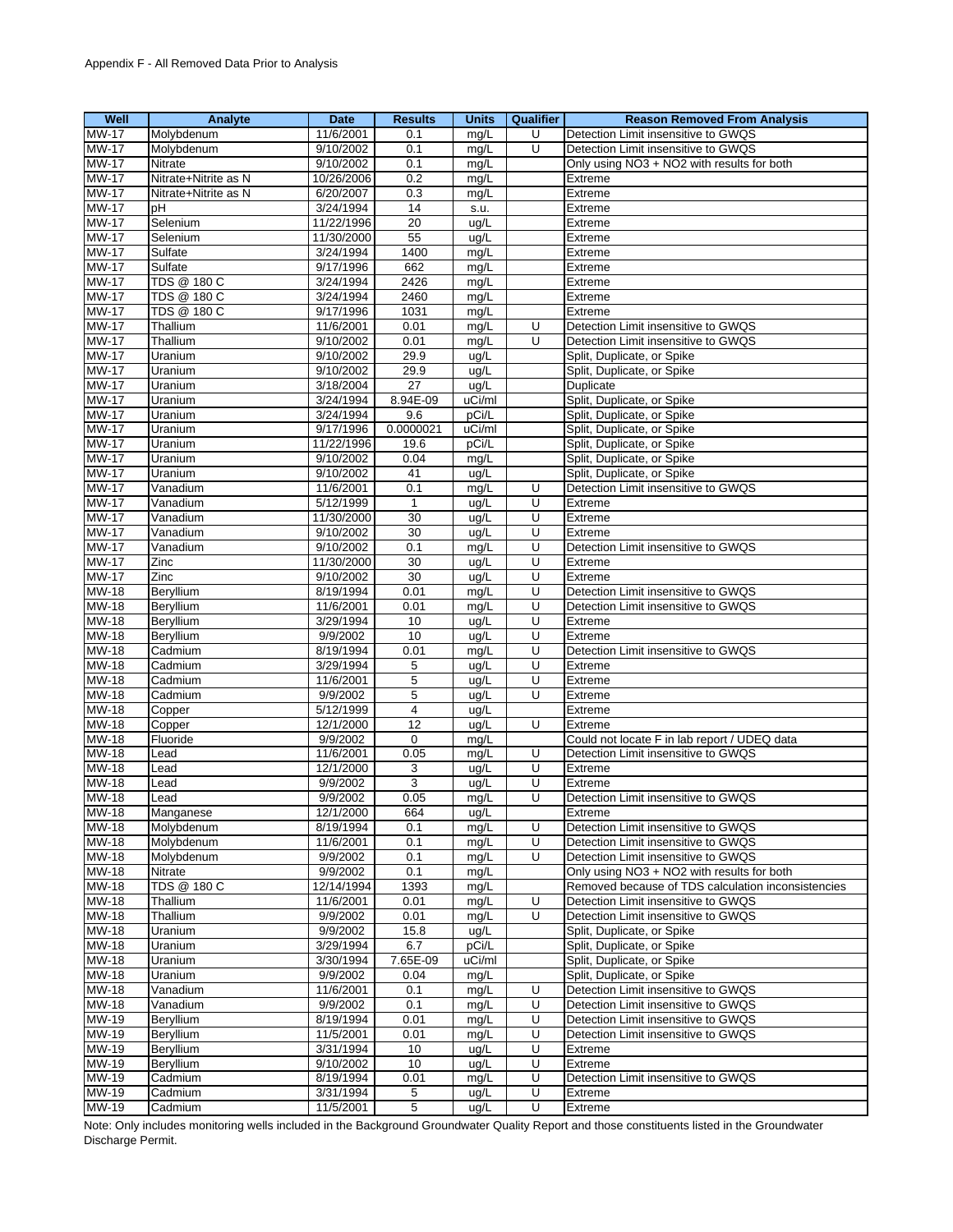| Well                     | Analyte        | <b>Date</b> | <b>Results</b>  | <b>Units</b> | Qualifier               | <b>Reason Removed From Analysis</b>                   |
|--------------------------|----------------|-------------|-----------------|--------------|-------------------------|-------------------------------------------------------|
| <b>MW-19</b>             | Cadmium        | 9/10/2002   | 5               | ug/L         | U                       | Extreme                                               |
| MW-19                    | Copper         | 5/12/1999   | 5               | ug/L         |                         | Extreme                                               |
| <b>MW-19</b>             | Copper         | 12/1/2000   | $\overline{12}$ | ug/L         | Ū                       | Extreme                                               |
| MW-19                    | Copper         | 9/10/2002   | 12              | ug/L         | U                       | Extreme                                               |
| MW-19                    | Iron           | 12/1/2000   | 1650            | ug/L         |                         | Extreme                                               |
| MW-19                    | Lead           | 12/1/2000   | 0.003           |              | U                       | Detection Limit insensitive to GWQS                   |
| <b>MW-19</b>             |                |             | 0.05            | mg/L         | Ū                       | Detection Limit insensitive to GWQS                   |
|                          | Lead           | 11/5/2001   |                 | mg/L         |                         |                                                       |
| MW-19                    | Lead           | 9/10/2002   | 3               | ug/L         | U                       | Extreme                                               |
| MW-19                    | Lead           | 9/10/2002   | 0.05            | mg/L         | U                       | Detection Limit insensitive to GWQS                   |
| <b>MW-19</b>             | Manganese      | 12/1/2000   | 239             | ug/L         |                         | Extreme                                               |
| MW-19                    | Molybdenum     | 8/19/1994   | 0.1             | mg/L         | U                       | Detection Limit insensitive to GWQS                   |
| MW-19                    | Molybdenum     | 11/5/2001   | 0.1             | mg/L         | U                       | Detection Limit insensitive to GWQS                   |
| <b>MW-19</b>             | Molybdenum     | 9/10/2002   | 0.1             | mg/L         | U                       | Detection Limit insensitive to GWQS                   |
| MW-19                    | Nitrate        | 9/10/2002   | 2.38            | mg/L         |                         | Only using NO3 + NO2 with results for both            |
| MW-19                    | pH             | 3/31/1994   | 6.17            | s.u.         |                         | Extreme                                               |
| MW-19                    | Sulfate        | 9/10/2002   | 167             | mg/L         |                         | Removed due to charge balance inconsistencies         |
| <b>MW-19</b>             | Thallium       | 11/5/2001   | 0.01            | mg/L         | U                       | Detection Limit insensitive to GWQS                   |
| MW-19                    | Thallium       | 9/10/2002   | 0.01            | mg/L         | U                       | Detection Limit insensitive to GWQS                   |
| MW-19                    | Uranium        | 9/10/2002   | 13.6            | ug/L         |                         | Split, Duplicate, or Spike                            |
| MW-19                    | <b>Uranium</b> | 3/31/1994   | 1.43E-09        | uCi/ml       |                         | Split, Duplicate, or Spike                            |
|                          |                |             |                 |              |                         |                                                       |
| MW-19                    | Uranium        | 3/31/1994   | 17              | pCi/L        |                         | Split, Duplicate, or Spike                            |
| <b>MW-19</b>             | Uranium        | 9/10/2002   | 0.018           | mg/L         |                         | Split, Duplicate, or Spike                            |
| MW-19                    | Vanadium       | 11/5/2001   | 0.1             | mg/L         | U                       | Detection Limit insensitive to GWQS                   |
| <b>MW-19</b>             | Vanadium       | 5/12/1999   | $\mathbf{1}$    | ug/L         | U                       | Extreme                                               |
| <b>MW-19</b>             | Vanadium       | 12/1/2000   | 30              | ug/L         | $\overline{\mathsf{C}}$ | Extreme                                               |
| MW-19                    | Vanadium       | 9/10/2002   | 30              | ug/L         | U                       | Extreme                                               |
| MW-19                    | Vanadium       | 9/10/2002   | 0.1             | mg/L         | U                       | Detection Limit insensitive to GWQS                   |
| MW-19                    | Zinc           | 12/1/2000   | 30              | ug/L         | Ū                       | Extreme                                               |
| MW-19                    | Zinc           | 9/10/2002   | 30              | ug/L         | U                       | Extreme                                               |
| $MW-2$                   | Ammonia        | 1/31/1980   | 1.4             | mg/L         |                         | Extreme                                               |
| $MW-2$                   | Ammonia        | 12/28/1981  | 0.8             | mg/L         |                         | Extreme                                               |
| $MW-2$                   | Ammonia        | 8/19/1980   |                 | mg/L         |                         | Non detect value and no detection limit in lab report |
| $MW-2$                   | Ammonia        | 9/1/1980    |                 | mg/L         |                         | Non detect value and no detection limit in lab report |
|                          |                |             |                 |              |                         |                                                       |
| $MW-2$                   | Ammonia        | 10/1/1980   |                 | mg/L         |                         | Non detect value and no detection limit in lab report |
| $MW-2$                   | Ammonia        | 11/13/1980  |                 | mg/L         |                         | Non detect value and no detection limit in lab report |
| $MW-2$                   | Ammonia        | 1/22/1981   |                 | mg/L         |                         | Non detect value and no detection limit in lab report |
| $MW-2$                   | Ammonia        | 2/11/1981   |                 | mg/L         |                         | Non detect value and no detection limit in lab report |
| $MW-2$                   | Ammonia        | 4/21/1981   |                 | mg/L         |                         | Non detect value and no detection limit in lab report |
| $MW-2$                   | Arsenic        | 6/13/1984   | $\mathbf 0$     | mg/L         |                         | 0 value could not verify in lab report, data not QA'd |
| $MW-2$                   | Arsenic        | 3/27/1986   | 0               | mg/L         |                         | 0 value could not verify in lab report, data not QA'd |
| $MW-2$                   | Arsenic        | 9/4/1986    | $\mathbf 0$     | mg/L         |                         | 0 value could not verify in lab report, data not QA'd |
| $MW-2$                   | Arsenic        | 11/20/1987  | $\mathbf 0$     | mg/L         |                         | 0 value could not verify in lab report, data not QA'd |
| $MW-2$                   | Arsenic        | 2/28/1986   | 0.001           | mg/L         | U                       | <b>Duplicate</b>                                      |
| $MW-2$                   | Arsenic        | 12/10/1986  | 0.003           | mg/L         |                         | Duplicate                                             |
| $MW-2$                   | Arsenic        | 4/29/1987   | 0.002           | mg/L         |                         | Duplicate                                             |
| $MW-2$                   | Arsenic        | 2/18/1987   | 0.002           | mg/L         |                         | Duplicate                                             |
| $MW-2$                   |                | 7/23/1985   |                 |              |                         |                                                       |
| $\overline{\text{MW-2}}$ | Arsenic        |             | 21              | ug/L         |                         | Extreme                                               |
|                          | Arsenic        | 3/9/1989    | 32              | ug/L         |                         | Extreme                                               |
| $MW-2$                   | Beryllium      | 8/23/1994   | 0.01            | mg/L         | U                       | Detection Limit insensitive to GWQS                   |
| $MW-2$                   | Beryllium      | 11/5/2001   | 0.01            | mg/L         | U                       | Detection Limit insensitive to GWQS                   |
| $MW-2$                   | Beryllium      | 11/16/1989  | 10              | ug/L         | U                       | Extreme                                               |
| $MW-2$                   | Beryllium      | 2/27/1991   | 4               | ug/L         |                         | Extreme                                               |
| $MW-2$                   | Beryllium      | 3/29/1994   | 10              | uq/L         | U                       | Extreme                                               |
| $MW-2$                   | Beryllium      | 9/10/2002   | 10              | ug/L         | U                       | Extreme                                               |
| $MW-2$                   | Cadmium        | 6/13/1984   | $\mathbf 0$     | mg/L         |                         | 0 value could not verify in lab report, data not QA'd |
| $MW-2$                   | Cadmium        | 12/28/1981  | 0.01            | mg/L         | U                       | Detection Limit insensitive to GWQS                   |
| $MW-2$                   | Cadmium        | 5/4/1983    | 0.01            | mg/L         | Ū                       | Detection Limit insensitive to GWQS                   |
| $MW-2$                   | Cadmium        | 8/23/1994   | 0.01            | mg/L         | U                       | Detection Limit insensitive to GWQS                   |
| $MW-2$                   | Chloride       | 12/10/1986  | 2.7             | mg/L         |                         | Duplicate                                             |
| $MW-2$                   | Chloride       | 4/28/1987   | 7.7             | mg/L         |                         | Duplicate                                             |
|                          |                |             |                 |              |                         |                                                       |
| $MW-2$                   | Chloride       | 11/20/1987  | 4.6             | mg/L         |                         | Duplicate                                             |
| $MW-2$                   | Chloride       | 8/14/1987   | 6               | mg/L         |                         | Duplicate                                             |
| $MW-2$                   | Chloride       | 2/18/1987   | 6.6             | mg/L         |                         | Duplicate                                             |
| $MW-2$                   | Chloride       | 5/4/1983    | 25              | mg/L         |                         | Extreme                                               |
| $MW-2$                   | Chloride       | 12/15/1985  | 70.9            | mg/L         |                         | Extreme                                               |
| $MW-2$                   | Chloride       | 9/1/1981    | 3               | mg/L         |                         | Removed because of TDS calculation inconsistencies    |
| $MW-2$                   | Chromium       | 6/13/1984   | $\overline{0}$  | mg/L         |                         | 0 value could not verify in lab report, data not QA'd |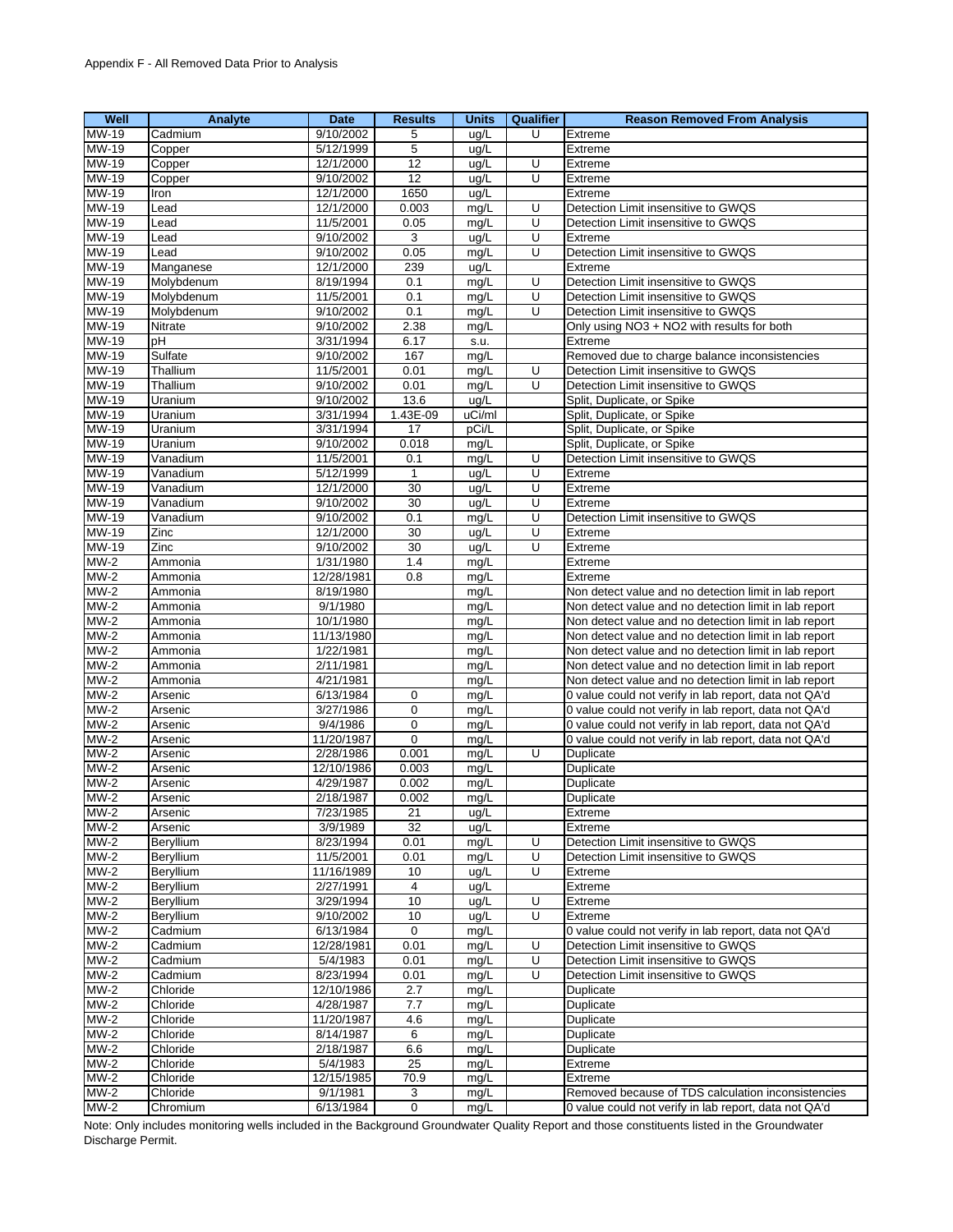| Well   | Analyte    | <b>Date</b> | <b>Results</b> | <b>Units</b> | Qualifier | <b>Reason Removed From Analysis</b>                   |
|--------|------------|-------------|----------------|--------------|-----------|-------------------------------------------------------|
| $MW-2$ | Copper     | 6/13/1984   | 0              | mq/L         |           | 0 value could not verify in lab report, data not QA'd |
| $MW-2$ | Copper     | 6/28/1985   | 70             | ug/L         |           | Extreme                                               |
| $MW-2$ | Fluoride   | 9/10/2002   | 0              | mg/L         |           | Could not locate F in lab report / UDEQ data          |
| $MW-2$ | Fluoride   | 9/1/1980    | 0.79           | mg/L         |           | Extreme                                               |
| $MW-2$ | Fluoride   | 8/11/1981   | 0.65           | mg/L         |           | Extreme                                               |
| $MW-2$ | Iron       | 9/1/1980    | 0.1            | mg/L         |           | Duplicate                                             |
| $MW-2$ | Iron       | 1/31/1980   | 1460           | ug/L         |           | Extreme                                               |
| $MW-2$ | Iron       | 4/30/1980   | 750            | ug/L         |           | Extreme                                               |
| $MW-2$ | Iron       | 6/24/1981   | 430            | ug/L         |           | Extreme                                               |
| $MW-2$ | Iron       | 9/1/1981    | 680            | ug/L         |           | Extreme                                               |
| $MW-2$ | Iron       | 9/1/1981    | 910            | ug/L         |           | Extreme                                               |
| $MW-2$ | Iron       | 10/13/1979  | N/A            | mg/L         |           | No value given in lab report                          |
| $MW-2$ | Lead       | 6/13/1984   | 0              | mg/L         |           | 0 value could not verify in lab report, data not QA'd |
| $MW-2$ | Lead       | 6/24/1981   | 0.05           | mg/L         | U         | Detection Limit insensitive to GWQS                   |
| $MW-2$ | Lead       | 8/11/1981   | 0.05           | mg/L         | U         | Detection Limit insensitive to GWQS                   |
| $MW-2$ | Lead       | 9/1/1981    | 0.05           | mg/L         | U         | Detection Limit insensitive to GWQS                   |
| $MW-2$ | _ead       | 12/28/1981  | 0.05           | mg/L         | U         | Detection Limit insensitive to GWQS                   |
| $MW-2$ | Lead       | 1/28/1982   | 0.05           | mg/L         | U         | Detection Limit insensitive to GWQS                   |
| $MW-2$ | Lead       | 11/5/2001   | 0.05           | mg/L         | U         | Detection Limit insensitive to GWQS                   |
| $MW-2$ | Lead       | 6/16/1980   | 230            | ug/L         |           | Extreme                                               |
| $MW-2$ | Lead       | 7/16/1980   | 160            | ug/L         |           | Extreme                                               |
| $MW-2$ | Lead       | 9/10/2002   | 0.05           | mg/L         | U         | Detection Limit insensitive to GWQS                   |
| $MW-2$ | Manganese  | 6/13/1984   | $\mathbf 0$    | mg/L         |           | 0 value could not verify in lab report, data not QA'd |
| $MW-2$ | Manganese  | 6/24/1981   | 3640           | ug/L         |           | Extreme                                               |
| $MW-2$ | Manganese  | 10/31/1979  | N/A            | mg/L         |           | No value given in lab report                          |
| $MW-2$ | Mercury    | 6/13/1984   | 0              | mg/L         |           | 0 value could not verify in lab report, data not QA'd |
| $MW-2$ | Molybdenum | 6/13/1984   | 0              | mg/L         |           | 0 value could not verify in lab report, data not QA'd |
| $MW-2$ | Molybdenum | 6/16/1980   | 0.05           | mg/L         | U         | Detection Limit insensitive to GWQS                   |
| $MW-2$ | Molybdenum | 7/16/1980   | 0.05           | mg/L         | U         | Detection Limit insensitive to GWQS                   |
| $MW-2$ | Molybdenum | 8/19/1980   | 0.05           | mg/L         | U         | Detection Limit insensitive to GWQS                   |
| $MW-2$ | Molybdenum | 9/1/1980    | 0.05           | mg/L         | U         | Detection Limit insensitive to GWQS                   |
| $MW-2$ | Molybdenum | 10/1/1980   | 0.05           | mg/L         | U         | Detection Limit insensitive to GWQS                   |
| $MW-2$ | Molybdenum | 11/13/1980  | 0.05           | mg/L         | U         | Detection Limit insensitive to GWQS                   |
| $MW-2$ | Molybdenum | 12/10/1980  | 0.05           | mg/L         | U         | Detection Limit insensitive to GWQS                   |
| $MW-2$ | Molybdenum | 1/22/1981   | 0.05           | mg/L         | U         | Detection Limit insensitive to GWQS                   |
| $MW-2$ | Molybdenum | 2/11/1981   | 0.05           | mg/L         | U         | Detection Limit insensitive to GWQS                   |
| $MW-2$ | Molybdenum | 4/21/1981   | 0.05           | mg/L         | U         | Detection Limit insensitive to GWQS                   |
| $MW-2$ | Molybdenum | 6/24/1981   | 0.1            | mg/L         | U         | Detection Limit insensitive to GWQS                   |
| $MW-2$ | Molybdenum | 8/11/1981   | 0.1            | mg/L         | U         | Detection Limit insensitive to GWQS                   |
| $MW-2$ | Molybdenum | 9/1/1981    | 0.1            | mg/L         | U         | Detection Limit insensitive to GWQS                   |
| $MW-2$ | Molybdenum | 12/28/1981  | 0.1            | mg/L         | U         | Detection Limit insensitive to GWQS                   |
| $MW-2$ | Molybdenum | 1/28/1982   | 0.1            | mg/L         | U         | Detection Limit insensitive to GWQS                   |
| $MW-2$ | Molybdenum | 5/4/1983    | 0.1            | mg/L         | U         | Detection Limit insensitive to GWQS                   |
| $MW-2$ | Molybdenum | 8/23/1994   | 0.1            | mg/L         | U         | Detection Limit insensitive to GWQS                   |
| $MW-2$ | Molybdenum | 11/5/2001   | 0.1            | mg/L         | U         | Detection Limit insensitive to GWQS                   |
| $MW-2$ | Molybdenum | 4/30/1980   | 100            | ug/L         |           | Extreme                                               |
| $MW-2$ | Molybdenum | 5/19/1980   | 50             | ug/L         | U         | Extreme                                               |
| $MW-2$ | Molybdenum | 6/28/1985   | 100            | ug/L         |           | Extreme                                               |
| $MW-2$ | Molybdenum | 9/10/2002   | 0.1            | mg/L         | U         | Detection Limit insensitive to GWQS                   |
| $MW-2$ | Nickel     | 11/13/1980  |                | mg/L         |           | No value given in lab report                          |
| $MW-2$ | Nickel     | 12/10/1980  |                | mg/L         |           | No value given in lab report                          |
| $MW-2$ | Nickel     | 1/22/1981   |                | mg/L         |           | No value given in lab report                          |
| $MW-2$ | Nickel     | 2/11/1981   |                | pCi/L        |           | No value given in lab report                          |
| $MW-2$ | Nickel     | 4/21/1981   |                | mg/L         |           | No value given in lab report                          |
| $MW-2$ | Nitrate    | 6/16/1980   | 0.1            | mg/L         |           | Only using NO3 + NO2 with results for both            |
| $MW-2$ | Nitrate    | 9/1/1980    | 0.05           | mg/L         |           | Only using NO3 + NO2 with results for both            |
| $MW-2$ | Nitrate    | 5/19/1980   | 0.3            | mg/L         |           | Only using NO3 + NO2 with results for both            |
| $MW-2$ | Nitrate    | 7/16/1980   | 0.5            | mg/L         |           | Only using NO3 + NO2 with results for both            |
| $MW-2$ | Nitrate    | 8/19/1980   | 0.05           | mg/L         |           | Only using NO3 + NO2 with results for both            |
| $MW-2$ | Nitrate    | 10/31/1979  | 0.1            | mg/L         |           | Only using NO3 + NO2 with results for both            |
| $MW-2$ | Nitrate    | 1/31/1980   | 0.1            | mg/L         |           | Only using NO3 + NO2 with results for both            |
| $MW-2$ | Nitrate    | 4/30/1980   | 0.1            | mg/L         |           | Only using NO3 + NO2 with results for both            |
| $MW-2$ | Nitrate    | 10/1/1980   | 0.3            | mg/L         |           | Only using NO3 + NO2 with results for both            |
| $MW-2$ | Nitrate    | 11/13/1980  | 0.6            | mg/L         |           | Only using NO3 + NO2 with results for both            |
| $MW-2$ | Nitrate    | 12/10/1980  | 0.05           | mg/L         |           | Only using NO3 + NO2 with results for both            |
| $MW-2$ | Nitrate    | 1/22/1981   | 0.05           | mg/L         |           | Only using NO3 + NO2 with results for both            |
| $MW-2$ | Nitrate    | 2/11/1981   | 0.9            | mg/L         |           | Only using NO3 + NO2 with results for both            |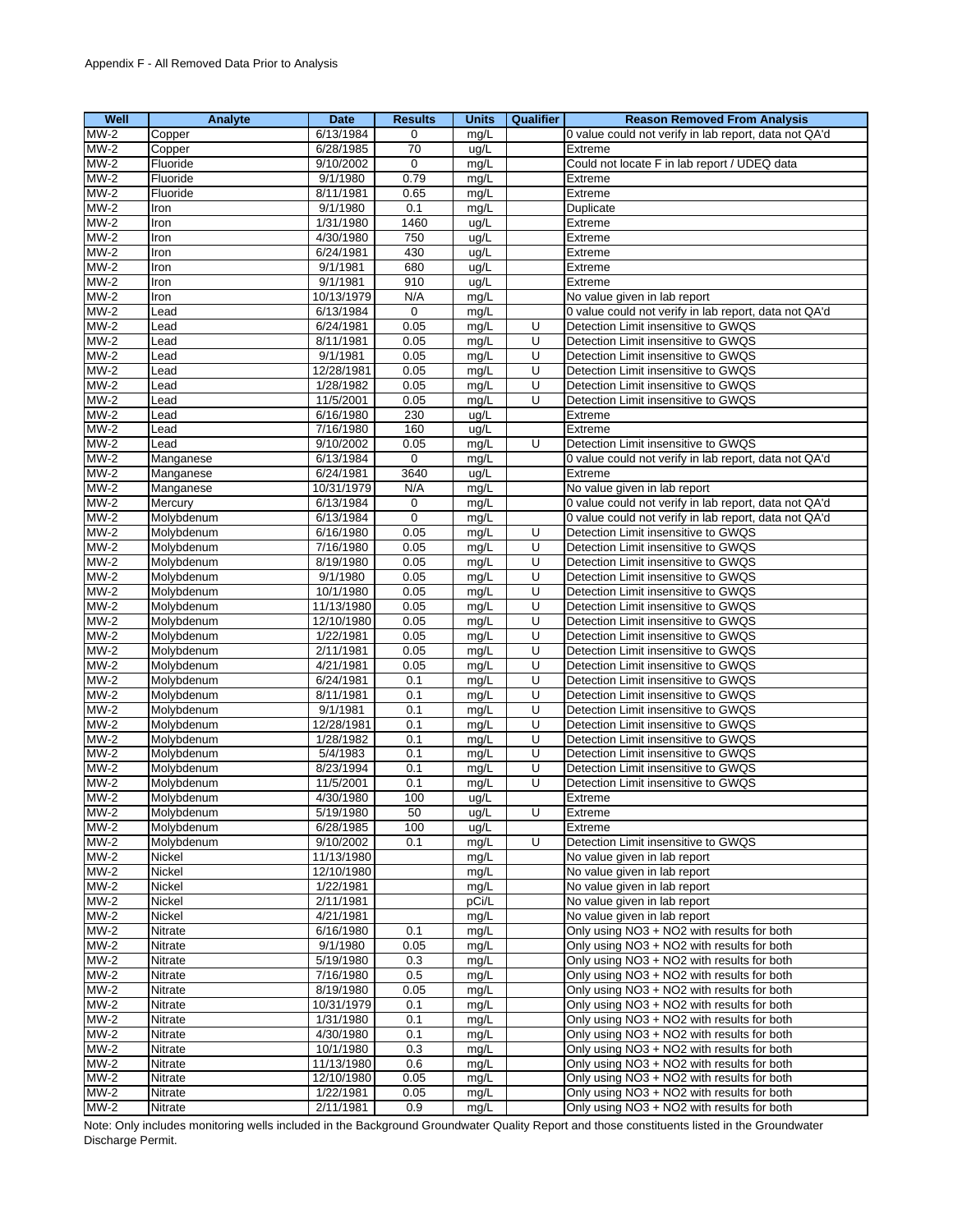| Well        | Analyte              | Date       | <b>Results</b> | <b>Units</b> | Qualifier | <b>Reason Removed From Analysis</b>                   |
|-------------|----------------------|------------|----------------|--------------|-----------|-------------------------------------------------------|
| $MW-2$      | Nitrate              | 4/21/1981  | 0.6            | mg/L         |           | Only using NO3 + NO2 with results for both            |
| $MW-2$      | Nitrate              | 6/24/1981  | 0.05           | mg/L         |           | Only using NO3 + NO2 with results for both            |
| $MW-2$      | <b>Nitrate</b>       | 8/11/1981  | 0.1            | mq/L         |           | Only using NO3 + NO2 with results for both            |
| $MW-2$      | Nitrate              | 9/1/1981   | 0.1            | mg/L         |           | Only using NO3 + NO2 with results for both            |
| $MW-2$      | <b>Nitrate</b>       | 12/28/1981 | 0.5            | mg/L         |           | Only using NO3 + NO2 with results for both            |
| $MW-2$      | Nitrate              | 1/28/1982  | 0.43           | mg/L         |           | Only using NO3 + NO2 with results for both            |
| $MW-2$      | Nitrate              | 9/10/2002  | 0.1            | mg/L         |           | Only using NO3 + NO2 with results for both            |
| $MW-2$      | Nitrate+Nitrite as N | 5/19/1980  | 0.35           | mg/L         |           | Extreme                                               |
| $MW-2$      | Nitrate+Nitrite as N | 7/16/1980  | 0.525          | mg/L         |           | Extreme                                               |
| $MW-2$      | Nitrite              | 6/16/1980  | 0.001          | mg/L         |           | Only using NO3 + NO2 with results for both            |
| $MW-2$      | <b>Nitrite</b>       | 9/1/1980   | 0.001          | mg/L         |           | Only using NO3 + NO2 with results for both            |
| $MW-2$      | <b>Nitrite</b>       | 5/19/1980  | 0.05           | mg/L         |           | Only using NO3 + NO2 with results for both            |
| $MW-2$      | Nitrite              | 7/16/1980  | 0.025          | mg/L         |           | Only using NO3 + NO2 with results for both            |
| $MW-2$      | Nitrite              | 8/19/1980  | 0.07           | mg/L         |           | Only using NO3 + NO2 with results for both            |
| $MW-2$      | <b>Nitrite</b>       | 10/1/1980  | 0.001          | mq/L         |           | Only using NO3 + NO2 with results for both            |
| $MW-2$      | Nitrite              | 11/13/1980 | 0.001          | mg/L         |           | Only using NO3 + NO2 with results for both            |
| $MW-2$      | <b>Nitrite</b>       | 12/10/1980 | 0.001          | mg/L         |           | Only using NO3 + NO2 with results for both            |
| $MW-2$      | <b>Nitrite</b>       | 1/22/1981  | 0.001          | mg/L         |           | Only using NO3 + NO2 with results for both            |
| $MW-2$      | <b>Nitrite</b>       | 2/11/1981  | 0.001          | mg/L         |           | Only using NO3 + NO2 with results for both            |
| $MW-2$      | Nitrite              | 4/21/1981  | 0.001          | mg/L         |           | Only using NO3 + NO2 with results for both            |
| $MW-2$      | Nitrite              | 6/24/1981  | 0.001          | mg/L         |           | Only using NO3 + NO2 with results for both            |
| $MW-2$      | Nitrite              | 8/11/1981  | 0.001          | mg/L         |           | Only using NO3 + NO2 with results for both            |
| $MW-2$      | <b>Nitrite</b>       | 9/1/1981   | 0.001          | mg/L         |           | Only using NO3 + NO2 with results for both            |
| $MW-2$      | <b>Nitrite</b>       | 1/28/1982  | 0.001          | mg/L         |           | Only using NO3 + NO2 with results for both            |
| $MW-2$      | Selenium             | 6/13/1984  | 0              | mg/L         |           | 0 value could not verify in lab report, data not QA'd |
| $MW-2$      | Selenium             | 3/27/1986  | 0              | mg/L         |           | 0 value could not verify in lab report, data not QA'd |
| $MW-2$      | Selenium             | 9/4/1986   | $\mathbf 0$    | mg/L         |           | 0 value could not verify in lab report, data not QA'd |
| $MW-2$      | Selenium             | 11/20/1987 | 0              | mg/L         |           | 0 value could not verify in lab report, data not QA'd |
| $MW-2$      | Selenium             | 2/28/1986  | 0.001          | mg/L         | U         | Duplicate                                             |
| $MW-2$      | Selenium             | 12/10/1986 | 0.002          | mg/L         |           | Duplicate                                             |
| $MW-2$      | Selenium             | 4/29/1987  | 0.001          | mg/L         |           | Duplicate                                             |
| <b>MW-2</b> | Selenium             | 2/18/1987  | 0.001          | mg/L         |           | Duplicate                                             |
| $MW-2$      | Silver               | 5/19/1980  |                | mg/L         |           | Non detect value and no detection limit in lab report |
| $MW-2$      | Silver               | 11/13/1980 |                | mq/L         |           | Non detect value and no detection limit in lab report |
| $MW-2$      | Silver               | 12/10/1980 |                | mg/L         |           | Non detect value and no detection limit in lab report |
| $MW-2$      | Silver               | 1/22/1981  |                | mg/L         |           | Non detect value and no detection limit in lab report |
| $MW-2$      | Silver               | 2/11/1981  |                | mg/L         |           | Non detect value and no detection limit in lab report |
| $MW-2$      | Sulfate              | 12/10/1986 | 1860           | mg/L         |           | Duplicate                                             |
| $MW-2$      | Sulfate              | 4/28/1987  | 1920           | mg/L         |           | Duplicate                                             |
| $MW-2$      | Sulfate              | 2/18/1987  | 1910           | mg/L         |           | Duplicate                                             |
| $MW-2$      | Sulfate              | 8/14/1987  | 2000           | mg/L         |           | Duplicate                                             |
| $MW-2$      | Sulfate              | 10/31/1979 | 240            | mg/L         |           | Extreme                                               |
| $MW-2$      | Sulfate              | 1/31/1980  | 630            | mg/L         |           | Extreme                                               |
| $MW-2$      | Sulfate              | 4/30/1980  | 650            | mg/L         |           | Extreme                                               |
| $MW-2$      | Sulfate              | 5/19/1980  | 1075           | mg/L         |           | Extreme                                               |
| $MW-2$      | Sulfate              | 9/1/1981   | 25             | mg/L         |           | Extreme                                               |
| MW-2        | TDS @ 180 C          | 12/10/1986 | 3140           | mg/L         |           | Duplicate                                             |
| $MW-2$      | TDS @ 180 C          | 2/20/1987  | 3230           | mg/L         |           | Duplicate                                             |
| $MW-2$      | TDS @ 180 C          | 4/28/1987  | 3180           | mg/L         |           | Duplicate                                             |
| $MW-2$      | TDS @ 180 C          | 8/14/1987  | 3190           | mg/L         |           | Duplicate                                             |
| $MW-2$      | TDS @ 180 C          | 11/20/1987 | 3260           | mg/L         |           | Duplicate                                             |
| $MW-2$      | TDS @ 180 C          | 10/31/1979 | 855            | mg/L         |           | Extreme                                               |
| $MW-2$      | TDS @ 180 C          | 1/31/1980  | 1060           | mg/L         |           | Extreme                                               |
| $MW-2$      | TDS @ 180 C          | 4/30/1980  | 1828           | mg/L         |           | Extreme                                               |
| $MW-2$      | TDS @ 180 C          | 5/19/1980  | 1983           | mg/L         |           | Extreme                                               |
| $MW-2$      | TDS @ 180 C          | 9/1/1981   | 207            | mg/L         |           | Extreme                                               |
| $MW-2$      | Thallium             | 11/16/1989 | 0.01           | mg/L         | U         | Detection Limit insensitive to GWQS                   |
| $MW-2$      | Thallium             | 11/5/2001  | 0.01           | mg/L         | U         | Detection Limit insensitive to GWQS                   |
| $MW-2$      | Thallium             | 9/10/2002  | 0.01           | mg/L         | U         | Detection Limit insensitive to GWQS                   |
| $MW-2$      | Uranium              | 9/1/1980   | 67             | ug/L         |           | Extreme                                               |
| $MW-2$      | Uranium              | 4/29/1987  |                | mg/L         |           | No value given in lab report                          |
| $MW-2$      | Uranium              | 8/19/1980  | 10             | ppb          |           | Not using U3O8                                        |
| $MW-2$      | Uranium              | 9/1/1980   | 84             | ppb          |           | Not using U3O8                                        |
| $MW-2$      | Uranium              | 10/1/1980  | 15             | ppb          |           | Not using U3O8                                        |
| $MW-2$      | Uranium              | 11/13/1980 | 14             | ppb          |           | Not using U3O8                                        |
| $MW-2$      | Uranium              | 12/10/1980 | 55             | ppb          |           | Not using U3O8                                        |
| $MW-2$      | Uranium              | 1/22/1981  | $\overline{7}$ | ppb          |           | Not using U3O8                                        |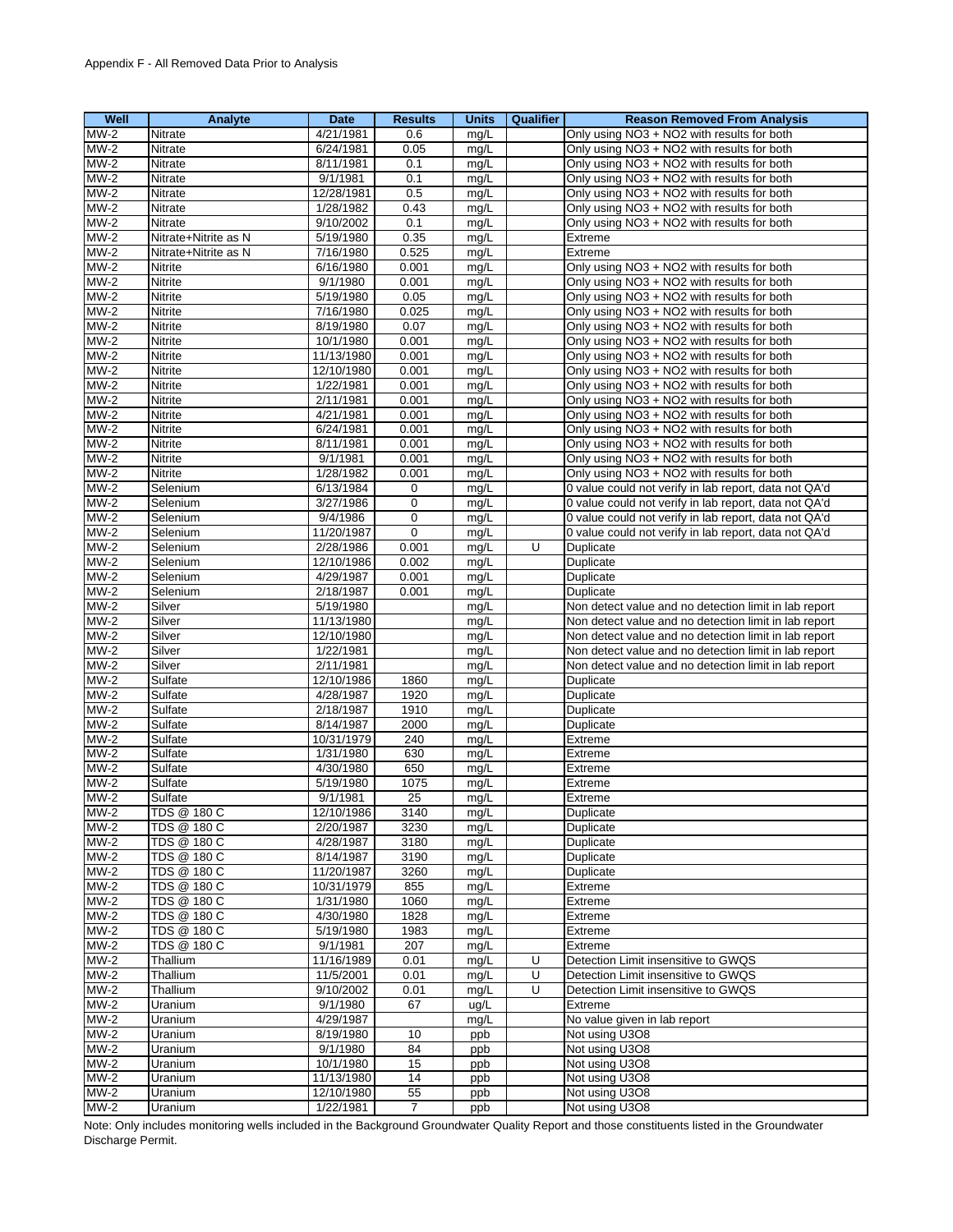| Well                       | Analyte       | Date                   | <b>Results</b>   | <b>Units</b> | Qualifier      | <b>Reason Removed From Analysis</b>                   |
|----------------------------|---------------|------------------------|------------------|--------------|----------------|-------------------------------------------------------|
| $MW-2$                     | Uranium       | 2/11/1981              | 23               | ppb          |                | Not using U3O8                                        |
| $MW-2$                     | Uranium       | 4/21/1981              | 6                |              |                | Not using U3O8                                        |
| $MW-2$                     | Uranium       | 9/1/1981               | $\overline{2}$   | ppb          |                | Not using U3O8                                        |
| $MW-2$                     | Uranium       | 4/2/1982               | 7                | ug/L         |                | Not using U3O8                                        |
| $MW-2$                     | Uranium       | 8/3/1982               | 4                | ug/L         |                | Not using U3O8                                        |
| $MW-2$                     | Uranium       | 12/10/1982             | 0.001            | mg/L         |                | Not using U3O8                                        |
| $MW-2$                     | Uranium       | 10/27/1983             | 0.009            | mg/L         |                | Not using U3O8                                        |
| $MW-2$                     | Uranium       | 10/24/2006             | 12.2             | ug/L         |                | Not using U3O8                                        |
| $MW-2$                     | Uranium       | 9/10/2002              | 9.7              | ug/L         |                | Split, Duplicate, or Spike                            |
| $MW-2$                     | Uranium       | 4/29/1987              | 3.1              | pCi/L        |                | <b>Duplicate</b>                                      |
| $MW-2$                     | Uranium       | 8/19/1987              | 6.2E-09          | pCi/L        |                | Duplicate                                             |
| $MW-2$                     | Uranium       | 12/10/1986             | 8.2              | pCi/L        |                | Duplicate                                             |
| $MW-2$                     | Uranium       | 2/20/1987              | 3.5              | pCi/L        |                | Duplicate                                             |
| $MW-2$                     | Uranium       | 1/28/1982              | 3                | ppb          |                | Duplicate                                             |
|                            |               |                        |                  |              |                | Extreme                                               |
| $MW-2$                     | Uranium       | 9/27/1985              | 37.31            | ug/L         |                |                                                       |
| $MW-2$                     | Uranium       | 5/19/1980              | 12               | mg/L         |                | Not using U3O8                                        |
| $MW-2$                     | Uranium       | 6/16/1980              | $\mathbf{1}$     | ppb          |                | Not using U3O8                                        |
| $MW-2$                     | Uranium       | 7/16/1980              | 21               | ppm          |                | Not using U3O8                                        |
| $MW-2$                     | Uranium       | 1/28/1982              | 3                | ppb          |                | Not using U3O8                                        |
| $MW-2$                     | Uranium       | 3/29/1994              | 7.79E-09         | uCi/ml       |                | Split, Duplicate, or Spike                            |
| $MW-2$                     | Uranium       | 3/29/1994              | 7.8              | pCi/L        |                | Split, Duplicate, or Spike                            |
| $MW-2$                     | Uranium       | 9/10/2002              | 0.012            | mg/L         |                | Split, Duplicate, or Spike                            |
| $MW-2$                     | Vanadium      | 6/13/1984              | 0                | mg/L         |                | 0 value could not verify in lab report, data not QA'd |
| $MW-2$                     | Vanadium      | 6/24/1981              | 0.1              | mg/L         | Ū              | Detection Limit insensitive to GWQS                   |
| $MW-2$                     | Vanadium      | 8/11/1981              | 0.1              | mg/L         | Ū              | Detection Limit insensitive to GWQS                   |
| $MW-2$                     | Vanadium      | 9/1/1981               | 0.1              | mg/L         | U              | Detection Limit insensitive to GWQS                   |
| $MW-2$                     | Vanadium      | 1/28/1982              | 0.1              | mg/L         | U              | Detection Limit insensitive to GWQS                   |
| $MW-2$                     | Vanadium      | 5/4/1983               | 0.1              | mg/L         | U              | Detection Limit insensitive to GWQS                   |
| $MW-2$                     | Vanadium      | 11/5/2001              | 0.1              | mg/L         | $\overline{U}$ | Detection Limit insensitive to GWQS                   |
| $MW-2$                     | Vanadium      | 6/28/1985              | 0.2              | mg/L         | U              | Detection Limit insensitive to GWQS                   |
| $MW-2$                     | Vanadium      | 12/28/1981             | 0.5              | mg/L         | U              | Detection Limit insensitive to GWQS                   |
| $MW-2$                     | Vanadium      | 9/10/2002              | 0.1              | mg/L         | U              | Detection Limit insensitive to GWQS                   |
| $MW-2$                     | Zinc          | 6/13/1984              | $\mathbf 0$      | mg/L         |                | 0 value could not verify in lab report, data not QA'd |
| <b>MW-20</b>               | Chloride      | 10/27/1983             | 58.3             | mg/L         |                | Duplicate                                             |
| <b>MW-20</b>               | рH            | 10/27/1983             | 7.78             | s.u.         |                | Duplicate                                             |
| MW-20                      | Sulfate       | 10/27/1983             | 3250             | mg/L         |                | Duplicate                                             |
| MW-20                      | TDS @ 180 C   | 10/27/1983             | 5156             | mg/L         |                | Duplicate                                             |
| $MW-26$                    | Arsenic       | 9/13/2002              | $\mathbf{1}$     | ug/L         |                | Extreme                                               |
| MW-26                      | Beryllium     | 9/13/2002              | 10               | ug/L         | U              | Extreme                                               |
| MW-26                      | Cadmium       | 9/13/2002              | 5                | ug/L         | U              | Extreme                                               |
| MW-26                      | Fluoride      | 3/30/2005              | 0.9              | mg/L         |                | Extreme                                               |
| MW-26                      | Lead          | 9/13/2002              | 0.05             | mg/L         | U              | Detection Limit insensitive to GWQS                   |
| MW-26                      | Mercury       | 9/13/2002              | $\mathbf{1}$     | ug/L         | $\overline{U}$ | Extreme                                               |
| MW-26                      | Molvbdenum    | 3/30/2005              | 20               | ug/L         | U              | Extreme                                               |
| MW-26                      | Molybdenum    | 6/21/2005              | 20               | ug/L         | U              | Extreme                                               |
| <b>MW-26</b>               | Molybdenum    | 9/13/2002              | 0.1              | mg/L         | U              | Detection Limit insensitive to GWQS                   |
| $\overline{\text{MW-26}}$  | <b>Nickel</b> | 9/13/2002              | 50               | ug/L         | U              | Extreme                                               |
| $\overline{\text{MW}}$ -26 | Nickel        | 3/30/2005              | 25               | ug/L         |                | Extreme                                               |
| MW-26                      | Nitrate       | 9/13/2002              | 0.1              | mg/L         |                | Only using NO3 + NO2 with results for both            |
| MW-26                      | Selenium      | 3/30/2005              | 6                | ug/L         |                | Extreme                                               |
| MW-26                      | Selenium      | 3/16/2007              | 10.8             | ug/L         |                | Extreme                                               |
| MW-26                      | Selenium      | 9/13/2002              | 3                | uq/L         |                | Extreme                                               |
| <b>MW-26</b>               | Thallium      | 9/13/2002              | 0.01             | mg/L         | U              | Detection Limit insensitive to GWQS                   |
| <b>MW-26</b>               | Thallium      | 3/30/2005              | 1                | ug/L         | U              | Extreme                                               |
| MW-26                      | Thallium      | 6/21/2005              | $\mathbf{1}$     | ug/L         | U              | Extreme                                               |
| MW-26                      | Uranium       | 5/22/2007              | 119              | ug/L         |                | Extreme                                               |
| MW-26                      | Uranium       | 9/13/2002              | 0.002            |              |                | Split, Duplicate, or Spike                            |
| <b>MW-26</b>               |               | 3/30/2005              |                  | mg/L         | U              |                                                       |
|                            | Vanadium      |                        | 20               | ug/L         | U              | Extreme                                               |
| MW-26                      | Vanadium      | 6/21/2005<br>9/13/2002 | 20               | uq/L         | U              | Extreme                                               |
| <b>MW-26</b>               | Vanadium      |                        | 0.1              | mg/L         |                | Detection Limit insensitive to GWQS                   |
| MW-26                      | Zinc          | 9/13/2002              | 36               | ug/L         |                | Extreme                                               |
| $MW-3$                     | Ammonia       | 6/15/1984              | 0                | mg/L         |                | 0 value could not verify in lab report, data not QA'd |
| $MW-3$                     | Ammonia       | 1/31/1980              | 2.6              | mg/L         |                | Extreme                                               |
| $MW-3$                     | Ammonia       | 9/1/1980               |                  | mg/L         |                | Non detect value and no detection limit in lab report |
| $\overline{\text{MW-3}}$   | Ammonia       | 4/13/1981              |                  | mg/L         |                | Non detect value and no detection limit in lab report |
| $MW-3$                     | Arsenic       | 6/15/1984              | 0                | mg/L         |                | 0 value could not verify in lab report, data not QA'd |
| $MW-3$                     | Arsenic       | 3/27/1986              | $\boldsymbol{0}$ | mg/L         |                | 0 value could not verify in lab report, data not QA'd |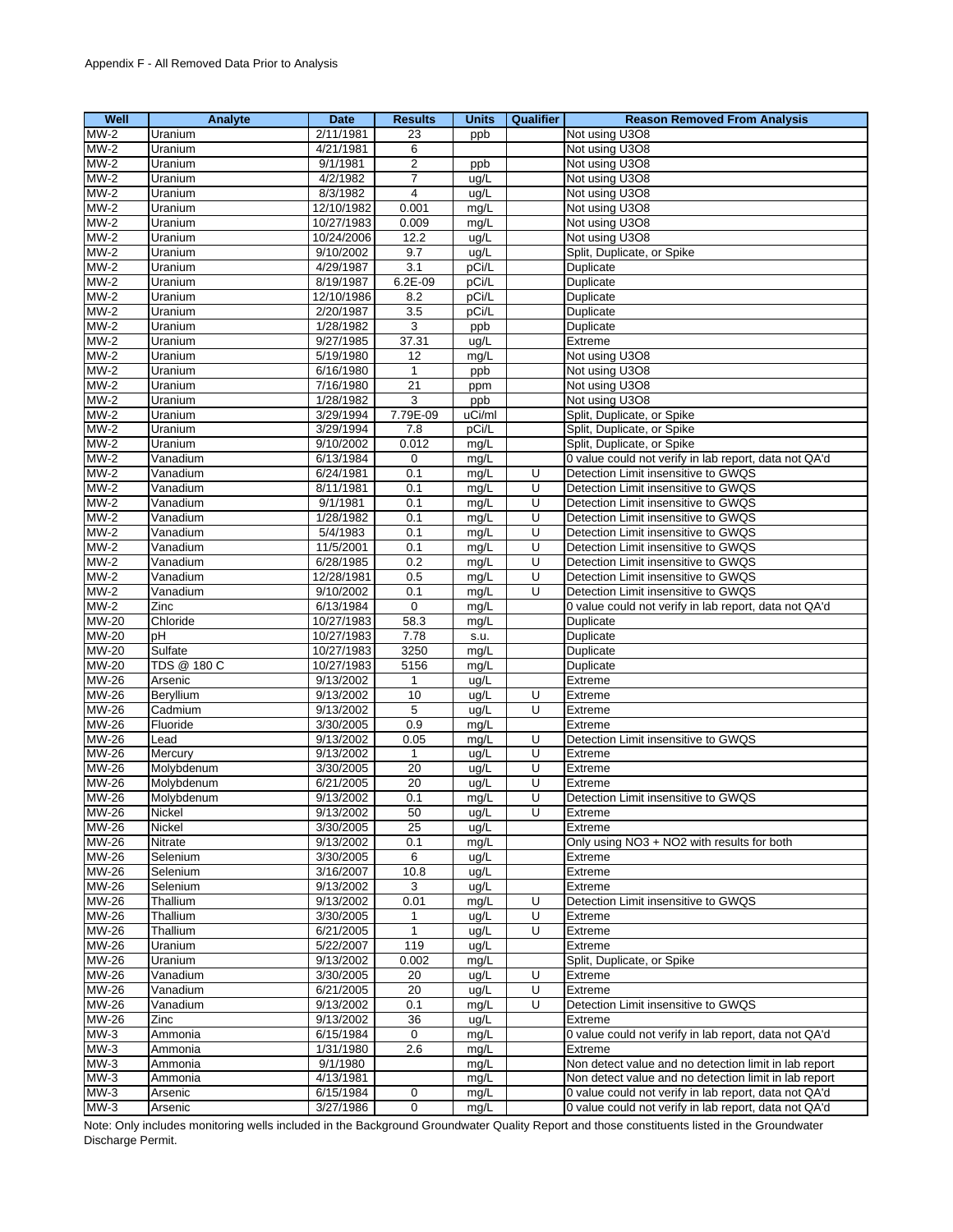| Well             | Analyte              | <b>Date</b>             | <b>Results</b> | <b>Units</b> | Qualifier | <b>Reason Removed From Analysis</b>                   |
|------------------|----------------------|-------------------------|----------------|--------------|-----------|-------------------------------------------------------|
| $MW-3$           | Arsenic              | 9/4/1986                | 0              | mg/L         |           | 0 value could not verify in lab report, data not QA'd |
| $MW-3$           | Arsenic              | 4/29/1987               | 0.001          | mg/L         |           | Duplicate                                             |
| $MW-3$           | Arsenic              | 2/18/1987               | 0.003          | mg/L         |           | Duplicate                                             |
| $MW-3$           | Arsenic              | 9/1/1981                | 19             | ug/L         |           | Extreme                                               |
| $MW-3$           | Arsenic              | 3/9/1989                | 46             | ug/L         |           | Extreme                                               |
| $MW-3$           | Arsenic              | 6/22/1989               | 33             | ug/L         |           | Extreme                                               |
| $MW-3$           | Beryllium            | 11/28/1989              | 0.01           | mg/L         | U         | Detection Limit insensitive to GWQS                   |
| $MW-3$           | Beryllium            | 8/18/1994               | 0.01           | mg/L         | U         | Detection Limit insensitive to GWQS                   |
| $MW-3$           | Beryllium            | 11/6/2001               | 0.01           | mg/L         | U         | Detection Limit insensitive to GWQS                   |
| $MW-3$           | Beryllium            | 3/5/1991                | 6              | ug/L         |           | Extreme                                               |
| $MW-3$           | Beryllium            | 3/30/1994               | 10             | ug/L         | U         | Extreme                                               |
| $MW-3$           | Beryllium            | 9/12/2002               | $10$           | ug/L         | U         | Extreme                                               |
| $MW-3$           | Cadmium              | 6/15/1984               | $\mathbf 0$    | mg/L         |           | 0 value could not verify in lab report, data not QA'd |
| $MW-3$           | Cadmium              | 12/28/1981              | 0.01           | mg/L         | U         | Detection Limit insensitive to GWQS                   |
| $MW-3$           | Cadmium              | 4/21/1983               | 0.01           | mg/L         | U         | Detection Limit insensitive to GWQS                   |
| $MW-3$           | Cadmium              | 8/18/1994               | 0.01           | mg/L         | U         | Detection Limit insensitive to GWQS                   |
| $MW-3$           | Cadmium              | 10/1/1980               | 40             | ug/L         |           | Extreme                                               |
| $MW-3$           | Chloride             | 12/10/1986              | 68             | mg/L         |           | Duplicate                                             |
| $MW-3$           | Chloride             | 4/28/1987               | 65.3           | mg/L         |           | Duplicate                                             |
| $MW-3$           | Chloride             | 11/20/1987              | 62.6           | mg/L         |           | Duplicate                                             |
| $MW-3$           | Chloride             | 8/14/1987               | 65             | mg/L         |           | Duplicate                                             |
| $MW-3$           | Chloride             | 2/18/1987               | 66             | mg/L         |           | Duplicate                                             |
| $MW-3$           | Chloride             | 10/31/1979              | 12.6           | mq/L         |           | Extreme                                               |
| $MW-3$           | Chloride             | 1/31/1980               | 25             | mg/L         |           | Extreme                                               |
| $MW-3$           | Chloride             | 4/30/1980               | 30             | mg/L         |           | Extreme                                               |
| $MW-3$           | Chloride             | 5/19/1980               | 50             | mg/L         |           | Extreme                                               |
| $MW-3$           | Chloride             | 6/16/1980               | 51             | mg/L         |           | Extreme                                               |
| $MW-3$           | Chloride             | 9/1/1981                | 3              | mg/L         |           | Extreme                                               |
| $MW-3$           | Chloride             | 9/30/1985<br>12/15/1985 | 78             | mg/L         |           | Extreme<br>Extreme                                    |
| $MW-3$<br>$MW-3$ | Chloride<br>Chloride | 6/26/1986               | 35<br>140      | mg/L<br>mg/L |           | Extreme                                               |
| $MW-3$           | Chloride             | 11/6/2001               | 82.5           | mg/L         |           | Extreme                                               |
| $MW-3$           | Chromium             | 6/15/1984               | 0              | mg/L         |           | 0 value could not verify in lab report, data not QA'd |
| $MW-3$           | Copper               | 6/15/1984               | $\mathbf 0$    | mg/L         |           | 0 value could not verify in lab report, data not QA'd |
| $MW-3$           | Copper               | 6/28/1985               | 60             | ug/L         |           | Extreme                                               |
| $MW-3$           | Fluoride             | 9/12/2002               | $\mathbf{1}$   | mg/L         |           | Extreme                                               |
| $MW-3$           | Iron                 | 12/28/1981              | 1.62           | mg/L         |           | Duplicate                                             |
| $MW-3$           | Iron                 | 1/31/1980               | 1280           | ug/L         |           | Extreme                                               |
| $MW-3$           | Iron                 | 1/31/1980               | 3470           | ug/L         |           | Extreme                                               |
| $MW-3$           | Iron                 | 4/30/1980               | 3500           | ug/L         |           | Extreme                                               |
| $MW-3$           | Iron                 | 4/30/1980               | 4600           | ug/L         |           | Extreme                                               |
| $MW-3$           | Iron                 | 5/19/1980               | 1190           | ug/L         |           | Extreme                                               |
| $MW-3$           | Iron                 | 12/28/1981              | 1620           | ug/L         |           | Extreme                                               |
| $MW-3$           | Iron                 | 10/31/1979              | N/A            | mg/L         |           | No value given in lab report                          |
| $MW-3$           | Lead                 | 6/15/1984               | 0              | mg/L         |           | 0 value could not verify in lab report, data not QA'd |
| $MW-3$           | Lead                 | 6/24/1981               | 0.05           | mg/L         | U         | Detection Limit insensitive to GWQS                   |
| $MW-3$           | Lead                 | 8/18/1981               | 0.05           | mg/L         | U         | Detection Limit insensitive to GWQS                   |
| $MW-3$           | .ead                 | 9/1/1981                | 0.05           | mg/L         | U         | Detection Limit insensitive to GWQS                   |
| $MW-3$           | Lead                 | 12/28/1981              | 0.05           | mg/L         | U         | Detection Limit insensitive to GWQS                   |
| $MW-3$           | Lead                 | 1/27/1982               | 0.05           | mg/L         | U         | Detection Limit insensitive to GWQS                   |
| $MW-3$           | _ead                 | 11/6/2001               | 0.05           | mg/L         | U         | Detection Limit insensitive to GWQS                   |
| $MW-3$           | Lead                 | 7/16/1980               | 80             | ug/L         |           | Extreme                                               |
| $MW-3$           | Lead                 | 10/1/1980               | 140            | ug/L         |           | Extreme                                               |
| $MW-3$           | .ead                 | 3/18/1981               | 40             | ug/L         |           | Extreme                                               |
| $MW-3$           | Lead                 | 9/12/2002               | 0.05           | mg/L         | U         | Detection Limit insensitive to GWQS                   |
| $MW-3$           | Manganese            | 10/31/1979              | N/A            | mg/L         |           | No value given in lab report                          |
| $MW-3$           | Mercury              | 6/15/1984               | 0              | mg/L         |           | 0 value could not verify in lab report, data not QA'd |
| $MW-3$           | Mercury              | 1/31/1980               | 5              | ug/L         | U         | Extreme                                               |
| $MW-3$           | Molybdenum           | 6/15/1984               | 0              | mg/L         |           | 0 value could not verify in lab report, data not QA'd |
| $MW-3$           | Molybdenum           | 6/16/1980               | 0.05           | mg/L         | U         | Detection Limit insensitive to GWQS                   |
| $MW-3$           | Molybdenum           | 7/16/1980               | 0.05           | mg/L         | U         | Detection Limit insensitive to GWQS                   |
| $MW-3$           | Molybdenum           | 8/19/1980               | 0.05           | mg/L         | U         | Detection Limit insensitive to GWQS                   |
| $MW-3$           | Molybdenum           | 9/1/1980                | 0.05           | mg/L         | U         | Detection Limit insensitive to GWQS                   |
| $MW-3$           | Molybdenum           | 10/1/1980               | 0.05           | mg/L         | U         | Detection Limit insensitive to GWQS                   |
| $MW-3$           | Molybdenum           | 11/11/1980              | 0.05           | mg/L         | U         | Detection Limit insensitive to GWQS                   |
| $MW-3$           | Molybdenum           | 12/10/1980              | 0.05           | mg/L         | U         | Detection Limit insensitive to GWQS                   |
| $MW-3$           | Molybdenum           | 1/22/1981               | 0.05           | mg/L         | U         | Detection Limit insensitive to GWQS                   |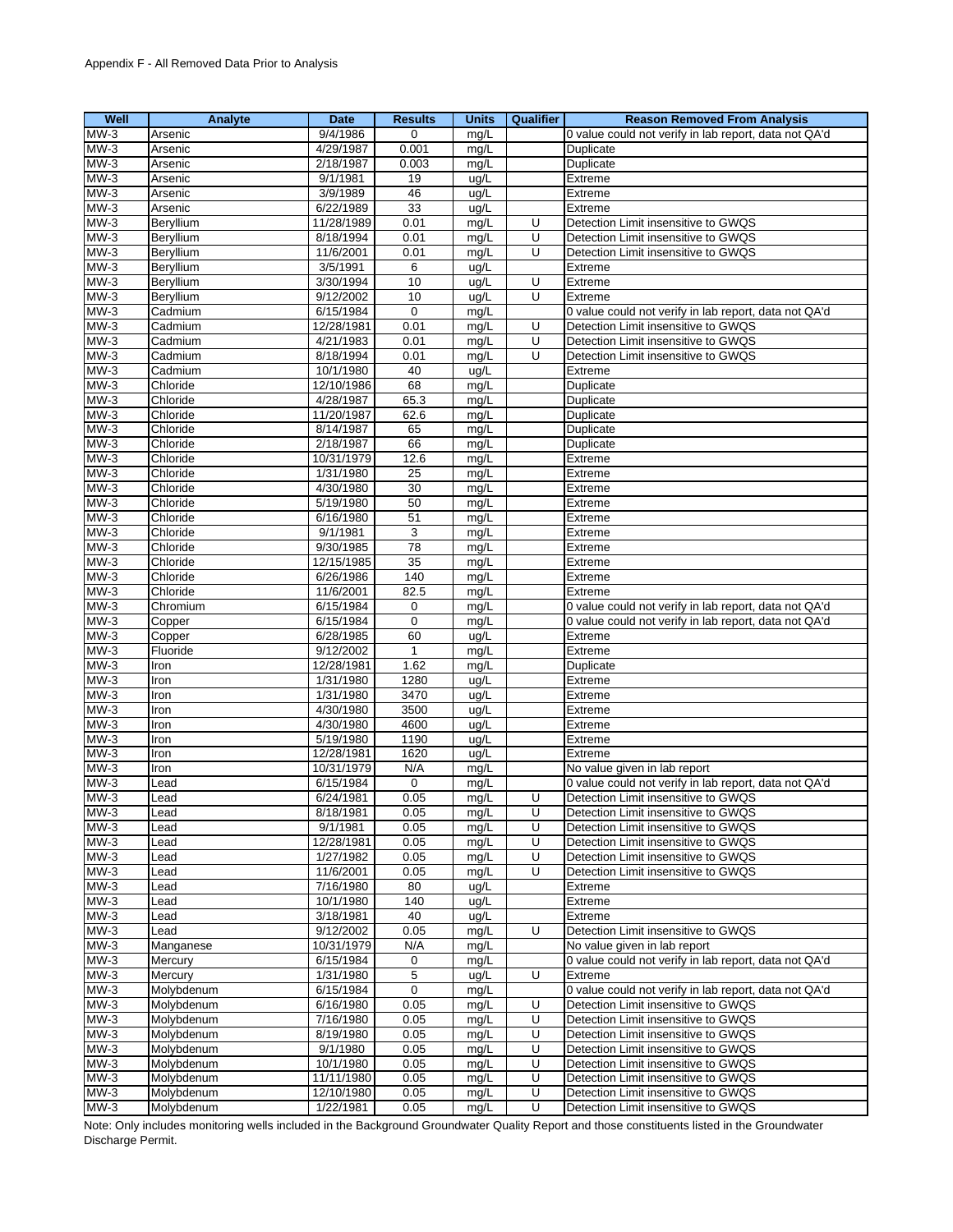| Well             | Analyte            | <b>Date</b>            | <b>Results</b> | <b>Units</b> | Qualifier | <b>Reason Removed From Analysis</b>                                                      |
|------------------|--------------------|------------------------|----------------|--------------|-----------|------------------------------------------------------------------------------------------|
| $MW-3$           | Molybdenum         | 2/12/1981              | 0.05           | mg/L         | U         | Detection Limit insensitive to GWQS                                                      |
| $MW-3$           | Molybdenum         | 3/18/1981              | 0.05           | mg/L         | U         | Detection Limit insensitive to GWQS                                                      |
| $MW-3$           | Molybdenum         | 4/13/1981              | 0.05           | mg/L         | U         | Detection Limit insensitive to GWQS                                                      |
| $MW-3$           | Molybdenum         | 6/24/1981              | 0.1            | mg/L         | U         | Detection Limit insensitive to GWQS                                                      |
| $MW-3$           | Molybdenum         | 8/18/1981              | 0.1            | mg/L         | U         | Detection Limit insensitive to GWQS                                                      |
| $MW-3$           | Molybdenum         | 9/1/1981               | 0.1            | mg/L         | U         | Detection Limit insensitive to GWQS                                                      |
| $MW-3$           | Molybdenum         | 12/28/1981             | 0.1            | mg/L         | U         | Detection Limit insensitive to GWQS                                                      |
| $MW-3$           | Molybdenum         | 1/27/1982              | 0.1            | mg/L         | U         | Detection Limit insensitive to GWQS                                                      |
| $MW-3$           | Molybdenum         | 4/21/1983              | 0.1            | mg/L         | U         | Detection Limit insensitive to GWQS                                                      |
| $MW-3$           | Molybdenum         | 8/18/1994              | 0.1            | mg/L         | U         | Detection Limit insensitive to GWQS                                                      |
| $MW-3$           | Molybdenum         | 11/6/2001              | 0.1            | mg/L         | U         | Detection Limit insensitive to GWQS                                                      |
| $MW-3$           | Molybdenum         | 4/30/1980              | 90             | ug/L         |           | Extreme                                                                                  |
| $MW-3$           | Molybdenum         | 5/19/1980              | 50             | ug/L         | U         | Extreme                                                                                  |
| $MW-3$           | Molybdenum         | 6/28/1985              | 100            | ug/L         |           | Extreme                                                                                  |
| $MW-3$           | Molybdenum         | 11/28/1989             | 300            | ug/L         |           | Extreme                                                                                  |
| $MW-3$           | Molybdenum         | 9/12/2002              | 0.1            | mg/L         | U         | Detection Limit insensitive to GWQS                                                      |
| $MW-3$           | Nickel             | 11/11/1980             |                | mg/L         |           | No value given in lab report                                                             |
| $MW-3$           | Nickel             | 12/10/1980             |                | mg/L         |           | No value given in lab report                                                             |
| $MW-3$<br>$MW-3$ | Nickel             | 1/22/1981<br>2/12/1981 |                | mg/L         |           | No value given in lab report                                                             |
| $MW-3$           | Nickel<br>Nickel   | 4/13/1981              |                | pCi/L        |           | No value given in lab report                                                             |
| $MW-3$           | Nitrate            | 5/19/1980              | 0.5            | mg/L<br>mg/L |           | No value given in lab report<br>Only using NO3 + NO2 with results for both               |
| $MW-3$           | Nitrate            | 6/16/1980              | 0.08           | mg/L         |           | Only using NO3 + NO2 with results for both                                               |
| $MW-3$           | Nitrate            | 7/16/1980              | 0.8            | mg/L         |           | Only using NO3 + NO2 with results for both                                               |
| $MW-3$           | Nitrate            | 8/19/1980              | 0.05           | mg/L         |           | Only using NO3 + NO2 with results for both                                               |
| $MW-3$           | Nitrate            | 9/1/1980               | 0.1            | mg/L         |           | Only using NO3 + NO2 with results for both                                               |
| $MW-3$           | Nitrate            | 12/10/1980             | 0.02           | mg/L         |           | Only using NO3 + NO2 with results for both                                               |
| $MW-3$           | Nitrate            | 3/18/1981              | 0.4            | mg/L         |           | Only using NO3 + NO2 with results for both                                               |
| $MW-3$           | Nitrate            | 4/13/1981              | 0.5            | mg/L         |           | Only using NO3 + NO2 with results for both                                               |
| $MW-3$           | Nitrate            | 10/31/1979             | 0.1            | mg/L         |           | Only using NO3 + NO2 with results for both                                               |
| $MW-3$           | Nitrate            | 1/31/1980              | 0.1            | mg/L         |           | Only using NO3 + NO2 with results for both                                               |
| $MW-3$           | Nitrate            | 4/30/1980              | 0.1            | mg/L         |           | Only using NO3 + NO2 with results for both                                               |
| $MW-3$           | Nitrate            | 10/1/1980              | 0.3            | mg/L         |           | Only using NO3 + NO2 with results for both                                               |
| $MW-3$           | Nitrate            | 11/11/1980             | 0.7            | mg/L         |           | Only using NO3 + NO2 with results for both                                               |
| $MW-3$           | Nitrate            | 1/22/1981              | 0.05           | mg/L         |           | Only using NO3 + NO2 with results for both                                               |
| $MW-3$           | Nitrate            | 2/12/1981              | 0.6            | mg/L         |           | Only using NO3 + NO2 with results for both                                               |
| $MW-3$           | Nitrate            | 6/24/1981              | 0.03           | mg/L         |           | Only using NO3 + NO2 with results for both                                               |
| $MW-3$           | Nitrate            | 8/18/1981              | 0.05           | mg/L         |           | Only using NO3 + NO2 with results for both                                               |
| $MW-3$           | Nitrate            | 9/1/1981               | 0.5            | mg/L         |           | Only using NO3 + NO2 with results for both                                               |
| $MW-3$           | Nitrate            | 12/28/1981             | 0.3            | mg/L         |           | Only using NO3 + NO2 with results for both                                               |
| $MW-3$           | Nitrate            | 1/27/1982              | 0.2            | mg/L         |           | Only using NO3 + NO2 with results for both                                               |
| $MW-3$           | Nitrate            | 9/12/2002              | 0.1            | mg/L         |           | Only using NO3 + NO2 with results for both                                               |
| $MW-3$           | Nitrite            | 5/19/1980              | 0.025          | mg/L         |           | Only using NO3 + NO2 with results for both                                               |
| $MW-3$           | Nitrite            | 6/16/1980              | 0.25           | mg/L         |           | Only using NO3 + NO2 with results for both                                               |
| $MW-3$           | Nitrite            | 7/16/1980              | 0.025          | mg/L         |           | Only using NO3 + NO2 with results for both                                               |
| $MW-3$           | Nitrite            | 8/19/1980              | 0.05           | mg/L         |           | Only using NO3 + NO2 with results for both                                               |
| $MW-3$           | Nitrite            | 9/1/1980               | 0.001          | mg/L         |           | Only using NO3 + NO2 with results for both                                               |
| $MW-3$           | Nitrite            | 12/10/1980             | 0.005          | mg/L         |           | Only using NO3 + NO2 with results for both                                               |
| $MW-3$           | Nitrite            | 3/18/1981              | 0.2            | mg/L         |           | Only using NO3 + NO2 with results for both                                               |
| $MW-3$           | Nitrite            | 4/13/1981              | 0.005          | mg/L         |           | Only using NO3 + NO2 with results for both                                               |
| $MW-3$           | Nitrite            | 10/1/1980              | 0.005          | mg/L         |           | Only using NO3 + NO2 with results for both                                               |
| $MW-3$<br>$MW-3$ | Nitrite            | 11/11/1980             | 0.001          | mg/L         |           | Only using NO3 + NO2 with results for both                                               |
|                  | Nitrite            | 1/22/1981              | 0.001          | mg/L         |           | Only using NO3 + NO2 with results for both                                               |
| $MW-3$           | Nitrite            | 2/12/1981              | 0.001          | mg/L         |           | Only using NO3 + NO2 with results for both                                               |
| $MW-3$<br>$MW-3$ | Nitrite<br>Nitrite | 6/24/1981<br>8/18/1981 | 0.001<br>0.001 | mg/L         |           | Only using NO3 + NO2 with results for both<br>Only using NO3 + NO2 with results for both |
| $MW-3$           | Nitrite            | 9/1/1981               | 0.001          | mg/L         |           | Only using NO3 + NO2 with results for both                                               |
| $MW-3$           | Nitrite            | 1/27/1982              | 0.001          | mg/L         |           | Only using NO3 + NO2 with results for both                                               |
| $MW-3$           | Selenium           | 6/15/1984              | 0              | mg/L<br>mg/L |           | 0 value could not verify in lab report, data not QA'd                                    |
| $MW-3$           | Selenium           | 3/27/1986              | $\mathbf 0$    | mg/L         |           | 0 value could not verify in lab report, data not QA'd                                    |
| $MW-3$           | Selenium           | 9/4/1986               | 0              | mg/L         |           | 0 value could not verify in lab report, data not QA'd                                    |
| $MW-3$           | Selenium           | 12/10/1986             | 0.002          | mg/L         |           | Duplicate                                                                                |
| $MW-3$           | Selenium           | 4/29/1987              | 0.001          | mg/L         |           | Duplicate                                                                                |
| $MW-3$           | Selenium           | 2/18/1987              | 0.002          | mg/L         |           | Duplicate                                                                                |
| $MW-3$           | Selenium           | 11/20/1987             | 360            | ug/L         |           | Extreme                                                                                  |
| $MW-3$           | Silver             | 5/19/1980              |                | mg/L         |           | Non detect value and no detection limit in lab report                                    |
| $MW-3$           | Silver             | 11/11/1980             |                | mg/L         |           | Non detect value and no detection limit in lab report                                    |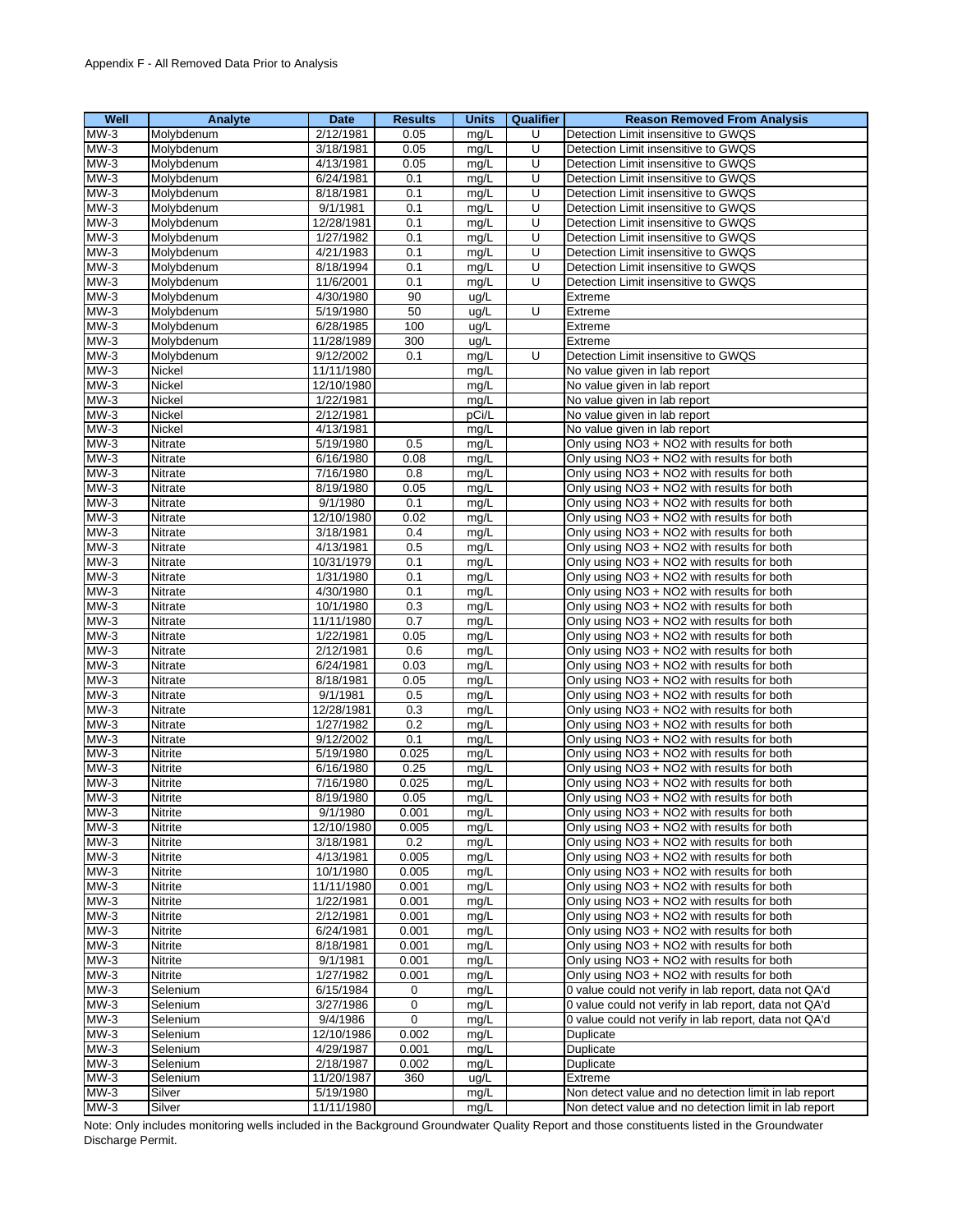| Well   | Analyte     | <b>Date</b> | <b>Results</b>  | <b>Units</b> | Qualifier | <b>Reason Removed From Analysis</b>                   |
|--------|-------------|-------------|-----------------|--------------|-----------|-------------------------------------------------------|
| $MW-3$ | Silver      | 12/10/1980  |                 | mg/L         |           | Non detect value and no detection limit in lab report |
| $MW-3$ | Silver      | 1/22/1981   |                 | mg/L         |           | Non detect value and no detection limit in lab report |
| $MW-3$ | Silver      | 2/12/1981   |                 | mg/L         |           | Non detect value and no detection limit in lab report |
| $MW-3$ | Sulfate     | 12/10/1986  | 2620            | mg/L         |           | Duplicate                                             |
| $MW-3$ | Sulfate     | 4/28/1987   | 3200            | mg/L         |           | Duplicate                                             |
| $MW-3$ | Sulfate     | 2/18/1987   | 2640            | mg/L         |           | Duplicate                                             |
| $MW-3$ | Sulfate     | 8/14/1987   | 3400            | mg/L         |           | Duplicate                                             |
| $MW-3$ | Sulfate     | 9/1/1981    | 42              | mg/L         |           | Extreme                                               |
| $MW-3$ | Sulfate     | 10/31/1979  | 930             | mg/L         |           | Removed due to charge balance inconsistencies         |
| $MW-3$ | Sulfate     | 6/25/2006   | 4030            | mg/L         | D         | Removed due to charge balance inconsistencies         |
| $MW-3$ | TDS @ 180 C |             | 5290            |              |           |                                                       |
| $MW-3$ |             | 12/10/1986  |                 | mg/L         |           | Duplicate                                             |
|        | TDS @ 180 C | 2/20/1987   | 5330            | mg/L         |           | Duplicate                                             |
| $MW-3$ | TDS @ 180 C | 4/28/1987   | 5400            | mg/L         |           | Duplicate                                             |
| $MW-3$ | TDS @ 180 C | 8/14/1987   | 5320            | mg/L         |           | Duplicate                                             |
| $MW-3$ | TDS @ 180 C | 11/20/1987  | 5520            | mg/L         |           | Duplicate                                             |
| $MW-3$ | TDS @ 180 C | 10/31/1979  | 2102            | mg/L         |           | Extreme                                               |
| $MW-3$ | TDS @ 180 C | 1/31/1980   | 2530            | mg/L         |           | Extreme                                               |
| $MW-3$ | TDS @ 180 C | 4/30/1980   | 3254            | mg/L         |           | Extreme                                               |
| $MW-3$ | TDS @ 180 C | 7/16/1980   | 4024            | mg/L         |           | Extreme                                               |
| $MW-3$ | TDS @ 180 C | 9/1/1981    | 256             | mg/L         |           | Extreme                                               |
| $MW-3$ | Thallium    | 11/28/1989  | 0.01            | mg/L         | U         | Detection Limit insensitive to GWQS                   |
| $MW-3$ | Thallium    | 11/6/2001   | 0.01            | mg/L         | U         | Detection Limit insensitive to GWQS                   |
| $MW-3$ | Thallium    | 9/12/2002   | 0.01            | mg/L         | U         | Detection Limit insensitive to GWQS                   |
| $MW-3$ | Thallium    | 5/11/1999   | $\overline{2}$  | ug/L         | Ū         | Extreme                                               |
| $MW-3$ | Uranium     | 4/29/1987   |                 | mg/L         |           | No value given in lab report                          |
| $MW-3$ | Uranium     | 8/19/1980   | 13              | ppb          |           | Not using U3O8                                        |
| $MW-3$ | Uranium     | 9/1/1980    | $\overline{26}$ | ppb          |           | Not using U3O8                                        |
| $MW-3$ | Uranium     | 10/1/1980   | 9               | ppb          |           | Not using U3O8                                        |
| $MW-3$ | Uranium     | 11/11/1980  | 16              | ppb          |           | Not using U3O8                                        |
| $MW-3$ | Uranium     | 12/10/1980  | 48              | ppb          |           | Not using U3O8                                        |
| $MW-3$ | Uranium     | 1/22/1981   | 20              | ppb          |           | Not using U3O8                                        |
| $MW-3$ | Uranium     | 2/12/1981   | 5               | ppb          |           | Not using U3O8                                        |
| $MW-3$ | Uranium     | 3/18/1981   | 9               |              |           | Not using U3O8                                        |
| $MW-3$ | Uranium     | 4/13/1981   | 10              | ppb          |           | Not using U3O8                                        |
|        |             |             |                 | ppb          |           |                                                       |
| $MW-3$ | Uranium     | 9/1/1981    | $\mathbf{1}$    | ppb          |           | Not using U3O8                                        |
| $MW-3$ | Uranium     | 4/13/1982   | 35              | ug/L         |           | Not using U3O8                                        |
| $MW-3$ | Uranium     | 8/5/1982    | 13              | ug/L         |           | Not using U3O8                                        |
| $MW-3$ | Uranium     | 12/13/1982  | 0.037           | mg/L         |           | Not using U3O8                                        |
| $MW-3$ | Uranium     | 4/21/1983   | 0.03            |              |           | Not using U3O8                                        |
| $MW-3$ | Uranium     | 10/26/1983  | 0.042           | mg/L         |           | Not using U3O8                                        |
| $MW-3$ | Uranium     | 9/12/2002   | 31.9            | ug/L         |           | Split, Duplicate, or Spike                            |
| $MW-3$ | Uranium     | 4/29/1987   | 12.6            | pCi/L        |           | Duplicate                                             |
| $MW-3$ | Uranium     | 8/19/1987   | 0.000000023     | pCi/L        |           | Duplicate                                             |
| $MW-3$ | Uranium     | 12/10/1986  | 12.1            | pCi/L        |           | Duplicate                                             |
| $MW-3$ | Uranium     | 2/20/1987   | 11              | pCi/L        |           | Duplicate                                             |
| $MW-3$ | Uranium     | 9/30/1985   | 67.16           | ug/L         |           | Extreme                                               |
| $MW-3$ | Uranıum     | 11/3/1988   | 219             | uq/L         |           | Extreme                                               |
| $MW-3$ | Uranium     | 12/16/1993  | 131.34          | ug/L         |           | Extreme                                               |
| $MW-3$ | Uranium     | 9/20/1995   | 103.13          | ug/L         |           | Extreme                                               |
| $MW-3$ | Uranium     | 5/19/1980   | 15              | ppb          |           | Not using U3O8                                        |
| $MW-3$ | Uranium     | 6/16/1980   | 23              | ppb          |           | Not using U3O8                                        |
| $MW-3$ | Uranium     | 7/16/1980   | 33              | ppm          |           | Not using U3O8                                        |
| $MW-3$ | Uranium     | 1/27/1982   | 3               | ppb          |           | Not using U3O8                                        |
| $MW-3$ | Uranium     | 1/27/1982   | $\overline{4}$  | ppb          |           | Not using U3O8                                        |
| $MW-3$ | Uranium     | 3/30/1994   | 1.64E-08        | uCi/ml       |           | Split, Duplicate, or Spike                            |
| $MW-3$ | Uranium     | 3/30/1994   | 15              | pCi/L        |           | Split, Duplicate, or Spike                            |
| $MW-3$ | Uranium     | 9/12/2002   | 0.046           | mg/L         |           | Split, Duplicate, or Spike                            |
| $MW-3$ | Vanadium    | 6/15/1984   | 0               | mg/L         |           | 0 value could not verify in lab report, data not QA'd |
|        |             |             |                 |              |           |                                                       |
| $MW-3$ | Vanadium    | 6/24/1981   | 0.1             | mg/L         | U         | Detection Limit insensitive to GWQS                   |
| $MW-3$ | Vanadium    | 8/18/1981   | 0.1             | mg/L         | U         | Detection Limit insensitive to GWQS                   |
| $MW-3$ | Vanadium    | 9/1/1981    | 0.1             | mg/L         | U         | Detection Limit insensitive to GWQS                   |
| $MW-3$ | Vanadium    | 1/27/1982   | 0.1             | mg/L         | U         | Detection Limit insensitive to GWQS                   |
| $MW-3$ | Vanadium    | 4/21/1983   | 0.1             | mq/L         | U         | Detection Limit insensitive to GWQS                   |
| $MW-3$ | Vanadium    | 11/6/2001   | 0.1             | mg/L         | U         | Detection Limit insensitive to GWQS                   |
| $MW-3$ | Vanadium    | 6/28/1985   | 0.2             | mq/L         | U         | Detection Limit insensitive to GWQS                   |
| $MW-3$ | Vanadium    | 12/28/1981  | 0.5             | mg/L         | U         | Detection Limit insensitive to GWQS                   |
| $MW-3$ | Vanadium    | 11/1/2001   | 0.1             | mg/L         |           | Duplicate                                             |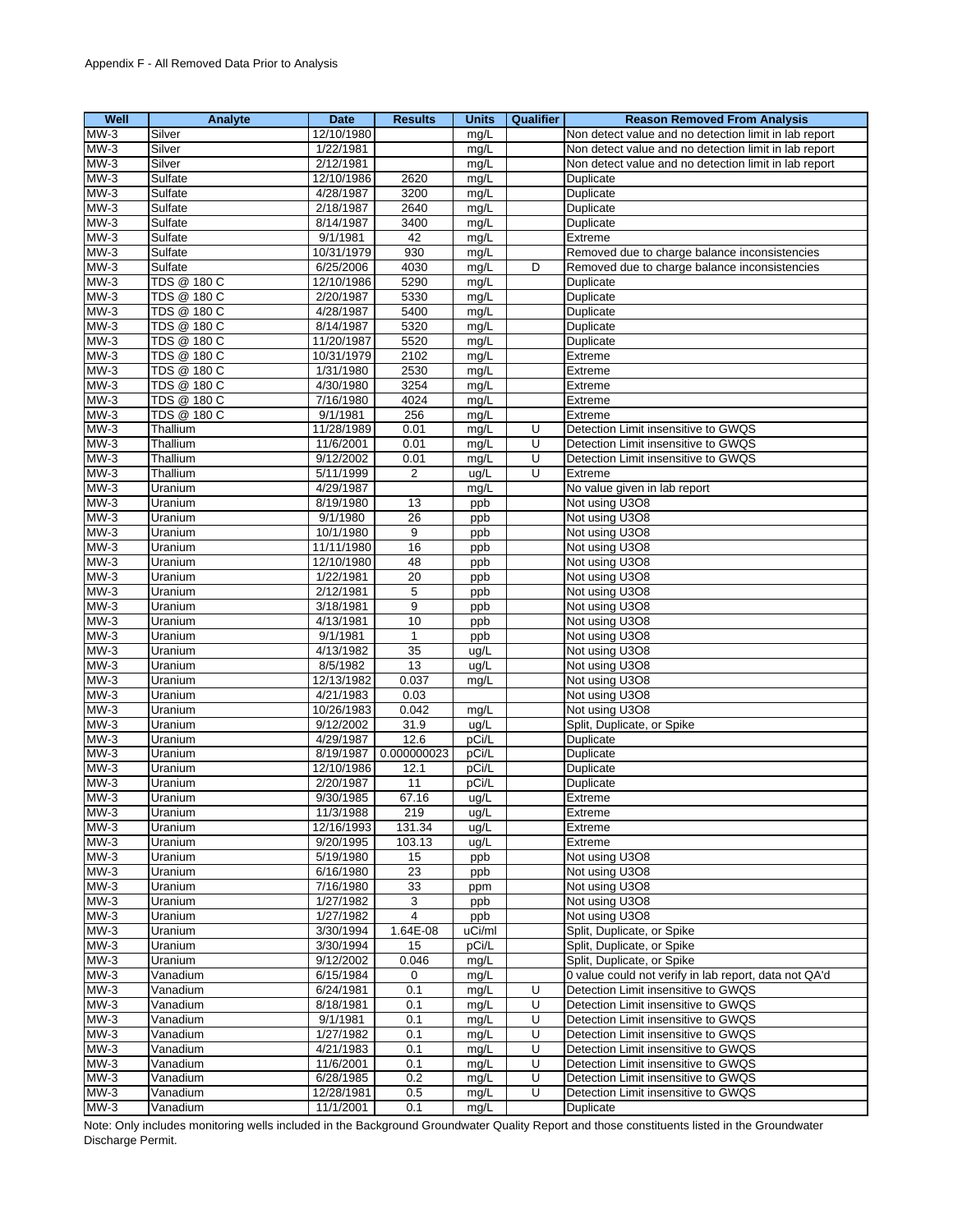| Well                     | Analyte                  | <b>Date</b> | <b>Results</b>        | <b>Units</b> | Qualifier | <b>Reason Removed From Analysis</b>                   |
|--------------------------|--------------------------|-------------|-----------------------|--------------|-----------|-------------------------------------------------------|
| $MW-3$                   | Vanadium                 | 6/16/1980   | 210                   | ug/L         |           | Extreme                                               |
| $MW-3$                   | Vanadium                 | 9/12/2002   | 0.1                   | mg/L         | U         | Detection Limit insensitive to GWQS                   |
| $MW-3$                   | Zinc                     | 6/15/1984   | $\mathbf 0$           | mg/L         |           | 0 value could not verify in lab report, data not QA'd |
| $MW-3$                   | Zinc                     | 11/1/2001   | 0.01                  | mg/L         |           | Duplicate                                             |
| $MW-3$                   | Zinc                     | 10/31/1979  | 820                   | ug/L         |           | Extreme                                               |
| $MW-3$                   | Zinc                     | 6/16/1980   | 440                   | ug/L         |           | Extreme                                               |
| $MW-3$                   | Zinc                     | 3/18/1981   | 297000                | ug/L         |           | Extreme                                               |
| $MW-3$                   | Zinc                     | 8/18/1981   |                       |              |           | Extreme                                               |
|                          |                          |             | 441<br>$\overline{2}$ | ug/L         |           |                                                       |
| MW-32                    | Arsenic                  | 9/13/2002   |                       | ug/L         |           | Extreme                                               |
| MW-32                    | Beryllium                | 9/13/2002   | 10                    | ug/L         | U         | Extreme                                               |
| MW-32                    | Beryllium                | 3/30/2005   | 2.6                   | ug/L         |           | Extreme                                               |
| MW-32                    | Cadmium                  | 3/30/2005   | 23.8                  | ug/L         |           | Extreme                                               |
| <b>MW-32</b>             | Chromium                 | 9/13/2002   | 50                    | ug/L         | U         | Extreme                                               |
| <b>MW-32</b>             | Chromium                 | 3/30/2005   | 50                    | ug/L         | U         | Extreme                                               |
| MW-32                    | Chromium                 | 9/22/2005   | 20                    | ug/L         | U         | Extreme                                               |
| MW-32                    | Copper                   | 3/30/2005   | 51                    | ug/L         |           | Extreme                                               |
| MW-32                    | Gross Alpha minus Rn & U | 3/16/2007   | 16.8                  | pCi/L        |           | Extreme                                               |
| MW-32                    | Lead                     | 3/30/2005   | 16                    | ug/L         |           | Extreme                                               |
| MW-32                    | Lead                     | 1/25/2006   | 1.8                   | ug/L         |           | Extreme                                               |
| MW-32                    | Lead                     | 4/25/2006   | 1.2                   | ug/L         |           | Extreme                                               |
| MW-32                    | Lead                     | 9/13/2002   | 0.05                  | mg/L         | U         | Detection Limit insensitive to GWQS                   |
| MW-32                    | Mercury                  | 9/13/2002   | $\mathbf{1}$          | ug/L         | U         | Extreme                                               |
| MW-32                    | Molybdenum               | 3/30/2005   | 20                    | ug/L         | U         | Extreme                                               |
| $MW-32$                  | Molybdenum               | 9/13/2002   | 0.1                   | mq/L         | U         | Detection Limit insensitive to GWQS                   |
| MW-32                    | Nickel                   | 5/22/2007   | 127                   | ug/L         |           | Extreme                                               |
| MW-32                    | <b>Nitrate</b>           | 9/13/2002   | 0.1                   | mg/L         |           | Only using NO3 + NO2 with results for both            |
| $MW-32$                  | Selenium                 | 9/13/2002   | $\overline{4}$        | ug/L         |           | Extreme                                               |
| MW-32                    | Thallium                 | 9/13/2002   | 0.01                  | mg/L         | U         | Detection Limit insensitive to GWQS                   |
| MW-32                    | Thallium                 | 3/30/2005   | 1                     | ug/L         | U         | Extreme                                               |
| MW-32                    | Uranium                  | 9/13/2002   |                       |              |           | Split, Duplicate, or Spike                            |
| $MW-32$                  |                          |             | 0.003                 | mg/L         |           |                                                       |
|                          | Vanadium                 | 3/30/2005   | 20                    | ug/L         | U         | Extreme                                               |
| <b>MW-32</b>             | Vanadium                 | 9/22/2005   | 20                    | ug/L         | Ū         | Extreme                                               |
| MW-32                    | Vanadium                 | 9/13/2002   | 0.1                   | mg/L         | U         | Detection Limit insensitive to GWQS                   |
| MW-32                    | Zinc                     | 3/30/2005   | 594                   | ug/L         |           | Extreme                                               |
| MW-5                     | Ammonia                  | 11/1/1989   | 0.7                   | mg/L         |           | Duplicate                                             |
| <b>MW-5</b>              | Ammonia                  | 7/16/1980   |                       | mg/L         |           | Non detect value and no detection limit in lab report |
| $MW-5$                   | Ammonia                  | 8/19/1980   |                       | mg/L         |           | Non detect value and no detection limit in lab report |
| $MW-5$                   | Ammonia                  | 9/1/1980    |                       | mg/L         |           | Non detect value and no detection limit in lab report |
| MW-5                     | Ammonia                  | 10/1/1980   |                       | mg/L         |           | Non detect value and no detection limit in lab report |
| <b>MW-5</b>              | Ammonia                  | 12/9/1980   |                       | mg/L         |           | Non detect value and no detection limit in lab report |
| <b>MW-5</b>              | Ammonia                  | 2/11/1981   |                       | mg/L         |           | Non detect value and no detection limit in lab report |
| $MW-5$                   | Ammonia                  | 3/17/1981   |                       | mg/L         |           | Non detect value and no detection limit in lab report |
| <b>MW-5</b>              | Ammonia                  | 4/21/1981   |                       | mg/L         |           | Non detect value and no detection limit in lab report |
| $MW-5$                   | Ammonia                  | 6/18/1981   |                       | mg/L         |           | Non detect value and no detection limit in lab report |
| $MW-5$                   | Arsenic                  | 9/4/1986    | 0                     | mg/L         |           | 0 value could not verify in lab report, data not QA'd |
| $MW-5$                   | Arsenic                  | 12/10/1986  | 0.002                 | mg/L         |           | Duplicate                                             |
| $MW-5$                   | Arsenic                  | 2/20/1987   | 0.001                 | mg/L         |           | Duplicate                                             |
| $\overline{\text{MW-5}}$ | Arsenic                  | 4/29/1987   | 0.001                 | mg/L         |           | Duplicate                                             |
| <b>MW-5</b>              | Arsenic                  | 3/9/1989    | 19                    | ug/L         |           | Extreme                                               |
| $MW-5$                   | Beryllium                | 11/1/1989   | 0.01                  | mg/L         | U         | Detection Limit insensitive to GWQS                   |
| <b>MW-5</b>              | Beryllium                | 12/15/1989  | 0.01                  | mg/L         | U         | Detection Limit insensitive to GWQS                   |
| <b>MW-5</b>              | Beryllium                | 8/24/1994   | 0.01                  | mg/L         | Ū         | Detection Limit insensitive to GWQS                   |
| <b>MW-5</b>              | Beryllium                | 11/28/2000  | 0.01                  | mg/L         | U         | Detection Limit insensitive to GWQS                   |
| MW-5                     | Beryllium                | 11/6/2001   | 0.01                  | mg/L         | U         | Detection Limit insensitive to GWQS                   |
| $MW-5$                   | Beryllium                | 11/16/1989  | 10                    | ug/L         | U         | Extreme                                               |
| MW-5                     | Beryllium                | 2/28/1991   |                       |              |           |                                                       |
| $MW-5$                   |                          |             | 3                     | uq/L         |           | Extreme                                               |
|                          | Beryllium                | 3/30/1994   | 10                    | ug/L         | U         | Extreme                                               |
| <b>MW-5</b>              | Beryllium                | 9/10/2002   | 10                    | ug/L         | U         | Extreme                                               |
| <b>MW-5</b>              | Cadmium                  | 12/28/1981  | 0.01                  | mg/L         | U         | Detection Limit insensitive to GWQS                   |
| $MW-5$                   | Cadmium                  | 5/24/1983   | 0.01                  | mg/L         | U         | Detection Limit insensitive to GWQS                   |
| <b>MW-5</b>              | Cadmium                  | 8/24/1994   | 0.01                  | mg/L         | U         | Detection Limit insensitive to GWQS                   |
| <b>MW-5</b>              | Chloride                 | 12/10/1986  | 54                    | mg/L         |           | Duplicate                                             |
| <b>MW-5</b>              | Chloride                 | 2/20/1987   | 54                    | mg/L         |           | Duplicate                                             |
| <b>MW-5</b>              | Chloride                 | 4/28/1987   | 54.3                  | mg/L         |           | Duplicate                                             |
| <b>MW-5</b>              | Chloride                 | 11/20/1987  | 53.2                  | mg/L         |           | Duplicate                                             |
| MW-5                     | Chloride                 | 8/14/1987   | 54                    | mg/L         |           | Duplicate                                             |
| <b>MW-5</b>              | Chloride                 | 9/1/1981    | $\overline{4}$        | mg/L         |           | Extreme                                               |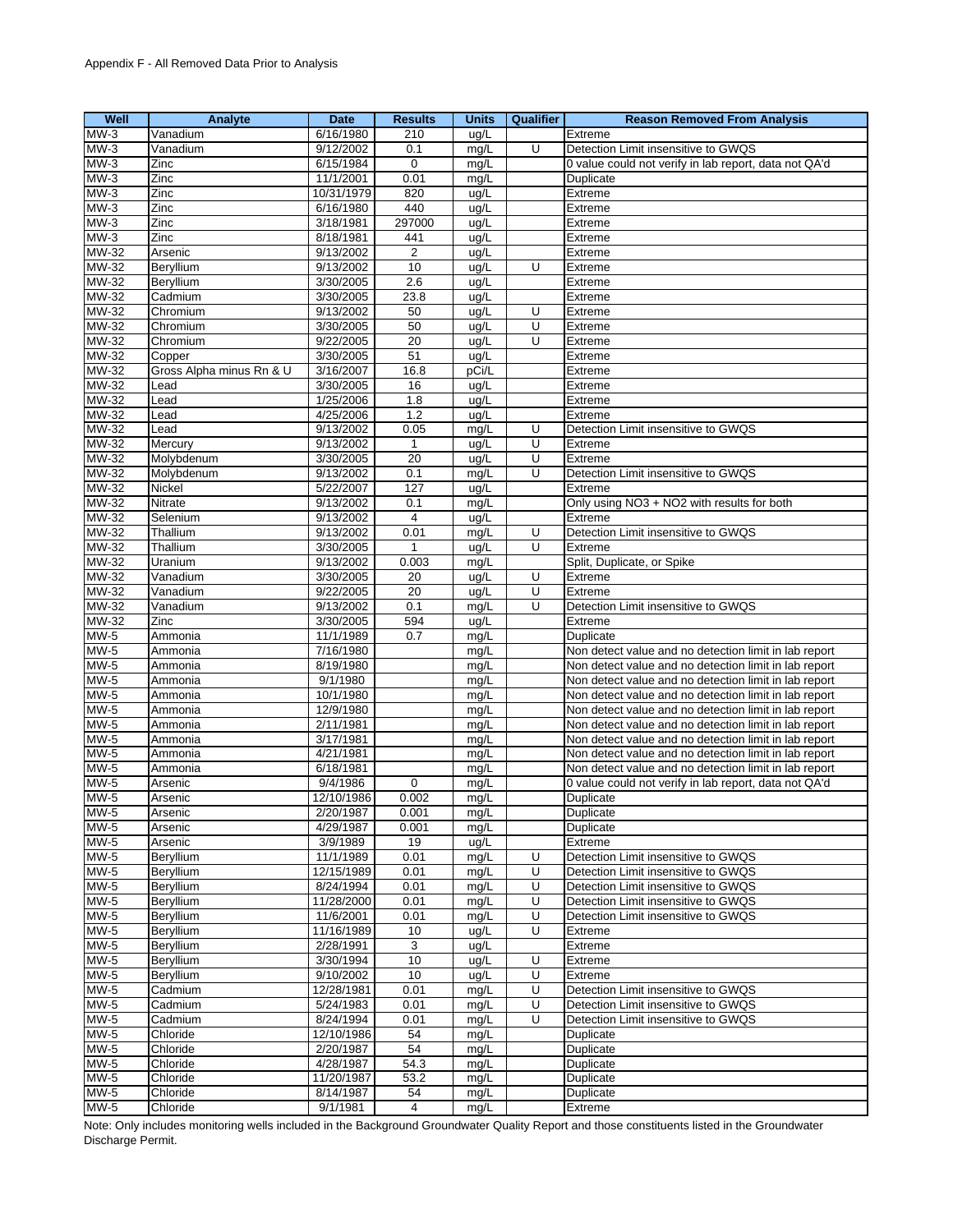| Well                     | Analyte        | Date                   | <b>Results</b> | <b>Units</b> | Qualifier      | <b>Reason Removed From Analysis</b>                   |
|--------------------------|----------------|------------------------|----------------|--------------|----------------|-------------------------------------------------------|
| $\overline{\text{MW-5}}$ | Chloride       | 12/28/1981             | 20             | mg/L         |                | Extreme                                               |
| $MW-5$                   | Chloride       | 6/26/1986              | 130            | mg/L         |                | Extreme                                               |
| MW-5                     | Chloride       | 11/28/2000             | 56.5           | mg/L         |                | Duplicate                                             |
| MW-5                     | Chloride       | 11/6/2001              | 67.9           | mg/L         |                | Removed due to charge balance inconsistencies         |
| $MW-5$                   | Copper         | 6/14/1984              | $\mathbf 0$    | mq/L         |                | 0 value could not verify in lab report, data not QA'd |
| MW-5                     | Iron           | 8/18/1981              | 0.17           | mg/L         |                | Duplicate                                             |
|                          |                |                        |                |              | U              |                                                       |
| $MW-5$                   | Lead           | 6/18/1981              | 0.05           | mg/L         |                | Detection Limit insensitive to GWQS                   |
| <b>MW-5</b>              | Lead           | 8/18/1981              | 0.05           | mg/L         | U              | Detection Limit insensitive to GWQS                   |
| <b>MW-5</b>              | Lead           | 9/1/1981               | 0.05           | mg/L         | U              | Detection Limit insensitive to GWQS                   |
| $MW-5$                   | Lead           | 12/28/1981             | 0.05           | mg/L         | U              | Detection Limit insensitive to GWQS                   |
| MW-5                     | Lead           | 1/26/1982              | 0.05           | mg/L         | U              | Detection Limit insensitive to GWQS                   |
| <b>MW-5</b>              | Lead           | 2/18/1999              | 0.05           | mg/L         | U              | Detection Limit insensitive to GWQS                   |
| MW-5                     | Lead           | 11/28/2000             | 0.05           | mg/L         | U              | Detection Limit insensitive to GWQS                   |
| $MW-5$                   | Lead           | 11/6/2001              | 0.05           | mg/L         | U              | Detection Limit insensitive to GWQS                   |
| <b>MW-5</b>              | Lead           | 5/19/1980              | 130            | ug/L         |                | Extreme                                               |
| MW-5                     | Lead           | 6/16/1980              | 180            | ug/L         |                | Extreme                                               |
| $MW-5$                   | Lead           | 7/16/1980              | 70             | ug/L         |                | Extreme                                               |
| <b>MW-5</b>              | Lead           | 9/10/2002              | 0.05           | mg/L         | U              | Detection Limit insensitive to GWQS                   |
| <b>MW-5</b>              | Manganese      | $\overline{6/14/1984}$ | 0              | mg/L         |                | 0 value could not verify in lab report, data not QA'd |
| MW-5                     | Manganese      | 6/18/1981              | 10             | ug/L         | U              | Extreme                                               |
| $MW-5$                   | Manganese      | 9/1/1981               | 10             | ug/L         |                | Extreme                                               |
|                          |                |                        |                |              |                |                                                       |
| <b>MW-5</b>              | Manganese      | 5/12/1999              | 3              | ug/L         |                | Extreme                                               |
| $MW-5$                   | Mercury        | 5/12/1999              | $\overline{2}$ | ug/L         |                | Extreme                                               |
| $MW-5$                   | Mercury        | 6/14/1984              | 0.1            | mq/L         |                | Possible truncated value, no lab report available     |
| <b>MW-5</b>              | Molybdenum     | 6/16/1980              | 0.05           | mg/L         | U              | Detection Limit insensitive to GWQS                   |
| $MW-5$                   | Molvbdenum     | 7/16/1980              | 0.05           | mg/L         | U              | Detection Limit insensitive to GWQS                   |
| MW-5                     | Molybdenum     | 8/19/1980              | 0.05           | mq/L         | U              | Detection Limit insensitive to GWQS                   |
| $MW-5$                   | Molybdenum     | 9/1/1980               | 0.05           | mg/L         | U              | Detection Limit insensitive to GWQS                   |
| <b>MW-5</b>              | Molybdenum     | 10/1/1980              | 0.05           | mg/L         | U              | Detection Limit insensitive to GWQS                   |
| MW-5                     | Molybdenum     | 11/11/1980             | 0.05           | mg/L         | U              | Detection Limit insensitive to GWQS                   |
| $MW-5$                   | Molybdenum     | 12/9/1980              | 0.05           | mg/L         | U              | Detection Limit insensitive to GWQS                   |
| MW-5                     | Molybdenum     | 1/22/1981              | 0.05           | mg/L         | U              | Detection Limit insensitive to GWQS                   |
| $MW-5$                   | Molybdenum     | 2/11/1981              | 0.05           | mg/L         | U              | Detection Limit insensitive to GWQS                   |
| <b>MW-5</b>              | Molybdenum     | 3/17/1981              | 0.05           | mg/L         | U              | Detection Limit insensitive to GWQS                   |
| MW-5                     | Molybdenum     | 4/21/1981              | 0.05           | mg/L         | U              | Detection Limit insensitive to GWQS                   |
|                          |                |                        |                |              | U              |                                                       |
| <b>MW-5</b>              | Molybdenum     | 6/18/1981              | 0.1            | mq/L         |                | Detection Limit insensitive to GWQS                   |
| MW-5                     | Molybdenum     | 8/18/1981              | 0.1            | mg/L         | U              | Detection Limit insensitive to GWQS                   |
| $MW-5$                   | Molybdenum     | 9/1/1981               | 0.1            | mg/L         | U              | Detection Limit insensitive to GWQS                   |
| MW-5                     | Molybdenum     | 12/28/1981             | 0.1            | mg/L         | U              | Detection Limit insensitive to GWQS                   |
| <b>MW-5</b>              | Molybdenum     | 1/26/1982              | 0.1            | mg/L         | U              | Detection Limit insensitive to GWQS                   |
| MW-5                     | Molybdenum     | 5/24/1983              | 0.1            | mg/L         | U              | Detection Limit insensitive to GWQS                   |
| MW-5                     | Molybdenum     | $\sqrt{8/24/1994}$     | 0.1            | mg/L         | U              | Detection Limit insensitive to GWQS                   |
| <b>MW-5</b>              | Molybdenum     | 11/28/2000             | 0.1            | mg/L         | $\overline{U}$ | Detection Limit insensitive to GWQS                   |
| MW-5                     | Molybdenum     | 11/6/2001              | 0.1            | mg/L         | U              | Detection Limit insensitive to GWQS                   |
| MW-5                     | Molybdenum     | 5/19/1980              | 0.05           | mg/L         | U              | Detection Limit insensitive to GWQS                   |
| $MW-5$                   | Molybdenum     | 6/28/1985              | 100            | ug/L         |                | Extreme                                               |
| $MW-5$                   | Molybdenum     | 9/10/2002              | 0.1            | mg/L         | U              | Detection Limit insensitive to GWQS                   |
| $\overline{\text{MW-5}}$ | Nickel         | 11/28/2000             | 0.05           | mg/L         | U              | Duplicate                                             |
| <b>MW-5</b>              | Nickel         | 11/11/1980             |                | mg/L         |                | No value given in lab report                          |
| <b>MW-5</b>              | Nickel         | 12/9/1980              |                | mg/L         |                | No value given in lab report                          |
| <b>MW-5</b>              | Nickel         | 1/22/1981              |                |              |                | No value given in lab report                          |
|                          |                |                        |                | mg/L         |                |                                                       |
| <b>MW-5</b>              | Nickel         | 2/11/1981              |                | pCi/L        |                | No value given in lab report                          |
| <b>MW-5</b>              | Nickel         | 4/21/1981              |                | mg/L         |                | No value given in lab report                          |
| MW-5                     | Nitrate        | 6/16/1980              | 0.05           | mg/L         |                | Only using NO3 + NO2 with results for both            |
| <b>MW-5</b>              | Nitrate        | 7/16/1980              | 0.9            | mg/L         |                | Only using NO3 + NO2 with results for both            |
| MW-5                     | Nitrate        | 1/26/1982              | 0.93           | mg/L         |                | Only using NO3 + NO2 with results for both            |
| $MW-5$                   | <b>Nitrate</b> | 5/19/1980              | 0.05           | mg/L         |                | Only using NO3 + NO2 with results for both            |
| <b>MW-5</b>              | Nitrate        | 8/19/1980              | 0.05           | mg/L         |                | Only using NO3 + NO2 with results for both            |
| <b>MW-5</b>              | Nitrate        | 9/1/1980               | 0.05           | mg/L         |                | Only using NO3 + NO2 with results for both            |
| MW-5                     | Nitrate        | 10/1/1980              | 0.1            | mg/L         |                | Only using NO3 + NO2 with results for both            |
| MW-5                     | Nitrate        | 11/11/1980             | 0.5            | mg/L         |                | Only using NO3 + NO2 with results for both            |
| <b>MW-5</b>              | Nitrate        | 12/9/1980              | 0.3            | mg/L         |                | Only using NO3 + NO2 with results for both            |
| <b>MW-5</b>              | Nitrate        | 1/22/1981              | 0.05           | mg/L         |                | Only using NO3 + NO2 with results for both            |
| <b>MW-5</b>              | Nitrate        | 2/11/1981              | 0.5            | mg/L         |                | Only using NO3 + NO2 with results for both            |
| $MW-5$                   | Nitrate        | 3/17/1981              | 0.6            | mg/L         |                | Only using NO3 + NO2 with results for both            |
| MW-5                     |                |                        |                |              |                | Only using NO3 + NO2 with results for both            |
|                          | Nitrate        | 4/21/1981              | $1.2$          | mg/L         |                |                                                       |
| <b>MW-5</b>              | Nitrate        | 6/18/1981              | $1.2$          | mg/L         |                | Only using NO3 + NO2 with results for both            |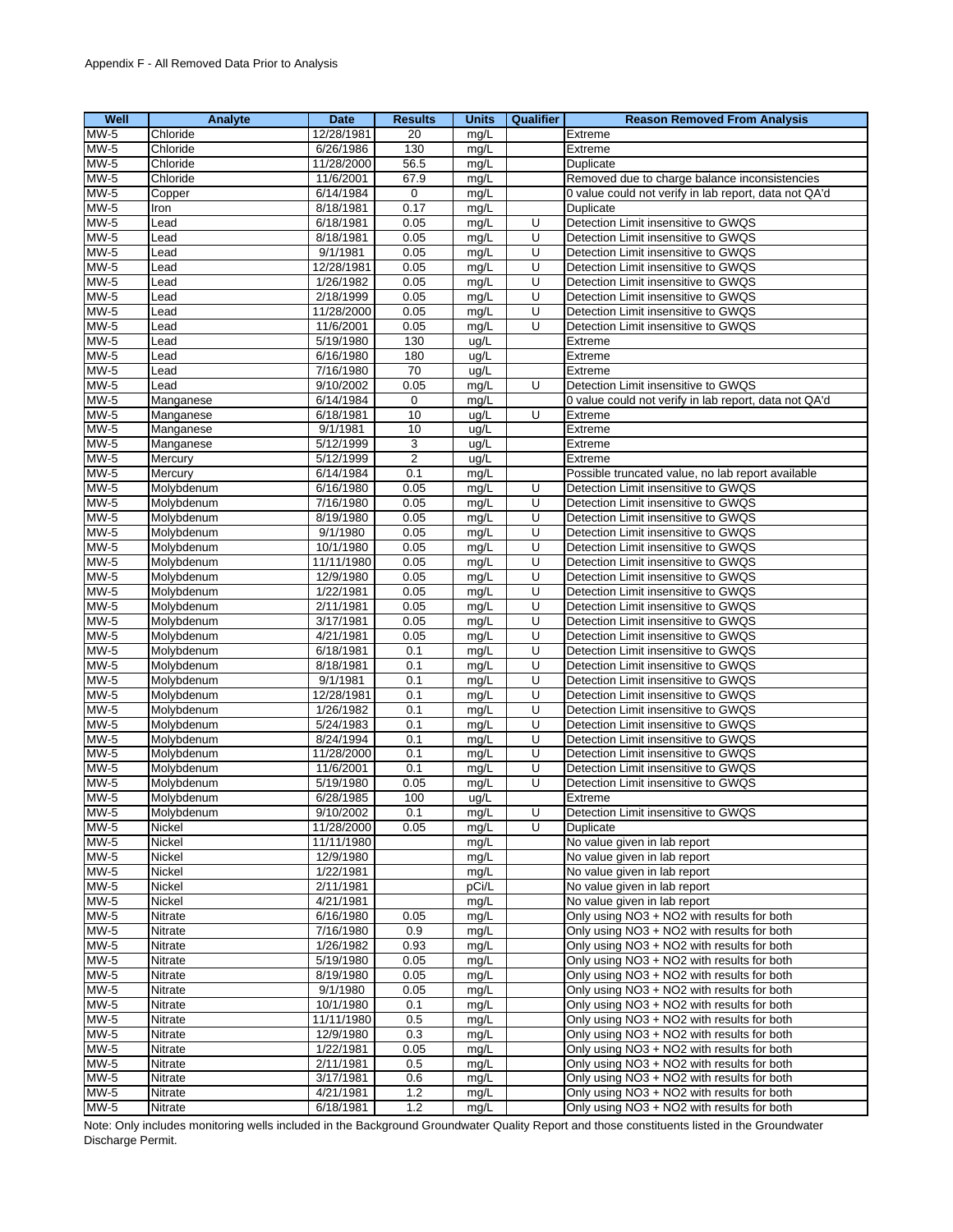| Well        | Analyte              | Date       | <b>Results</b> | <b>Units</b> | <b>Qualifier</b> | <b>Reason Removed From Analysis</b>                   |
|-------------|----------------------|------------|----------------|--------------|------------------|-------------------------------------------------------|
| $MW-5$      | Nitrate              | 8/18/1981  | 1.1            | mg/L         |                  | Only using NO3 + NO2 with results for both            |
| MW-5        | Nitrate              | 9/1/1981   | 0.5            | mg/L         |                  | Only using NO3 + NO2 with results for both            |
| $MW-5$      | Nitrate              | 12/28/1981 | 0.1            | mg/L         |                  | Only using NO3 + NO2 with results for both            |
| <b>MW-5</b> | Nitrate              | 5/24/1983  | 0.6            |              |                  | Only using NO3 + NO2 with results for both            |
| $MW-5$      | Nitrate              | 9/10/2002  | 0.1            | mg/L         |                  | Only using NO3 + NO2 with results for both            |
| $MW-5$      | Nitrate+Nitrite as N | 7/16/1980  | 0.91           | mg/L         |                  | Extreme                                               |
| $MW-5$      | Nitrate+Nitrite as N | 1/26/1982  | 0.98           | mg/L         |                  | Extreme                                               |
| $MW-5$      | Nitrite              | 9/1/1980   |                | mg/L         |                  | No value given in lab report                          |
| $MW-5$      | Nitrite              | 6/16/1980  | 0.01           | mg/L         |                  | Only using NO3 + NO2 with results for both            |
| $MW-5$      | <b>Nitrite</b>       | 7/16/1980  | 0.01           | mg/L         |                  | Only using NO3 + NO2 with results for both            |
| $MW-5$      | Nitrite              | 1/26/1982  | 0.05           | mg/L         |                  | Only using NO3 + NO2 with results for both            |
| $MW-5$      | Nitrite              | 5/19/1980  | 0.05           | mg/L         |                  | Only using NO3 + NO2 with results for both            |
| $MW-5$      | Nitrite              | 8/19/1980  | 0.025          | mg/L         |                  | Only using NO3 + NO2 with results for both            |
| $MW-5$      | Nitrite              | 10/1/1980  | 0.001          | mg/L         |                  | Only using NO3 + NO2 with results for both            |
| $MW-5$      | Nitrite              | 11/11/1980 | 0.001          | mg/L         |                  | Only using NO3 + NO2 with results for both            |
| $MW-5$      | Nitrite              | 12/9/1980  | 0.001          | mg/L         |                  | Only using NO3 + NO2 with results for both            |
| $MW-5$      | Nitrite              | 1/22/1981  | 0.001          | mg/L         |                  | Only using NO3 + NO2 with results for both            |
| $MW-5$      | Nitrite              | 2/11/1981  | 0.001          | mg/L         |                  | Only using NO3 + NO2 with results for both            |
| MW-5        | Nitrite              | 3/17/1981  | 0.001          | mg/L         |                  | Only using NO3 + NO2 with results for both            |
| $MW-5$      | Nitrite              | 4/21/1981  | 0.001          | mg/L         |                  | Only using NO3 + NO2 with results for both            |
| MW-5        | Nitrite              | 6/18/1981  | 0.001          | mg/L         |                  | Only using NO3 + NO2 with results for both            |
| $MW-5$      | Nitrite              | 8/18/1981  | 0.001          | mg/L         |                  | Only using NO3 + NO2 with results for both            |
| MW-5        | Nitrite              | 9/1/1981   | 0.001          | mg/L         |                  | Only using NO3 + NO2 with results for both            |
| $MW-5$      | Selenium             | 9/4/1986   | 0              | mg/L         |                  | 0 value could not verify in lab report, data not QA'd |
| $MW-5$      | Selenium             | 12/10/1986 | 0.002          | mg/L         |                  | Duplicate                                             |
| MW-5        | Selenium             | 2/20/1987  | 0.001          | mg/L         |                  | Duplicate                                             |
| $MW-5$      | Selenium             | 4/29/1987  | 0.001          | mg/L         |                  | Duplicate                                             |
| $MW-5$      | Selenium             | 11/20/1987 | 18             | ug/L         |                  | Extreme                                               |
| $MW-5$      | Selenium             | 11/4/1988  | 26             | ug/L         |                  | Extreme                                               |
| $MW-5$      | Selenium             | 6/6/1996   | 46             | ug/L         |                  | Extreme                                               |
| $MW-5$      | Silver               | 5/24/1983  | 0.01           | ug/L         | U                | Extreme                                               |
| $MW-5$      | Silver               | 5/12/1999  | $\mathbf{1}$   | ug/L         | U                | Extreme                                               |
| MW-5        | Silver               | 9/10/2002  | 2              | ug/L         | U                | Extreme                                               |
| $MW-5$      | Silver               | 5/19/1980  |                | mg/L         |                  | Non detect value and no detection limit in lab report |
| MW-5        | Silver               | 11/11/1980 |                | mg/L         |                  | Non detect value and no detection limit in lab report |
| $MW-5$      | Silver               | 12/9/1980  |                | mg/L         |                  | Non detect value and no detection limit in lab report |
| <b>MW-5</b> | Silver               | 1/22/1981  |                | mq/L         |                  | Non detect value and no detection limit in lab report |
| $MW-5$      | Silver               | 2/11/1981  |                | mg/L         |                  | Non detect value and no detection limit in lab report |
| $MW-5$      | Sulfate              | 12/10/1986 | 1140           | mg/L         |                  | Duplicate                                             |
| $MW-5$      | Sulfate              | 2/20/1987  | 1120           | mg/L         |                  | Duplicate                                             |
| $MW-5$      | Sulfate              | 4/28/1987  | 1310           | mg/L         |                  | Duplicate                                             |
| $MW-5$      | Sulfate              | 8/14/1987  | 1140           | mg/L         |                  | Duplicate                                             |
| $MW-5$      | Sulfate              | 9/1/1981   | 28             | mg/L         |                  | Extreme                                               |
| $MW-5$      | Sulfate              | 12/15/1985 | 7820           | mg/L         |                  | Extreme                                               |
| MW-5        | Sulfate              | 6/26/1986  | 1890           | mg/L         |                  | Extreme                                               |
| $MW-5$      | Sulfate              | 9/10/2002  | 1470           | mg/L         |                  | Removed due to charge balance inconsistencies         |
| $MW-5$      | TDS @ 180 C          | 12/10/1986 | 2100           | mg/L         |                  | Duplicate                                             |
| <b>MW-5</b> | TDS @ 180 C          | 2/20/1987  | 2050           | mg/L         |                  | Duplicate                                             |
| $MW-5$      | TDS @ 180 C          | 4/28/1987  | 2380           | mg/L         |                  | Duplicate                                             |
| MW-5        | TDS @ 180 C          | 11/20/1987 | 1970           | mg/L         |                  | Duplicate                                             |
| $MW-5$      | TDS @ 180 C          | 8/14/1987  | 1990           | mg/L         |                  | Duplicate                                             |
| MW-5        | TDS @ 180 C          | 9/1/1981   | 229            | mg/L         |                  | Extreme                                               |
| MW-5        | TDS @ 180 C          | 12/15/1985 | 6600           | mg/L         |                  | Extreme                                               |
| $MW-5$      | TDS @ 180 C          | 6/26/1986  | 3210           | mg/L         |                  | Extreme                                               |
| $MW-5$      | Thallium             | 11/1/1989  | 0.01           | mg/L         | U                | Detection Limit insensitive to GWQS                   |
| $MW-5$      | Thallium             | 12/15/1989 | 0.01           | mg/L         | U                | Detection Limit insensitive to GWQS                   |
| MW-5        | Thallium             | 11/6/2001  | 0.01           | mg/L         | U                | Detection Limit insensitive to GWQS                   |
| <b>MW-5</b> | Thallium             | 9/10/2002  | 0.01           | mg/L         | U                | Detection Limit insensitive to GWQS                   |
| $MW-5$      | Thallium             | 11/16/1989 | 10             | ug/L         | U                | Extreme                                               |
| $MW-5$      | Uranium              | 9/1/1980   | 8              | ug/L         |                  | Extreme                                               |
| <b>MW-5</b> | Uranium              | 10/1/1980  | 8              | ug/L         |                  | Extreme                                               |
| $MW-5$      | Uranium              | 1/22/1981  | 13             | ug/L         |                  | Extreme                                               |
| $MW-5$      | Uranium              | 3/17/1981  | 30             | ug/L         |                  | Extreme                                               |
| $MW-5$      | Uranium              | 4/21/1981  | 26             | ug/L         |                  | Extreme                                               |
| $MW-5$      | Uranium              | 6/18/1981  | 14             | ug/L         |                  | Extreme                                               |
| MW-5        | Uranium              | 4/29/1987  |                | mg/L         |                  | No value given in lab report                          |
| <b>MW-5</b> | Uranium              | 8/19/1980  | 31             | ppb          |                  | Not using U3O8                                        |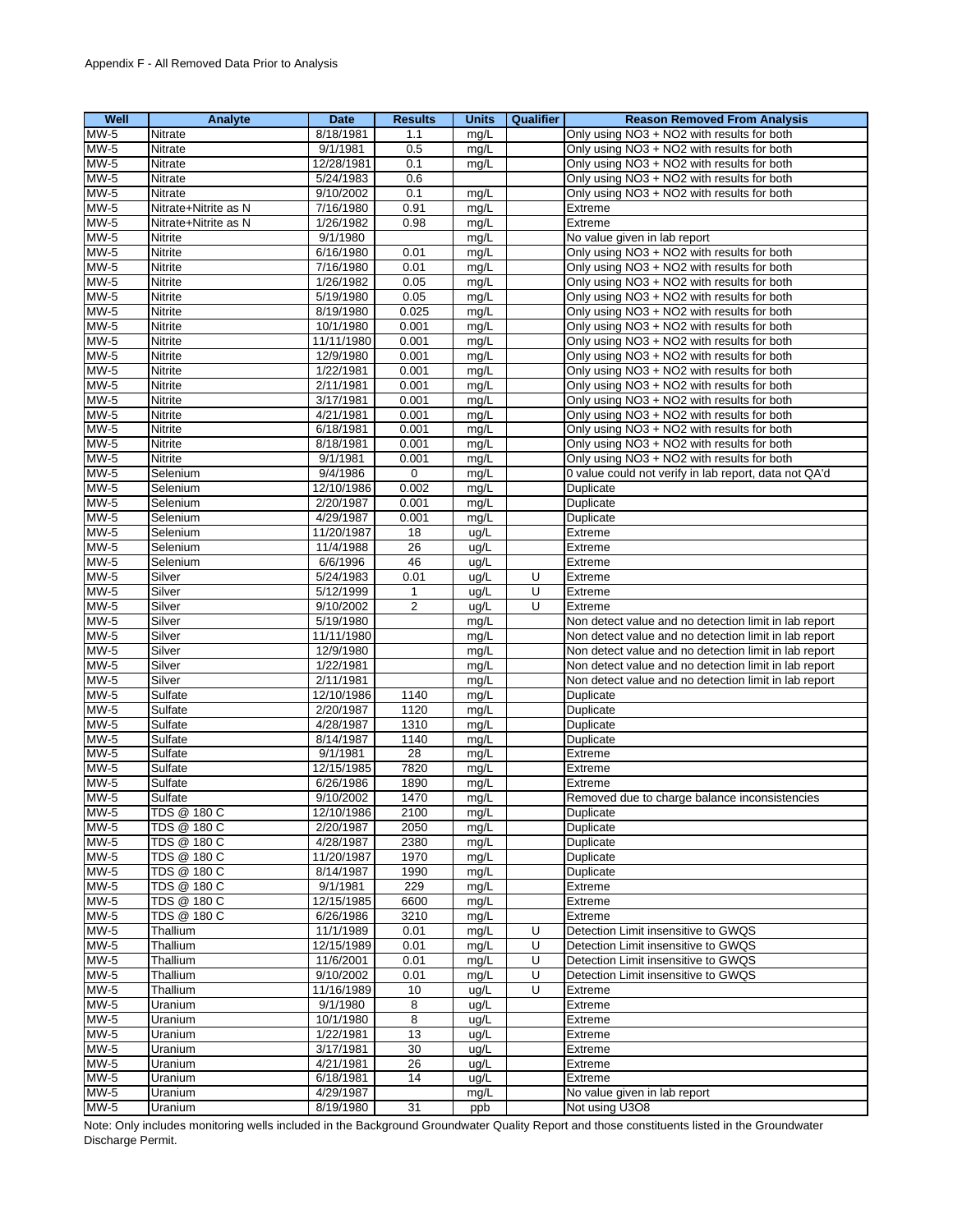| Well             | <b>Analyte</b>       | Date       | <b>Results</b>          | <b>Units</b> | Qualifier | <b>Reason Removed From Analysis</b>                   |
|------------------|----------------------|------------|-------------------------|--------------|-----------|-------------------------------------------------------|
| $MW-5$           | Uranium              | 9/1/1980   | 10                      | ppb          |           | Not using U3O8                                        |
| MW-5             | Uranium              | 10/1/1980  | 31                      | ppb          |           | Not using U3O8                                        |
| $MW-5$           | Uranium              | 11/11/1980 | 9                       | ppb          |           | Not using U3O8                                        |
| MW-5             | Uranium              | 12/9/1980  | $\overline{\mathbf{c}}$ | ppb          |           | Not using U3O8                                        |
| $MW-5$           | Uranium              | 1/22/1981  | 2                       | ppb          |           | Not using U3O8                                        |
| $MW-5$           | Uranium              | 2/11/1981  | 6                       | ppb          |           | Not using U3O8                                        |
| MW-5             | Uranium              | 3/17/1981  | 1                       | ppb          |           | Not using U3O8                                        |
| MW-5             | Uranium              | 4/21/1981  | 3                       | ppb          |           | Not using U3O8                                        |
| MW-5             | Uranium              | 9/1/1981   | 1                       | ppb          |           | Not using U3O8                                        |
| $MW-5$           | Uranium              | 4/13/1982  | 4                       | ug/L         |           | Not using U3O8                                        |
| MW-5             | Uranium              | 9/10/2002  | 1                       | ug/L         |           | Split, Duplicate, or Spike                            |
| MW-5             | Uranium              | 4/29/1987  | 0.9                     | pCi/L        |           | Duplicate                                             |
| $MW-5$           | Uranium              | 8/19/1987  | $2.1E-09$               | pCi/L        |           | Duplicate                                             |
| <b>MW-5</b>      | Uranium              | 12/10/1986 | 0.2                     | pCi/L        |           | Duplicate                                             |
| <b>MW-5</b>      | Uranium              | 2/20/1987  | 0.2                     | pCi/L        |           | Duplicate                                             |
| <b>MW-5</b>      | Uranium              | 3/15/1995  | 3.25E-08                | pCi/L        |           | Duplicate                                             |
| $MW-5$           | Uranium              | 5/19/1980  | 8                       | ug/L         |           | Extreme                                               |
| $MW-5$           | Uranium              | 6/16/1980  | 8                       | ug/L         |           | Extreme                                               |
| MW-5             | Uranium              | 7/16/1980  | 8                       | ug/L         |           | Extreme                                               |
| $MW-5$           | Uranium              | 8/19/1980  | 10                      | ug/L         |           | Extreme                                               |
| <b>MW-5</b>      | Uranium              | 6/18/1981  | $\overline{12}$         | ug/L         |           | Extreme                                               |
| <b>MW-5</b>      | Uranium              | 9/27/1985  | 7.46                    | ug/L         |           | Extreme                                               |
| $MW-5$           | Uranium              | 4/8/1986   | 10.30                   | ug/L         |           | Extreme                                               |
| $MW-5$           | Uranium              | 3/15/1995  | 48.51                   | ug/L         |           | Extreme                                               |
| $MW-5$           | Uranium              | 12/8/1995  | $\overline{27}$         | ug/L         |           | Extreme                                               |
| <b>MW-5</b>      | Uranium              | 2/18/1999  | 19                      | ug/L         |           | Extreme                                               |
| $MW-5$           | Uranium              | 9/15/1992  | 6.06                    | ug/L         |           | Extreme                                               |
| <b>MW-5</b>      | Uranium              | 5/19/1980  | $\overline{2}$          | ppb          |           | Not using U3O8                                        |
| $MW-5$           | Uranium              | 6/16/1980  | 10                      | mg/L         |           | Not using U3O8                                        |
| <b>MW-5</b>      | Uranium              | 7/16/1980  | 16                      | ppm          |           | Not using U3O8                                        |
| MW-5             | Uranium              | 3/30/1994  | 5.42E-10                | uCi/ml       |           | Split, Duplicate, or Spike                            |
| $MW-5$           | Uranium              | 3/30/1994  | 0.2                     | pCi/L        |           | Split, Duplicate, or Spike                            |
| <b>MW-5</b>      | Uranium              | 11/28/2000 | 0.0022                  | mg/L         |           | Split, Duplicate, or Spike                            |
| <b>MW-5</b>      | Uranium              | 9/10/2002  | 0.001                   | mg/L         |           | Split, Duplicate, or Spike                            |
| MW-5             | Uranium              | 9/10/2002  | 1                       | ug/L         |           | Split, Duplicate, or Spike                            |
| MW-5             | Vanadium             | 6/18/1981  | 0.1                     | mg/L         | U         | Detection Limit insensitive to GWQS                   |
| <b>MW-5</b>      | Vanadium             | 8/18/1981  | 0.1                     | mg/L         | U         | Detection Limit insensitive to GWQS                   |
| MW-5             | Vanadium             | 9/1/1981   | 0.1                     | mg/L         | U         | Detection Limit insensitive to GWQS                   |
| $MW-5$           | Vanadium             | 1/26/1982  | 0.1                     | mg/L         | U         | Detection Limit insensitive to GWQS                   |
| <b>MW-5</b>      | Vanadium             | 5/24/1983  | 0.1                     | mg/L         | U         | Detection Limit insensitive to GWQS                   |
| $MW-5$           | Vanadium             | 11/28/2000 | 0.1                     | mg/L         | U         | Detection Limit insensitive to GWQS                   |
| $MW-5$           | Vanadium             | 11/6/2001  | 0.1                     | mg/L         | U         | Detection Limit insensitive to GWQS                   |
| $MW-5$           | Vanadium             | 6/28/1985  | 0.2                     | mg/L         | U         | Detection Limit insensitive to GWQS                   |
| <b>MW-5</b>      | Vanadium             | 12/28/1981 | 0.05                    | mg/L         | U         | Detection Limit insensitive to GWQS                   |
| MW-5             | Vanadium             | 9/10/2002  | 0.1                     | mg/L         | U         | Detection Limit insensitive to GWQS                   |
| $MW-5$           | Zinc                 | 6/14/1984  | $\mathbf 0$             | mg/L         |           | 0 value could not verify in lab report, data not QA'd |
| $MW-5$           | Zinc                 | 6/16/1980  | 250                     | ug/L         |           | Extreme                                               |
| <b>MW-5</b>      | Zinc                 | 3/17/1981  | 54000                   | ug/L         |           | Extreme                                               |
| $MW-5$           | Zinc                 | 8/18/1981  | 449                     | ug/L         |           | Extreme                                               |
| MW-5 Dup         | Arsenic              | 12/10/1986 | 0.002                   | mg/L         |           | Duplicate                                             |
| MW-5 Dup         | Chloride             | 12/10/1986 | 55                      | mg/L         |           | Duplicate                                             |
| MW-5 Dup         | Selenium             | 12/10/1986 | 0.002                   | mg/L         | U         | Duplicate                                             |
| MW-5 Dup Sulfate |                      | 12/10/1986 | 1160                    | mg/L         |           | Duplicate                                             |
|                  | MW-5 Dup TDS @ 180 C | 12/10/1986 | 2080                    | mg/L         |           | Duplicate                                             |
| MW-5 Dup Uranium |                      | 12/10/1986 | 1.6                     | pCi/L        |           | Duplicate                                             |
| MW-5A            | Arsenic              | 12/10/1986 | 0.002                   | mg/L         |           | Duplicate                                             |
| MW-5A            | Selenium             | 12/10/1986 | 0.002                   | mg/L         | U         | Duplicate                                             |
| MW-5B            | TDS @ 180 C          | 11/1/1992  | 1963                    | mg/L         |           | Duplicate                                             |
| MW-63            | Ammonia              | 6/20/2006  | 0.59                    | mg/L         |           | Duplicate                                             |
| MW-63            | Ammonia              | 3/30/2005  | 0.6                     | mg/L         |           | Duplicate                                             |
| MW-63            | Ammonia              | 6/21/2005  | 0.55                    | mg/L         |           | Duplicate                                             |
| MW-63            | Ammonia              | 9/22/2005  | 0.61                    | mg/L         |           | Duplicate                                             |
| MW-63            | Ammonia              | 12/13/2005 | 0.61                    | mg/L         |           | Duplicate                                             |
| MW-63            | Arsenic              | 6/20/2006  | 5                       | ug/L         | U         | Duplicate                                             |
| $MW-63$          | Arsenic              | 3/30/2005  | 5                       | ug/L         | U         | Duplicate                                             |
| MW-63            | Arsenic              | 6/21/2005  | 5                       | ug/L         | U         | Duplicate                                             |
| MW-63            | Arsenic              | 9/22/2005  | 5                       | ug/L         | U         | Duplicate                                             |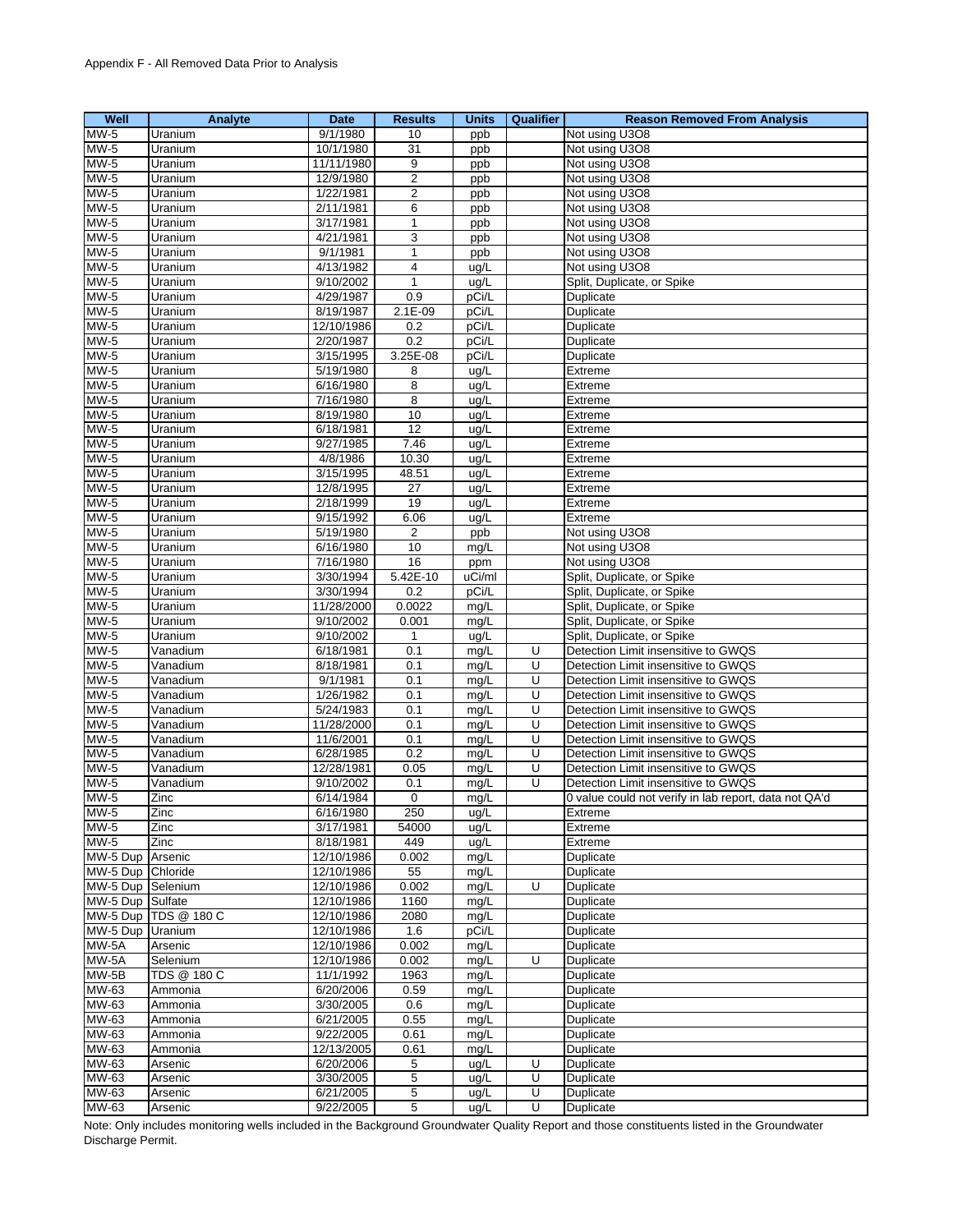| Well         | Analyte                  | <b>Date</b> | <b>Results</b>  | <b>Units</b>       | Qualifier | <b>Reason Removed From Analysis</b> |
|--------------|--------------------------|-------------|-----------------|--------------------|-----------|-------------------------------------|
| MW-63        | Arsenic                  | 12/13/2005  | 5               | ug/L               | U         | Duplicate                           |
| MW-63        | Beryllium                | 6/20/2006   | 0.5             | ug/L               | U         | Duplicate                           |
| MW-63        | Beryllium                | 3/30/2005   | 0.5             | ug/L               | U         | Duplicate                           |
| MW-63        | Beryllium                | 6/21/2005   | 0.5             | ug/L               | U         | Duplicate                           |
| MW-63        | Beryllium                | 9/22/2005   | 0.5             | ug/L               | U         | Duplicate                           |
| MW-63        | Beryllium                | 12/13/2005  | 0.5             | ug/L               | U         | Duplicate                           |
| MW-63        | Cadmium                  | 6/20/2006   | 0.5             | ug/L               | U         | <b>Duplicate</b>                    |
| MW-63        | Cadmium                  | 6/20/2006   | 31              | ug/L               |           | Duplicate                           |
| MW-63        | Cadmium                  | 3/30/2005   | 0.5             | ug/L               | U         | Duplicate                           |
| MW-63        | Cadmium                  | 6/21/2005   | 0.5             | ug/L               | U         | Duplicate                           |
| MW-63        | Cadmium                  | 9/22/2005   | 0.5             | ug/L               | U         | Duplicate                           |
| MW-63        | Cadmium                  | 12/13/2005  | 0.5             | ug/L               | U         | Duplicate                           |
| MW-63        | Cadmium                  | 12/13/2005  | 31              | ug/L               |           | Duplicate                           |
| MW-63        | Cadmium                  | 8/16/2006   | 1.47            | ug/L               |           | Duplicate                           |
| MW-63        | Chloride                 | 3/30/2005   | 31              | mg/L               |           | Duplicate                           |
| MW-63        | Chloride                 | 6/21/2005   | 30              | mg/L               |           | Duplicate                           |
| MW-63        | Chloride                 | 9/22/2005   | 33              | mg/L               |           | Duplicate                           |
| MW-63        | Chromium                 | 6/20/2006   | 25              | ug/L               | U         | Duplicate                           |
| MW-63        | Chromium                 | 3/30/2005   | 50              | ug/L               | U         | Duplicate                           |
| MW-63        | Chromium                 | 6/21/2005   | 50              | ug/L               | U         | Duplicate                           |
| MW-63        | Chromium                 | 9/22/2005   | $\overline{25}$ | ug/L               | U         | Duplicate                           |
| MW-63        | Chromium                 | 12/13/2005  | 25              | ug/L               | U         | Duplicate                           |
| MW-63        | Cobalt                   | 6/20/2006   | 10              | ug/L               | U         | Duplicate                           |
| MW-63        | Cobalt                   | 3/30/2005   | 10              | ug/L               | U         | Duplicate                           |
| MW-63        | Cobalt                   | 6/21/2005   | 10              | ug/L               | U         | Duplicate                           |
| MW-63        | Cobalt                   | 9/22/2005   | 10              | ug/L               | U         | Duplicate                           |
| MW-63        | Cobalt                   | 12/13/2005  | 10              | ug/L               | U         | Duplicate                           |
| MW-63        | Copper                   | 6/20/2006   | 10              | ug/L               | U         | Duplicate                           |
| MW-63        | Copper                   | 3/30/2005   | 22              | ug/L               |           | Duplicate                           |
| MW-63        | Copper                   | 6/21/2005   | 10              | ug/L               | U         | Duplicate                           |
| MW-63        | Copper                   | 9/22/2005   | 10              | ug/L               | U         | Duplicate                           |
| MW-63        | Copper                   | 12/13/2005  | 10              | ug/L               | U         | Duplicate                           |
| MW-63        | Fluoride                 | 6/20/2006   | 0.5             | mg/L               |           | Duplicate                           |
| MW-63        | Fluoride                 | 3/30/2005   | 0.5             | mg/L               |           | Duplicate                           |
| MW-63        | Fluoride                 | 6/21/2005   | 0.7             | mg/L               |           | Duplicate                           |
| MW-63        | Fluoride                 | 9/22/2005   | 0.6             | mg/L               |           | Duplicate                           |
| MW-63        | Fluoride                 | 12/13/2005  | 0.5             | mg/L               |           | Duplicate                           |
| MW-63        | Gross Alpha minus Rn & U | 6/20/2006   | $\mathbf{1}$    | pCi/L              | U         | Duplicate                           |
| MW-63        | Gross Alpha minus Rn & U | 3/30/2005   | 1               | pCi/L              | U         | Duplicate                           |
| MW-63        | Gross Alpha minus Rn & U | 9/22/2005   | 1               | pCi/L              | U         | Duplicate                           |
| MW-63        | Gross Alpha minus Rn & U | 12/13/2005  | $\mathbf{1}$    | pCi/L              | U         | Duplicate                           |
| MW-63        | Iron                     | 1/25/2006   | 30              | ug/L               | U         | Duplicate                           |
| MW-63        | Iron                     | 2/21/2006   | 30              | ug/L               | U         | Duplicate                           |
| MW-63        | Iron                     | 4/25/2006   | 30              | ug/L               | U         | Duplicate                           |
| MW-63        | Iron                     | 5/26/2006   | 30              | ug/L               | U         | Duplicate                           |
| <b>MW-63</b> | Iron                     | 6/20/2006   | 136             | ug/L               |           | Duplicate                           |
| MW-63        | Iron                     | 3/30/2005   | 3170            | ug/L               |           | Duplicate                           |
| MW-63        | Iron                     | 6/21/2005   | 30              | ug/L               | U         | Duplicate                           |
| MW-63        | Iron                     | 9/22/2005   | 30              | ug/L               | U         | Duplicate                           |
| MW-63        | Iron                     | 10/26/2005  | 30              | ug/L               | U         | Duplicate                           |
| MW-63        | Iron                     | 11/15/2005  | 30              | ug/L               | U         | Duplicate                           |
| MW-63        | Iron                     | 12/13/2005  | 30              | ug/L               | U         | Duplicate                           |
| MW-63        | Iron                     | 8/16/2006   | 7550            | ug/L               |           | Duplicate                           |
| MW-63        | Lead                     | 1/25/2006   | 1               | ug/L               | U         | Duplicate                           |
| MW-63        | Lead                     | 2/21/2006   | 1               | ug/L               | U         | Duplicate                           |
| MW-63        | Lead                     | 4/25/2006   | $\mathbf{1}$    | ug/L               | U         | Duplicate                           |
| MW-63        | Lead                     | 5/26/2006   | 1               | ug/L               | U         | Duplicate                           |
| MW-63        | Lead                     | 6/20/2006   | 1.5             | ug/L               |           | Duplicate                           |
| MW-63        | Lead                     | 3/30/2005   | 33              | ug/L               |           | Duplicate                           |
| MW-63        | Lead                     | 6/21/2005   | 1               | ug/L               | U         | Duplicate                           |
| MW-63        | Lead                     | 9/22/2005   | 1               | ug/L               | U         | Duplicate                           |
| MW-63        | Lead                     | 10/26/2005  | 1               | ug/L               | U         | Duplicate                           |
| MW-63        | Lead                     | 11/15/2005  | $\mathbf{1}$    | ug/L               | U         | Duplicate                           |
| MW-63        | Lead                     | 12/13/2005  | $\mathbf{1}$    | $\overline{u}$ g/L | U         | Duplicate                           |
| MW-63        | Manganese                | 4/25/2006   | 83              | ug/L               |           | Duplicate                           |
| MW-63        | Manganese                | 6/20/2006   | 103             | ug/L               |           | Duplicate                           |
| MW-63        | Manganese                | 7/11/2006   | 108             | ug/L               |           | Duplicate                           |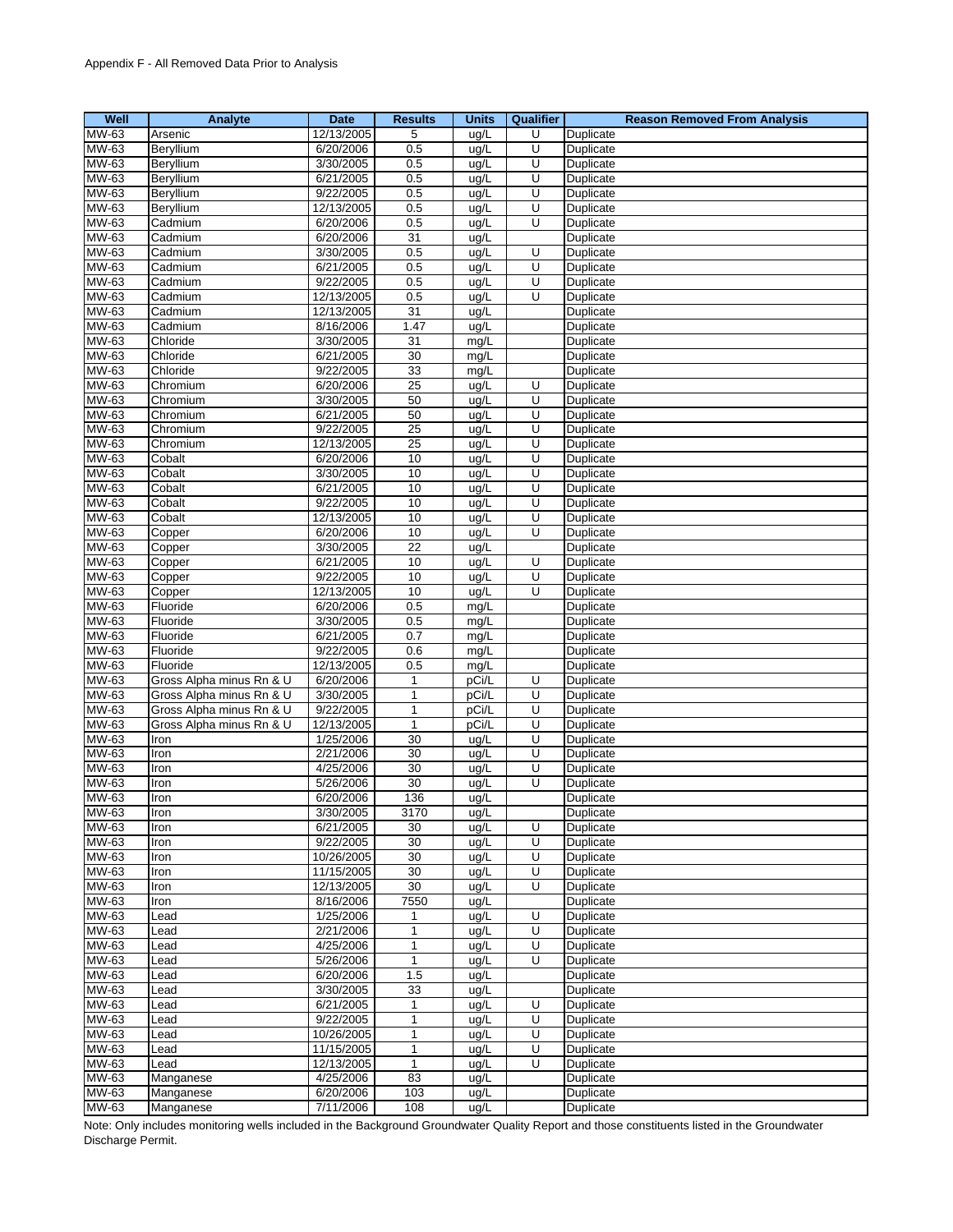| Well  | Analyte              | <b>Date</b> | <b>Results</b>  | <b>Units</b> | <b>Qualifier</b> | <b>Reason Removed From Analysis</b> |
|-------|----------------------|-------------|-----------------|--------------|------------------|-------------------------------------|
| MW-63 | Manganese            | 3/30/2005   | 89              | ug/L         |                  | Duplicate                           |
| MW-63 | Manganese            | 6/21/2005   | 92              | ug/L         |                  | Duplicate                           |
| MW-63 | Manganese            | 9/22/2005   | $\overline{82}$ | ug/L         |                  | Duplicate                           |
| MW-63 | Manganese            | 12/13/2005  | 97              | ug/L         |                  | Duplicate                           |
| MW-63 | Manganese            | 8/16/2006   | 5160            | ug/L         |                  | Duplicate                           |
| MW-63 | Mercury              | 6/20/2006   | 0.5             | ug/L         | U                | Duplicate                           |
| MW-63 | Mercury              | 3/30/2005   | 0.5             | ug/L         | U                | Duplicate                           |
| MW-63 | Mercury              | 6/21/2005   | 0.5             | ug/L         | U                | Duplicate                           |
| MW-63 | Mercury              | 9/22/2005   | 0.5             | ug/L         | U                | Duplicate                           |
| MW-63 | Mercury              | 12/13/2005  | 0.5             | ug/L         | U                | Duplicate                           |
| MW-63 | Molybdenum           | 6/20/2006   | 10              | ug/L         | U                | Duplicate                           |
| MW-63 |                      | 3/30/2005   | 20              |              | U                | Duplicate                           |
| MW-63 | Molybdenum           |             |                 | ug/L         | U                |                                     |
|       | Molybdenum           | 6/21/2005   | 10              | ug/L         |                  | Duplicate                           |
| MW-63 | Molybdenum           | 9/22/2005   | 10              | ug/L         | U                | Duplicate                           |
| MW-63 | Molybdenum           | 12/13/2005  | 10              | ug/L         | U                | Duplicate                           |
| MW-63 | Nickel               | 6/20/2006   | 20              | ug/L         | U                | Duplicate                           |
| MW-63 | <b>Nickel</b>        | 3/30/2005   | 20              | ug/L         | Ū                | Duplicate                           |
| MW-63 | Nickel               | 6/21/2005   | 20              | ug/L         | U                | Duplicate                           |
| MW-63 | Nickel               | 9/22/2005   | 20              | ug/L         | U                | Duplicate                           |
| MW-63 | Nickel               | 12/13/2005  | $\overline{20}$ | ug/L         | U                | Duplicate                           |
| MW-63 | Nickel               | 8/16/2006   | 59              | ug/L         |                  | Duplicate                           |
| MW-63 | Nitrate+Nitrite as N | 6/20/2006   | 0.1             | mg/L         | U                | Duplicate                           |
| MW-63 | Nitrate+Nitrite as N | 3/30/2005   | 0.1             | mg/L         | U                | Duplicate                           |
| MW-63 | Nitrate+Nitrite as N | 6/21/2005   | 0.1             | mg/L         | U                | Duplicate                           |
| MW-63 | Nitrate+Nitrite as N | 9/22/2005   | 0.1             | mg/L         | U                | Duplicate                           |
| MW-63 | Nitrate+Nitrite as N | 12/13/2005  | 0.1             | mg/L         | U                | Duplicate                           |
| MW-63 | PH                   | 6/20/2006   | 7.93            | s.u.         |                  | Duplicate                           |
| MW-63 | pH                   | 6/21/2005   | 7.96            | s.u.         |                  | Duplicate                           |
| MW-63 | pH                   | 9/22/2005   | 8.25            | s.u.         |                  | Duplicate                           |
| MW-63 | <b>PH</b>            | 12/13/2005  | 8.19            | s.u.         |                  | Duplicate                           |
| MW-63 | Selenium             | 6/20/2006   | 5               | ug/L         | U                | Duplicate                           |
| MW-63 | Selenium             | 3/30/2005   | 5               | ug/L         | U                | Duplicate                           |
| MW-63 | Selenium             | 6/21/2005   | 5               | ug/L         | U                | Duplicate                           |
| MW-63 | Selenium             | 9/22/2005   | 5               | ug/L         | U                | Duplicate                           |
| MW-63 | Selenium             | 12/13/2005  | 5               | ug/L         | U                | Duplicate                           |
| MW-63 | Silver               | 6/20/2006   | 10              | ug/L         | U                | Duplicate                           |
| MW-63 | Silver               | 3/30/2005   | 10              | ug/L         | U                | Duplicate                           |
| MW-63 | Silver               | 6/21/2005   | 10              | ug/L         | U                | Duplicate                           |
| MW-63 | Silver               | 9/22/2005   | 10              | ug/L         | U                | Duplicate                           |
| MW-63 | Silver               | 12/13/2005  | 10              | ug/L         | U                | Duplicate                           |
| MW-63 | Sulfate              | 6/20/2006   | 1150            | mg/L         | D                | Duplicate                           |
| MW-63 | Sulfate              | 3/30/2005   | 1180            | mg/L         | D                | Duplicate                           |
| MW-63 | Sulfate              | 6/21/2005   | 1070            | mg/L         |                  | Duplicate                           |
| MW-63 | Sulfate              | 9/22/2005   | 973             | mg/L         |                  | Duplicate                           |
| MW-63 | Sulfate              | 12/13/2005  | 1060            | mg/L         | D                | Duplicate                           |
| MW-63 | <b>TDS @ 180 C</b>   | 6/20/2006   | 1970            | mg/L         |                  | Duplicate                           |
| MW-63 | TDS @ 180 C          | 3/30/2005   | 1840            |              |                  | Duplicate                           |
| MW-63 | TDS @ 180 C          | 6/21/2005   | 1940            | mg/L<br>mg/L |                  | Duplicate                           |
| MW-63 | TDS @ 180 C          | 9/22/2005   | 1920            | mg/L         |                  | Duplicate                           |
| MW-63 | TDS @ 180 C          | 12/13/2005  | 1930            |              |                  | Duplicate                           |
| MW-63 |                      | 6/20/2006   |                 | mg/L         | U                | Duplicate                           |
| MW-63 | Thallium             | 3/30/2005   | 0.5             | ug/L         |                  |                                     |
| MW-63 | Thallium<br>Thallium | 6/21/2005   | 1<br>0.5        | ug/L         | U<br>U           | Duplicate                           |
|       |                      | 9/22/2005   |                 | ug/L         |                  | Duplicate                           |
| MW-63 | Thallium             |             | 0.5             | ug/L         | U                | Duplicate                           |
| MW-63 | Thallium             | 12/13/2005  | 0.5             | ug/L         | U                | Duplicate                           |
| MW-63 | Tin                  | 6/20/2006   | 100             | ug/L         | U                | Duplicate                           |
| MW-63 | Uranium              | 3/30/2005   | 0.7             | ug/L         |                  | Split, Duplicate, or Spike          |
| MW-63 | Uranium              | 6/21/2005   | 0.74            | ug/L         |                  | Split, Duplicate, or Spike          |
| MW-63 | Uranium              | 7/11/2006   | 17.8            | ug/L         |                  | Split, Duplicate, or Spike          |
| MW-63 | Uranium              | 8/16/2006   | 2.08            | ug/L         |                  | Split, Duplicate, or Spike          |
| MW-63 | Uranium              | 9/22/2005   | 0.67            | ug/L         |                  | Split, Duplicate, or Spike          |
| MW-63 | Uranium              | 12/13/2005  | 0.9             | ug/L         |                  | Split, Duplicate, or Spike          |
| MW-63 | Uranium              | 4/25/2006   | 0.71            | ug/L         |                  | Split, Duplicate, or Spike          |
| MW-63 | Uranium              | 6/20/2006   | 1.04            | ug/L         |                  | Split, Duplicate, or Spike          |
| MW-63 | Vanadium             | 6/20/2006   | 15              | ug/L         | U                | Duplicate                           |
| MW-63 | Vanadium             | 3/30/2005   | 20              | ug/L         | U                | Duplicate                           |
| MW-63 | Vanadium             | 6/21/2005   | 15              | ug/L         | U                | Duplicate                           |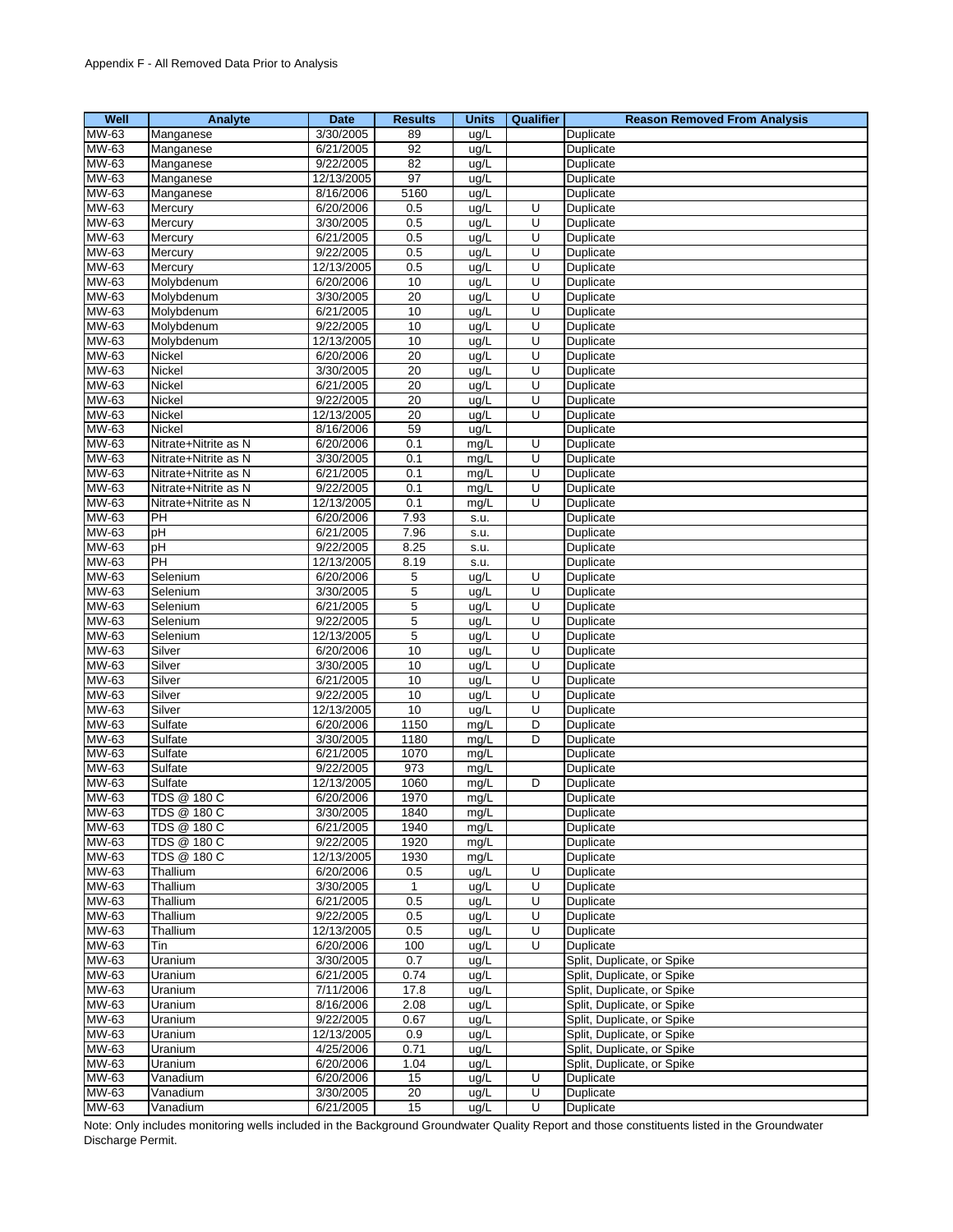| Well         | Analyte                  | Date       | <b>Results</b>  | <b>Units</b> | Qualifier | <b>Reason Removed From Analysis</b> |
|--------------|--------------------------|------------|-----------------|--------------|-----------|-------------------------------------|
| MW-63        | Vanadium                 | 9/22/2005  | 15              | ug/L         | U         | Duplicate                           |
| MW-63        | Vanadium                 | 12/13/2005 | 15              | ug/L         | U         | Duplicate                           |
| MW-63        | Zinc                     | 6/20/2006  | 10              | ug/L         | U         | Duplicate                           |
| MW-63        | Zinc                     | 3/30/2005  | 10              | ug/L         |           | Duplicate                           |
| MW-63        | Zinc                     | 6/21/2005  | 10              | ug/L         | U         | Duplicate                           |
| MW-63        | Zinc                     | 9/22/2005  | 10              | ug/L         | U         | Duplicate                           |
| MW-63        | Zinc                     | 12/13/2005 | 10              | ug/L         | U         | Duplicate                           |
| MW-65        | Ammonia                  | 6/20/2007  | 0.36            | mg/L         |           | Duplicate                           |
| MW-65        | Ammonia                  | 3/21/2006  | 0.09            | mg/L         |           | Duplicate                           |
| <b>MW-65</b> | Ammonia                  | 9/12/2006  | 0.44            | mg/L         |           | Duplicate                           |
| <b>MW-65</b> | Ammonia                  | 10/24/2006 | 0.66            | mg/L         |           | Duplicate                           |
| MW-65        | Ammonia                  | 3/16/2007  | 0.21            | mg/L         |           | Duplicate                           |
| <b>MW-65</b> | Arsenic                  | 6/20/2007  | 5               | ug/L         | U         | Duplicate                           |
| <b>MW-65</b> | Arsenic                  | 3/21/2006  | 5               | ug/L         | U         | Duplicate                           |
| MW-65        | Arsenic                  | 9/12/2006  | 5               | ug/L         | U         | Duplicate                           |
| MW-65        | Arsenic                  | 10/24/2006 | 5               | ug/L         | U         | Duplicate                           |
| MW-65        | Arsenic                  | 3/16/2007  | 5               | ug/L         | U         | Duplicate                           |
| MW-65        | Beryllium                | 6/20/2007  | 0.5             | ug/L         | U         | Duplicate                           |
| MW-65        | Beryllium                | 3/21/2006  | 0.5             | ug/L         | U         | Duplicate                           |
| <b>MW-65</b> | Beryllium                | 9/12/2006  | 0.5             | ug/L         | U         | Duplicate                           |
| MW-65        | Beryllium                | 10/24/2006 | 0.5             | ug/L         | U         | Duplicate                           |
| MW-65        | Beryllium                | 3/16/2007  | 0.5             | ug/L         | U         | Duplicate                           |
| MW-65        | Cadmium                  | 6/20/2007  | 0.5             | ug/L         | U         | Duplicate                           |
| MW-65        | Cadmium                  | 3/21/2006  | 0.5             | ug/L         | U         | Duplicate                           |
| <b>MW-65</b> | Cadmium                  | 9/12/2006  | 0.5             | ug/L         | U         | Duplicate                           |
| MW-65        | Cadmium                  | 10/24/2006 | 0.5             | ug/L         | U         | Duplicate                           |
| <b>MW-65</b> | Cadmium                  | 3/16/2007  | 0.5             | ug/L         | U         | Duplicate                           |
| <b>MW-65</b> | Chloride                 | 6/20/2007  | 52              | mg/L         |           | Duplicate                           |
| <b>MW-65</b> | Chloride                 | 3/21/2006  | 36              | mg/L         |           | Duplicate                           |
| MW-65        | Chloride                 | 9/12/2006  | 47              | mg/L         |           | Duplicate                           |
| MW-65        | Chloride                 | 10/24/2006 | 54              | mg/L         |           | Duplicate                           |
| MW-65        | Chloride                 | 3/16/2007  | $\overline{57}$ | mg/L         |           | Duplicate                           |
| <b>MW-65</b> | Chromium                 | 6/20/2007  | 25              | ug/L         | U         | Duplicate                           |
| MW-65        | Chromium                 | 3/21/2006  | 25              | ug/L         | U         | Duplicate                           |
| <b>MW-65</b> | Chromium                 | 9/12/2006  | 25              | ug/L         | U         | Duplicate                           |
| MW-65        | Chromium                 | 10/24/2006 | 25              | ug/L         | U         | Duplicate                           |
| <b>MW-65</b> | Chromium                 | 3/16/2007  | 25              | ug/L         | U         | Duplicate                           |
| <b>MW-65</b> | Cobalt                   | 6/20/2007  | 10              | ug/L         | U         | Duplicate                           |
| <b>MW-65</b> | Cobalt                   | 3/21/2006  | 10              | ug/L         | U         | Duplicate                           |
| MW-65        | Cobalt                   | 9/12/2006  | 10              | ug/L         | U         | Duplicate                           |
| <b>MW-65</b> | Cobalt                   | 10/24/2006 | 10              | ug/L         | U         | Duplicate                           |
| <b>MW-65</b> | Cobalt                   | 3/16/2007  | 10              | ug/L         | U         | Duplicate                           |
| MW-65        | Copper                   | 6/20/2007  | $10$            | ug/L         | U         | Duplicate                           |
| MW-65        | Copper                   | 3/21/2006  | 10              | ug/L         | U         | Duplicate                           |
| MW-65        | Copper                   | 9/12/2006  | 10              | ug/L         | U         | Duplicate                           |
| MW-65        | Copper                   | 10/24/2006 | 10              | ug/L         | U         | <b>Duplicate</b>                    |
| MW-65        | Copper                   | 3/16/2007  | 10              | ug/L         | U         | Duplicate                           |
| MW-65        | Fluoride                 | 6/20/2007  | 0.3             | mg/L         |           | Duplicate                           |
| <b>MW-65</b> | Fluoride                 | 3/21/2006  | 0.8             | mg/L         |           | Duplicate                           |
| MW-65        | Fluoride                 | 9/12/2006  | 0.2             | mg/L         |           | Duplicate                           |
| MW-65        | Fluoride                 | 10/24/2006 | 0.2             | mg/L         |           | Duplicate                           |
| MW-65        | Fluoride                 | 3/16/2007  | 0.3             | mg/L         |           | Duplicate                           |
| MW-65        | Gross Alpha minus Rn & U | 6/20/2007  | 3.2             | pCi/L        |           | Duplicate                           |
| MW-65        | Gross Alpha minus Rn & U | 3/21/2006  | $\mathbf{1}$    | pCi/L        | U         | Duplicate                           |
| MW-65        | Gross Alpha minus Rn & U | 9/12/2006  | 2.4             | pCi/L        |           | Duplicate                           |
| MW-65        | Gross Alpha minus Rn & U | 10/24/2006 | 1.9             | pCi/L        |           | Duplicate                           |
| MW-65        | Gross Alpha minus Rn & U | 3/16/2007  | $2.2\,$         | pCi/L        |           | Duplicate                           |
| MW-65        | Iron                     | 6/20/2007  | 482             | ug/L         |           | Duplicate                           |
| MW-65        | Iron                     | 3/21/2006  | 30              | ug/L         | U         | Duplicate                           |
| MW-65        | Iron                     | 9/12/2006  | 707             | ug/L         |           | Duplicate                           |
| MW-65        | Iron                     | 10/24/2006 | 509             | ug/L         |           | Duplicate                           |
| MW-65        | Iron                     | 3/16/2007  | 73              | ug/L         |           | Duplicate                           |
| MW-65        | Lead                     | 6/20/2007  | $\mathbf{1}$    | ug/L         | U         | Duplicate                           |
| MW-65        | Lead                     | 3/21/2006  | 1               | ug/L         |           | Duplicate                           |
| MW-65        | Lead                     | 9/12/2006  | $\mathbf{1}$    | ug/L         | U         | Duplicate                           |
| MW-65        | _ead                     | 10/24/2006 | 1               | ug/L         | U         | Duplicate                           |
| MW-65        | Lead                     | 3/16/2007  | $\mathbf{1}$    | ug/L         | U         | Duplicate                           |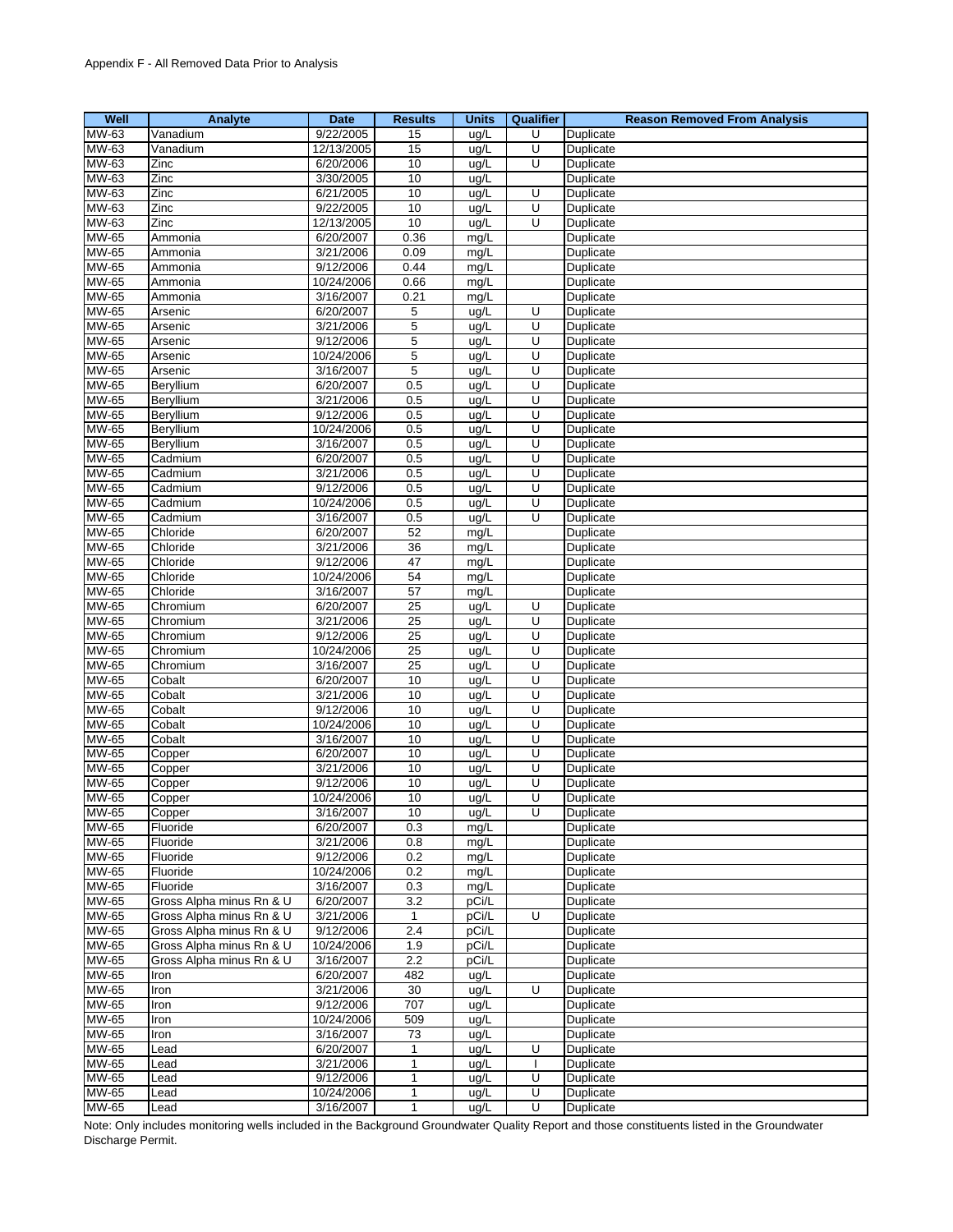| Well                      | Analyte                | <b>Date</b>             | <b>Results</b>  | <b>Units</b> | <b>Qualifier</b> | <b>Reason Removed From Analysis</b> |
|---------------------------|------------------------|-------------------------|-----------------|--------------|------------------|-------------------------------------|
| <b>MW-65</b>              | Manganese              | 1/23/2007               | 332             | ug/L         |                  | Duplicate                           |
| MW-65                     | Manganese              | 2/8/2007                | 951             | ug/L         |                  | Duplicate                           |
| MW-65                     | Manganese              | 6/20/2007               | 1200            | ug/L         |                  | Duplicate                           |
| MW-65                     | Manganese              | 3/21/2006               | 10              | ug/L         | U                | Duplicate                           |
| MW-65                     | Manganese              | 9/12/2006               | 856             | ug/L         |                  | Duplicate                           |
| <b>MW-65</b>              | Manganese              | 9/12/2006               | 859             | ug/L         |                  | Duplicate                           |
| MW-65                     | Manganese              | 10/24/2006              | 1260            | ug/L         |                  | Duplicate                           |
| MW-65                     | Manganese              | 11/13/2006              | 1270            | ug/L         |                  | Duplicate                           |
| MW-65                     | Manganese              | 12/13/2006              | 1190            | ug/L         |                  | Duplicate                           |
| MW-65                     | Manganese              | 3/16/2007               | 1070            | ug/L         |                  | Duplicate                           |
| MW-65                     | Manganese              | 4/24/2007               | 1330            | ug/L         |                  | Duplicate                           |
| MW-65                     | Manganese              | 5/22/2007               | 814             | ug/L         |                  | Duplicate                           |
| MW-65                     | Mercury                | 6/20/2007               | 0.5             | ug/L         | U                | Duplicate                           |
| MW-65                     | Mercury                | 3/21/2006               | 0.5             | ug/L         | U                | Duplicate                           |
| MW-65                     | Mercury                | 9/12/2006               | 0.5             | ug/L         | $\overline{U}$   | Duplicate                           |
| MW-65                     | Mercury                | 10/24/2006              | 0.5             | ug/L         | U                | Duplicate                           |
| MW-65                     | Mercury                | 3/16/2007               | 0.5             | ug/L         | U                | Duplicate                           |
| MW-65                     | Molybdenum             | 6/20/2007               | $10$            | ug/L         | U                | Duplicate                           |
| MW-65                     | Molybdenum             | 3/21/2006               | 10              | ug/L         | U                | Duplicate                           |
| MW-65                     | Molybdenum             | 9/12/2006               | 10              | ug/L         | U                | Duplicate                           |
| MW-65                     | Molybdenum             | 10/24/2006              | 10              | ug/L         | U                | Duplicate                           |
| MW-65                     | Molybdenum             | 3/16/2007               | 10              | ug/L         | U                | Duplicate                           |
| MW-65                     | Nickel                 | 6/20/2007               | 20              | ug/L         | U                | Duplicate                           |
| MW-65                     | Nickel                 | 3/21/2006               | $\overline{20}$ | ug/L         | U                | Duplicate                           |
| MW-65                     | Nickel                 | 9/12/2006               | $\overline{20}$ | ug/L         | U                | Duplicate                           |
| MW-65                     | Nickel                 | 10/24/2006              | 20              | ug/L         | U                | Duplicate                           |
| MW-65                     | <b>Nickel</b>          | 3/16/2007               | $\overline{20}$ | ug/L         | U                | Duplicate                           |
| MW-65                     | Nitrate+Nitrite as N   | 6/20/2007               | 0.5             | mg/L         |                  | Duplicate                           |
| MW-65                     | Nitrate+Nitrite as N   | 3/21/2006               | 5.5             | mg/L         | D                | Duplicate                           |
| MW-65                     | Nitrate+Nitrite as N   | 9/12/2006               | 0.4             | mg/L         |                  | Duplicate                           |
| MW-65                     | Nitrate+Nitrite as N   | 10/24/2006              | 0.1             | mg/L         |                  | Duplicate                           |
| MW-65                     | Nitrate+Nitrite as N   | 3/16/2007               | 0.4             | mg/L         |                  | Duplicate                           |
| MW-65                     | pH                     | 6/20/2007               | 7.11            | s.u.         |                  | Duplicate                           |
| MW-65                     | PH                     | 3/21/2006               | 8.06            | s.u.         |                  | Duplicate                           |
| MW-65                     | pH                     | 9/12/2006               | 6.98            | s.u.         |                  | Duplicate                           |
| MW-65                     | pH                     | 10/24/2006              | 7.17            | s.u.         |                  | Duplicate                           |
| MW-65                     | pH                     | 3/16/2007               | 6.59            | s.u.         |                  | Duplicate                           |
| MW-65                     | Selenium               | 6/20/2007               | 5               | ug/L         | U                | Duplicate                           |
| MW-65                     | Selenium               | 3/21/2006               | 9.4             | ug/L         |                  | Duplicate                           |
| MW-65                     | Selenium               | 9/12/2006               | 5               | ug/L         | U                | Duplicate                           |
| MW-65                     | Selenium               | 10/24/2006              | 5               | ug/L         | U                | Duplicate                           |
| MW-65                     | Selenium               | 3/16/2007               | 13.3            | ug/L         |                  | Duplicate                           |
| MW-65                     | Silver                 | 6/20/2007               | 10              | ug/L         | U                | Duplicate                           |
| MW-65                     | Silver                 | 3/21/2006               | 10              | ug/L         | U                | Duplicate                           |
| MW-65                     | Silver                 | 9/12/2006               | 10<br>10        | ug/L         | U<br>U           | Duplicate                           |
| MW-65                     | Silver                 | 10/24/2006              |                 | ug/L         |                  | Duplicate                           |
| MW-65                     | Silver                 | 3/16/2007               | 10              | ug/L         | U                | Duplicate                           |
| $MW-65$<br><b>MW-65</b>   | Sulfate                | 6/20/2007               | 1960            | mg/L         | D                | Duplicate                           |
|                           | Sulfate                | 3/21/2006               | 362             | mg/L         |                  | Duplicate                           |
| MW-65<br>MW-65            | Sulfate                | 9/12/2006<br>10/24/2006 | 1830            | mg/L         | D                | Duplicate<br>Duplicate              |
| <b>MW-65</b>              | Sulfate                |                         | 2040<br>1960    | mg/L         | D<br>D           |                                     |
| MW-65                     | Sulfate<br>TDS @ 180 C | 3/16/2007<br>6/20/2007  | 3260            | mg/L         |                  | Duplicate                           |
| MW-65                     | TDS @ 180 C            | 3/21/2006               | 1010            | mg/L         |                  | Duplicate                           |
| MW-65                     | TDS @ 180 C            | 9/12/2006               | 3090            | mg/L         |                  | Duplicate                           |
| MW-65                     | TDS @ 180 C            | 10/24/2006              | 3130            | mg/L         |                  | Duplicate<br>Duplicate              |
|                           |                        |                         |                 | mg/L         |                  |                                     |
| MW-65<br>MW-65            | TDS @ 180 C            | 3/16/2007<br>6/20/2007  | 3280            | mg/L         |                  | Duplicate<br>Duplicate              |
| MW-65                     | Thallium<br>Thallium   | 3/21/2006               | 0.5<br>0.5      | ug/L         | U                | Duplicate                           |
| MW-65                     | Thallium               | 9/12/2006               | 0.5             | ug/L         | U<br>U           |                                     |
|                           |                        |                         |                 | ug/L         | U                | Duplicate                           |
| MW-65<br>MW-65            | Thallium<br>Thallium   | 10/24/2006<br>3/16/2007 | 0.5<br>0.5      | ug/L         | U                | Duplicate                           |
| MW-65                     |                        | 6/20/2007               | 100             | ug/L         | U                | Duplicate                           |
| MW-65                     | Tin                    | 9/12/2006               |                 | ug/L         |                  | Duplicate                           |
| MW-65                     | Tin<br>Tin             | 10/24/2006              | 100<br>100      | ug/L<br>ug/L | U<br>U           | Duplicate<br>Duplicate              |
| MW-65                     | Tin                    | 3/16/2007               | 100             | ug/L         | U                | Duplicate                           |
| $\overline{\text{MW-65}}$ | Uranium                | 9/12/2006               | 8.03            | ug/L         |                  | Split, Duplicate, or Spike          |
|                           |                        |                         |                 |              |                  |                                     |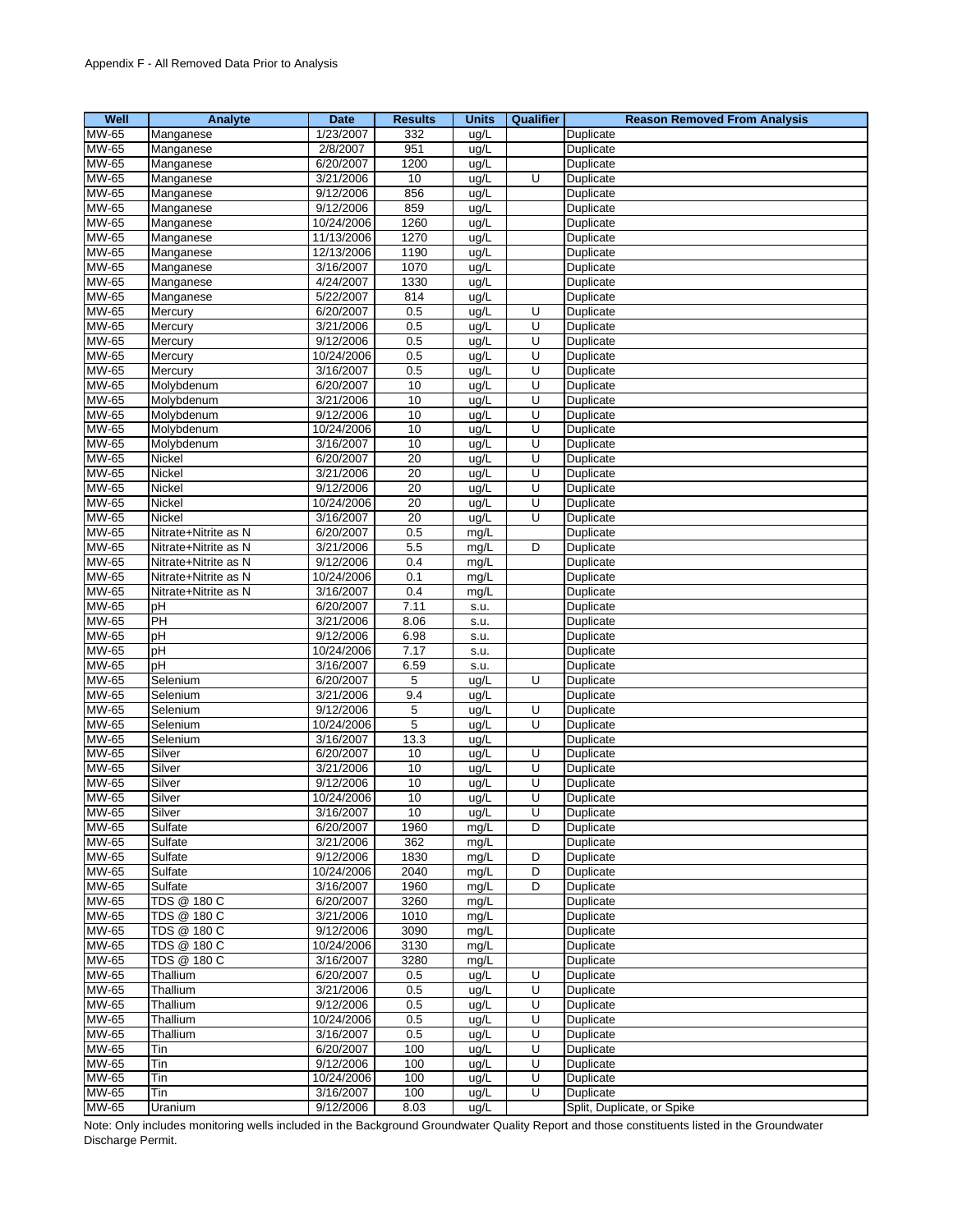| Well         | Analyte                  | Date       | <b>Results</b>  | <b>Units</b> | Qualifier | <b>Reason Removed From Analysis</b> |
|--------------|--------------------------|------------|-----------------|--------------|-----------|-------------------------------------|
| MW-65        | Uranium                  | 10/24/2006 | 22.3            | ug/L         |           | Split, Duplicate, or Spike          |
| MW-65        | Uranium                  | 11/13/2006 | 20.8            | ug/L         |           | Split, Duplicate, or Spike          |
| MW-65        | Uranium                  | 12/13/2006 | 24.1            | ug/L         |           | Split, Duplicate, or Spike          |
| MW-65        | Uranium                  | 3/16/2007  | 41              | ug/L         |           | Split, Duplicate, or Spike          |
| MW-65        | Uranium                  | 4/24/2007  | 37              | ug/L         |           | Duplicate                           |
| MW-65        | Uranium                  | 5/22/2007  | 96              | ug/L         |           | Duplicate                           |
| MW-65        | Uranium                  | 3/21/2006  | 31.7            | ug/L         |           | Split, Duplicate, or Spike          |
| MW-65        | Uranium                  | 1/23/2007  | 20.1            | ug/L         |           | Split, Duplicate, or Spike          |
| MW-65        | Uranium                  | 2/8/2007   | 42.4            | ug/L         |           | Split, Duplicate, or Spike          |
| <b>MW-65</b> | Uranium                  | 6/20/2007  | 24.3            | ug/L         |           | Split, Duplicate, or Spike          |
| MW-65        | Vanadium                 | 6/20/2007  | 15              | ug/L         | U         | Duplicate                           |
| MW-65        | Vanadium                 | 3/21/2006  | 15              | ug/L         | U         | Duplicate                           |
| <b>MW-65</b> | Vanadium                 | 9/12/2006  | $\overline{20}$ | ug/L         | U         | Duplicate                           |
| MW-65        | Vanadium                 | 10/24/2006 | 15              | ug/L         | U         | Duplicate                           |
| MW-65        | Vanadium                 | 3/16/2007  | 15              | ug/L         | U         | Duplicate                           |
| MW-65        | Zinc                     | 6/20/2007  | 10              | ug/L         | U         | Duplicate                           |
| MW-65        | Zinc                     | 3/21/2006  | 10              | ug/L         | U         | Duplicate                           |
| MW-65        | Zinc                     | 9/12/2006  | 10              | ug/L         | U         | Duplicate                           |
| MW-65        | Zinc                     | 10/24/2006 | 13              | ug/L         |           | Duplicate                           |
| <b>MW-65</b> | Zinc                     | 3/16/2007  | 10              | ug/L         | U         | Duplicate                           |
| <b>MW-70</b> | Ammonia                  | 9/13/2006  | 0.54            | mg/L         |           | Duplicate                           |
| <b>MW-70</b> | Ammonia                  | 10/25/2006 | 0.61            | mg/L         |           | Duplicate                           |
| <b>MW-70</b> | Ammonia                  | 3/15/2007  | 0.05            | mg/L         | U         | Duplicate                           |
| <b>MW-70</b> | Arsenic                  | 9/13/2006  | 5               | ug/L         | U         | Duplicate                           |
| <b>MW-70</b> | Arsenic                  | 10/25/2006 | 5               | ug/L         | U         | Duplicate                           |
| <b>MW-70</b> | Arsenic                  | 3/15/2007  | 5               | ug/L         | U         | Duplicate                           |
| <b>MW-70</b> | Beryllium                | 9/13/2006  | 0.5             | ug/L         | U         | Duplicate                           |
| <b>MW-70</b> | Beryllium                | 10/25/2006 | 0.5             | ug/L         | U         | Duplicate                           |
| <b>MW-70</b> | Beryllium                | 3/15/2007  | 0.5             | ug/L         | U         | Duplicate                           |
| <b>MW-70</b> | Cadmium                  | 9/13/2006  | 0.5             | ug/L         | U         | Duplicate                           |
| <b>MW-70</b> | Cadmium                  | 9/13/2006  | 31              | ug/L         |           | Duplicate                           |
| <b>MW-70</b> | Cadmium                  | 10/25/2006 | 0.5             | ug/L         | Ū         | Duplicate                           |
| <b>MW-70</b> | Cadmium                  | 3/15/2007  | 0.5             | ug/L         | U         | Duplicate                           |
| <b>MW-70</b> | Chloride                 | 10/25/2006 | 33              | mg/L         |           | Duplicate                           |
| <b>MW-70</b> | Chloride                 | 3/15/2007  | 132             | ug/L         |           | Duplicate                           |
| <b>MW-70</b> | Chromium                 | 9/13/2006  | 25              | ug/L         | U         | Duplicate                           |
| <b>MW-70</b> | Chromium                 | 10/25/2006 | 25              | ug/L         | U         | Duplicate                           |
| <b>MW-70</b> | Chromium                 | 3/15/2007  | $\overline{25}$ | ug/L         | U         | Duplicate                           |
| <b>MW-70</b> | Cobalt                   | 9/13/2006  | 10              | ug/L         | U         | Duplicate                           |
| <b>MW-70</b> | Cobalt                   | 10/25/2006 | 10              | ug/L         | U         | Duplicate                           |
| <b>MW-70</b> | Cobalt                   | 3/15/2007  | 10              | ug/L         | U         | Duplicate                           |
| <b>MW-70</b> | Copper                   | 9/13/2006  | 10              | ug/L         | U         | Duplicate                           |
| <b>MW-70</b> | Copper                   | 10/25/2006 | 10              | ug/L         | U         | Duplicate                           |
| <b>MW-70</b> | Copper                   | 3/15/2007  | 10              | ug/L         | Ù         | Duplicate                           |
| <b>MW-70</b> | Fluoride                 | 9/13/2006  | 0.5             | mg/L         |           | Duplicate                           |
| <b>MW-70</b> | Fluoride                 | 10/25/2006 | 0.6             | mg/L         |           | Duplicate                           |
| MW-70        | Fluoride                 | 3/15/2007  | 1               | mg/L         |           | Duplicate                           |
| <b>MW-70</b> | Gross Alpha minus Rn & U | 9/13/2006  | 1               | pCi/L        | U         | Duplicate                           |
| <b>MW-70</b> | Gross Alpha minus Rn & U | 10/25/2006 | 1               | pCi/L        | U         | <b>Duplicate</b>                    |
| <b>MW-70</b> | Gross Alpha minus Rn & U | 3/15/2007  | $\mathbf{1}$    | pCi/L        | U         | Duplicate                           |
| <b>MW-70</b> | Iron                     | 9/13/2006  | 98              | ug/L         |           | Duplicate                           |
| <b>MW-70</b> | Iron                     | 10/25/2006 | 30              | ug/L         | U         | Duplicate                           |
| <b>MW-70</b> | Iron                     | 3/15/2007  | 30              | ug/L         | U         | Duplicate                           |
| <b>MW-70</b> | Lead                     | 9/13/2006  | 1.4             | ug/L         |           | Duplicate                           |
| <b>MW-70</b> | Lead                     | 10/25/2006 | $\mathbf{1}$    | ug/L         | U         | Duplicate                           |
| <b>MW-70</b> | Lead                     | 3/15/2007  | $\mathbf{1}$    | ug/L         | U         | Duplicate                           |
| <b>MW-70</b> | Manganese                | 9/13/2006  | 72              | ug/L         |           | Duplicate                           |
| <b>MW-70</b> | Manganese                | 10/25/2006 | 160             | ug/L         |           | Duplicate                           |
| <b>MW-70</b> | Manganese                | 3/15/2007  | 10              | ug/L         | U         | Duplicate                           |
| <b>MW-70</b> | Mercury                  | 9/13/2006  | 0.5             | ug/L         | U         | Duplicate                           |
| <b>MW-70</b> | Mercury                  | 10/25/2006 | 0.5             | ug/L         | U         | Duplicate                           |
| <b>MW-70</b> | Mercury                  | 3/15/2007  | 0.5             | ug/L         | U         | Duplicate                           |
| <b>MW-70</b> | Molybdenum               | 9/13/2006  | 10              | ug/L         | U         | Duplicate                           |
| <b>MW-70</b> | Molybdenum               | 10/25/2006 | 10              | ug/L         | U         | Duplicate                           |
| <b>MW-70</b> | Molybdenum               | 3/15/2007  | 10              | ug/L         | U         | Duplicate                           |
| <b>MW-70</b> | Nickel                   | 9/13/2006  | 20              | ug/L         | U         | Duplicate                           |
| <b>MW-70</b> | Nickel                   | 10/25/2006 | 20              | ug/L         | Ū         | Duplicate                           |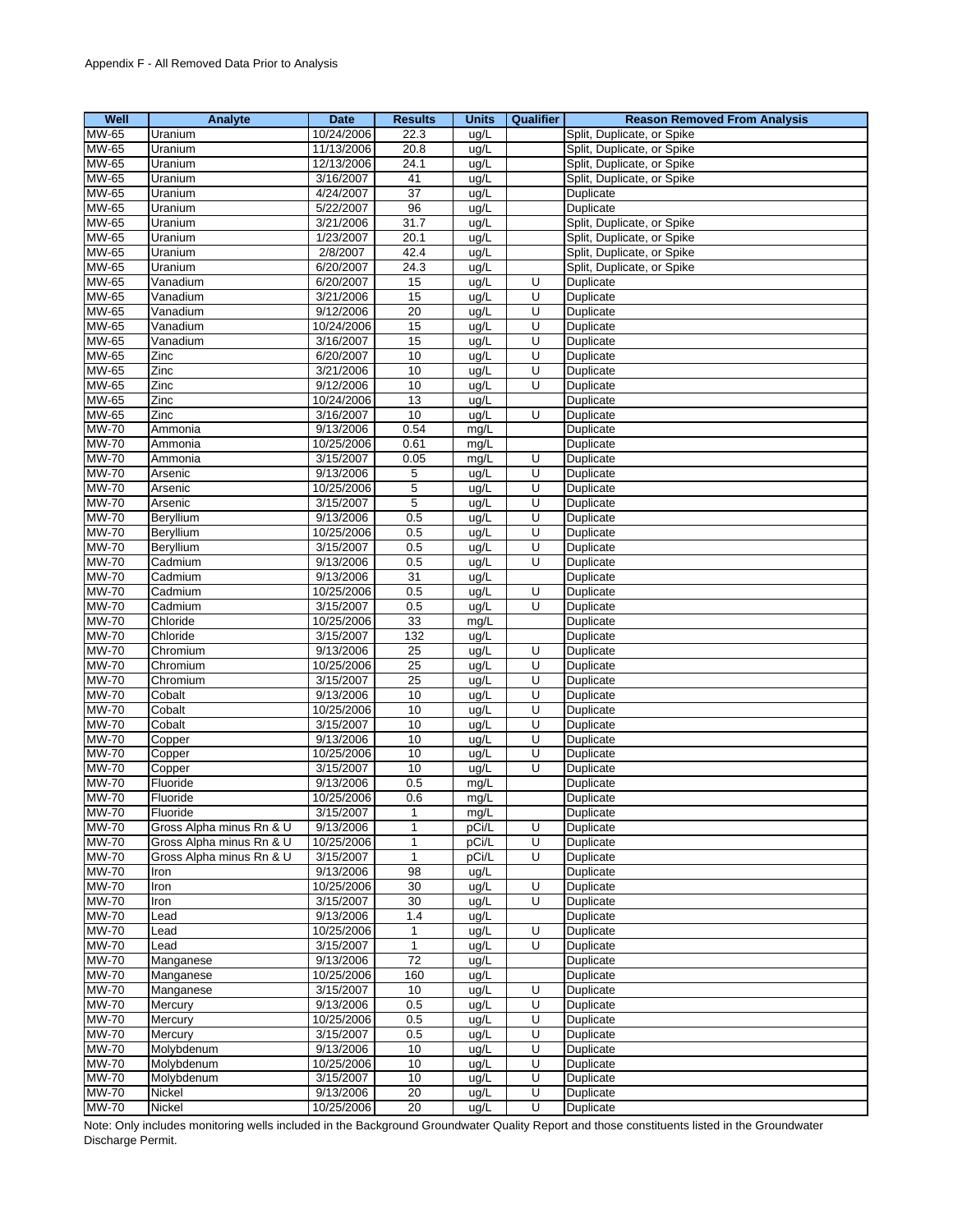| Well                         | Analyte                  | <b>Date</b>            | <b>Results</b>  | <b>Units</b> | <b>Qualifier</b> | <b>Reason Removed From Analysis</b> |
|------------------------------|--------------------------|------------------------|-----------------|--------------|------------------|-------------------------------------|
| <b>MW-70</b>                 | Nickel                   | 3/15/2007              | 20              | ug/L         | U                | Duplicate                           |
| <b>MW-70</b>                 | Nitrate+Nitrite as N     | 9/13/2006              | 0.1             | mg/L         | U                | Duplicate                           |
| <b>MW-70</b>                 | Nitrate+Nitrite as N     | 10/25/2006             | 0.1             | mg/L         | U                | Duplicate                           |
| <b>MW-70</b>                 | Nitrate+Nitrite as N     | 3/15/2007              | 23.2            | mg/L         | D                | Duplicate                           |
| <b>MW-70</b>                 | рH                       | 9/13/2006              | 8.03            | s.u.         |                  | Duplicate                           |
| <b>MW-70</b>                 | pH                       | 10/25/2006             | 7.74            | s.u.         |                  | Duplicate                           |
| <b>MW-70</b>                 | pH                       | 3/15/2007              | 6.77            | s.u.         |                  | Duplicate                           |
| <b>MW-70</b>                 | Selenium                 | 9/13/2006              | 5               | ug/L         | U                | Duplicate                           |
| <b>MW-70</b>                 | Selenium                 | 10/25/2006             | 5               | ug/L         | U                | Duplicate                           |
| <b>MW-70</b>                 | Selenium                 | 3/15/2007              | 60.3            | ug/L         |                  | Duplicate                           |
| <b>MW-70</b>                 | Silver                   | 9/13/2006              | 10              | ug/L         | U                | Duplicate                           |
| <b>MW-70</b>                 | Silver                   | 10/25/2006             | 10              | ug/L         | U                | Duplicate                           |
| <b>MW-70</b>                 | Silver                   | 3/15/2007              | 10              | ug/L         | U                | Duplicate                           |
| <b>MW-70</b>                 | Sulfate                  | 9/13/2006              | 1070            | mg/L         | D                | Duplicate                           |
| <b>MW-70</b>                 | Sulfate                  | 10/25/2006             | 1310            | mg/L         | D                | Duplicate                           |
| <b>MW-70</b>                 | Sulfate                  | 3/15/2007              | 514             | mg/L         | D                | Duplicate                           |
| <b>MW-70</b>                 | <b>TDS @ 180 C</b>       | 9/13/2006              | 1870            | mg/L         |                  | Duplicate                           |
| <b>MW-70</b>                 | TDS @ 180 C              | 10/25/2006             | 2150            | mg/L         |                  | Duplicate                           |
| <b>MW-70</b>                 | TDS @ 180 C              | 3/15/2007              | 1280            | mg/L         |                  | Duplicate                           |
| <b>MW-70</b>                 | Thallium                 | 9/13/2006              | 0.5             | ug/L         | U                | Duplicate                           |
| <b>MW-70</b>                 | Thallium                 | 10/25/2006             | 0.5             | ug/L         | U                | Duplicate                           |
| <b>MW-70</b>                 | Thallium                 | 3/15/2007              | 0.5             | ug/L         | U                | Duplicate                           |
| <b>MW-70</b>                 | Tin                      | 9/13/2006              | 100             | ug/L         | U                | Duplicate                           |
| <b>MW-70</b>                 | Tin                      | 10/25/2006             | 100             | ug/L         | U                | Duplicate                           |
| <b>MW-70</b>                 | Tin                      | 3/15/2007              | 100             | ug/L         | U                | Duplicate                           |
| <b>MW-70</b>                 | Uranium                  | 9/13/2006              | 0.48            | ug/L         |                  | Split, Duplicate, or Spike          |
| <b>MW-70</b>                 | Uranium                  | 10/25/2006             | 1.79            | ug/L         |                  | Split, Duplicate, or Spike          |
| <b>MW-70</b>                 | Uranium                  | 3/15/2007              | 7.43            | ug/L         |                  | Split, Duplicate, or Spike          |
| <b>MW-70</b>                 | Vanadium                 | 9/13/2006              | 15              | ug/L         | U                | Duplicate                           |
| <b>MW-70</b>                 | Vanadium                 | 10/25/2006             | 15              | ug/L         | U                | Duplicate                           |
| <b>MW-70</b>                 | Vanadium                 | 3/15/2007              | 15              | ug/L         | U                | Duplicate                           |
| <b>MW-70</b>                 | Zinc                     | 9/13/2006              | 10              | ug/L         | U                | Duplicate                           |
| <b>MW-70</b>                 | Zinc                     | 10/25/2006             | 10              | ug/L         | U                | Duplicate                           |
| <b>MW-70</b>                 | Zinc                     | 3/15/2007              | 10              | ug/L         | U                | Duplicate                           |
| <b>MW-75</b>                 | Ammonia                  | 6/25/2006              | 0.48            | mg/L         |                  | Duplicate                           |
| <b>MW-75</b>                 | Arsenic                  | 6/25/2006              | 5               | ug/L         | U                | Duplicate                           |
| <b>MW-75</b>                 | Beryllium                | 6/25/2006              | 0.5             | ug/L         | U                | Duplicate                           |
| <b>MW-75</b>                 | Cadmium                  | 6/25/2006              | 0.5             | ug/L         | U                | Duplicate                           |
| <b>MW-75</b>                 | Chloride                 | 6/25/2006              | $\overline{17}$ | mg/L         |                  | Duplicate                           |
| <b>MW-75</b>                 | Chromium                 | 6/25/2006              | $\overline{25}$ | ug/L         | U                | Duplicate                           |
| <b>MW-75</b>                 | Cobalt                   | 6/25/2006              | 10              | ug/L         | U                | Duplicate                           |
| <b>MW-75</b>                 | Copper                   | 6/25/2006              | 10              | ug/L         | U                | Duplicate                           |
| <b>MW-75</b>                 | Fluoride                 | 6/25/2006              | 0.3             | mg/L         |                  | Duplicate                           |
| <b>MW-75</b>                 | Gross Alpha minus Rn & U | 6/25/2006              | $\mathbf{1}$    | pCi/L        | U                | Duplicate                           |
| <b>MW-75</b>                 | Iron                     | 6/25/2006              | 1760            | ug/L         |                  | Duplicate<br><b>Duplicate</b>       |
| <b>MW-75</b>                 | Lead                     | 6/25/2006              | $\mathbf{1}$    | ug/L         | U                |                                     |
| MW-75                        | Manganese                | 6/25/2006              | 229             | ug/L         |                  | Duplicate                           |
| MW-75                        | Mercury                  | 6/25/2006              | 0.5             | ug/L         | U                | Duplicate                           |
| <b>MW-75</b>                 | Molybdenum               | 6/25/2006              | 10              | ug/L         | U                | <b>Duplicate</b>                    |
| <b>MW-75</b><br><b>MW-75</b> | Nickel                   | 6/25/2006              | 20              | ug/L         | U<br>U           | Duplicate                           |
| <b>MW-75</b>                 | Nitrate+Nitrite as N     | 6/25/2006<br>6/25/2006 | 0.1<br>7.91     | mg/L         |                  | Duplicate<br>Duplicate              |
| MW-75                        | PН<br>Selenium           | 6/25/2006              | 5               | s.u.         | U                |                                     |
|                              |                          |                        |                 | ug/L         | U                | Duplicate                           |
| <b>MW-75</b><br><b>MW-75</b> | Silver<br>Sulfate        | 6/25/2006<br>6/25/2006 | 10<br>699       | ug/L         |                  | Duplicate<br>Duplicate              |
| <b>MW-75</b>                 | <b>TDS @ 180 C</b>       | 6/25/2006              | 1320            | mg/L         | D                | Duplicate                           |
| <b>MW-75</b>                 | Thallium                 | 6/25/2006              |                 | mg/L         | U                |                                     |
| <b>MW-75</b>                 |                          |                        | 0.5             | ug/L         | U                | Duplicate                           |
| <b>MW-75</b>                 | Tin                      | 6/25/2006              | 100             | ug/L         |                  | Duplicate                           |
| <b>MW-75</b>                 | Uranium<br>Vanadium      | 6/25/2006<br>6/25/2006 | 0.47<br>15      | ug/L         | U                | Split, Duplicate, or Spike          |
|                              |                          |                        |                 | ug/L         | U                | Duplicate                           |
| <b>MW-75</b>                 | Zinc                     | 6/25/2006              | $10$            | ug/L         |                  | Duplicate                           |
| MW-A                         | Arsenic                  | 2/20/1987              | 0.001           | mg/L         | U<br>U           | Duplicate                           |
| MW-A<br>MW-A                 | Arsenic                  | 11/2/1988<br>3/9/1989  | 0.001           | mg/L         |                  | Duplicate                           |
| MW-A                         | Arsenic<br>Chloride      | 2/20/1987              | 0.03<br>12      | mg/L         |                  | Duplicate<br>Duplicate              |
| MW-A                         | Chloride                 | 11/2/1988              | 13.1            | mg/L<br>mg/L |                  | Duplicate                           |
| MW-A                         | Chloride                 | 3/9/1989               | 7.6             | mg/L         |                  | Duplicate                           |
|                              |                          |                        |                 |              |                  |                                     |